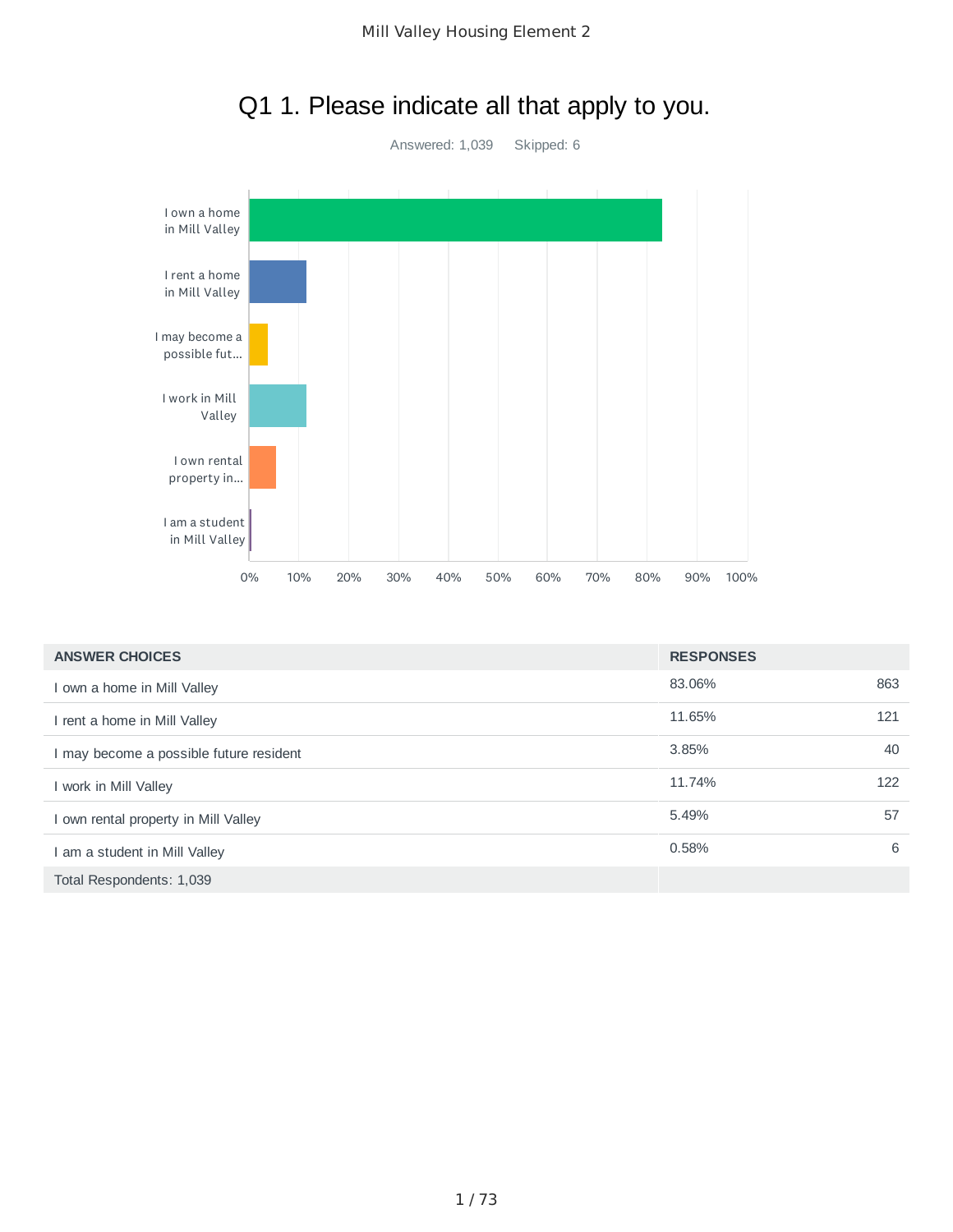

## Q2 2. How long have you lived in Mill Valley? (Choose one)

| <b>ANSWER CHOICES</b>       | <b>RESPONSES</b> |       |
|-----------------------------|------------------|-------|
| Less than a year            | 1.06%            | 11    |
| 1-5 years                   | 7.93%            | 82    |
| 6-10 years                  | 11.12%           | 115   |
| 11-15 years                 | 10.74%           | 111   |
| 16-25 years                 | 19.34%           | 200   |
| More than 25 years          | 45.94%           | 475   |
| I don't live in Mill Valley | 2.90%            | 30    |
| Prefer not to answer        | 0.97%            | 10    |
| <b>TOTAL</b>                |                  | 1,034 |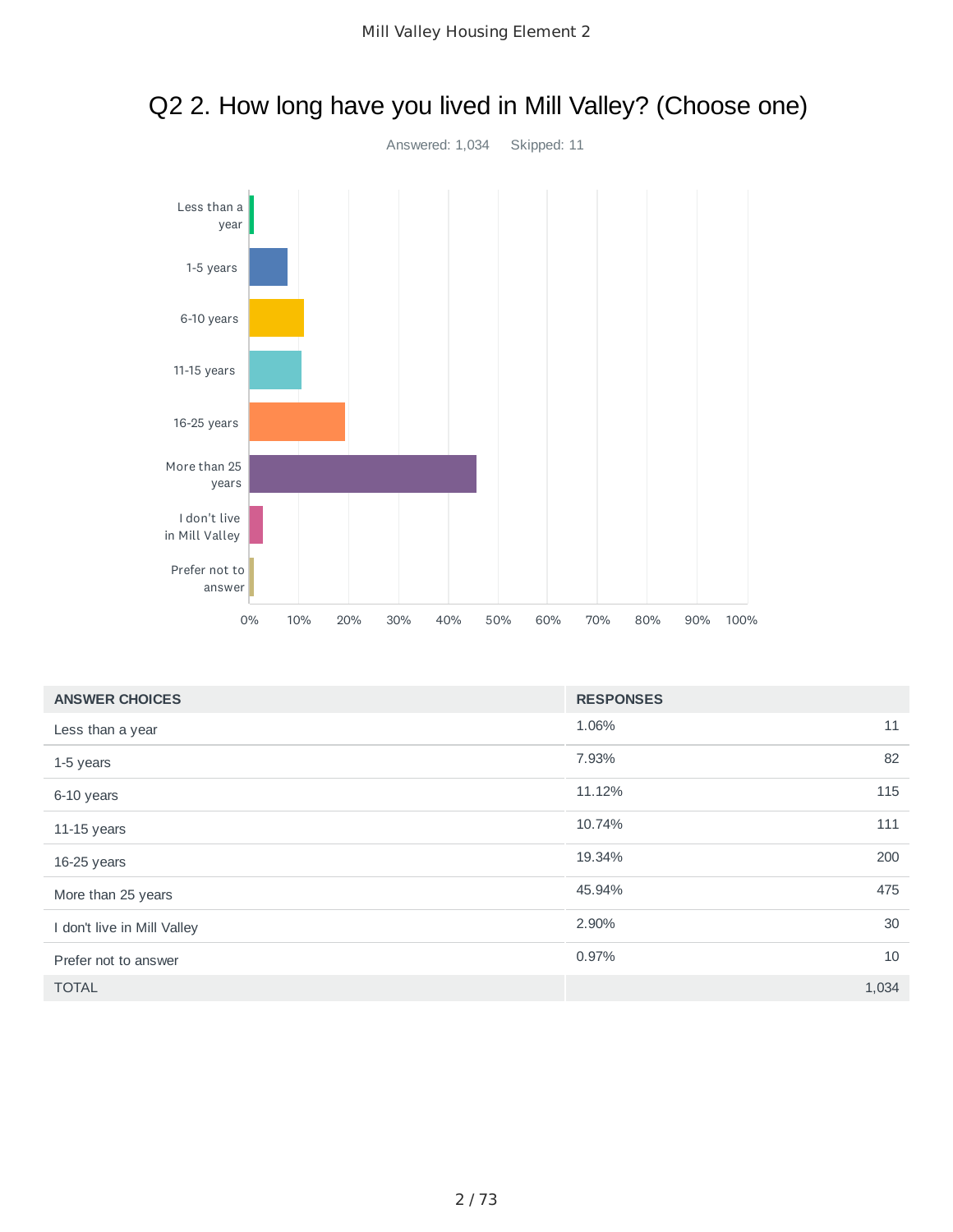## Q3 3. I identify as...

Answered: 1,029 Skipped: 16



| <b>ANSWER CHOICES</b>       | <b>RESPONSES</b>        |
|-----------------------------|-------------------------|
| Female                      | 58.21%<br>599           |
| Male                        | 35.86%<br>369           |
| Non Binary                  | 0.29%<br>3              |
| Prefer not to answer        | 5.25%<br>54             |
| Not listed (please specify) | 0.39%<br>$\overline{4}$ |
| <b>TOTAL</b>                | 1,029                   |

| # | <b>NOT LISTED (PLEASE SPECIFY)</b>                                                       | <b>DATE</b>        |
|---|------------------------------------------------------------------------------------------|--------------------|
|   | Married couple                                                                           | 1/24/2022 10:53 AM |
|   | human                                                                                    | 1/22/2022 9:05 AM  |
|   | I AM a male.                                                                             | 1/22/2022 6:13 AM  |
|   | Female but why in the hell do you care and you're expected to serve all of us regardless | 1/20/2022 2:40 PM  |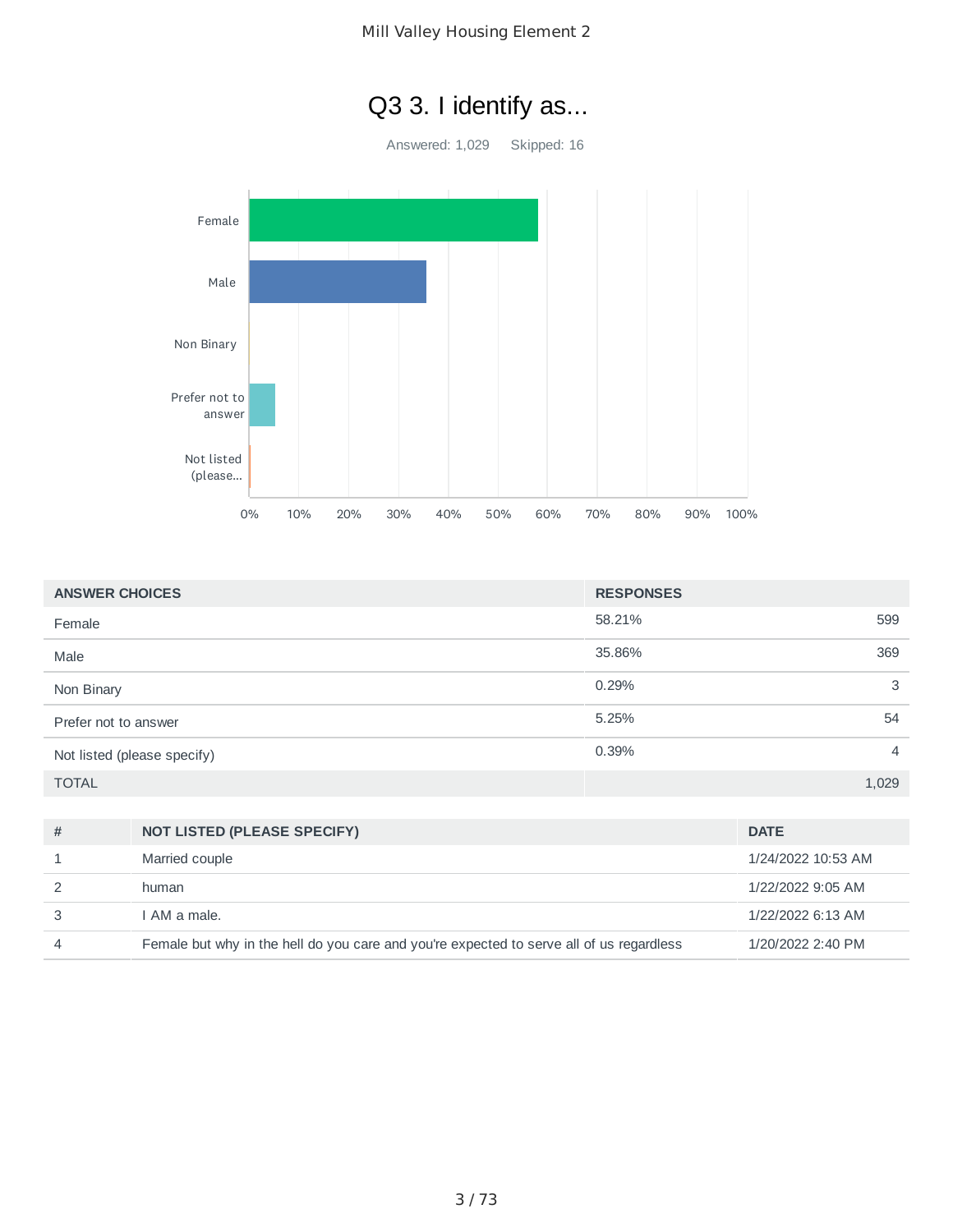

| Q4 4. Which race/ethnicity best describes you? |
|------------------------------------------------|
|------------------------------------------------|

| <b>ANSWER CHOICES</b>                                                   | <b>RESPONSES</b> |     |
|-------------------------------------------------------------------------|------------------|-----|
| American Indian or Alaskan Native                                       | 0.59%            | 6   |
| Asian / Pacific Islander                                                | 3.80%            | 39  |
| <b>Black or African American</b>                                        | 0.49%            | 5   |
| Hispanic, Latinx, or descendant of Latin American or Hispanic countries | 3.61%            | 37  |
| White / Caucasian                                                       | 79.90%           | 819 |
| Multiple ethnicity (please specify below or check all that apply)       | 1.37%            | 14  |
| Prefer not to answer                                                    | 12.59%           | 129 |
| Other (please specify)                                                  | 1.17%            | 12  |
| Total Respondents: 1,025                                                |                  |     |

| # | <b>OTHER (PLEASE SPECIFY)</b> | <b>DATE</b>       |
|---|-------------------------------|-------------------|
|   | human                         | 2/15/2022 6:54 AM |
| 2 | Armenian/ Assyrian            | 2/11/2022 6:20 PM |
| 3 |                               | 1/23/2022 8:17 AM |
| 4 | Half Hungarian                | 1/22/2022 3:51 PM |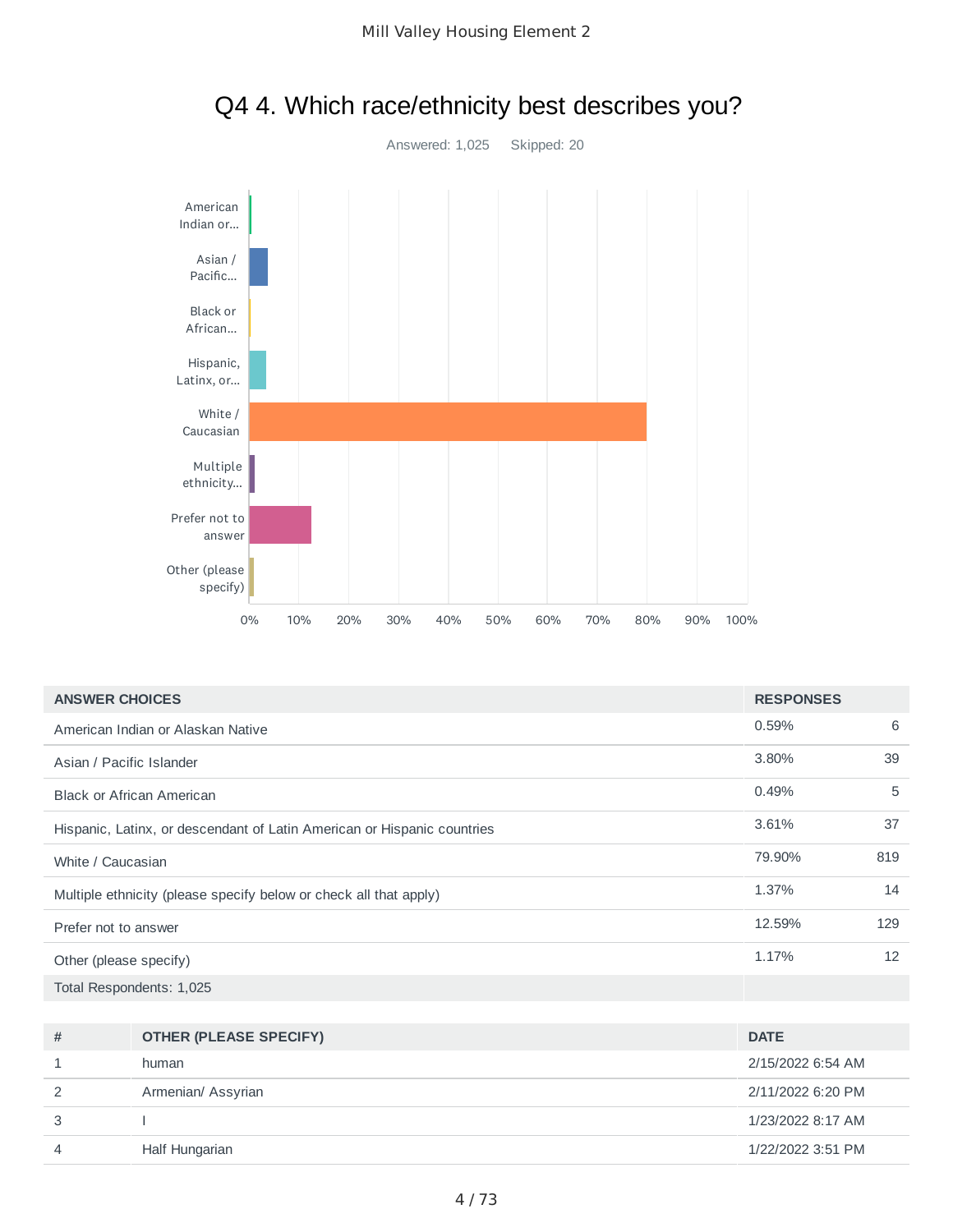| 5  | human                                                                                                               | 1/22/2022 9:05 AM |
|----|---------------------------------------------------------------------------------------------------------------------|-------------------|
| 6  | I'm offended that you ask this question                                                                             | 1/22/2022 8:20 AM |
|    | 3                                                                                                                   | 1/22/2022 1:10 AM |
| 8  | Jewish                                                                                                              | 1/21/2022 2:58 PM |
| 9  | Middle Eastern                                                                                                      | 1/21/2022 2:42 PM |
| 10 | some Asian/Middle Eastern                                                                                           | 1/21/2022 1:57 PM |
| 11 | Again, why? White, wouldn't feel welcome here if I identified as anything else in our ugly,<br>homogeneous enclave. | 1/20/2022 2:40 PM |
| 12 | Hispanic/Caucasian                                                                                                  | 1/20/2022 1:44 PM |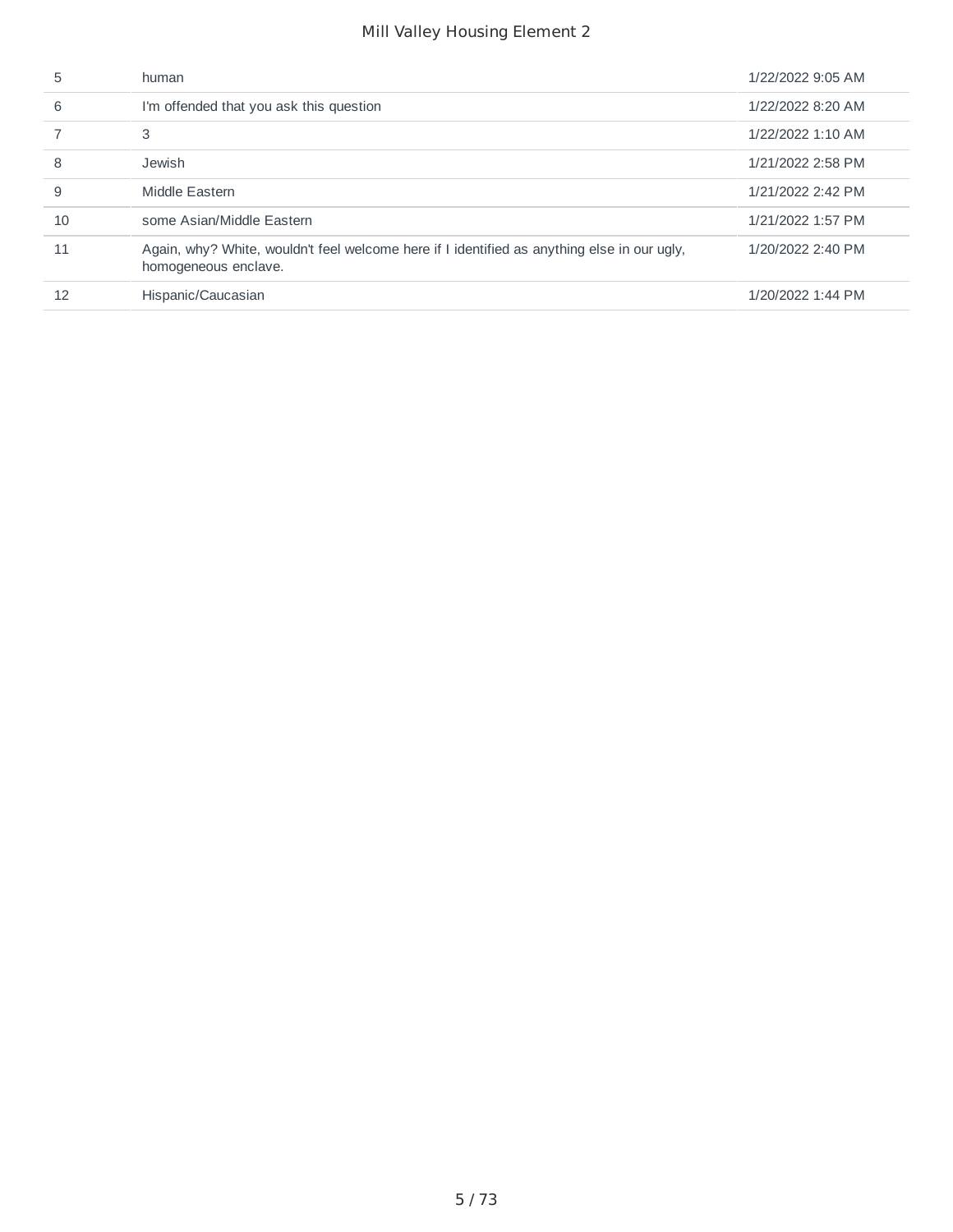

| <b>ANSWER CHOICES</b> | <b>RESPONSES</b>        |
|-----------------------|-------------------------|
| Under 18              | 2<br>0.20%              |
| 18-24                 | $\overline{7}$<br>0.68% |
| 25-34                 | 24<br>2.34%             |
| 35-44                 | 102<br>9.95%            |
| 45-54                 | 19.41%<br>199           |
| 55-64                 | 22.54%<br>231           |
| $65+$                 | 398<br>38.83%           |
| Prefer not to answer  | 62<br>6.05%             |
| <b>TOTAL</b>          | 1,025                   |

# Q5 5. What is your age?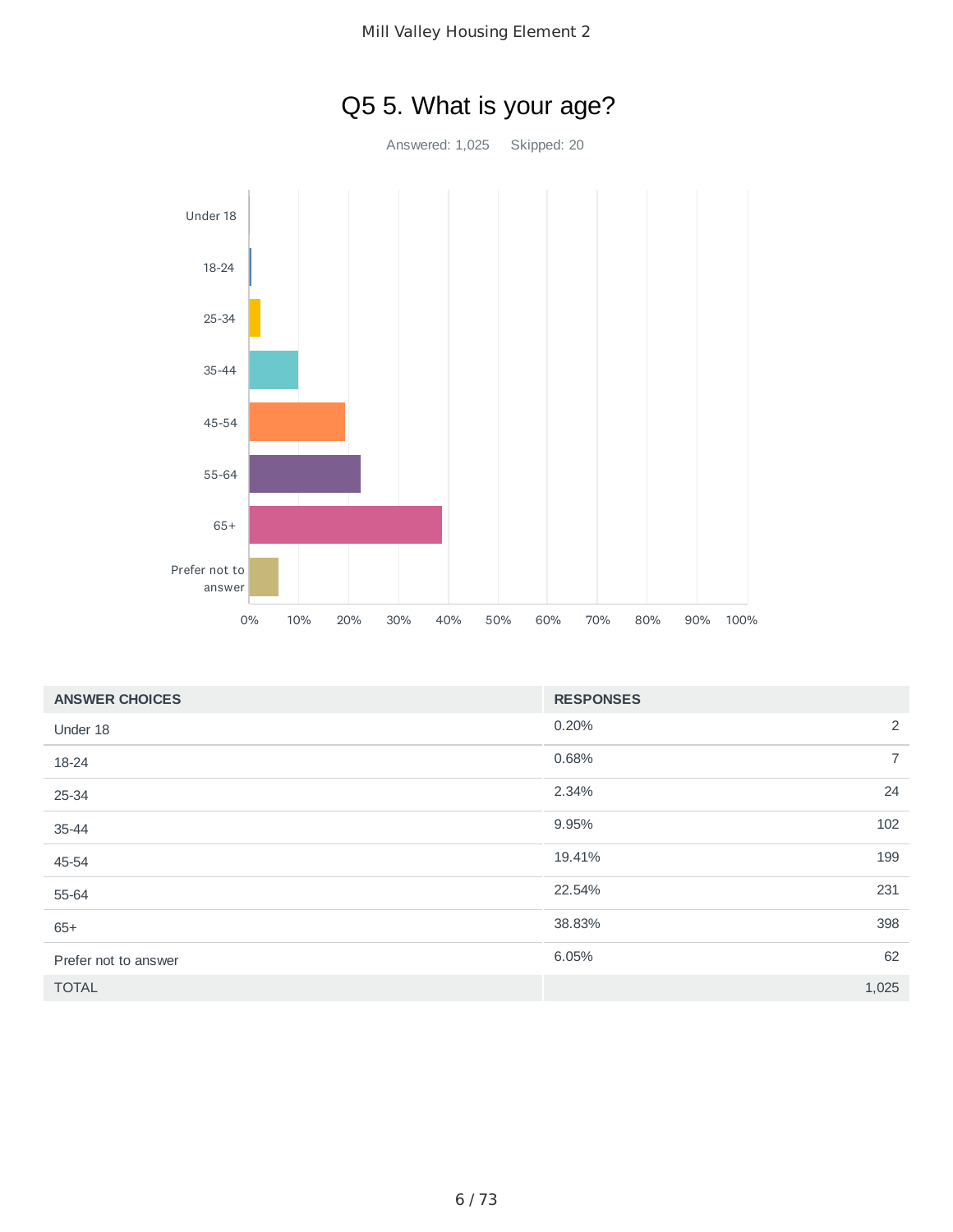

### Q6 6. What is your total household income?

| <b>ANSWER CHOICES</b>  | <b>RESPONSES</b> |       |
|------------------------|------------------|-------|
| Less than \$20,000     | 0.78%            | 8     |
| \$20,000 to \$34,999   | 1.66%            | 17    |
| \$35,000 to \$49,999   | 1.85%            | 19    |
| \$50,000 to \$74,999   | 4.28%            | 44    |
| \$75,000 to \$99,999   | 5.74%            | 59    |
| \$100,000 to \$149,999 | 12.17%           | 125   |
| \$150,000 or More      | 48.69%           | 500   |
| Prefer not to answer   | 24.83%           | 255   |
| <b>TOTAL</b>           |                  | 1,027 |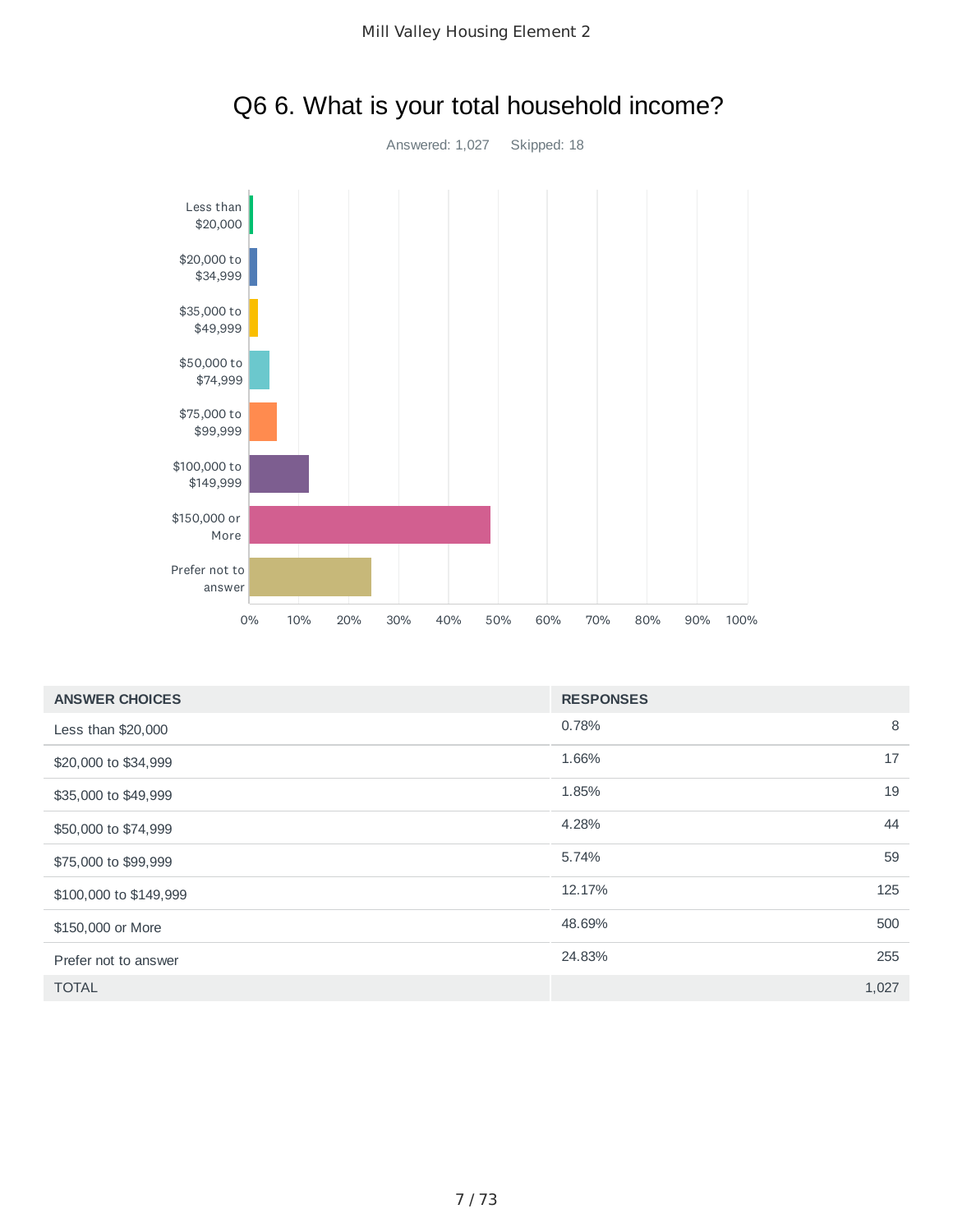Q7 Types of Homes7. As the City works to identify parcels of land or "sites" for potential new homes, what are the preferred types of homes you would like to see built in Mill Valley? Choose all that apply



| <b>ANSWER CHOICES</b>                                                                                                                                                                                                                                                                                                     |                                                             |             | <b>RESPONSES</b> |     |
|---------------------------------------------------------------------------------------------------------------------------------------------------------------------------------------------------------------------------------------------------------------------------------------------------------------------------|-------------------------------------------------------------|-------------|------------------|-----|
| Single-Family homes                                                                                                                                                                                                                                                                                                       |                                                             |             |                  |     |
|                                                                                                                                                                                                                                                                                                                           | Multi-family ownership homes (townhomes or condominiums)    |             | 56.60%           | 553 |
|                                                                                                                                                                                                                                                                                                                           | Multi-family rental homes (apartments)                      |             | 42.99%           | 420 |
|                                                                                                                                                                                                                                                                                                                           | Co-housing (with shared bathroom and/or kitchen facilities) |             | 19.55%           | 191 |
| 49.44%<br>Accessory Dwelling Units (in-law apartments, second units)                                                                                                                                                                                                                                                      |                                                             |             |                  |     |
| Permanent deed restricted affordable housing                                                                                                                                                                                                                                                                              |                                                             |             |                  |     |
| Homes targeted for a specific purpose or population, including seniors, the local workforce, people with disabilities,<br>permanent supportive housing (for people experiencing homelessness, transitional housing, etc.). Please use the<br>comment section in the last question should you like to provide more detail. |                                                             |             | 52.41%           | 512 |
| Other (please specify)                                                                                                                                                                                                                                                                                                    |                                                             |             | $0.00\%$         | 0   |
| Total Respondents: 977                                                                                                                                                                                                                                                                                                    |                                                             |             |                  |     |
|                                                                                                                                                                                                                                                                                                                           |                                                             |             |                  |     |
| #                                                                                                                                                                                                                                                                                                                         | <b>OTHER (PLEASE SPECIFY)</b>                               | <b>DATE</b> |                  |     |
|                                                                                                                                                                                                                                                                                                                           | There are no responses.                                     |             |                  |     |

8 / 73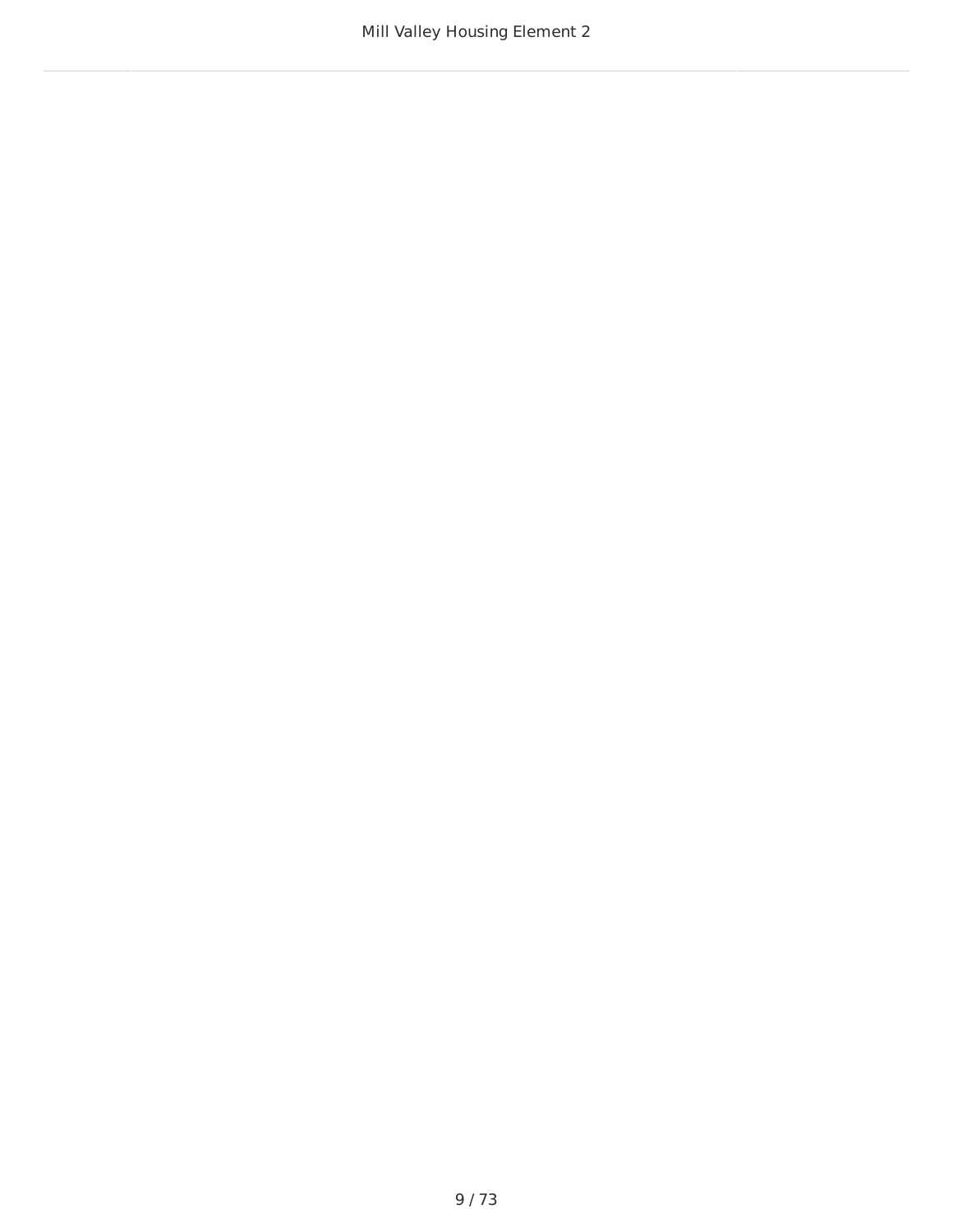Q8 Local Characteristics and Interests8. There are many important factors to consider in our ability to meet the housing needs of our community. Identified below are some of the common interests we have heard among the community. Please select the level to which you agree, disagree or are neutral on the following statements:

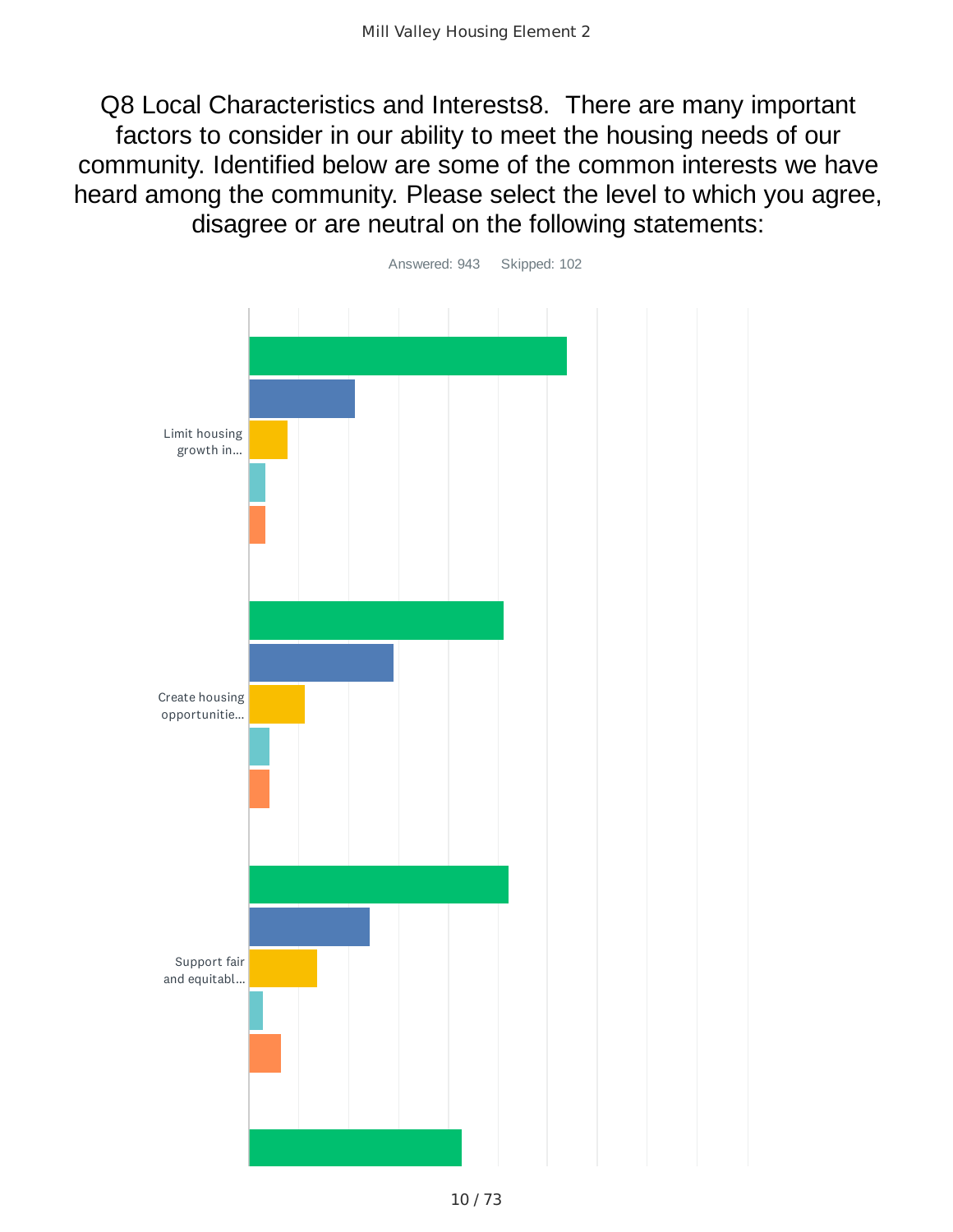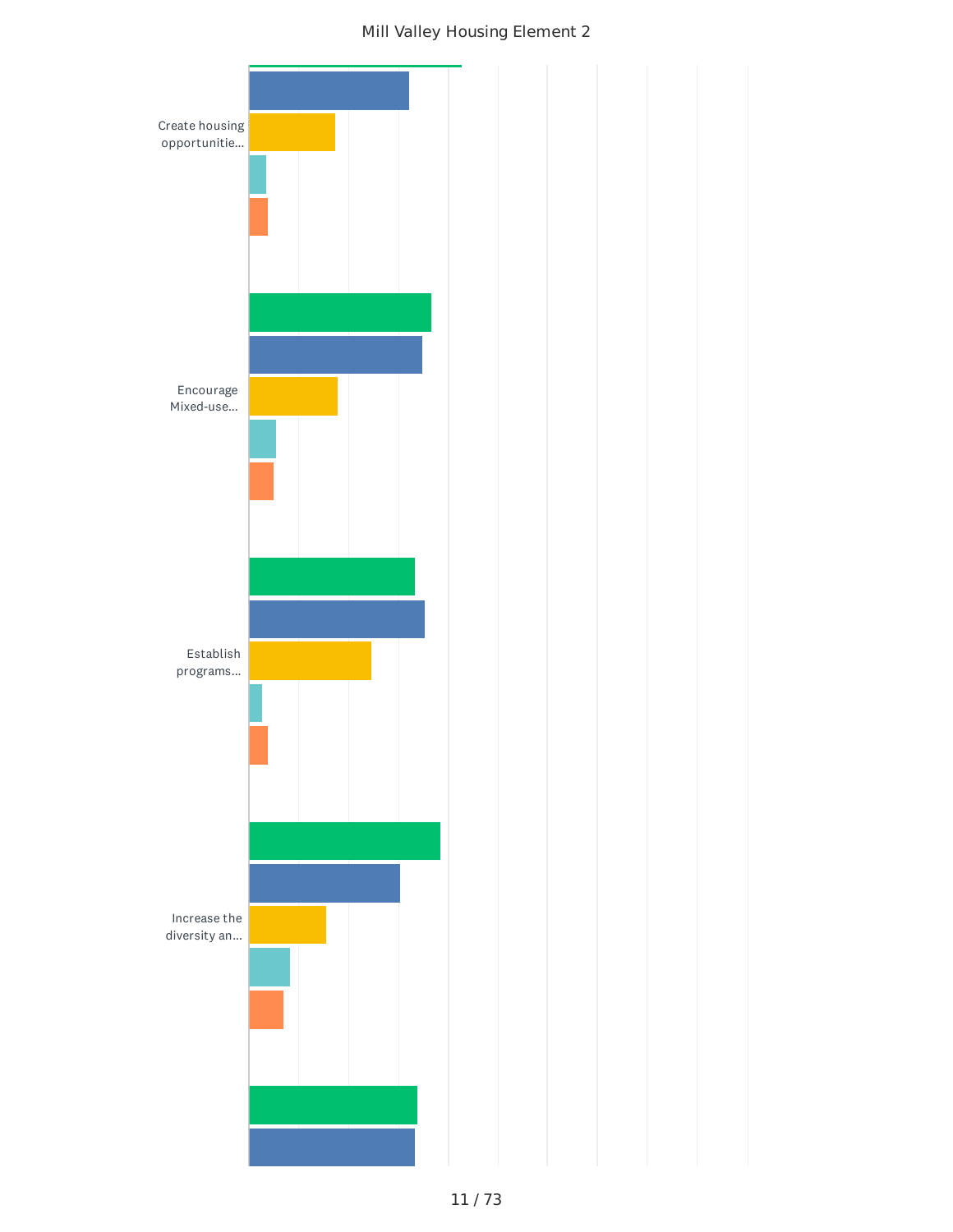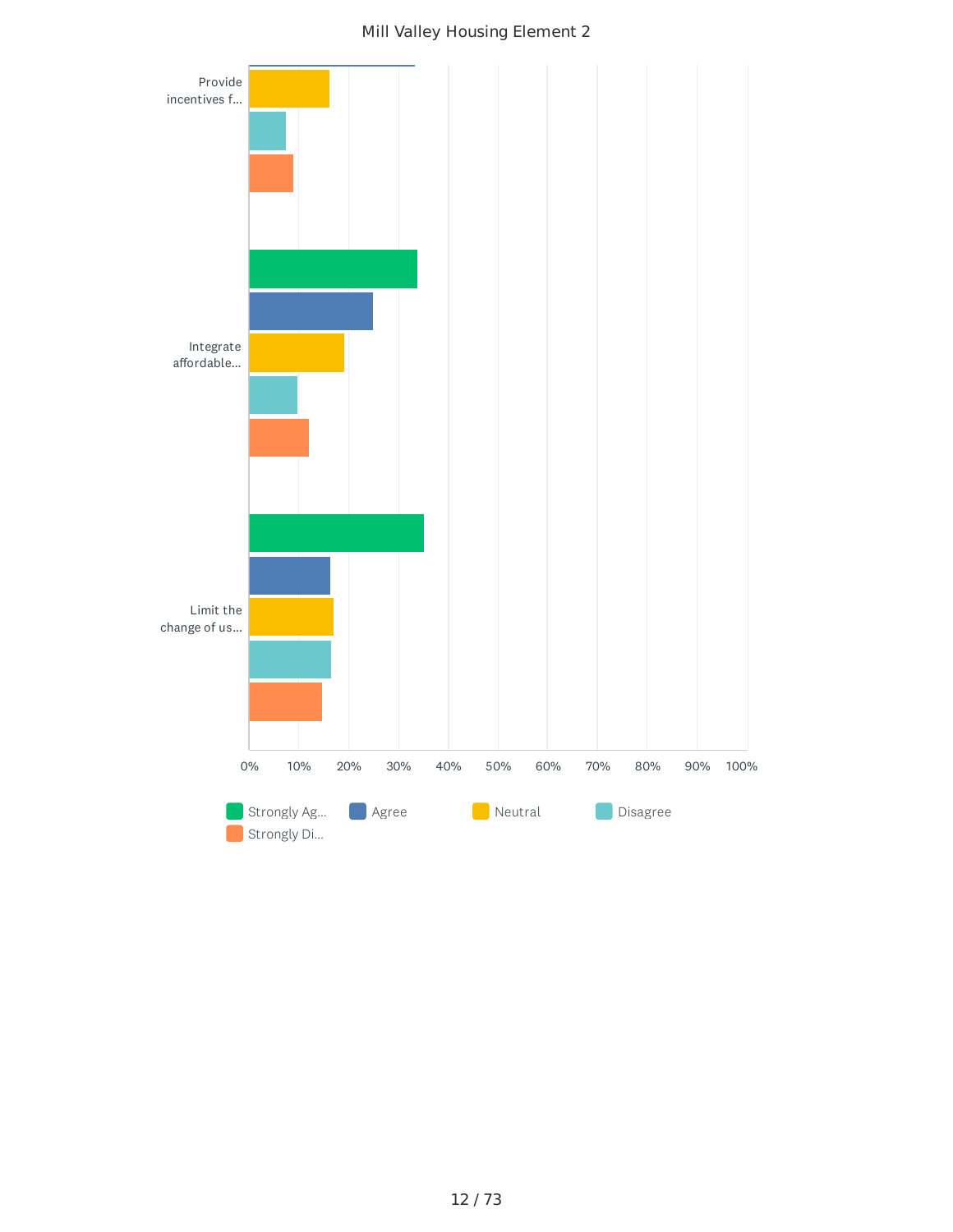|                                                                                                                                                                                                                 | <b>STRONGLY</b><br><b>AGREE</b> | <b>AGREE</b>  | <b>NEUTRAL</b> | <b>DISAGREE</b> | <b>STRONGLY</b><br><b>DISAGREE</b> | <b>TOTAL</b> | <b>WEIGHTED</b><br><b>AVERAGE</b> |
|-----------------------------------------------------------------------------------------------------------------------------------------------------------------------------------------------------------------|---------------------------------|---------------|----------------|-----------------|------------------------------------|--------------|-----------------------------------|
| Limit housing growth in<br>environmentally constrained areas,<br>including the FEMA Floodway,<br>hillsides and areas at risk for wildfire.                                                                      | 64.03%<br>600                   | 21.34%<br>200 | 7.90%<br>74    | 3.31%<br>31     | 3.42%<br>32                        | 937          | 1.61                              |
| Create housing opportunities that are<br>affordable to the local workforce,<br>which can also help to address the<br>City's local traffic concerns.                                                             | 51.13%<br>474                   | 29.13%<br>270 | 11.33%<br>105  | 4.21%<br>39     | 4.21%<br>39                        | 927          | 1.81                              |
| Support fair and equitable housing<br>opportunities to reduce housing<br>barriers related to race, color, sex,<br>national origin, religion, familial<br>status, household income and<br>disability.            | 52.23%<br>480                   | 24.37%<br>224 | 13.93%<br>128  | 2.94%<br>27     | 6.53%<br>60                        | 919          | 1.87                              |
| Create housing opportunities that will<br>allow younger generations to stay<br>and/or return to Mill Valley.                                                                                                    | 42.92%<br>397                   | 32.11%<br>297 | 17.51%<br>162  | 3.68%<br>34     | 3.78%<br>35                        | 925          | 1.93                              |
| Encourage Mixed-use projects<br>(ground floor commercial/office and<br>residential above).                                                                                                                      | 36.65%<br>339                   | 34.92%<br>323 | 17.84%<br>165  | 5.51%<br>51     | 5.08%<br>47                        | 925          | 2.07                              |
| Establish programs connecting<br>interested homeowners with<br>members of the local workforce or<br>community in search of affordable<br>housing opportunities.                                                 | 33.37%<br>307                   | 35.33%<br>325 | 24.67%<br>227  | 2.83%<br>26     | 3.80%<br>35                        | 920          | 2.08                              |
| Increase the diversity and range of<br>housing types to meet the varied<br>needs of the community at all income<br>levels.                                                                                      | 38.70%<br>356                   | 30.43%<br>280 | 15.54%<br>143  | 8.26%<br>76     | 7.07%<br>65                        | 920          | 2.15                              |
| Provide incentives for smaller scale<br>multi-family units that are "affordable<br>by design." In general, this means<br>designing units that are smaller, less<br>costly to build, or have fewer<br>amenities. | 33.95%<br>313                   | 33.51%<br>309 | 16.27%<br>150  | 7.38%<br>68     | 8.89%<br>82                        | 922          | 2.24                              |
| Integrate affordable housing<br>throughout the community to create<br>mixed-income neighborhoods.                                                                                                               | 33.98%<br>314                   | 24.89%<br>230 | 19.16%<br>177  | 9.85%<br>91     | 12.12%<br>112                      | 924          | 2.41                              |
| Limit the change of use on a<br>property. For example, limit rezoning<br>single-family zoned properties to<br>multi-family zoned properties.                                                                    | 35.16%<br>327                   | 16.34%<br>152 | 17.10%<br>159  | 16.67%<br>155   | 14.73%<br>137                      | 930          | 2.59                              |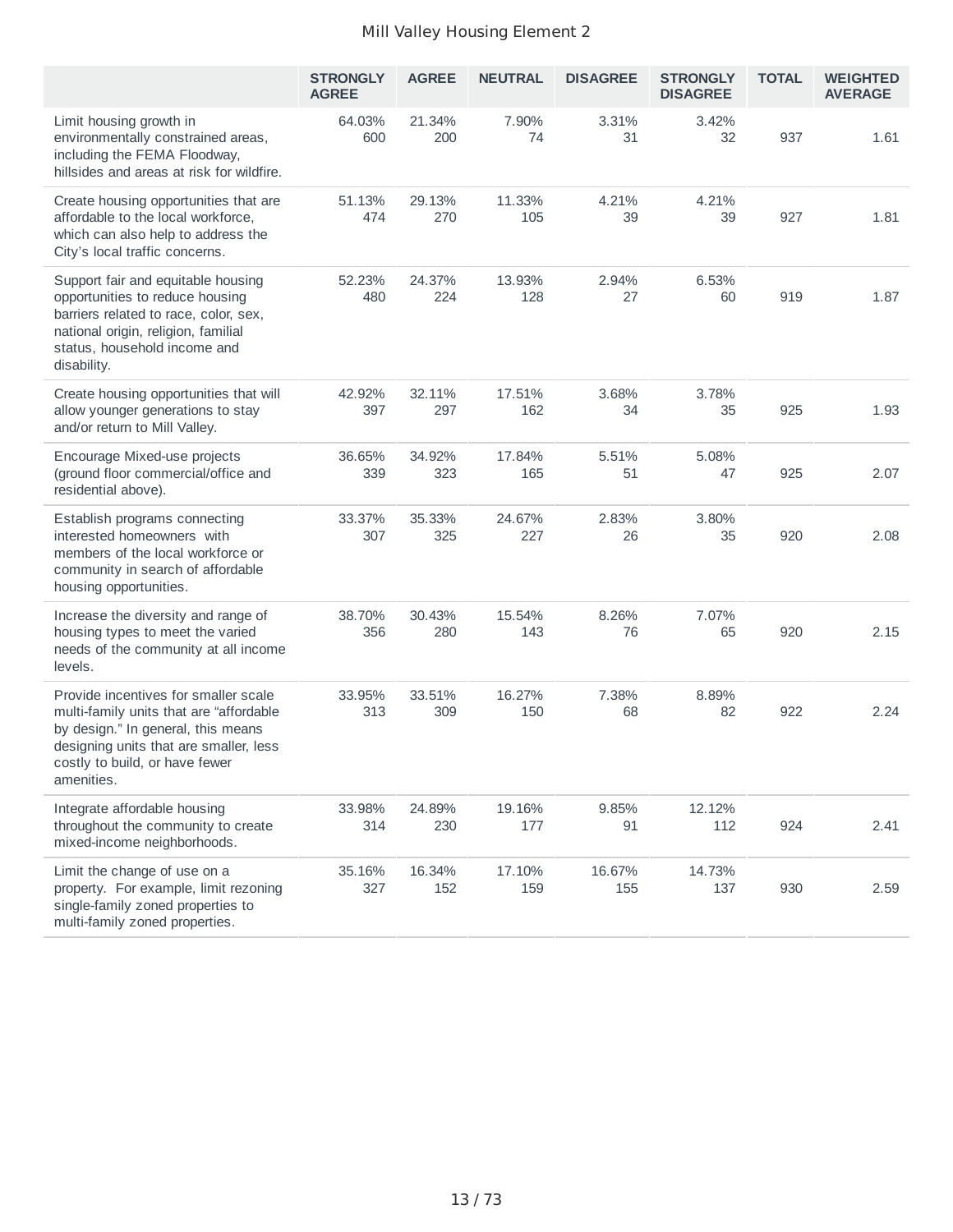Q9 Preferred Housing StrategiesWith limited vacant land, the City of Mill Valley will likely need to identify strategies that will allow more housing on a site or incorporate housing in addition to those existing uses on a property.9. Which housing strategies do you support and would like to see the City use in order to accommodate and plan for new homes in Mill Valley? Please select the level to which you agree, disagree or are neutral on the following statements:



14 / 73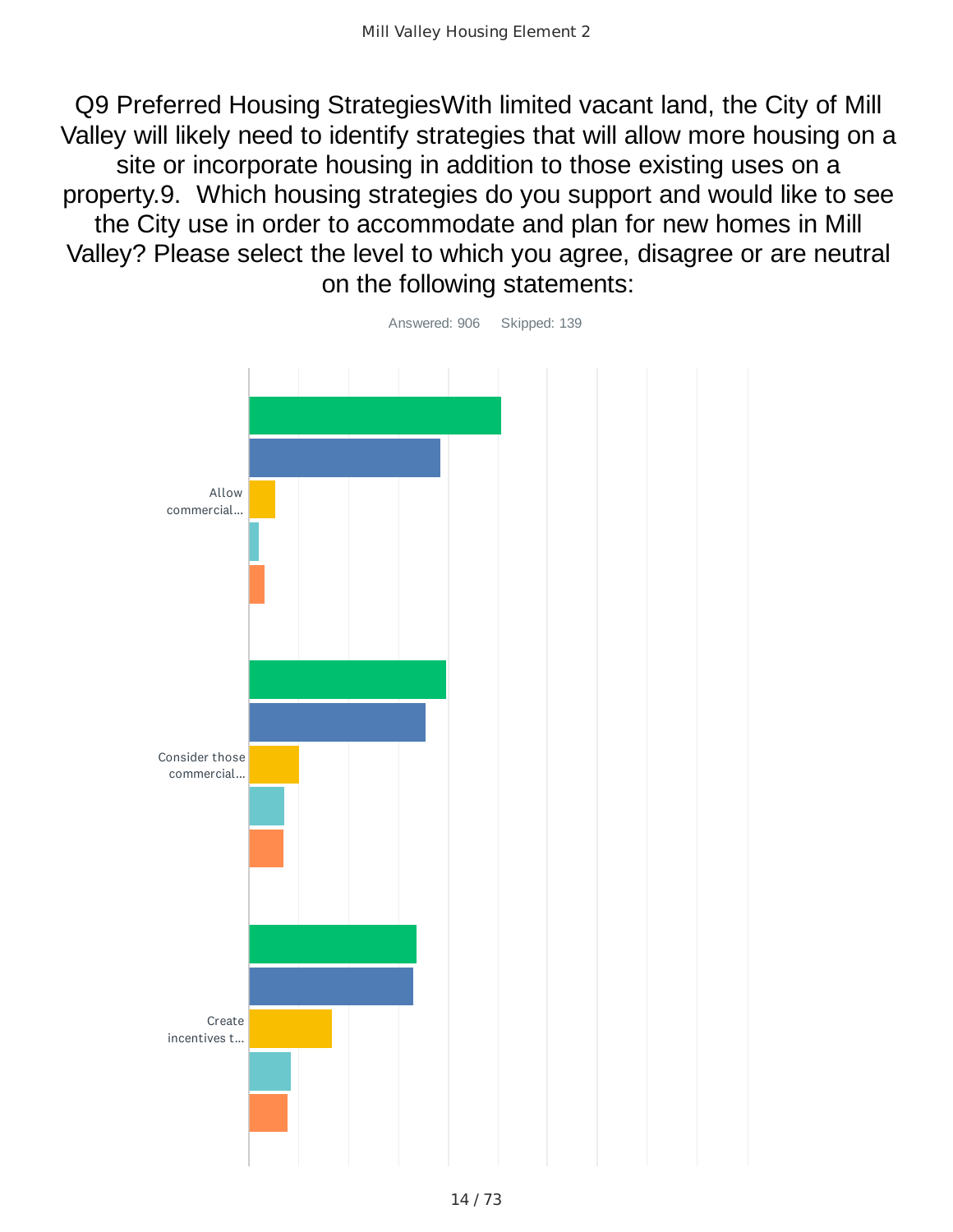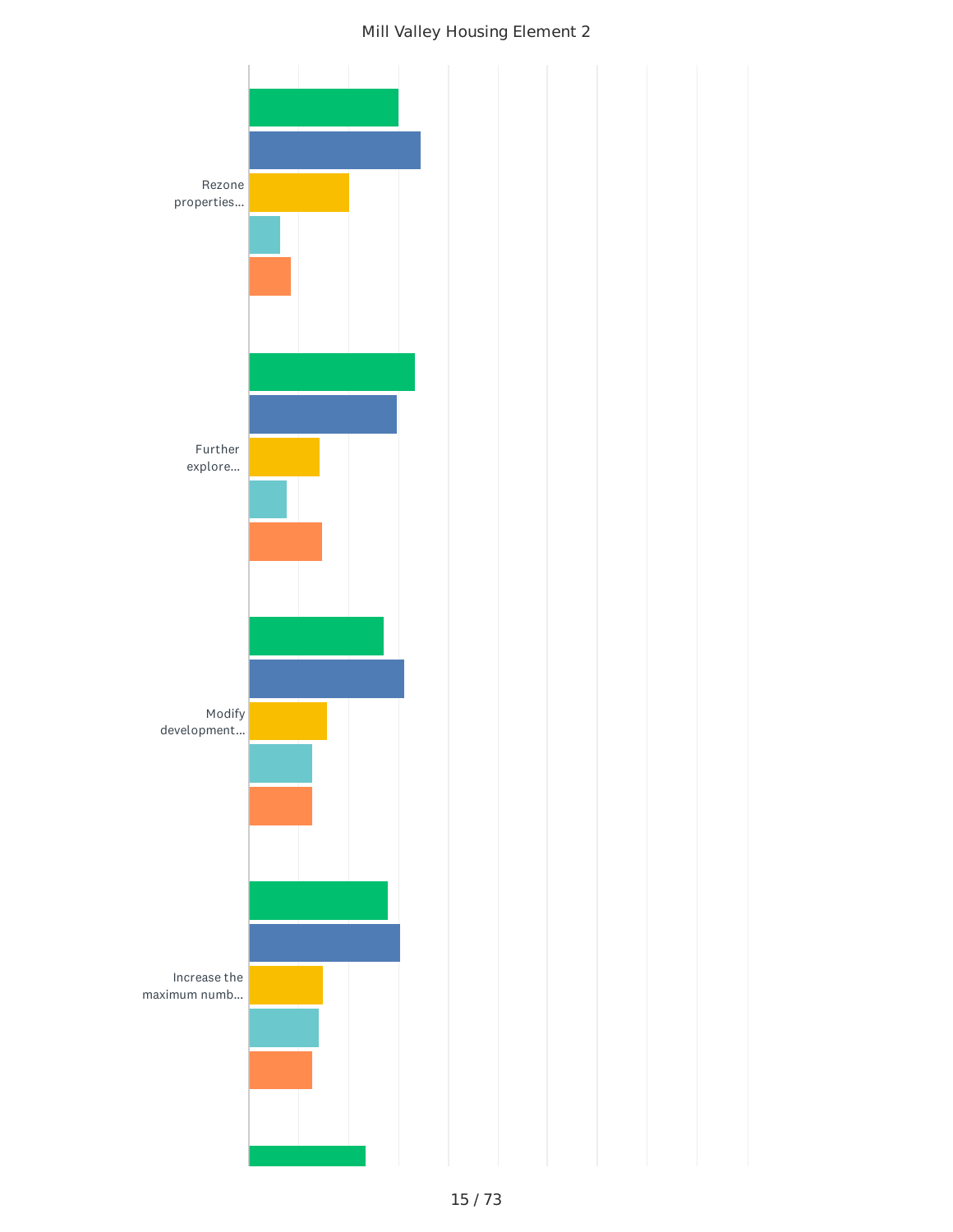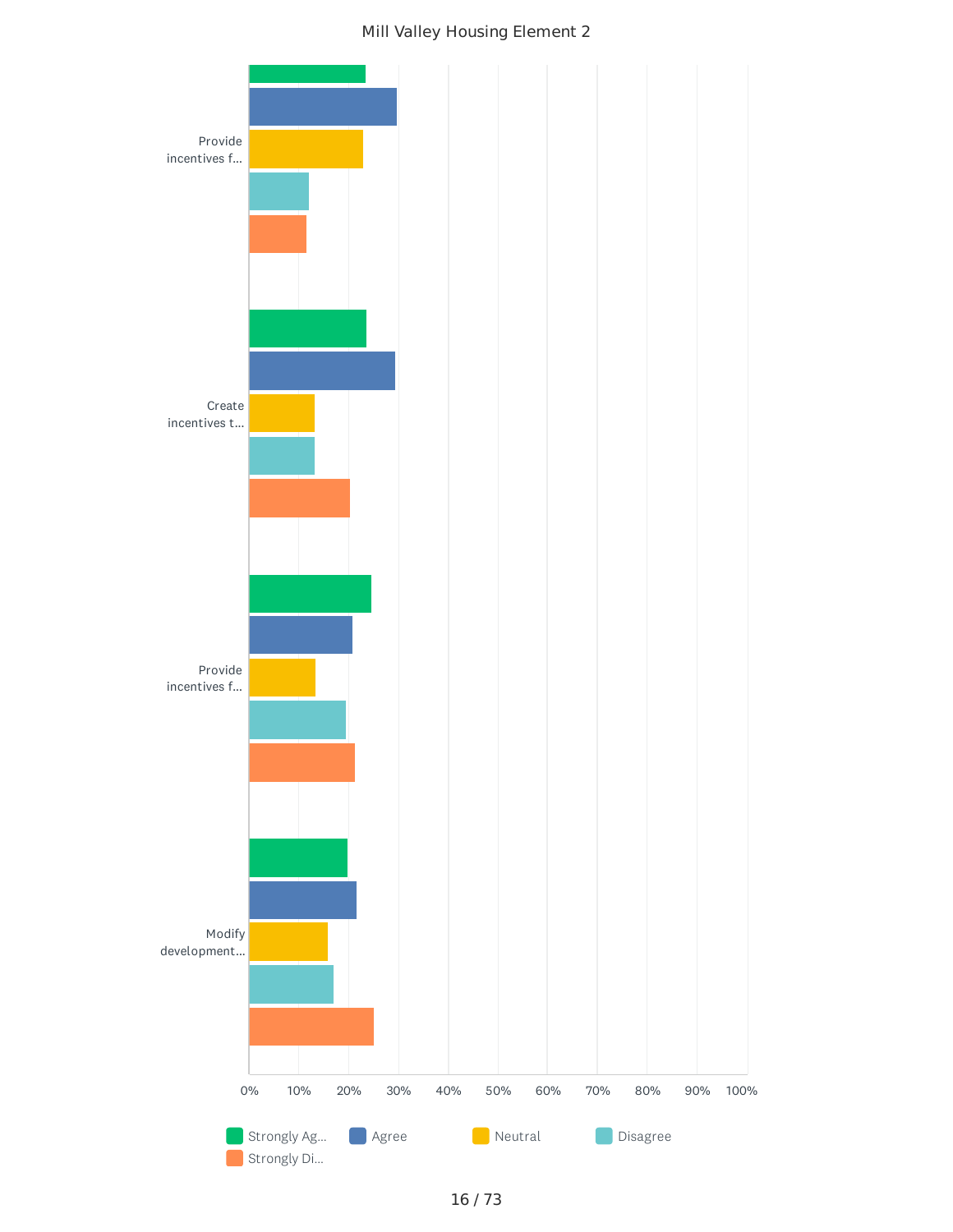|                                                                                                                                                                                                                                             | <b>STRONGLY</b><br><b>AGREE</b> | <b>AGREE</b>  | <b>NEUTRAL</b> | <b>DISAGREE</b> | <b>STRONGLY</b><br><b>DISAGREE</b> | <b>TOTAL</b> | <b>WEIGHTED</b><br><b>AVERAGE</b> |
|---------------------------------------------------------------------------------------------------------------------------------------------------------------------------------------------------------------------------------------------|---------------------------------|---------------|----------------|-----------------|------------------------------------|--------------|-----------------------------------|
| Allow commercial buildings to convert<br>second and third story office space<br>for new homes.                                                                                                                                              | 50.78%<br>458                   | 38.69%<br>349 | 5.32%<br>48    | 2.11%<br>19     | 3.10%<br>28                        | 902          | 1.58                              |
| Consider those commercial sites that<br>have large parking lots that could<br>accommodate housing on site.<br>Examples include banks and<br>shopping centers.                                                                               | 39.71%<br>351                   | 35.63%<br>315 | 10.29%<br>91   | 7.35%<br>65     | 7.01%<br>62                        | 884          | 1.82                              |
| Create incentives to build and rent out<br>Accessory Dwelling Units (in-law<br>apartments, second units) to lower<br>income community members and<br>local workers.                                                                         | 33.74%<br>302                   | 32.96%<br>295 | 16.87%<br>151  | 8.60%<br>77     | 7.82%<br>70                        | 895          | 1.91                              |
| Rezone properties occupied by<br>churches and faith-based institutions<br>to allow for new homes to be co-<br>located on the property with the<br>places of worship.                                                                        | 30.16%<br>269                   | 34.64%<br>309 | 20.18%<br>180  | 6.39%<br>57     | 8.63%<br>77                        | 892          | 1.93                              |
| Further explore City-owned land,<br>beyond the current proposal at 1<br>Hamilton Drive, that could be rezoned<br>to accommodate single-family and/or<br>multi-family housing on the site.                                                   | 33.48%<br>298                   | 29.78%<br>265 | 14.38%<br>128  | 7.64%<br>68     | 14.72%<br>131                      | 890          | 2.04                              |
| Modify development standards to<br>facilitate development proposals that<br>maximize use of the property by<br>proposing a higher number of smaller<br>scale units on site (as opposed to<br>less units that are larger in size).           | 27.18%<br>243                   | 31.43%<br>281 | 15.77%<br>141  | 12.86%<br>115   | 12.75%<br>114                      | 894          | 2.11                              |
| Increase the maximum number of<br>homes allowed on a certain site or<br>area of town, such as the Miller<br>Avenue commercial corridor.                                                                                                     | 27.87%<br>248                   | 30.45%<br>271 | 14.94%<br>133  | 14.04%<br>125   | 12.70%<br>113                      | 890          | 2.12                              |
| Provide incentives for new home<br>builders to build rental units.                                                                                                                                                                          | 23.39%<br>207                   | 29.83%<br>264 | 22.94%<br>203  | 12.20%<br>108   | 11.64%<br>103                      | 885          | 2.12                              |
| Create incentives to leverage new<br>State laws that allow for home<br>builders to split urban lots and build<br>two-unit homes (duplexes) in Single<br>Family zones.                                                                       | 23.71%<br>211                   | 29.44%<br>262 | 13.26%<br>118  | 13.15%<br>117   | 20.45%<br>182                      | 890          | 2.30                              |
| Provide incentives for affordable<br>housing units. Examples include<br>reducing parking requirements or<br>allowing an increase in height to allow<br>for an increased number of units.                                                    | 24.77%<br>219                   | 20.81%<br>184 | 13.46%<br>119  | 19.57%<br>173   | 21.38%<br>189                      | 884          | 2.38                              |
| Modify development standards (such<br>as reduced parking standards,<br>modified setbacks and/or increased<br>height limits) to help achieve the<br>maximum number of units allowed on<br>a property based on existing density<br>standards. | 19.82%<br>176                   | 21.85%<br>194 | 15.99%<br>142  | 17.12%<br>152   | 25.23%<br>224                      | 888          | 2.48                              |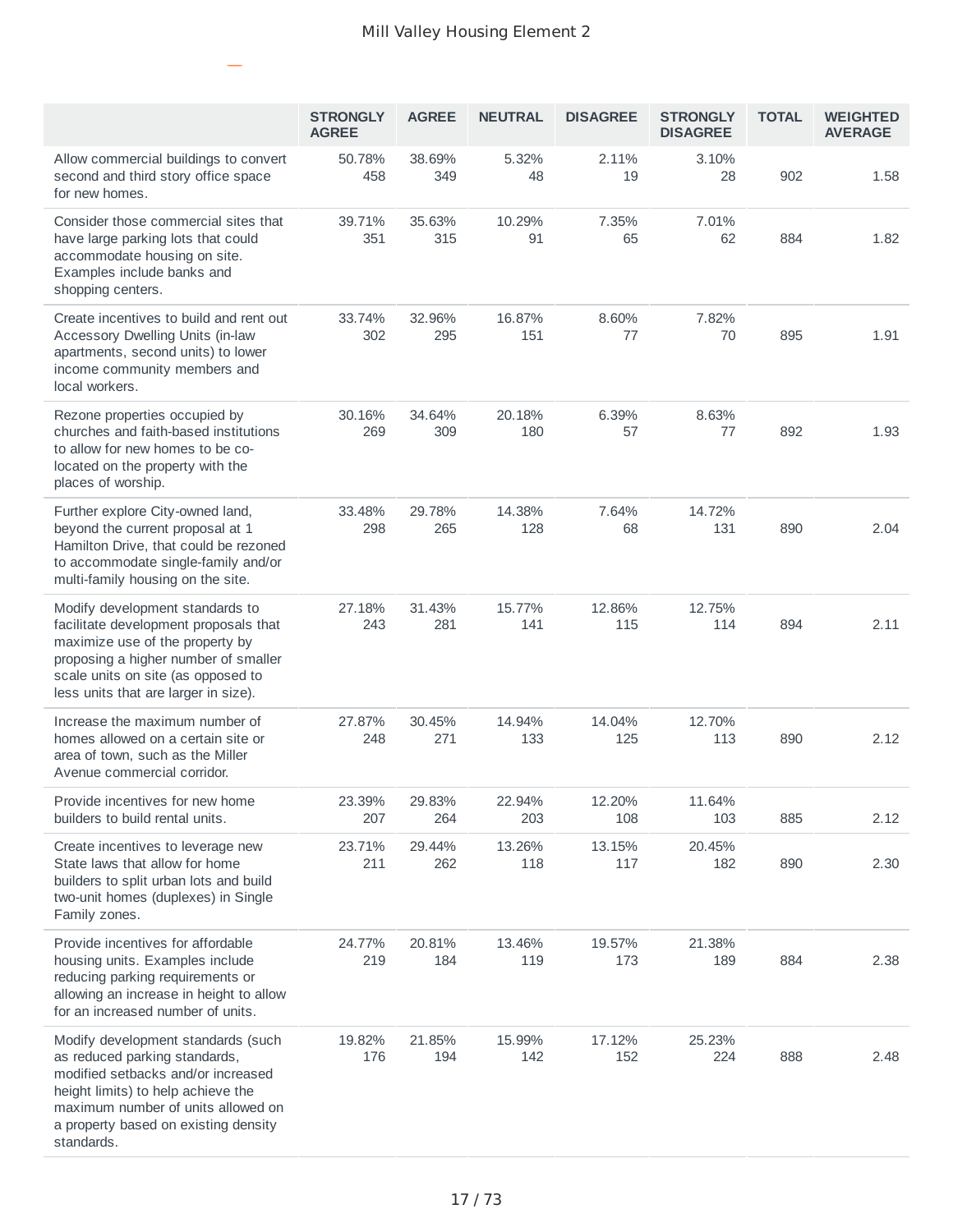Q10 Commercial AreasMill Valley's commercial areas may provide a significant opportunity to accommodate new homes based on various strategies, including converting office space, reusing vacant buildings, constructing additional floors on an existing building, or adding new homes on a property.10. Please rank the commercial areas in terms of the best opportunity for the addition of new homes  $(1 =$  the highest opportunity and  $5 =$  the lowest).



|                                                                                          | $\mathbf{1}$  | $\overline{2}$ | 3             | 4             | 5             | 6             | <b>TOTAL</b> | <b>SCORE</b> |
|------------------------------------------------------------------------------------------|---------------|----------------|---------------|---------------|---------------|---------------|--------------|--------------|
| East Blithedale from Throckmorton to Park                                                | 2.30%<br>18   | 4.59%<br>36    | 6.51%<br>51   | 17.60%<br>138 | 45.41%<br>356 | 23.60%<br>185 | 784          | 2.30         |
| Downtown                                                                                 | 6.04%<br>48   | 7.92%<br>63    | 9.94%<br>79   | 18.11%<br>144 | 17.74%<br>141 | 40.25%<br>320 | 795          | 2.46         |
| East Blithedale from Camino Alto - Hwy 101                                               | 4.10%<br>32   | 15.13%<br>118  | 14.49%<br>113 | 28.72%<br>224 | 21.41%<br>167 | 16.15%<br>126 | 780          | 3.03         |
| Miller Avenue "Main Street" from Willow-Valley<br>Circle (7/11 to CP Shades)             | 18.89%<br>143 | 22.32%<br>169  | 31.57%<br>239 | 16.12%<br>122 | 7.40%<br>56   | 3.70%<br>28   | 757          | 4.18         |
| Miller Avenue "Gateway" from Valley Circle to<br>Camino Alto (Tamalpie Pizza to Safeway) | 15.41%<br>119 | 41.71%<br>322  | 25.26%<br>195 | 9.07%<br>70   | 5.44%<br>42   | 3.11%<br>24   | 772          | 4.43         |
| 101/Redwood Highway Frontage Road<br>(Goodman Building Supply to Agua Hotel)             | 56.65%<br>464 | 10.01%<br>82   | 13.55%<br>111 | 8.30%<br>68   | 3.79%<br>31   | 7.69%<br>63   | 819          | 4.84         |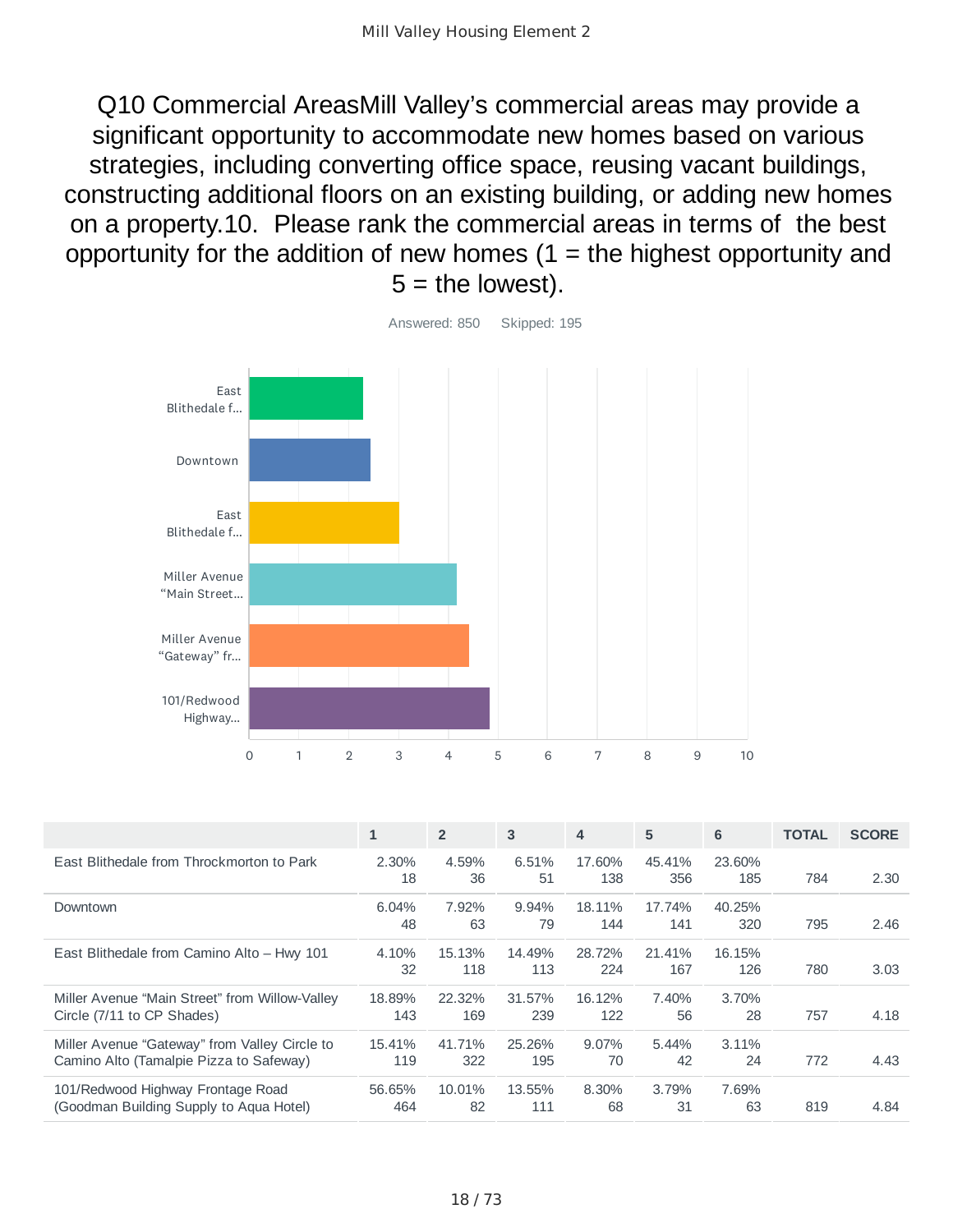Q11 Modified UseThere are five parcels zoned as "Commercial Facility" in Mill Valley, including Tam High School, three elementary school sites, and the Community Center Parking Lot. Currently, housing is not allowed on these parcels.11. Should the Housing Element include an option to allow these properties to co-locate housing on the properties?



| <b>ANSWER CHOICES</b> | <b>RESPONSES</b> |     |
|-----------------------|------------------|-----|
| Yes                   | 24.10%           | 214 |
| <b>No</b>             | 50.23%           | 446 |
| Not Sure              | 25.68%           | 228 |
| <b>TOTAL</b>          |                  | 888 |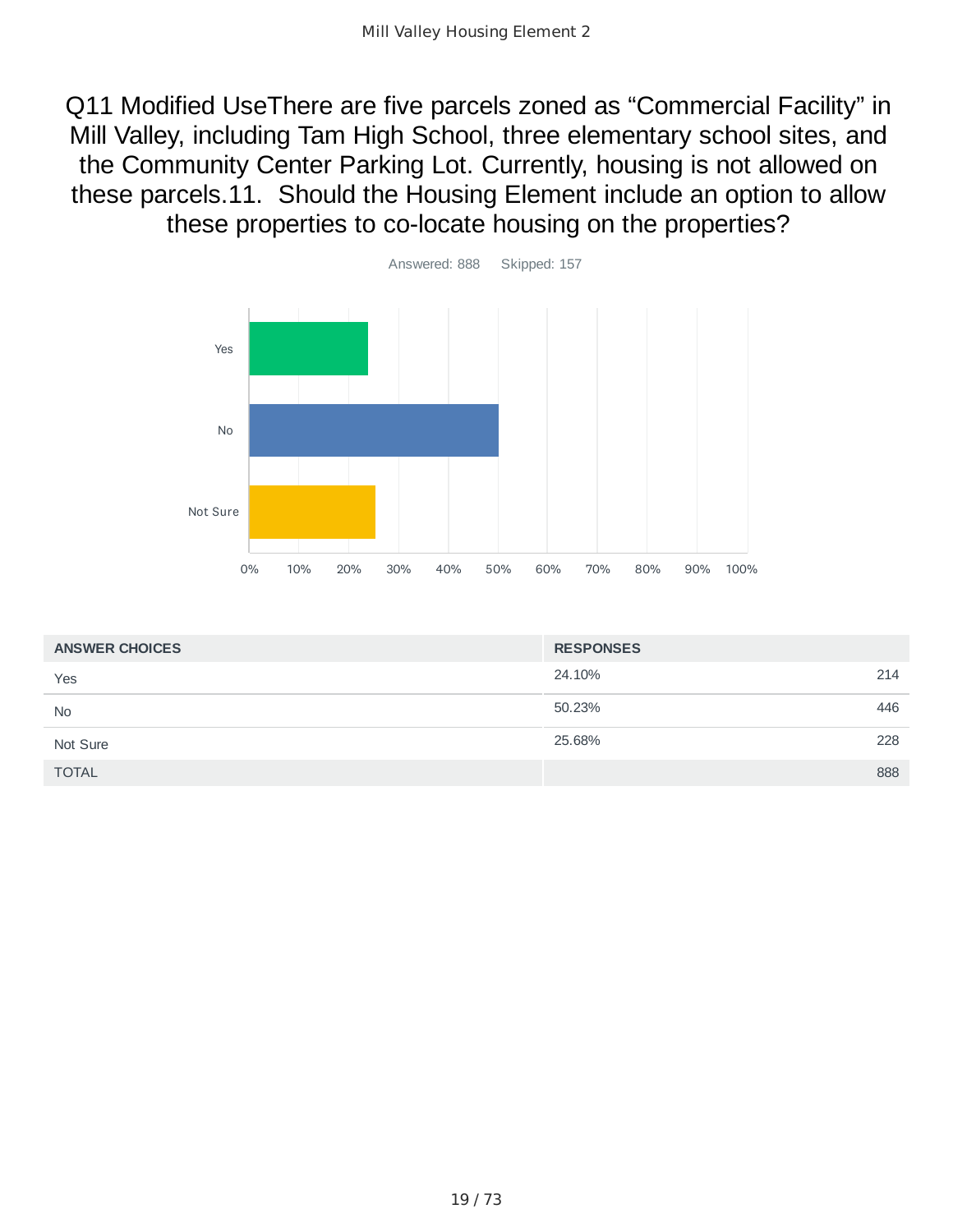### Q12 12. Are there other strategies that you believe the City should consider? If yes, please provide examples or context of the strategy that should be considered to accommodate new housing in Mill Valley.

Answered: 378 Skipped: 667

| #  | <b>RESPONSES</b>                                                                                                                                                                                                                                                                                                                                                                                                                                                                                                                                                                                                                                                                                                                                                                                                                                                                                                                                                     | <b>DATE</b>        |
|----|----------------------------------------------------------------------------------------------------------------------------------------------------------------------------------------------------------------------------------------------------------------------------------------------------------------------------------------------------------------------------------------------------------------------------------------------------------------------------------------------------------------------------------------------------------------------------------------------------------------------------------------------------------------------------------------------------------------------------------------------------------------------------------------------------------------------------------------------------------------------------------------------------------------------------------------------------------------------|--------------------|
| 1  | Consider Hamilton Drive from Shelter Bay Ave. to Redwood Highway, if any sufficiently<br>undeveloped areas remain there.                                                                                                                                                                                                                                                                                                                                                                                                                                                                                                                                                                                                                                                                                                                                                                                                                                             | 2/20/2022 9:27 PM  |
| 2  | Block the distruction of older affordable housing stock                                                                                                                                                                                                                                                                                                                                                                                                                                                                                                                                                                                                                                                                                                                                                                                                                                                                                                              | 2/20/2022 8:09 PM  |
| 3  | Locate housing near transportation otherwise traffic becomes an even worse issue and danger                                                                                                                                                                                                                                                                                                                                                                                                                                                                                                                                                                                                                                                                                                                                                                                                                                                                          | 2/20/2022 1:54 AM  |
| 4  | Sue and fight ABAG                                                                                                                                                                                                                                                                                                                                                                                                                                                                                                                                                                                                                                                                                                                                                                                                                                                                                                                                                   | 2/19/2022 9:23 PM  |
| 5  | We need to manage parking. The City should indemnify private property owners to allow<br>parking on their lots when uses complement each other (eg. allow employees of local daytime<br>businesses to park in private dinner-only lots.) Businesses need incentives to open up their<br>uses.                                                                                                                                                                                                                                                                                                                                                                                                                                                                                                                                                                                                                                                                        | 2/16/2022 8:33 PM  |
| 6  | Please deal with the current traffic congestion before you increase the population.                                                                                                                                                                                                                                                                                                                                                                                                                                                                                                                                                                                                                                                                                                                                                                                                                                                                                  | 2/16/2022 2:41 PM  |
| 7  | single room occupancy for seniors with ownership rights at hotel-type or commercial<br>properties; conversion of the glut of office space to residential                                                                                                                                                                                                                                                                                                                                                                                                                                                                                                                                                                                                                                                                                                                                                                                                             | 2/15/2022 7:07 AM  |
| 8  | Yes Strawberry village and the area of Strawberry right off the highway.                                                                                                                                                                                                                                                                                                                                                                                                                                                                                                                                                                                                                                                                                                                                                                                                                                                                                             | 2/15/2022 6:44 AM  |
| 9  | Mixed use with residential above retail in places like Strawberry and Tam Junction                                                                                                                                                                                                                                                                                                                                                                                                                                                                                                                                                                                                                                                                                                                                                                                                                                                                                   | 2/14/2022 10:43 PM |
| 10 | Build multi family homes on all of the parcels and real estate on either side of the 101. Teak<br>furniture, glass door, Ferrari dealership, Goodman's, etc.                                                                                                                                                                                                                                                                                                                                                                                                                                                                                                                                                                                                                                                                                                                                                                                                         | 2/14/2022 8:47 PM  |
| 11 | in-law units without so many restrictions                                                                                                                                                                                                                                                                                                                                                                                                                                                                                                                                                                                                                                                                                                                                                                                                                                                                                                                            | 2/14/2022 8:22 PM  |
| 12 | Create the opportunity for someone to build another site like Park Terrace. Proximity to<br>commercial and bus line is critical.                                                                                                                                                                                                                                                                                                                                                                                                                                                                                                                                                                                                                                                                                                                                                                                                                                     | 2/14/2022 3:52 PM  |
| 13 | I'm not sure, but I'm willing to help. Please feel free to contact me at<br>1220phoenix@gmail.com. - Katrina Knudsen                                                                                                                                                                                                                                                                                                                                                                                                                                                                                                                                                                                                                                                                                                                                                                                                                                                 | 2/14/2022 3:06 PM  |
| 14 | The City should make it easy for developers to develop properties that meet the demand for<br>housing, not "socially engineer" the housing to fit some perceived social "need". The City<br>cannot know in advance which races, or disabilities, or incomes will demand housing in the<br>area. Just remove restrictions to allow developers to develop housing that those of low income<br>can afford and they are best able to develop properties that low income people will be<br>interested in renting/owning. For instance-people may prefer to live in a smaller space with<br>fewer amenities if closer to where they work locally as opposed to a larger space in the East<br>Bay and commuting in. But only developers can really assess the demand for this-the City or<br>State cannot "tell" developers how many units "should" be here due to some social construct-<br>that construct has nothing to do with actual demand by the people in question. | 2/14/2022 2:16 PM  |
| 15 | Change affordable mandate back to 20%                                                                                                                                                                                                                                                                                                                                                                                                                                                                                                                                                                                                                                                                                                                                                                                                                                                                                                                                | 2/14/2022 10:39 AM |
| 16 | Split large lots                                                                                                                                                                                                                                                                                                                                                                                                                                                                                                                                                                                                                                                                                                                                                                                                                                                                                                                                                     | 2/14/2022 10:24 AM |
| 17 | Stop saying "no" to new housing proposals                                                                                                                                                                                                                                                                                                                                                                                                                                                                                                                                                                                                                                                                                                                                                                                                                                                                                                                            | 2/14/2022 9:46 AM  |
| 18 | Keep allowing STR such as Abnb/Vrbo to be permitted b/c they make home ownership more<br>affordable and by allowing flexible living, allows underutilized assets to house short term and<br>long term renters                                                                                                                                                                                                                                                                                                                                                                                                                                                                                                                                                                                                                                                                                                                                                        | 2/13/2022 5:03 PM  |
| 19 | Strawberry.                                                                                                                                                                                                                                                                                                                                                                                                                                                                                                                                                                                                                                                                                                                                                                                                                                                                                                                                                          | 2/13/2022 1:22 PM  |
|    |                                                                                                                                                                                                                                                                                                                                                                                                                                                                                                                                                                                                                                                                                                                                                                                                                                                                                                                                                                      |                    |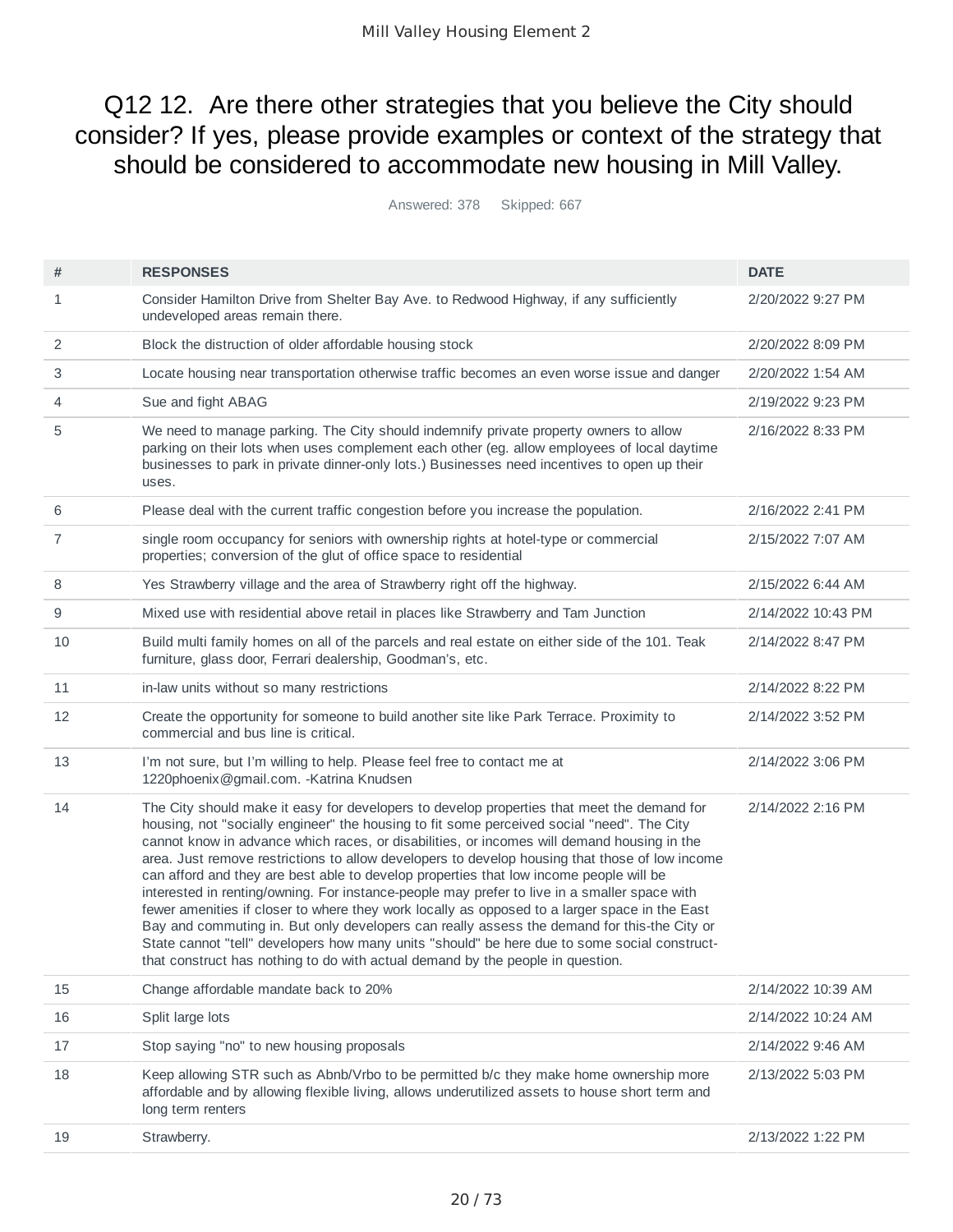| 20 | Stronger limits on Short Term Rentals, specifically absolute restriction on whole-house rentals<br>that are permanently available, and a near ban on short-term ADUs and separate-entrance<br>units that could otherwise be used for local worker housing. Strongly limit whole-house rentals<br>of owner-occupied homes and then only for say 30 days per year maximum. Rooms in owner-<br>occupied homes are fine as short term rentals as they are far less likely to remove possible<br>housing from the market.                                                                                                                                                                                                                                                                                                                                                                                                                                                      | 2/13/2022 12:23 PM |
|----|---------------------------------------------------------------------------------------------------------------------------------------------------------------------------------------------------------------------------------------------------------------------------------------------------------------------------------------------------------------------------------------------------------------------------------------------------------------------------------------------------------------------------------------------------------------------------------------------------------------------------------------------------------------------------------------------------------------------------------------------------------------------------------------------------------------------------------------------------------------------------------------------------------------------------------------------------------------------------|--------------------|
| 21 | Meeting the goal for new housing units will ruin this town! Do we want Mill Valley to turn into<br>San Rafael? I don't.                                                                                                                                                                                                                                                                                                                                                                                                                                                                                                                                                                                                                                                                                                                                                                                                                                                   | 2/13/2022 10:46 AM |
| 22 | Need another street for emergency exit, such as building a road accessible end of Sycamore<br>that can get you to the freeway.                                                                                                                                                                                                                                                                                                                                                                                                                                                                                                                                                                                                                                                                                                                                                                                                                                            | 2/13/2022 10:37 AM |
| 23 | The city should relax grade restrictions to allow double lots to be split into two lots and allow<br>construction of a second home.                                                                                                                                                                                                                                                                                                                                                                                                                                                                                                                                                                                                                                                                                                                                                                                                                                       | 2/13/2022 9:05 AM  |
| 24 | Stop convoluting the need for workforce housing with housing for the homeless which are, in<br>majority, mentally ill and/or criminals. To confuse the needs of city workers and firefighters with<br>homeless is intentionally misleading and intellectually dishonest.                                                                                                                                                                                                                                                                                                                                                                                                                                                                                                                                                                                                                                                                                                  | 2/13/2022 5:59 AM  |
| 25 | SAVE HAUKE PARK NOW!!!!!!!!!!!! DO NOT BUILD ON HAMILTON!!!!!!!!                                                                                                                                                                                                                                                                                                                                                                                                                                                                                                                                                                                                                                                                                                                                                                                                                                                                                                          | 2/13/2022 5:01 AM  |
| 26 | significantly limit development of more single family homes that are \$1 million+                                                                                                                                                                                                                                                                                                                                                                                                                                                                                                                                                                                                                                                                                                                                                                                                                                                                                         | 2/12/2022 4:21 PM  |
| 27 | Recall Scott Wiener and other government officials that are ramming this down our throats.                                                                                                                                                                                                                                                                                                                                                                                                                                                                                                                                                                                                                                                                                                                                                                                                                                                                                | 2/12/2022 2:42 PM  |
| 28 | As other Ca. Cities are doing challenge/ sue the State & Feds and refuse to meet these<br>outrageous requirements for cities existing in topographies like ours - more people equals more<br>congestion and increases fire evacuation problems. Time to resist political power!!!!!                                                                                                                                                                                                                                                                                                                                                                                                                                                                                                                                                                                                                                                                                       | 2/12/2022 1:41 PM  |
| 29 | Move parking lots underground. They need not be paved open space. Place security cameras<br>in them. Hire security if concerned: we should have it regardless. It's important to retain our<br>beloved town's character while shoehorning in additional housing. If it requires some security<br>expense, so be it. Also- we must pace ourselves, keeping in mind that there will most likely be<br>newly reduced requirements in the future from the legislature whiplashing from this overly<br>generalized directive to insert such a large amount of housing into small WUI locked towns.<br>Also, would it be possible to enlarge our town boundaries a bit to include some underused<br>areas which are not WUI evacuation encumbered and could be used for easy access to goods<br>and services housing? For example incorporating a bit of the Tam Valley, Alto, and Strawberry<br>regions? Tam Valley could use multiuse housing around its own business center. | 2/12/2022 11:22 AM |
| 30 | Mill Valley is already way too crowded, and the traffic is terrible. It's unfair to the residents here<br>to add more housing.                                                                                                                                                                                                                                                                                                                                                                                                                                                                                                                                                                                                                                                                                                                                                                                                                                            | 2/12/2022 10:31 AM |
| 31 | Lack of water, wildfire risk and traffic should be considered.                                                                                                                                                                                                                                                                                                                                                                                                                                                                                                                                                                                                                                                                                                                                                                                                                                                                                                            | 2/12/2022 10:25 AM |
| 32 | Please provide the rationale for why MV has to have a housing plan. No further housing should<br>be contemplated without simultaneously planning for parking for 2 - 3 cars per household. If<br>you build more housing anywhere but on Redwood Frontage Road, the added traffic will make<br>MV even more unlivable than it is now, which is pretty awful much of the day due to traffic.                                                                                                                                                                                                                                                                                                                                                                                                                                                                                                                                                                                | 2/12/2022 9:51 AM  |
| 33 | Consider repurposing existing buildings that are underutilized - eg TravelLodge on Redwood<br>Highway Reconsider 1 Hamilton - or at minimum, expand to a PROPER and BALANCED<br>search across City-owned land.                                                                                                                                                                                                                                                                                                                                                                                                                                                                                                                                                                                                                                                                                                                                                            | 2/12/2022 9:30 AM  |
| 34 | For residents home-owners who believe we need to increase housing, encourage them to rent<br>rooms in their homes or allow them/make it easier to build ADU on their property.                                                                                                                                                                                                                                                                                                                                                                                                                                                                                                                                                                                                                                                                                                                                                                                            | 2/12/2022 9:01 AM  |
| 35 | 1. Show an environmental report and traffic report before any building is done. 2. Show that<br>there is water to support any residences of any size.                                                                                                                                                                                                                                                                                                                                                                                                                                                                                                                                                                                                                                                                                                                                                                                                                     | 2/12/2022 8:21 AM  |
| 36 | Increased housing in comercial areas and church space is great. Spreading out the housing<br>fairly through the town is best. NO large complexes please. Many smaller structures is<br>preferred to keep the beauty of the town we all chose to live in. We did not choose to live in a<br>town with large apartment structures. Providing the same number of housing units as smaller<br>buildings spread evenly around town is preferable.                                                                                                                                                                                                                                                                                                                                                                                                                                                                                                                              | 2/12/2022 8:17 AM  |
| 37 | This is fucking ridiculous. I'd like to live in malibu, but guess what. I can't afford it. Live where<br>you can afford, don't lower Mill Valley property values by building projects in marin.                                                                                                                                                                                                                                                                                                                                                                                                                                                                                                                                                                                                                                                                                                                                                                           | 2/12/2022 7:48 AM  |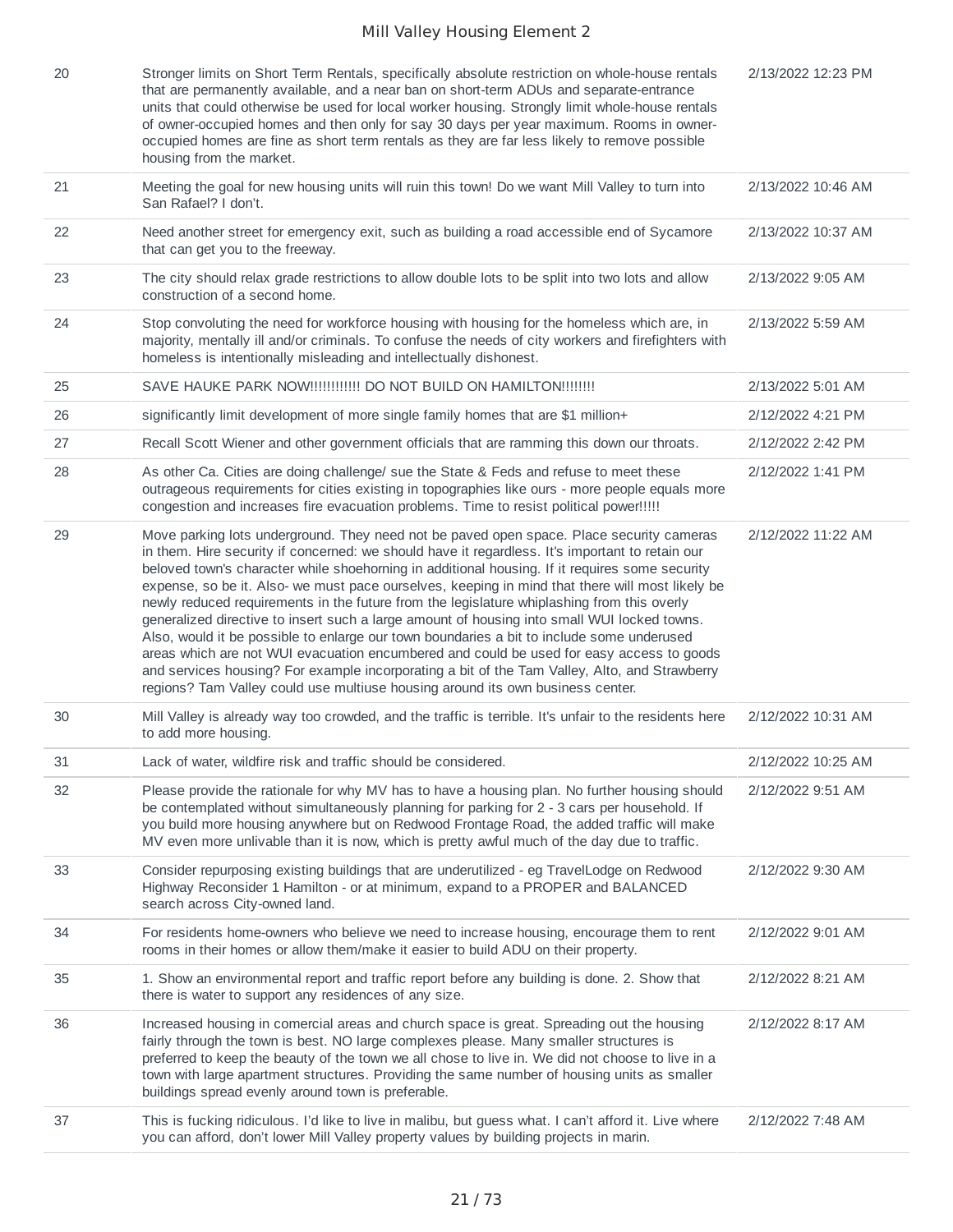| 38 | Encourage ADUs and JDUs but prohibit short-term rentals                                                                                                                                                                                                                                                                                                                                                                                                                                                                                                                                                                                                                                                                                                                                                                                                                                                                                                                                                                                                                                                             | 2/12/2022 6:42 AM  |
|----|---------------------------------------------------------------------------------------------------------------------------------------------------------------------------------------------------------------------------------------------------------------------------------------------------------------------------------------------------------------------------------------------------------------------------------------------------------------------------------------------------------------------------------------------------------------------------------------------------------------------------------------------------------------------------------------------------------------------------------------------------------------------------------------------------------------------------------------------------------------------------------------------------------------------------------------------------------------------------------------------------------------------------------------------------------------------------------------------------------------------|--------------------|
| 39 | Improve traffic before adding more cars to the roads                                                                                                                                                                                                                                                                                                                                                                                                                                                                                                                                                                                                                                                                                                                                                                                                                                                                                                                                                                                                                                                                | 2/12/2022 6:33 AM  |
| 40 | Golf Course                                                                                                                                                                                                                                                                                                                                                                                                                                                                                                                                                                                                                                                                                                                                                                                                                                                                                                                                                                                                                                                                                                         | 2/11/2022 8:58 PM  |
| 41 | Stall until a prop overturns sb9                                                                                                                                                                                                                                                                                                                                                                                                                                                                                                                                                                                                                                                                                                                                                                                                                                                                                                                                                                                                                                                                                    | 2/11/2022 8:47 PM  |
| 42 | Give Seniors a place to retire to, so they can move out of their single family house and stay in<br><b>MV</b>                                                                                                                                                                                                                                                                                                                                                                                                                                                                                                                                                                                                                                                                                                                                                                                                                                                                                                                                                                                                       | 2/11/2022 8:31 PM  |
| 43 | Don't build more until you've fixed the damn traffic problems. More people is more traffic and<br>worse quality of life no matter how you try to spin it. MV can't accommodate all the people who<br>want to live here.                                                                                                                                                                                                                                                                                                                                                                                                                                                                                                                                                                                                                                                                                                                                                                                                                                                                                             | 2/11/2022 8:17 PM  |
| 44 | Build a large multi unit affordable housing on 101 frontage road. Milk Valley roads can not<br>support additional traffic                                                                                                                                                                                                                                                                                                                                                                                                                                                                                                                                                                                                                                                                                                                                                                                                                                                                                                                                                                                           | 2/11/2022 7:49 PM  |
| 45 | Close to freeway to accommodate exits easily, not create difficulty for emergency services if<br>needed and for work travel.                                                                                                                                                                                                                                                                                                                                                                                                                                                                                                                                                                                                                                                                                                                                                                                                                                                                                                                                                                                        | 2/11/2022 7:40 PM  |
| 46 | Rent control, to enable long-term, lower income residents to keep their homes                                                                                                                                                                                                                                                                                                                                                                                                                                                                                                                                                                                                                                                                                                                                                                                                                                                                                                                                                                                                                                       | 2/11/2022 7:27 PM  |
| 47 | Consider property or other tax reduction incentives for housing construction                                                                                                                                                                                                                                                                                                                                                                                                                                                                                                                                                                                                                                                                                                                                                                                                                                                                                                                                                                                                                                        | 2/11/2022 7:14 PM  |
| 48 | Senior subsidized housing is much needed as Homestead Terrace is just not enough for the<br>boomer generation born 1946-1964 and it is those boomers, especially women, falling into<br>homelessness. The existing senior/disabled facilities need onsite resident managers. Disabled<br>mentally ill who are not 62+ are being placed in these facilities, in their 20s and 30s as<br>"disabled" and these facilities were not designed for this when there is no monitoring, no<br>supervision, no resident management, accountability and the seniors are being terrorized and<br>living in fear of the younger stronger residents' behaving badly, particularly at night and old<br>people just shouldn't be subjected to this kind of environment. I live in Kruger Pines in<br>Strawberry but have the MV zip code and the badly behaved finally get moved out of here and<br>sent over to Homestead Valley and then the cycle repeats. This is not right or fair to seniors<br>who are just old, frail, mobility impaired, and want to live out the rest of their days in safety and<br>in peaceful harmony. | 2/11/2022 7:11 PM  |
| 49 | give monetary incentives and reduced red tape to homeowners to build additional small rental<br>housing on their properties.                                                                                                                                                                                                                                                                                                                                                                                                                                                                                                                                                                                                                                                                                                                                                                                                                                                                                                                                                                                        | 2/11/2022 7:07 PM  |
| 50 | Encouraging mixed use development along Miller, with an emphasis on creating a "second<br>downtown" that is walkable and attractive, and bustling into the evening-maybe with an arts<br>component building on the MTC as a flagship institution.                                                                                                                                                                                                                                                                                                                                                                                                                                                                                                                                                                                                                                                                                                                                                                                                                                                                   | 2/11/2022 6:51 PM  |
| 51 | Mill valley is already too crowded. No new housing should be built. Traffic is awful already.<br>Focus on expanding the lanes leading in and out of town before you consider adding a single<br>new homeZ absolutely no grow th until the traffic congestion is solved on East Blithedale,<br>Camino Alto and Tam Junction.                                                                                                                                                                                                                                                                                                                                                                                                                                                                                                                                                                                                                                                                                                                                                                                         | 2/11/2022 6:46 PM  |
| 52 | Make it easier to build, allow for higher density projects to make it affordable for developers to<br>build here. Limiting the Miller project to only 9 units is a travesty.                                                                                                                                                                                                                                                                                                                                                                                                                                                                                                                                                                                                                                                                                                                                                                                                                                                                                                                                        | 2/11/2022 6:39 PM  |
| 53 | I don't see any multi family building in Mill Valley as a positive. with water an issue and traffic<br>out of control, Mill Valley is a small town and seems to be at its limit. And losing a major park<br>would be a tragedy.                                                                                                                                                                                                                                                                                                                                                                                                                                                                                                                                                                                                                                                                                                                                                                                                                                                                                     | 2/11/2022 6:25 PM  |
| 54 | Legalize or grandfather in established but unpermitted 2nd units that have not had problems                                                                                                                                                                                                                                                                                                                                                                                                                                                                                                                                                                                                                                                                                                                                                                                                                                                                                                                                                                                                                         | 2/11/2022 6:25 PM  |
| 55 | I like the idea of taking existing parking lots and building above them. Don't reduce the parking,<br>we need it. But add housing above in the wasted air space. Not too high. In keeping with the<br>neighborhood feel.                                                                                                                                                                                                                                                                                                                                                                                                                                                                                                                                                                                                                                                                                                                                                                                                                                                                                            | 2/11/2022 3:23 PM  |
| 56 | Incentives for existing single-story commercial building owners to build residential units atop<br>their retail buildings. Example - the building BooKoo is in, several of the single-story buildings<br>along Miller Avenue                                                                                                                                                                                                                                                                                                                                                                                                                                                                                                                                                                                                                                                                                                                                                                                                                                                                                        | 2/11/2022 12:55 PM |
| 57 | disallow turning existing modest homes into expensive mini -mansions. Equip ourselves ; bring<br>back in-house resident planning, city architects to draw up multiple plans housing, streets,                                                                                                                                                                                                                                                                                                                                                                                                                                                                                                                                                                                                                                                                                                                                                                                                                                                                                                                       | 2/10/2022 1:20 PM  |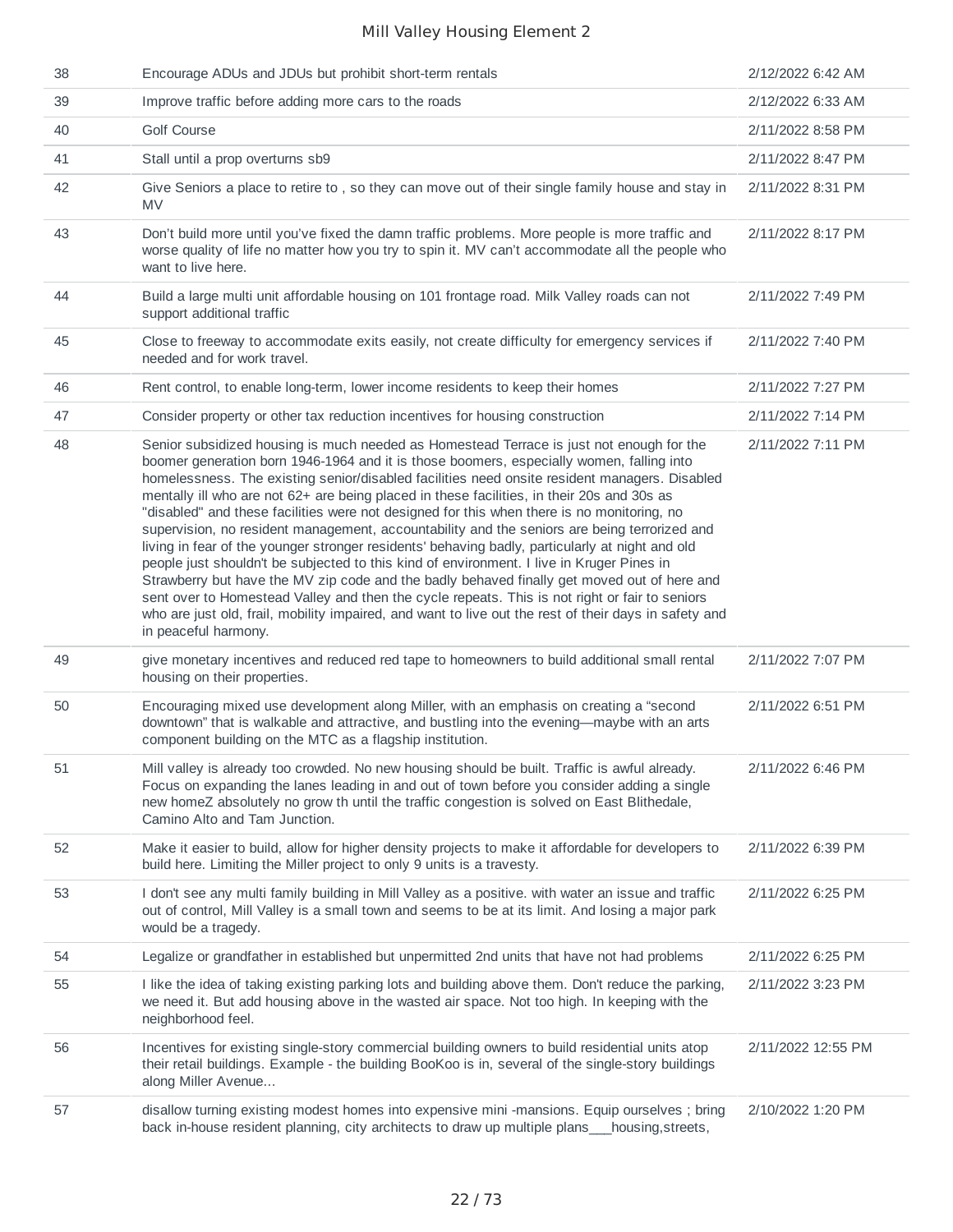|    | public places, commercial districts, open spaces---all integrated as a single town plan. Do the<br>hard work. End piecemeal planning.                                                                                                                                                                                                                                                                                                                                                                                |                    |
|----|----------------------------------------------------------------------------------------------------------------------------------------------------------------------------------------------------------------------------------------------------------------------------------------------------------------------------------------------------------------------------------------------------------------------------------------------------------------------------------------------------------------------|--------------------|
| 58 | Maybe build a community that is just for teachers, or other public service workers who can't<br>afford to live in the communities they serve.                                                                                                                                                                                                                                                                                                                                                                        | 2/9/2022 8:50 PM   |
| 59 | You should consider rezoning the commercial areas near Tam Junction for housing, and the<br>areas near the Tam Junction Exit. City should also consider daily traffic concerns and<br>congested emergency evacuation routes which are already highly constrained by the current<br>population.                                                                                                                                                                                                                       | 2/9/2022 8:42 PM   |
| 60 | I strongly feel the city should be more accommodating and encouraging of ADUs. We would<br>have gladly concerted a portion of our house when we first bought it but the requirements were<br>too onerous (ie installing an oven.). ADUs and duplexes would allow for greater dispersement<br>of new units. It could also provide greater support for seniors residing in large houses they<br>don't need. I feel that a more dispersed strategy makes more sense rather than total emphasis<br>on large developments | 2/9/2022 2:00 PM   |
| 61 | Replace the golf course with housing units.                                                                                                                                                                                                                                                                                                                                                                                                                                                                          | 2/7/2022 4:36 PM   |
| 62 | MV should severely restrict transformation of big lot small house parcels into big lot big house<br>parcels. Reduce the allowed FAR in general for all single family parcels or put in a restriction<br>that no permit will be issued that increases the existing built FAR on a such a parcel through<br>reconstruction or teardown/new construction by more than x%. We need those large lots for<br>multi unit housing.                                                                                           | 2/7/2022 11:09 AM  |
| 63 | My only hesitation about building on Blithedale is the traffic. IF there are plans to widen that<br>road, then I'd definitely reconsider.                                                                                                                                                                                                                                                                                                                                                                            | 2/7/2022 10:36 AM  |
| 64 | Church and school parking lots                                                                                                                                                                                                                                                                                                                                                                                                                                                                                       | 2/7/2022 10:13 AM  |
| 65 | Any housing strategy has to have an accompanying traffic plan as well. Traffic is impossible at<br>certain times of day and adding homes in areas with the highest traffic is something I will<br>never support.                                                                                                                                                                                                                                                                                                     | 2/6/2022 3:25 PM   |
| 66 | Fight the statewide law with ballot initiatives like in Southern California                                                                                                                                                                                                                                                                                                                                                                                                                                          | 2/6/2022 9:21 AM   |
| 67 | Height requirements along Miller                                                                                                                                                                                                                                                                                                                                                                                                                                                                                     | 2/5/2022 6:18 PM   |
| 68 | Greater density of residential units on Miller Ave and East Blithedale Ave                                                                                                                                                                                                                                                                                                                                                                                                                                           | 2/4/2022 11:06 PM  |
| 69 | Take the "incentives" for developers out and use incentives to come up with creative housing<br>plans. Our housing/planning commissions should select plans and hand the chosen plans to<br>developers.                                                                                                                                                                                                                                                                                                              | 2/4/2022 9:18 AM   |
| 70 | increase height limit in certain corridors (miller) to allow multistoried development above<br>commercial use, i.e. safeway                                                                                                                                                                                                                                                                                                                                                                                          | 2/3/2022 8:56 AM   |
| 71 | Create a third exit for cars from Mill Valley by creating two way traffic on Hamilton in front of<br>the public safety building so that southbound cars can flow out of town on Roque<br>Moraes/Hamilton instead of jamming up into the single lane on Blithedale.                                                                                                                                                                                                                                                   | 2/2/2022 6:11 PM   |
| 72 | $\overline{\phantom{a}}$                                                                                                                                                                                                                                                                                                                                                                                                                                                                                             | 2/2/2022 1:38 PM   |
| 73 | Consider well the corridors in and out of town, as regards to traffic.                                                                                                                                                                                                                                                                                                                                                                                                                                               | 2/1/2022 2:27 PM   |
| 74 | Traffic on E. Blithdale from downtown to 101 has become terrible, so housing strategy should<br>minimize impact on that thoroughfare.                                                                                                                                                                                                                                                                                                                                                                                | 2/1/2022 11:07 AM  |
| 75 | Resist ABAG and decline to change the nature of our community by bowing to these demands.                                                                                                                                                                                                                                                                                                                                                                                                                            | 1/30/2022 11:56 PM |
| 76 | Possible to build over parking lots. Move parking lots from non-buildable area (current housing<br>view restrictions) to an area where parking is on street level and housing can be built on top of<br>parking lot. Example Parking lot in front of park Terrace. Move lot to front of city parking<br>facility on Miller and build condos                                                                                                                                                                          | 1/30/2022 7:44 PM  |
| 77 | Adaptive housing! Make use of EXISTING buildings (underused office buildings, shopping<br>centers) that already have water and parking. More people are working at home and retail is<br>shifting online. What happens to these semi-used or vacant buildings? Strongly opposed to<br>any new building when MV is built out, mired in traffic congestion, in severe fire hazard zone,<br>flood plain, with strained infrastructure (water, etc.) and limited transit. REHAB EXISTING                                 | 1/30/2022 10:51 AM |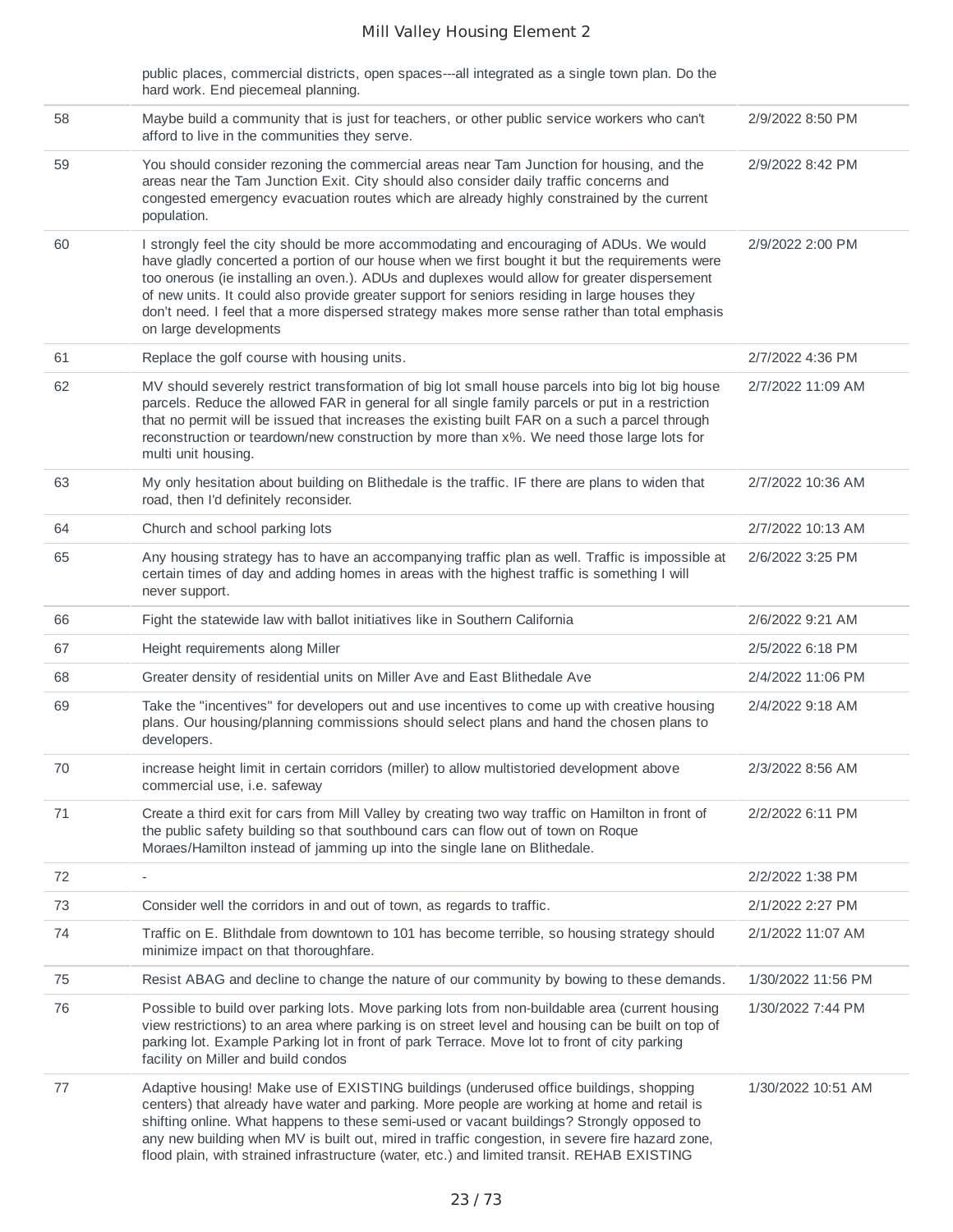STRUCTURES. ADAPTIVE RE-USE. And City Council needs to get a backbone and fight back RHNA demands, like 95% of cities in CA.

| 78 | With our limited land, how can Marin County help? They own like 85% of open space. While<br>I'm usually not in favor of giving up open space, I'm sure there are places such as along 101.<br>Could MV buy land like from Marin City? Could MV sell city owned land that don't make sense<br>for Affordable Housing but the proceeds are used to fund other Affordable Housing efforts like<br>rent subsidies or ADU conversion? Better/more public transportation into MV? Such as paying<br>for Uber Pool or a shuttle van from San Rafael's train/bus station.                                                                                                                                                                                                                                                                                                                                                                                                        | 1/30/2022 10:47 AM |
|----|--------------------------------------------------------------------------------------------------------------------------------------------------------------------------------------------------------------------------------------------------------------------------------------------------------------------------------------------------------------------------------------------------------------------------------------------------------------------------------------------------------------------------------------------------------------------------------------------------------------------------------------------------------------------------------------------------------------------------------------------------------------------------------------------------------------------------------------------------------------------------------------------------------------------------------------------------------------------------|--------------------|
| 79 | Support the Community Housing Foundation of Mill Valley. Hire more staff to process and<br>encourage more ADUs. ADUs have lower environmental, building cost and traffic/safety impact<br>than other alternatives. Rather than all new & existing Affordable Housing being segregated<br>around 1 Hamilton, it's dispersed inclusively around Mill Valley. ADUs are how MV has met it's<br>quota in the past. If 15% of homes offered an ADU, we would meet the 850 unit quota set by<br>the State.                                                                                                                                                                                                                                                                                                                                                                                                                                                                      | 1/30/2022 8:03 AM  |
| 80 | Please understand that Mill Valley is not cut out to be urban. It's like trying to turn Bedford<br>Falls into Pottersville. Being mindful of the environment & having concerns for safety in the<br>next big earthquake, or possible fires is a reasonable concern. Mill Valley is already at its max<br>& evacuations will already be difficult. MV &/or California can expect to be sued if they go<br>through with this ill conceived over/building & lives are lost when there's too many people too<br>safely evacuate. Please consider giving locals the opportunity to resist these authoritarian<br>demands that are squashing local resistance to protect the environment & ensure safety.                                                                                                                                                                                                                                                                      | 1/29/2022 10:53 PM |
| 81 | Rent subsidies so people can afford to rent. Incentives like property tax breaks for more<br>homes to create ADAs. Converting or building on top of existing commercial stock rather than<br>building new high-density high-rises. There's a "missing middle" between detached single<br>family homes and towering apartments that should be pursued, such as duplexes and low-<br>density courtyard apartments. Consequently, single family home owners would be more<br>amenable to diverse housing that blends into the character of the neighborhood better. An out<br>of the box idea is funding a workforce shuttle between Marin City & Mill Valley.                                                                                                                                                                                                                                                                                                              | 1/29/2022 8:58 PM  |
| 82 | I think creating apartments or condos in the bank buildings and other commercial buildings that<br>are empty is a good idea. I would like to see priority given to people who work in our<br>community especially teachers, fire fighters, and the police.                                                                                                                                                                                                                                                                                                                                                                                                                                                                                                                                                                                                                                                                                                               | 1/29/2022 8:55 PM  |
| 83 | YES!!!! Most people in Mill Valley worked hard to have the privilege of living here. Why does<br>the Housing Commission not get this? Do you really think that every/anyone should be able to<br>live in MV? Tell the state to F*ck Off and that Mill Valley is too special to impose their<br>authoritarianism. Most homeowners in Mill Valley would rather pay more tax and have NO<br>NEW HOUSING. Where is that survey? Instead of selling our souls to the Devil and over<br>building, consider tax as an alternative. When will the housing commission get this? Stop the<br>"we need more housing" whine. We DON'T NEED ANY MORE HOUSING. Please stop it.                                                                                                                                                                                                                                                                                                         | 1/29/2022 7:00 PM  |
| 84 | Selling the golf course and Scott Highlands Park to raise funds for affordable housing and to<br>provide locations for market rate housing. The sales proceeds would provide funds to build<br>affordable units on Miller Avenue and downtown. For example, the proceeds could buy the B of<br>A building, now vacant, which is downtown.                                                                                                                                                                                                                                                                                                                                                                                                                                                                                                                                                                                                                                | 1/29/2022 6:56 PM  |
| 85 | Improve the building permit process. I've renovated six houses within MV City limits over the<br>last 30 years the process is extremely burdensome. MV should allow more efficient<br>permitting for affordable housing units.                                                                                                                                                                                                                                                                                                                                                                                                                                                                                                                                                                                                                                                                                                                                           | 1/29/2022 3:03 PM  |
| 86 | Prioritize new housing units or additional rentals for workforce housing especially for teachers,<br>health care workers and city employees                                                                                                                                                                                                                                                                                                                                                                                                                                                                                                                                                                                                                                                                                                                                                                                                                              | 1/29/2022 2:07 PM  |
| 87 | Without better access and egress from town to 101 and without off street parking mandates,<br>the little old neighborhoods with narrow streets are HELL to navigate. The sense of living in a<br>small village is destroyed. Neighbors with ADUs on one side of us have had as many as 12<br>cars, mostly parked on the street and on the other side a single dwelling property has 2 ADUs<br>and amongst them have 7 cars. Our streets are jammed with parked cars, construction<br>vehicles and dumpsters and unrelenting school traffic. Some days it takes more than an hour<br>to get to 101 from downtown Mill Valley and we are told more housing and the resulting<br>additional cars are not being considered a hazard to both the environment and infrastructure.<br>We have had sewer main breaks, water main breaks, power outages increasingly. It feels like<br>the existing infrastructure is collapsing under the current demand. How can anyone condone | 1/29/2022 12:49 PM |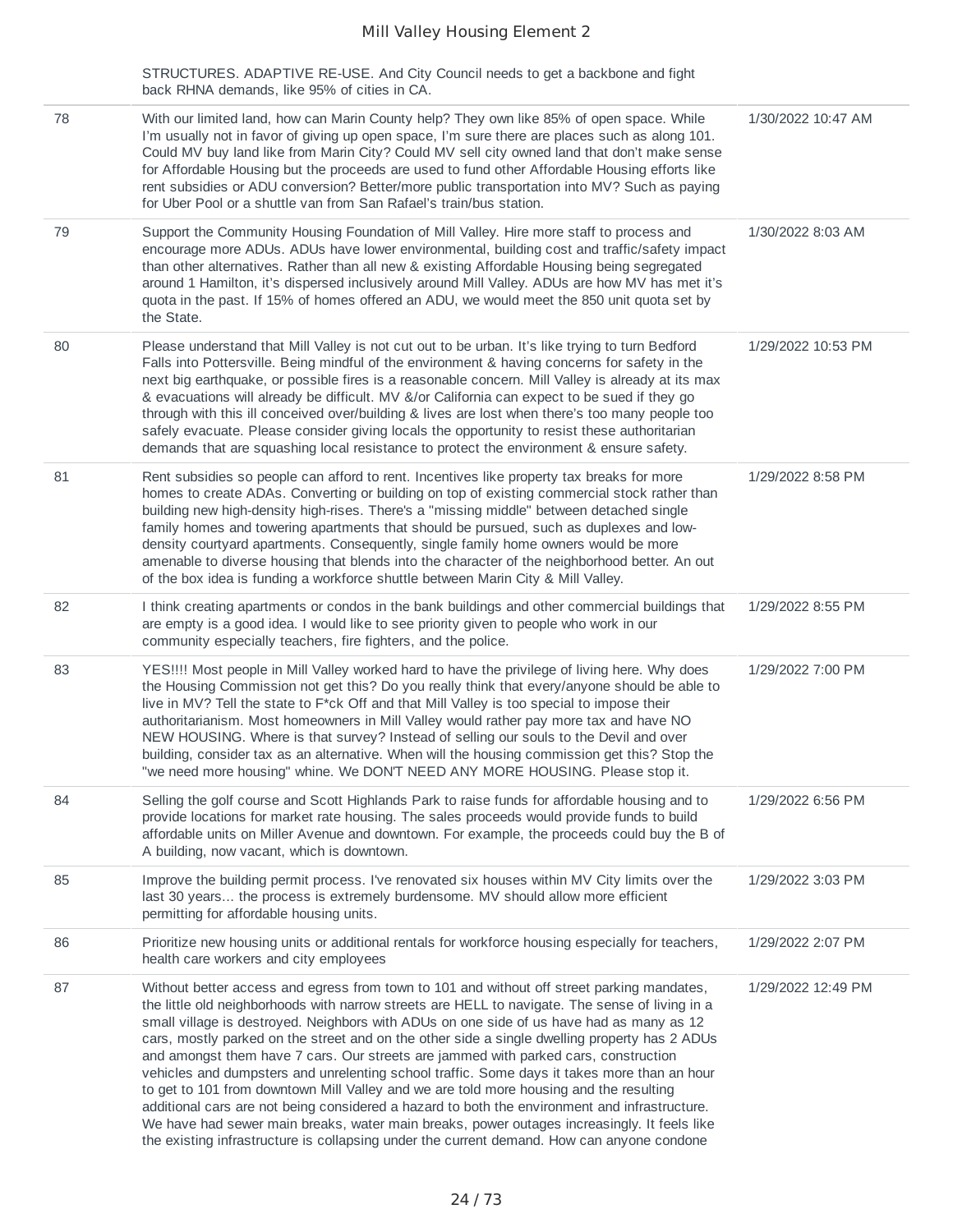|    | increased demand on utilities, (already water rationing condemns average landscape water<br>needs) air quality, safe evacuation and burden beyond reasonable expectation on traffic?<br>Please develop only with a minimum of 2 parking spaces per 1 BR UNIT and in areas where<br>access to 101 is not further compromised. I believe that Hamilton Drive should be open to<br>access 101 southbound and continuation of blithedale should direct traffic to 101 North and<br>Tiburon. |                   |
|----|-----------------------------------------------------------------------------------------------------------------------------------------------------------------------------------------------------------------------------------------------------------------------------------------------------------------------------------------------------------------------------------------------------------------------------------------------------------------------------------------|-------------------|
| 88 | Mill Valley extends to the other side of the 101, but there was no mention of development over                                                                                                                                                                                                                                                                                                                                                                                          | 1/29/2022 9:59 AM |

|     | there (ie Strawberry, down by the overpass, etc. Just curious, why not?                                                                                                                                                                                                                                                                                                                                                                                                                                                                                                                                                                                                                                                                                                                                                                                                                                                                       |                    |
|-----|-----------------------------------------------------------------------------------------------------------------------------------------------------------------------------------------------------------------------------------------------------------------------------------------------------------------------------------------------------------------------------------------------------------------------------------------------------------------------------------------------------------------------------------------------------------------------------------------------------------------------------------------------------------------------------------------------------------------------------------------------------------------------------------------------------------------------------------------------------------------------------------------------------------------------------------------------|--------------------|
| 89  | This is obvious but nonetheless important to stress: traffic impact will be an essential<br>component of planning and strategy. I'd hate to see the town become one big traffic jam, which<br>already seems to be the case on Camino Alto.                                                                                                                                                                                                                                                                                                                                                                                                                                                                                                                                                                                                                                                                                                    | 1/29/2022 9:06 AM  |
| 90  | No high density.                                                                                                                                                                                                                                                                                                                                                                                                                                                                                                                                                                                                                                                                                                                                                                                                                                                                                                                              | 1/29/2022 7:48 AM  |
| 91  | We have TOO much traffic. Consider other options                                                                                                                                                                                                                                                                                                                                                                                                                                                                                                                                                                                                                                                                                                                                                                                                                                                                                              | 1/29/2022 7:06 AM  |
| 92  | Need to consider sea level rise, public transit, and traffic.                                                                                                                                                                                                                                                                                                                                                                                                                                                                                                                                                                                                                                                                                                                                                                                                                                                                                 | 1/28/2022 11:25 PM |
| 93  | We need to put a measure on the next ballot to return these decisions to local control. We do<br>not have enough water. We will never get everyone out of town in a fire. We have been doing a<br>very good job of making gradual, well considered changes up til now.                                                                                                                                                                                                                                                                                                                                                                                                                                                                                                                                                                                                                                                                        | 1/28/2022 9:57 PM  |
| 94  | Traffic flow! Negative on sites that would increase traffic tie-ups: i.e. E Blithedale (Camino Alto<br>to downtown)                                                                                                                                                                                                                                                                                                                                                                                                                                                                                                                                                                                                                                                                                                                                                                                                                           | 1/28/2022 8:04 PM  |
| 95  | Sell part of the oversized, under-utilized, water hogging golf course to private home developers<br>and use the funds from that sale to purchase walkable property on Miller Avenue and<br>Downtown that can be used for affordable housing. Do the same with the many unused,<br>languishing City-owned lots such as the 9.7 acres on Edgewood, .45 acres in Cascade<br>Canyon, fragmented lots at the golf course, lot 2 near the 7th hole of the golf course,                                                                                                                                                                                                                                                                                                                                                                                                                                                                              | 1/28/2022 3:53 PM  |
| 96  | Any new housing must consider transportation or the traffic will continue be unbearable.<br>Strategies for more public transportation - buses, ferries, electric bike subsidies, etc.                                                                                                                                                                                                                                                                                                                                                                                                                                                                                                                                                                                                                                                                                                                                                         | 1/28/2022 3:51 PM  |
| 97  | Annex lightly developed unincorporated lands within Mill Valley's LAFCO Sphere of Influence<br>especially Homestead land west of 101 and south of Corte Madera Altomont                                                                                                                                                                                                                                                                                                                                                                                                                                                                                                                                                                                                                                                                                                                                                                       | 1/28/2022 3:50 PM  |
| 98  | land trusts for low income housing opportunities for home ownership for low income residents                                                                                                                                                                                                                                                                                                                                                                                                                                                                                                                                                                                                                                                                                                                                                                                                                                                  | 1/28/2022 12:48 PM |
| 99  | No new building until traffic is flowing. Car traffic is ruining Mill Valley.                                                                                                                                                                                                                                                                                                                                                                                                                                                                                                                                                                                                                                                                                                                                                                                                                                                                 | 1/28/2022 9:23 AM  |
| 100 | The traffic has gotten SO BAD! How does the community address additional housing without<br>solving worse traffic that will result!!                                                                                                                                                                                                                                                                                                                                                                                                                                                                                                                                                                                                                                                                                                                                                                                                          | 1/27/2022 10:04 PM |
| 101 | Focus on human scale transportation. Allow credits to renters who don't own cars. Fastest<br>lighter public transport within the city to the major public transport corridor 101                                                                                                                                                                                                                                                                                                                                                                                                                                                                                                                                                                                                                                                                                                                                                              | 1/27/2022 8:56 PM  |
| 102 | Commerical areas like Redwood Highway Frontage, Miller Ave, and Churches are by far the<br>best opportunity. ADAs are good as well. Stephanie Moulton Peters recently approved a<br>development at 150 Shoreline Highway which suggests that we should strongly push back on<br>the FEMA Floodway argument.                                                                                                                                                                                                                                                                                                                                                                                                                                                                                                                                                                                                                                   | 1/27/2022 8:52 PM  |
| 103 | Coordinate an expansion with transit options so housing isn't car-dependent. Free shuttles to<br>the larkspur ferry or SMART; GGT expansions, etc.                                                                                                                                                                                                                                                                                                                                                                                                                                                                                                                                                                                                                                                                                                                                                                                            | 1/27/2022 7:52 PM  |
| 104 | The City could broker a mutually-supportive deal with short- term vacation rental owners to<br>convert their housing to permanent homes for those needing affordable housing in Mill Valley.<br>Please, please, please prioritize mothers and their children, and elders, who may not be<br>considered officially "homeless" because they temporarily live with family members but who<br>would otherwise be unhoused because they cannot afford rent. What NOT to do: work with<br>housing developers located outside Marin County. Also, please DO keep in mind that regularly<br>employing the word "homeless" conjures up specific images while invisiblizing an entire<br>population of women, children and elders living in a state of constant housing precarity. A<br>greater number of women, and especially single mothers, are living on the margins owing to<br>COVID-19. These women and children should be our city's priority. | 1/27/2022 7:23 PM  |
| 105 | Along Hiway 101 provides the space for new housing units and easy access to other Marin                                                                                                                                                                                                                                                                                                                                                                                                                                                                                                                                                                                                                                                                                                                                                                                                                                                       | 1/27/2022 6:59 PM  |

#### cities, while maintaining access into Mill Valley 1/27/2022 6:59 PM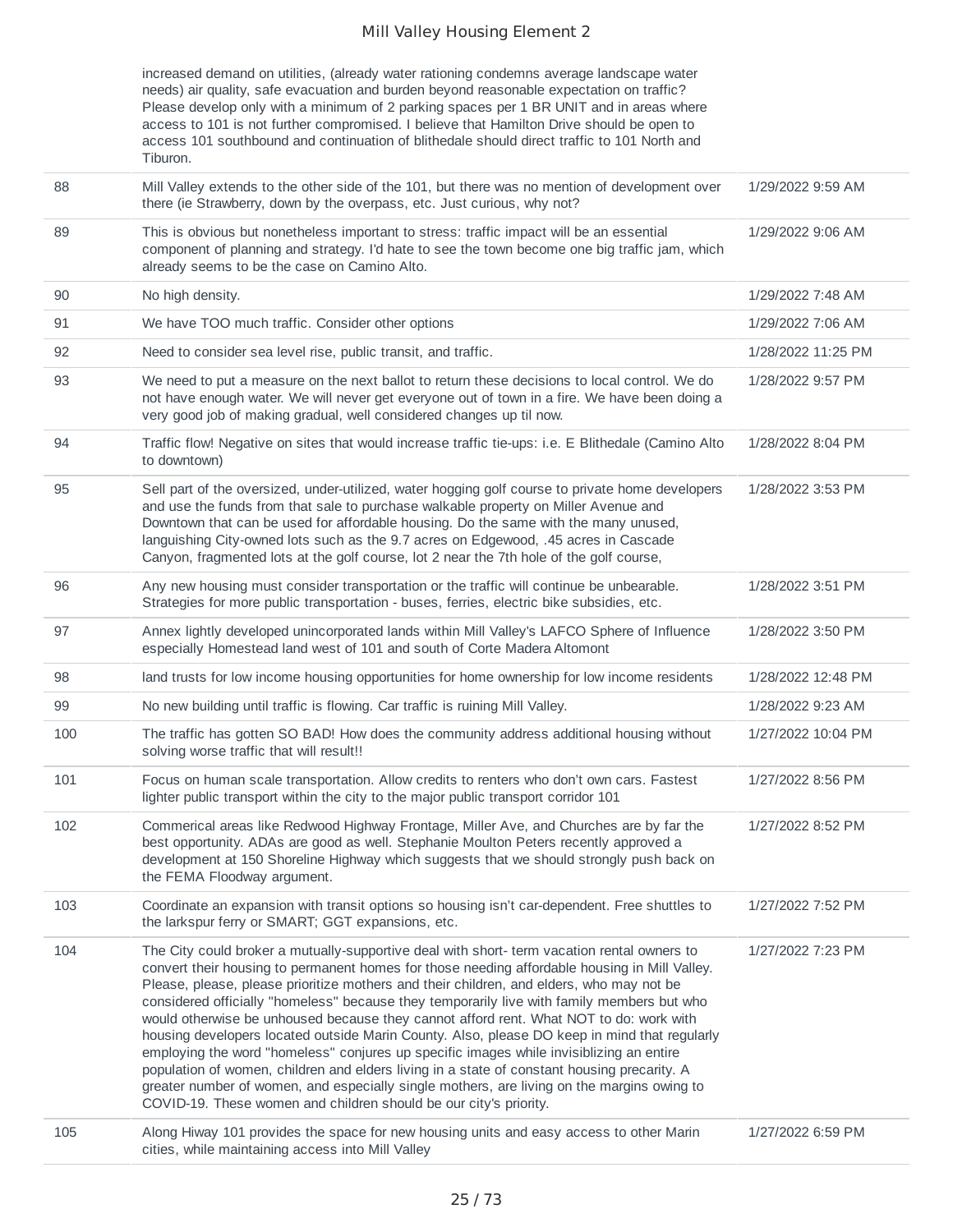| 106 | Bank of America and Wells Fargo buildings (Downtown) that are available should be purchased<br>and developed for housing. Building at the corner of Park & East Blithedale (AT&T?) should be<br>purchased and converted into housing.                                                                                                                                                                                                                                                                                                                                                                             | 1/27/2022 6:11 PM  |
|-----|-------------------------------------------------------------------------------------------------------------------------------------------------------------------------------------------------------------------------------------------------------------------------------------------------------------------------------------------------------------------------------------------------------------------------------------------------------------------------------------------------------------------------------------------------------------------------------------------------------------------|--------------------|
| 107 | Build housing in and around the strawberry shopping center. Tossup huge high-rises. It won't<br>impact traffic and they will have access to public transportation. Same thing in around the area<br>of Goodman's.                                                                                                                                                                                                                                                                                                                                                                                                 | 1/27/2022 5:58 PM  |
| 108 | Thanks for the opportunity for public comment. I believe that the City should consider<br>strategies that promote affordable home ownership and limit rentals. I say this as a renter who<br>can not afford a home in MV (despite having a \$150k+ household income!). Rentals have a<br>negative impact on community cohesion (because neighbors often only stay for a short time).<br>This makes it difficult to build resilient, well integrated neighborhoods. A successful strategy<br>should put the existing residents of MV first, especially those who have grown up here and can<br>not afford to stay. | 1/27/2022 5:43 PM  |
| 109 | Before there is an increase in population in Mill Valley, solutions to the problems of water<br>scarcity and traffic gridlock.                                                                                                                                                                                                                                                                                                                                                                                                                                                                                    | 1/27/2022 5:30 PM  |
| 110 | No.                                                                                                                                                                                                                                                                                                                                                                                                                                                                                                                                                                                                               | 1/27/2022 5:22 PM  |
| 111 | Density should be concentrated in the 101 corridor, and linked with mass transit.                                                                                                                                                                                                                                                                                                                                                                                                                                                                                                                                 | 1/27/2022 5:19 PM  |
| 112 | I think that the City of Mill Valley should own and operate affordable rental units to those in<br>support jobs like teachers, so that the units cannot be bought and sold for profit.                                                                                                                                                                                                                                                                                                                                                                                                                            | 1/27/2022 5:14 PM  |
| 113 | Three banks are vacating their buildings in downtown MV -- make them into apartments and<br>lofts for local workers. The buildings on Miller that can't seem to hold renters where the toy<br>shop used to be. Make ADUs possible to build - lower fees help people learn how they can rent<br>them to low income locals. Create incentives to rent to low income folks.                                                                                                                                                                                                                                          | 1/27/2022 4:49 PM  |
| 114 | Consider a "fair share" plan that employs multiple strategies and makes clear that all<br>neighborhoods must accept some impacts from added affordable housing.                                                                                                                                                                                                                                                                                                                                                                                                                                                   | 1/27/2022 2:32 PM  |
| 115 | Consider the traffic implications of new housing. Also, fire evacuation capacities of various<br>neighborhoods.                                                                                                                                                                                                                                                                                                                                                                                                                                                                                                   | 1/27/2022 2:31 PM  |
| 116 | apartment buildings on 101 are the only viable option for MV housing, given current traffic, fire<br>concerns, and drought conditions (the latter most of course is a problem in general, but CA<br>doesn't seem to worry about this in this case). Extra housing must be built on the highway.<br>actual steps to ensure this housing is in fact for lower income, and not just another opportunity<br>for builders to make \$\$ and offer 10% of the inventory to low income.                                                                                                                                   | 1/27/2022 12:38 PM |
| 117 | Legal action against the state, ABAG, etc. Or simply ignore the mandate, wait and see what<br>penalties arise. Perhaps there will be a change in govt. There is absolutely no logical way MV<br>builds 800+ new housing units (nor should we!!)                                                                                                                                                                                                                                                                                                                                                                   | 1/27/2022 11:39 AM |
| 118 | can the city condemn underutilized properties to accommodate new housing?                                                                                                                                                                                                                                                                                                                                                                                                                                                                                                                                         | 1/27/2022 10:58 AM |
| 119 | I feel there are some nuances lost in the survey questions, where I think reducing setback and<br>raising height restrictions are reasonable, but coupling those ideas with reduction in parking will<br>simply have more cars parking on the streets. Similarly, vague statements of "this will reduce<br>traffic" seem contrived to attract a particular response when it seems unlikely that adding<br>residents in any form will actually decrease traffic.                                                                                                                                                   | 1/27/2022 9:48 AM  |
| 120 | not a good idea to increase traffic on East Blithedale west of camino alto (where it becomes<br>one lane in each direction) - already too backed up at certain times                                                                                                                                                                                                                                                                                                                                                                                                                                              | 1/27/2022 9:45 AM  |
| 121 | No, Any new housing will make the present terrible traffic situation even worse.                                                                                                                                                                                                                                                                                                                                                                                                                                                                                                                                  | 1/27/2022 12:37 AM |
| 122 | Hauke park plus opening up the traffic corridor from hauke to 101 for 2-way traffic                                                                                                                                                                                                                                                                                                                                                                                                                                                                                                                               | 1/26/2022 8:38 PM  |
| 123 | Mill valley has always remained special in that it's growth has been slow and well thought out.<br>It would be a tragedy to change our small town feel where we grew up and loved back with our<br>small children to feel more like a city. Please limit growth here and keep it small and special.                                                                                                                                                                                                                                                                                                               | 1/26/2022 8:04 PM  |
| 124 | Eliminate single family zoning. Eliminate height limits for multifamily projects that have<br>affordable housing (prioritize emergency service workers, teachers and healthcare workers -<br>"affordable" doesn't mean anything unless a teacher can afford it). Zone out storage spaces if<br>possible. Stuff shouldn't get shelter over people.                                                                                                                                                                                                                                                                 | 1/26/2022 4:49 PM  |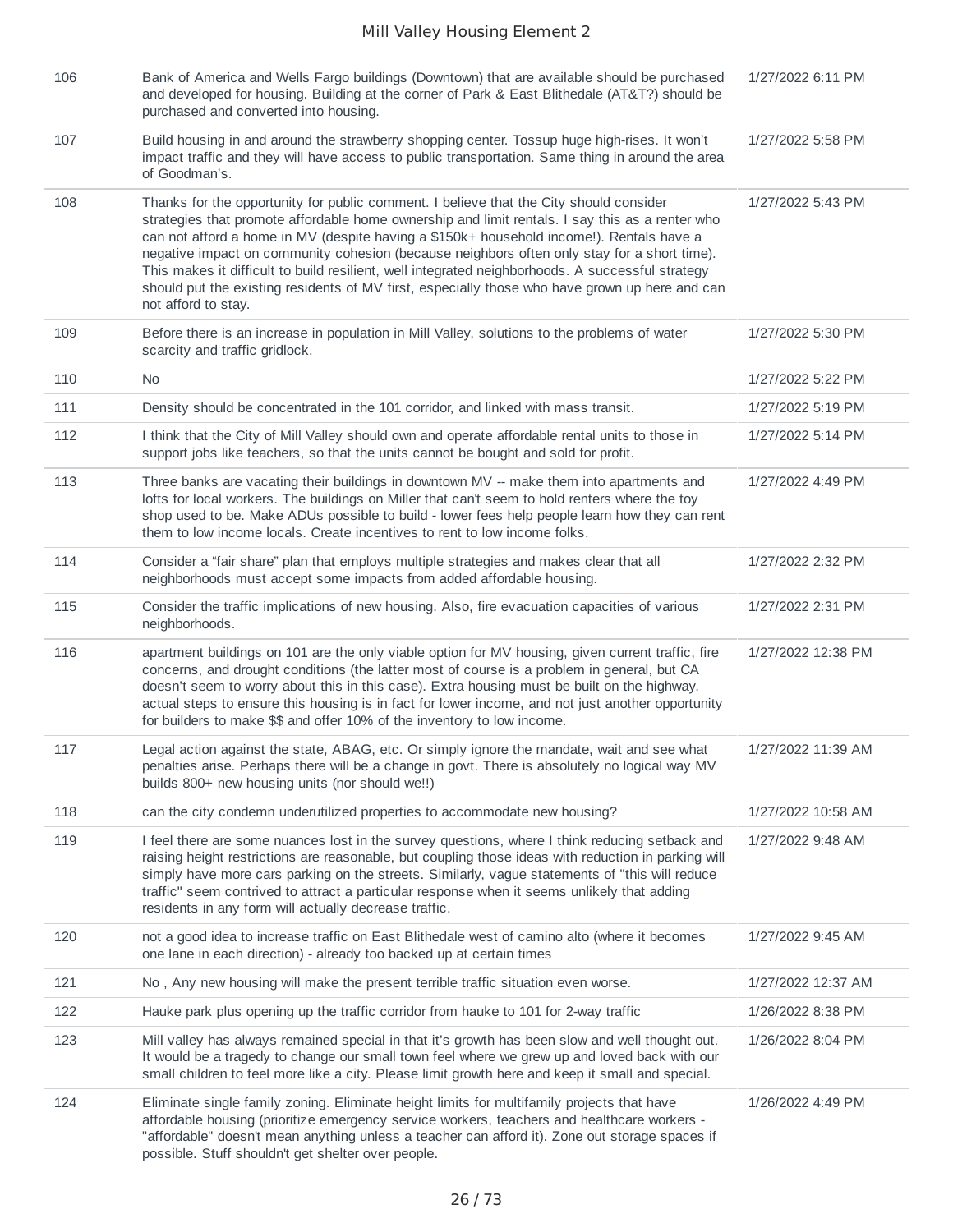| 125 | Higher density with more bike parking . If the density is not high enough then it's not worth the<br>builder time and money to do a project as the price of labor and materials is so high                                                                                                                                                                                                                                                                                                                                                                                                                                      | 1/26/2022 4:04 PM  |
|-----|---------------------------------------------------------------------------------------------------------------------------------------------------------------------------------------------------------------------------------------------------------------------------------------------------------------------------------------------------------------------------------------------------------------------------------------------------------------------------------------------------------------------------------------------------------------------------------------------------------------------------------|--------------------|
| 126 | Mill Valley is too small to accomodate new housing, we already have a intolerable traffic<br>situation, we are experiencing drought, and the state is wrong to mandate a small city like Mill<br>Valley to do this. There are only two ways out of town, how are we going to evacuate during a<br>potential fire??? Traffic created by all the schools is already too much!                                                                                                                                                                                                                                                     | 1/26/2022 3:29 PM  |
| 127 | Mixed use residential over commercial send the best way to increase density while also<br>improving quality of life/walkability, so long as it's done in tandem with major efforts to upgrade<br>road capacity from downtown to highway 101 to limit the impact of new homes on commute<br>times. Mill Valley is the closest thing America has to a European mountain village, and we<br>could improve on that dramatically with a dense (and masterfully designed/ built) downtown<br>cluster with good underground parking and transit options. Time to up our game while staying<br>the most beautiful place in the country. | 1/26/2022 12:13 PM |
| 128 | Roads will need to be widened if more housing is added. In particular, the corridor of E.<br>Blithedale from the "curve" by the gas station to the car wash. The road narrows there and<br>causes a major chokepoint. Should be four lanes the entire way from 101 to Camino Alto.                                                                                                                                                                                                                                                                                                                                              | 1/26/2022 10:10 AM |
| 129 | With proper set-backs and design requirements, allow building of up to 4 or 5 stories in certain<br>areas -- Miller Ave commercial corridor, Camino Alto,                                                                                                                                                                                                                                                                                                                                                                                                                                                                       | 1/26/2022 9:47 AM  |
| 130 | Seek exemption from the government based on our densely populated area with minimal<br>access out of the area, siting large tech companies investing in the project:<br>https://www.marinij.com/2021/03/22/google-studies-mill-valley-fire-evacuation-routes/                                                                                                                                                                                                                                                                                                                                                                   | 1/26/2022 9:18 AM  |
| 131 | Build closer to the highway. Allow for cohousing situations. Stop adding new water meters<br>since we are in historic drought. Consider full-amenity micro communities. Think outside the<br>box but take into consideration that our existing infrastructure is overburdened and that more<br>cars/houses/occupants/construction will only make it impossible to get out in case of a<br>disaster. Cohousing, ADUs, no rezoning but lenient variance abilities for homeowners (not<br>developers) to make alterations to their lots that would allow for more housing opportunities.                                           | 1/25/2022 11:20 PM |
| 132 | Hauke Park,                                                                                                                                                                                                                                                                                                                                                                                                                                                                                                                                                                                                                     | 1/25/2022 8:13 PM  |
| 133 | Howabout a giant highrise at the decrepit hotel next to goodmans. It would have the least<br>traffic impact                                                                                                                                                                                                                                                                                                                                                                                                                                                                                                                     | 1/25/2022 7:02 PM  |
| 134 | Limit new housing size. We do not need 2k-4k+ sized homes. Build 3/1s that max out at 1k sq<br>ft.                                                                                                                                                                                                                                                                                                                                                                                                                                                                                                                              | 1/25/2022 7:02 PM  |
| 135 | Align with a community land trust to work within the neighborhoods and create permanently<br>affordable housing that is integrated with the neighborhood.                                                                                                                                                                                                                                                                                                                                                                                                                                                                       | 1/25/2022 5:12 PM  |
| 136 | Truly treat affordable housing as a right. Look at all the areas in Mill Valley and not just those<br>near the freeway or heavily trafficked areas. Have Mill Valley honor their commitments and<br>build affordable housing on the lot by E. Blithedal/Camino Alto. Think about what is liveable<br>and what type of housing will provide the most ease and not just a box to live in. Ask the<br>question of will this someone thrive in this unit(s).                                                                                                                                                                        | 1/25/2022 4:47 PM  |
| 137 | Do not convert parks and open space into housing                                                                                                                                                                                                                                                                                                                                                                                                                                                                                                                                                                                | 1/25/2022 4:45 PM  |
| 138 | Focus on Traffic-> turn E. Blithedale into 3 lanes which transition direction based on traffic                                                                                                                                                                                                                                                                                                                                                                                                                                                                                                                                  | 1/25/2022 4:31 PM  |
| 139 | I believe the parcel of land across from Scott Highlands Park a likely spot foradditionalhousing.                                                                                                                                                                                                                                                                                                                                                                                                                                                                                                                               | 1/25/2022 3:57 PM  |
| 140 | Fire prevention. Don't build more without comprehensive planning for evacuation.                                                                                                                                                                                                                                                                                                                                                                                                                                                                                                                                                | 1/25/2022 3:41 PM  |
| 141 | Please do not sell or develop open space or parks to support this initiative. If funds need to be<br>raised, tax the entire town. As a town, we either support this together or not at all.                                                                                                                                                                                                                                                                                                                                                                                                                                     | 1/25/2022 3:35 PM  |
| 142 | I think the city should fight back against the California mandate for more housing in Mill Valley.<br>It's already very dangerous from a fire hazard standpoint given most of the town relies on a<br>single-lane road. We are very concerned about fire safety and our water shortage and more<br>homes will further exasperate the dangerous problem.                                                                                                                                                                                                                                                                         | 1/25/2022 3:28 PM  |
| 143 | Create a legal mechanism that makes it easy for property owners to transfer ownership to a<br>land trust or similar entity that will administer the property for the benefit of low-income renters                                                                                                                                                                                                                                                                                                                                                                                                                              | 1/25/2022 2:51 PM  |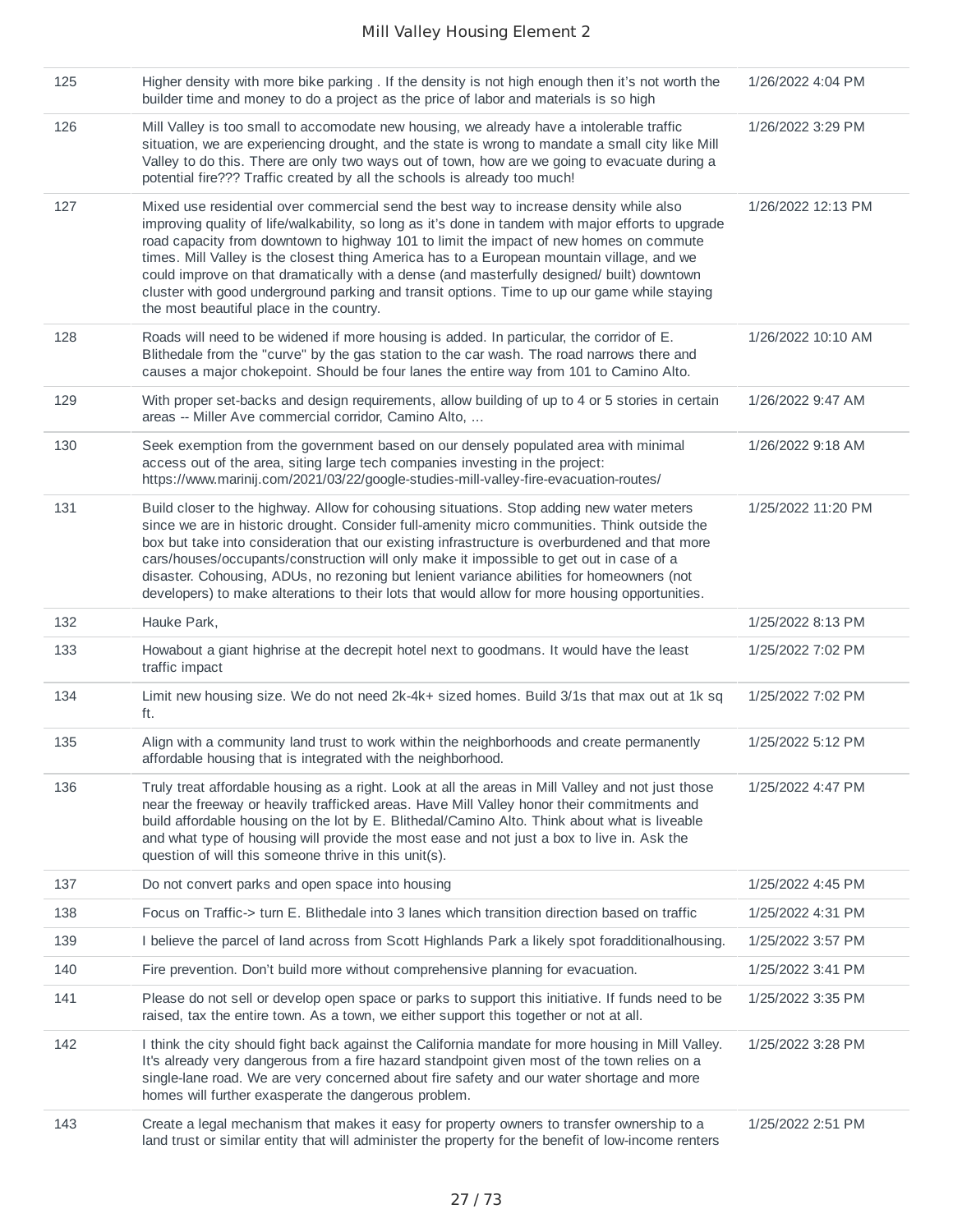|     | in perpetuity. The transfer could be immediate or when the property owner(s) is/are deceased.                                                                                                                                                                                                                                                                                                                                       |                    |
|-----|-------------------------------------------------------------------------------------------------------------------------------------------------------------------------------------------------------------------------------------------------------------------------------------------------------------------------------------------------------------------------------------------------------------------------------------|--------------------|
| 144 | Realize traffic is already at a breaking point. Any housing inside the Camino Alto/Miller to<br>downtown is already at capacity by those of us who live here.                                                                                                                                                                                                                                                                       | 1/25/2022 2:49 PM  |
| 145 | Smaller infill development                                                                                                                                                                                                                                                                                                                                                                                                          | 1/25/2022 1:26 PM  |
| 146 | City has offered several viable ideas in this survey.                                                                                                                                                                                                                                                                                                                                                                               | 1/25/2022 1:01 PM  |
| 147 | 2 parking spots are needed for each unit                                                                                                                                                                                                                                                                                                                                                                                            | 1/25/2022 11:21 AM |
| 148 | Move the Hamilton ave police and fire stations to the community center and build housing at<br>Hamilton ave                                                                                                                                                                                                                                                                                                                         | 1/25/2022 10:25 AM |
| 149 | buy land in the flats near Edna and build housing - residents could access 101 from Tower and<br>avoid the Blithedale mess - continuing to increase density in areas that would need Blithedale<br>corridor is insane; use all or part of the golf course! It has absurdly low usage for the cost,<br>water, and land value                                                                                                         | 1/25/2022 9:57 AM  |
| 150 | More studies of traffic congestion - electric trolleys - some sort of public transportation<br>connecting parts of mill valley - like between dow town mill valley and strawberry? Or a major<br>safe bike lane between MV and strawberry/frontage road for bikes, electric bikes, scooters,<br>etc. getting from MV (hawke park area) to frontage rd/strawberry is not safe/convenient.                                            | 1/25/2022 8:54 AM  |
| 151 | I love the idea of building over commercial properties.                                                                                                                                                                                                                                                                                                                                                                             | 1/25/2022 8:20 AM  |
| 152 | Build where there are public transportation stops and grocery stores                                                                                                                                                                                                                                                                                                                                                                | 1/25/2022 7:50 AM  |
| 153 | Have a fire exit plan before adding more homes/traffic. It's untennible already.                                                                                                                                                                                                                                                                                                                                                    | 1/25/2022 7:01 AM  |
| 154 | In the streets cannot handle much more housing. Blithdale is backed up so much of the time.<br>It can take 30 minutes or more to get to 101 from Throcmorton. Adding more people and cars<br>is crazy. What about water. The state does not have water for the housing expansion.                                                                                                                                                   | 1/25/2022 12:36 AM |
| 155 | You should consider fighting all of these developments tooth and nail. We don't live here for<br>more development on land land and roads - not to mention resources - we don't have. We're<br>not paying \$40k /yr in property taxes to subsidize duplexes next door not to mention the<br>awful guest adu that went in four feet from our property. What a joke that anyone thought it<br>would help. It's a high end guest house. | 1/24/2022 11:53 PM |
| 156 | Annex Strawberry and develop the Seminary                                                                                                                                                                                                                                                                                                                                                                                           | 1/24/2022 10:28 PM |
| 157 | I think they should consider near the police station. That would be happening if so much<br>money from residents didn't go into stopping that.                                                                                                                                                                                                                                                                                      | 1/24/2022 9:43 PM  |
| 158 | Buy and utilize the property next to the church off Camino alto next to the middle school.                                                                                                                                                                                                                                                                                                                                          | 1/24/2022 7:43 PM  |
| 159 | go slow and push back - the next administration could change the required new housing<br>numbers - this town cannot handle 800 new units- its already dangerously overcrowded and<br>does not have adequate roads for residents exiting the canyons in an emergency                                                                                                                                                                 | 1/24/2022 5:06 PM  |
| 160 | Can the City declare Eminent Domain on under utilized commercial property like the AT&T<br>building on Blithedale at Walnut? Also, what about "The Great Wall of Mill Valley" on Miller at<br>Reed? That developer is obviously doing the bare minimum to keep his building permit open<br>and nothing more. It's an eyesore and a public nuisance in its current state.                                                            | 1/24/2022 1:19 PM  |
| 161 | Oppose state control of MV housing - don't destroy the character of a town people want to live<br>in, rather than leave                                                                                                                                                                                                                                                                                                             | 1/24/2022 1:13 PM  |
| 162 | reduce commercial areas not in high use -- how many are not well used/ needed?                                                                                                                                                                                                                                                                                                                                                      | 1/24/2022 12:25 PM |
| 163 | Retain 3 story height limit. Parking impact, already limited. Existing impassable narrow canyon<br>roads in poor repair. Safety vehicle access - fire and ambulance. Evacuation problems. Scale,<br>size and density of any project and potential impact. Water and utility (sewage) capacity and<br>availability. Burden on schools and public safety needs.                                                                       | 1/24/2022 11:28 AM |
| 164 | The 1 Hamilton site should remain as is and not be developed.                                                                                                                                                                                                                                                                                                                                                                       | 1/24/2022 11:17 AM |
| 165 | FIX INFRASTRUCTURE FIRST. Then, buy out unused parcels on the Miller corridor and on<br>Frontage Road. Buyout the storage facility above the gas station on frontage road.                                                                                                                                                                                                                                                          | 1/24/2022 10:34 AM |
| 166 | $-\!$                                                                                                                                                                                                                                                                                                                                                                                                                               | 1/24/2022 10:05 AM |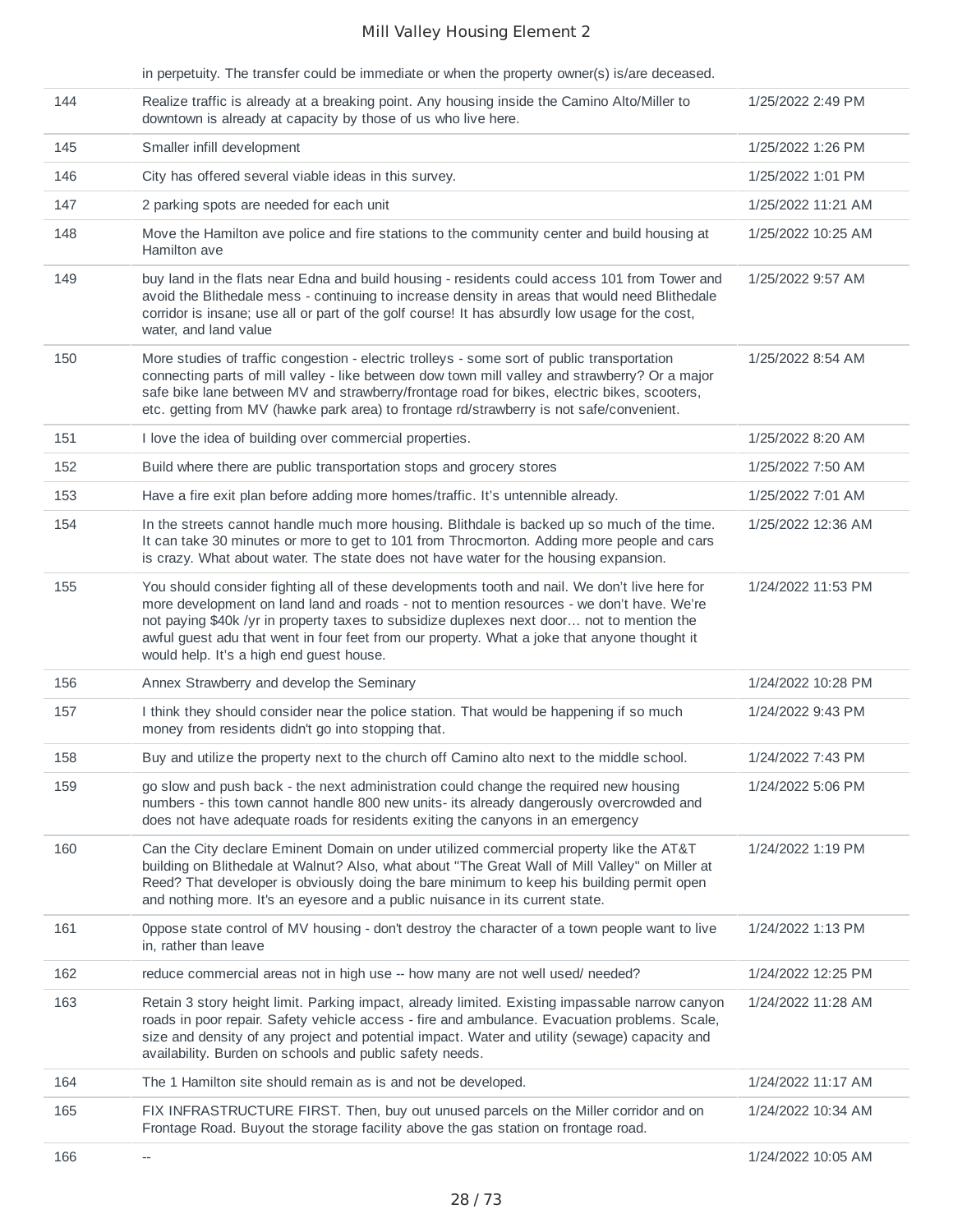| 167 | I live in Blithedale Canyon. It can easily take me 45 minutes to get to the freeway in the<br>afternoon. Traffic is already horrible and could be unsafe in an emergency. I don't believe that<br>providing more local housing will improve the traffic and will just make it worse. Not everyone<br>can live where they work or where they want. People have always commuted. I've raised 3<br>children in Mill Valley that won't be able to afford to live here as young adults. Hopefully after<br>they work hard and save, they will eventually be able to buy or rent a home in Mill Valley if<br>they choose. If not, there are other more affordable cities in Marin.                                                                                                                                                                             | 1/24/2022 8:45 AM  |
|-----|----------------------------------------------------------------------------------------------------------------------------------------------------------------------------------------------------------------------------------------------------------------------------------------------------------------------------------------------------------------------------------------------------------------------------------------------------------------------------------------------------------------------------------------------------------------------------------------------------------------------------------------------------------------------------------------------------------------------------------------------------------------------------------------------------------------------------------------------------------|--------------------|
| 168 | <b>NO</b>                                                                                                                                                                                                                                                                                                                                                                                                                                                                                                                                                                                                                                                                                                                                                                                                                                                | 1/23/2022 10:03 PM |
| 169 | Encourage ADUs with fast tracking approval. Facilitate non-profit/citizen sponsorship of rental<br>subsidies to individual/family tenants.                                                                                                                                                                                                                                                                                                                                                                                                                                                                                                                                                                                                                                                                                                               | 1/23/2022 9:37 PM  |
| 170 | push back on CA's unrealistic (especially for this community) housing mandate                                                                                                                                                                                                                                                                                                                                                                                                                                                                                                                                                                                                                                                                                                                                                                            | 1/23/2022 8:36 PM  |
| 171 | Housing should be allowed on the ground floor of properties that were previously required to<br>have commercial ground floors. This would include the stalled building north of Tam high.                                                                                                                                                                                                                                                                                                                                                                                                                                                                                                                                                                                                                                                                | 1/23/2022 5:23 PM  |
| 172 | We do not have adequate ability to get to the freeway on either Miller ave or Blithedale as it is.<br>Adding more people to the interior of Mill valley if very short sited. We need to look at our infra<br>structure first.                                                                                                                                                                                                                                                                                                                                                                                                                                                                                                                                                                                                                            | 1/23/2022 4:43 PM  |
| 173 | Large multi-unit buildings along 101                                                                                                                                                                                                                                                                                                                                                                                                                                                                                                                                                                                                                                                                                                                                                                                                                     | 1/23/2022 2:57 PM  |
| 174 | please address traffic concerns and water use concerns with any additional housing                                                                                                                                                                                                                                                                                                                                                                                                                                                                                                                                                                                                                                                                                                                                                                       | 1/23/2022 2:11 PM  |
| 175 | Raise money and buy buildings such as the unfinished development with the big retaining wall<br>on Miller. Instead of tying up proposals in lawsuits where money is spent on lawyers. The<br>building at 300 Blithedale and Walnut????                                                                                                                                                                                                                                                                                                                                                                                                                                                                                                                                                                                                                   | 1/23/2022 1:41 PM  |
| 176 | use of current parking lots eg by whole foods on blithdale with subterranean parking                                                                                                                                                                                                                                                                                                                                                                                                                                                                                                                                                                                                                                                                                                                                                                     | 1/23/2022 12:11 PM |
| 177 | Existing proposal for housing adjacent to Hauke Park makes a lot of sense to me. I used to<br>live near there and am very familiar with the proposed site.                                                                                                                                                                                                                                                                                                                                                                                                                                                                                                                                                                                                                                                                                               | 1/23/2022 11:34 AM |
| 178 | City should stay out of development businesd                                                                                                                                                                                                                                                                                                                                                                                                                                                                                                                                                                                                                                                                                                                                                                                                             | 1/23/2022 11:22 AM |
| 179 | There are tons of things you should do. I would purchase motels along 101 and convert to low<br>income housing. If they are not in the City Limits (e.g., Travelodge), I would consider<br>annexation. Behind Goodmans is a bunch of storage. I don't think that is the highest and best<br>use of that land. That could be converted to housing and is right near the 101 so would not<br>impact the sacred traffic corridor of getting onto 101 via Blithedale. You should deed restrict<br>certain mid-range income apartments (e.g., El Paseo units and similar in downtown MV area).<br>Personally I think there is no way you could get any where near the State mandate. It is<br>ridiculous given our land base and developed housing stock. Perhaps if we were to annex<br>Strawberry in its entirety and do something else on top of Seminary. | 1/23/2022 10:43 AM |
| 180 | Currently, the ADU's are a Failure. Homeowners are adding these for "greedy" reasons and<br>charging thousands monthly to people. It's a sham and this needs to be fixed!                                                                                                                                                                                                                                                                                                                                                                                                                                                                                                                                                                                                                                                                                | 1/23/2022 9:09 AM  |
| 181 | Please consider multi use spaces with retail at ground floor and housing above if developing on<br>Miller Ave.                                                                                                                                                                                                                                                                                                                                                                                                                                                                                                                                                                                                                                                                                                                                           | 1/23/2022 6:24 AM  |
| 182 | Why MV?                                                                                                                                                                                                                                                                                                                                                                                                                                                                                                                                                                                                                                                                                                                                                                                                                                                  | 1/23/2022 2:39 AM  |
| 183 | Mill Valley should consider the traffic problem before building more units. Fire safety should be<br>considered.                                                                                                                                                                                                                                                                                                                                                                                                                                                                                                                                                                                                                                                                                                                                         | 1/22/2022 10:21 PM |
| 184 | Please closely examine the leases of all of the long-term business with large footprints and<br>zero customers                                                                                                                                                                                                                                                                                                                                                                                                                                                                                                                                                                                                                                                                                                                                           | 1/22/2022 9:47 PM  |
| 185 | Refuse to adhere to State's housing requirements                                                                                                                                                                                                                                                                                                                                                                                                                                                                                                                                                                                                                                                                                                                                                                                                         | 1/22/2022 9:28 PM  |
| 186 | By adding second story units above current 1 story commercial buildings.                                                                                                                                                                                                                                                                                                                                                                                                                                                                                                                                                                                                                                                                                                                                                                                 | 1/22/2022 8:31 PM  |
| 187 | Ease square foot per lot size restrictions to allow for multiple homes on a given parcel. Ex. Lot<br>with a proposed 4500 square foot home, could allow for 4 1500 square foot single family<br>dwellings. Limit the number of permits for homes over 2000 square ft. No more mega<br>mansions needed. ENFORCE developers to include 25 to 30 % of all units In a pronect to be<br>affordable for low cost buyers and deed to t Keep it at an affordable level.                                                                                                                                                                                                                                                                                                                                                                                          | 1/22/2022 7:17 PM  |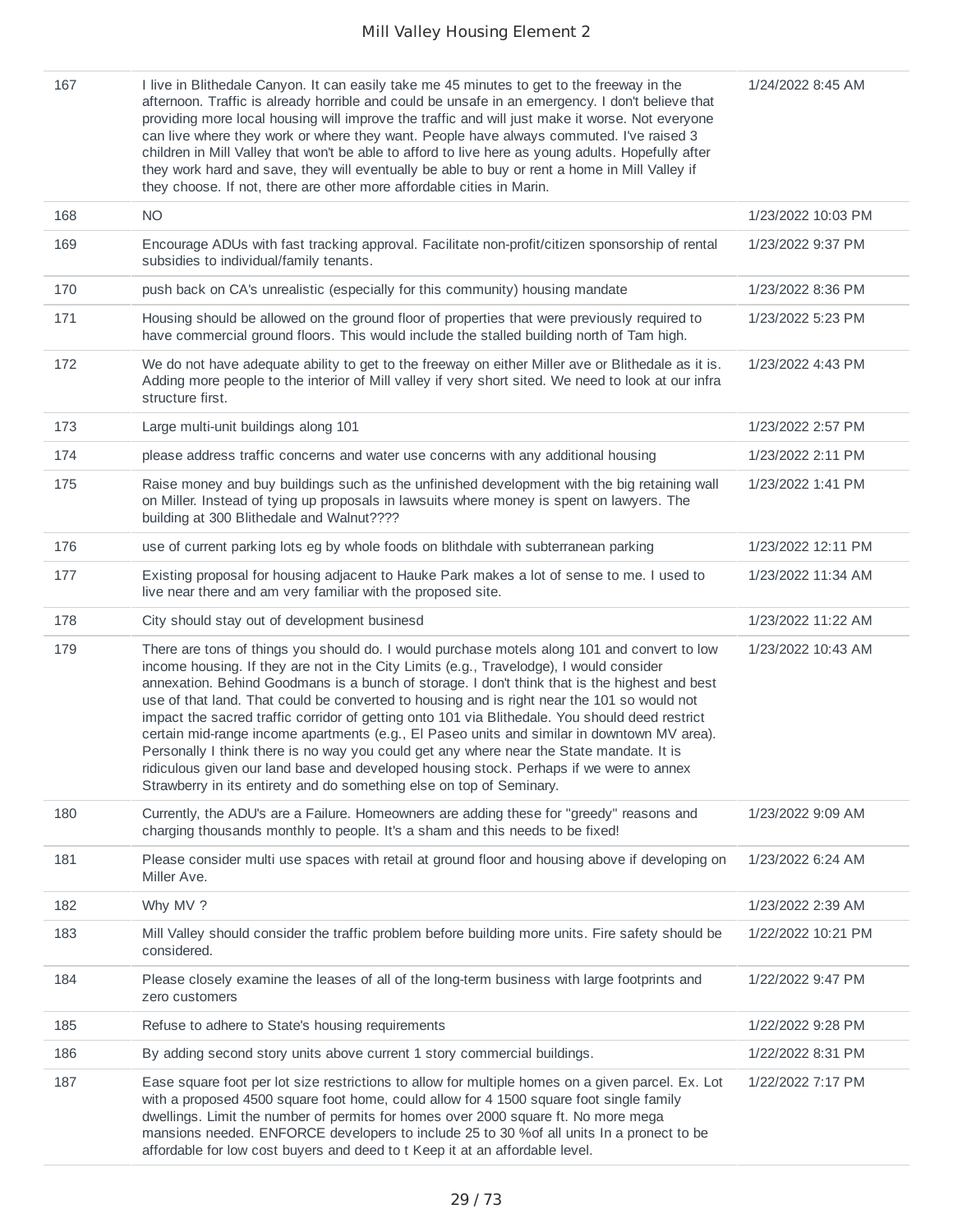| 188 | Does this matter? Is there any local zoning decision allowed or sacramento decides all?                                                                                                                                                                                                                                                                                                                                                                                                      | 1/22/2022 6:23 PM  |
|-----|----------------------------------------------------------------------------------------------------------------------------------------------------------------------------------------------------------------------------------------------------------------------------------------------------------------------------------------------------------------------------------------------------------------------------------------------------------------------------------------------|--------------------|
| 189 | CITY SHOULD ALLOW HOMEOWNERS TO INTERNALLY DIVIDE THEIR UNDERUTILIZED<br>HOMES INTO TWO CONDOMINIUMS, KEEPING THE ARCHITECTURE AND LOOK AND<br><b>FEEL</b>                                                                                                                                                                                                                                                                                                                                   | 1/22/2022 4:53 PM  |
| 190 | NO more low income housing ANYWHERE in Mill Valley city or county.                                                                                                                                                                                                                                                                                                                                                                                                                           | 1/22/2022 4:33 PM  |
| 191 | New buildings should be placed throughout Mill Valley. Should have a small town feel, two<br>stories twenty units or less.                                                                                                                                                                                                                                                                                                                                                                   | 1/22/2022 4:07 PM  |
| 192 | Investing in city/county funds that can offset property taxes and other fees for those with low<br>income and seeking to live in the area may also be helpful.                                                                                                                                                                                                                                                                                                                               | 1/22/2022 3:20 PM  |
| 193 | Review policies and process of the Planning Department. It is infamous in the Bay Area for<br>being the hardest department to work with for any type of construction. This doesn't mean<br>change the setbacks, height restrictions, or other existing building codes, but to get the<br>department off its ivory tower power trip.                                                                                                                                                          | 1/22/2022 3:14 PM  |
| 194 | Require short term rentals (ie Airbnb, etc) be returned to full time housing units as they were<br>originally zoned for This would save much destruction to the environment and other resources                                                                                                                                                                                                                                                                                              | 1/22/2022 2:56 PM  |
| 195 | Lot splits on large lots zoned single family                                                                                                                                                                                                                                                                                                                                                                                                                                                 | 1/22/2022 2:47 PM  |
| 196 | keep the quantity of housing units the same as now                                                                                                                                                                                                                                                                                                                                                                                                                                           | 1/22/2022 2:23 PM  |
| 197 | Mill Valley has little possibility for new housing . If all cars could be eliminated, the we could<br>talk. Who will give up their car? Not me.                                                                                                                                                                                                                                                                                                                                              | 1/22/2022 2:19 PM  |
| 198 | the city should also streamline the approval and permitting process.                                                                                                                                                                                                                                                                                                                                                                                                                         | 1/22/2022 2:03 PM  |
| 199 | Carefully evaluate all parcels owned by the school district and city for more projects like One<br>Hamilton.                                                                                                                                                                                                                                                                                                                                                                                 | 1/22/2022 1:51 PM  |
| 200 | There should be affordable housing dedicated to public safety workers (police/fire/emergency<br>response) and public school teachers                                                                                                                                                                                                                                                                                                                                                         | 1/22/2022 1:48 PM  |
| 201 | The term "affordable housing", especially for studios and one bedrooms, needs to be defined<br>starting from \$500/mo instead of \$1600-2200/mo. These rents are stupidly ridiculous.                                                                                                                                                                                                                                                                                                        | 1/22/2022 1:18 PM  |
| 202 | I think the frontage road near Goodmans, is a great option. Especially with the easy access to<br>public transportation and to the freeway. Of course, if there is a way to make it look like a nice<br>community. A nice PUD with amenities. I see lots of opportunity by Goodmans. It cannot look<br>like an old hotel.                                                                                                                                                                    | 1/22/2022 12:59 PM |
| 203 | WHAT ABOUT TRAFFIC? where are you going to put these houses vs how are we all going to<br>drive in our already poor roads and lack of roads?                                                                                                                                                                                                                                                                                                                                                 | 1/22/2022 12:48 PM |
| 204 | Water cachement capacities should be integrated into new housing along with solar<br>requirements.                                                                                                                                                                                                                                                                                                                                                                                           | 1/22/2022 12:17 PM |
| 205 | Mill Valley is a quaint place. Pushing more high density housing into the area will destroy its<br>appeal. More housing equals more traffic, more environmental pollution and will turn off people<br>who are likely to want to live here. MV does not need to become a crowded ghetto. One choice<br>is to fight the state on this crazy housing "mandate". Another choice would be for the state to<br>subsidize home ownership of existing housing. Don't cave in to this state pressure. | 1/22/2022 12:15 PM |
| 206 | Do not target Miller Ave. It is already congested and more homes there will further impeded<br>evacuation safety and daily traffic. Build it out near Hawke Park and Redwood highway where<br>the traffic issues do not further complicate congestion, fire safety and emergency evacuation<br>near downtown.                                                                                                                                                                                | 1/22/2022 12:08 PM |
| 207 | Reduce zoning and planning department discretion and ordinances so that developers will not<br>face prohibitive costs to purchase land that could be developed into multi use residences. This<br>would respect the property rights of the owner of the land, and greatly reduce the taxing effects<br>our regulations impose on new development which, in some studies, account for \$400,000 of<br>the cost for housing.                                                                   | 1/22/2022 11:51 AM |
| 208 | Accept the state penalties and avoid dangerous over-build that fuels urban fire and<br>compromises safety                                                                                                                                                                                                                                                                                                                                                                                    | 1/22/2022 11:13 AM |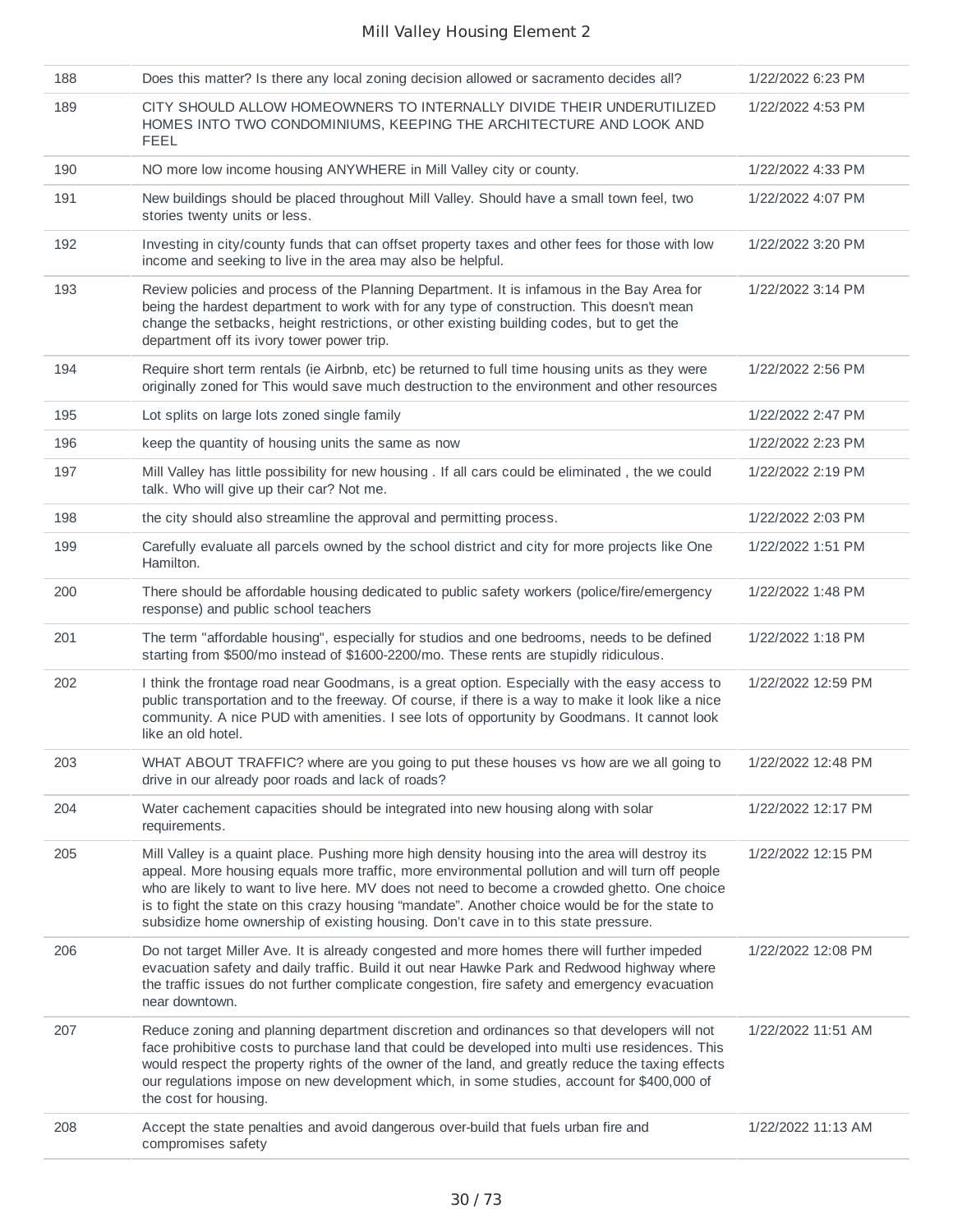| 209 | allowing for current owners to easily build ADU's and limiting Airbnbs / VBROs seem to be the<br>best way to handle the housing crisis IMO. Any new housing/condo townhome style should be<br>built within easy access to bus lines and public transportation. There should also be a<br>requirement for energy efficiency/ solar / low flow water / electric vehicle charging stations with<br>any new builds.                                                                                                                                                                                                                                                                                                                                                                                                                                                               | 1/22/2022 11:06 AM |
|-----|-------------------------------------------------------------------------------------------------------------------------------------------------------------------------------------------------------------------------------------------------------------------------------------------------------------------------------------------------------------------------------------------------------------------------------------------------------------------------------------------------------------------------------------------------------------------------------------------------------------------------------------------------------------------------------------------------------------------------------------------------------------------------------------------------------------------------------------------------------------------------------|--------------------|
| 210 | It will never be possible to reach the housing goals set by the state due to the unique<br>topography of Mill Valley. It does not lend itself to large scale housing projects. Can we sue the<br>state?                                                                                                                                                                                                                                                                                                                                                                                                                                                                                                                                                                                                                                                                       | 1/22/2022 10:42 AM |
| 211 | Please don't add considerable density in areas that already have major problems if/when<br>evacuation is needed. Anything more than 0.5 mile from 101 only increases the chance of<br>serious prolems for everyone.                                                                                                                                                                                                                                                                                                                                                                                                                                                                                                                                                                                                                                                           | 1/22/2022 10:34 AM |
| 212 | We need to consider the costs of building on slopes as opposed to building on flatter land.                                                                                                                                                                                                                                                                                                                                                                                                                                                                                                                                                                                                                                                                                                                                                                                   | 1/22/2022 10:30 AM |
| 213 | Continue to fight state and federal government on these housing mandates                                                                                                                                                                                                                                                                                                                                                                                                                                                                                                                                                                                                                                                                                                                                                                                                      | 1/22/2022 10:24 AM |
| 214 | More adu, more in sfr homes apartments not to exceed 1000 feet and rent capped to allow<br>workforce and teachers- make it easier to renovate with less red tape and costs. Allow tandem<br>parking and off site. Encourage ride share to eliminate more cars in neighborhoods                                                                                                                                                                                                                                                                                                                                                                                                                                                                                                                                                                                                | 1/22/2022 10:19 AM |
| 215 | Traffic is getting worse inMill Valley, how is that taken into consideration?                                                                                                                                                                                                                                                                                                                                                                                                                                                                                                                                                                                                                                                                                                                                                                                                 | 1/22/2022 10:17 AM |
| 216 | While I oppose more single family homes to be built I agree that we need more low income<br>housing to be added to accommodate all of the people that work in Mill Valley and have to<br>commute from outside of the MV. Less commuting means less traffic. It's a win win solution.                                                                                                                                                                                                                                                                                                                                                                                                                                                                                                                                                                                          | 1/22/2022 10:04 AM |
| 217 | Don't build on low lying flood plain areas, it makes no sense (e.g. near Goodmans). Stop<br>allowing people to convert single storey homes into multi-storey single family properties - they<br>increase traffic just as much as multi family homes since these families tend to have multiple<br>vehicles, but no one seems to care because they're " not low income"; these massive houses<br>spoil the nature of neighborhoods and do nothing to increase housing stock availability. Apply<br>the same standards to single family units as you do to multi family, there are definitely double<br>standards at presentw within this community.                                                                                                                                                                                                                            | 1/22/2022 10:02 AM |
| 218 | Quality of life, has to be number one strategy. Diversity its the key for a very high economic<br>impact. and prevents monolithic. Diversity environment allow more wider perspectives to<br>different ethnics backgrounds.                                                                                                                                                                                                                                                                                                                                                                                                                                                                                                                                                                                                                                                   | 1/22/2022 9:58 AM  |
| 219 | Any existing building that is not utilized                                                                                                                                                                                                                                                                                                                                                                                                                                                                                                                                                                                                                                                                                                                                                                                                                                    | 1/22/2022 9:50 AM  |
| 220 | The city should not comply with unrealistic mandates from outside bodies and interests<br>unaffected by the consequences of their decisions. The residents of Mill Valley should be<br>deciding these issues. The City of Mill Valley could change zoning in commercial areas to<br>allow for increased housing density with adequate parking. Low-income housing in places like<br>Mill Valley where land costs are exorbitant should be purchased by the advocates. Ongoing<br>costs to the city, purchase of additional water sources, traffic mitigation, and additional law<br>enforcement to protect local inhabitants should be supported by their charitable contributions.<br>The safety and quality of life of current residents should be the primary concern of local<br>government. Housing is a regional problem. The City of Mill Valley is already built out. | 1/22/2022 9:50 AM  |
| 221 | Traffic is one of if not the biggest concern of Mill Valley residents and needs to be addressed<br>before residents will embrace new housing. Here are 2 recommendations: Widen the 700 and<br>800 blocks of East Blithedale Ave to reduce traffic congestion. Provide a shuttle bus loop to<br>reduce traffic on Miller Avenue and East Blithedale Avenue that would service the downtown<br>area.                                                                                                                                                                                                                                                                                                                                                                                                                                                                           | 1/22/2022 9:43 AM  |
| 222 | co-housing, with individual homes and some shared resources                                                                                                                                                                                                                                                                                                                                                                                                                                                                                                                                                                                                                                                                                                                                                                                                                   | 1/22/2022 9:39 AM  |
| 223 | Literally everything and anything. This is an amazing place that lots of people want to live in.<br>We should make it easier to do that!                                                                                                                                                                                                                                                                                                                                                                                                                                                                                                                                                                                                                                                                                                                                      | 1/22/2022 9:08 AM  |
| 224 | push back on state requirements.                                                                                                                                                                                                                                                                                                                                                                                                                                                                                                                                                                                                                                                                                                                                                                                                                                              | 1/22/2022 9:07 AM  |
| 225 | City purchase of private homes to be rented/sold for ultra-low income.                                                                                                                                                                                                                                                                                                                                                                                                                                                                                                                                                                                                                                                                                                                                                                                                        | 1/22/2022 9:03 AM  |
| 226 | Convert commercial to housing. The last thing we need is more commercial space. Mill Valley<br>is becoming a ghost town of commercial spaces, especially on Miller Avenue. Convert them to<br>housing. This is the best use.                                                                                                                                                                                                                                                                                                                                                                                                                                                                                                                                                                                                                                                  | 1/22/2022 8:55 AM  |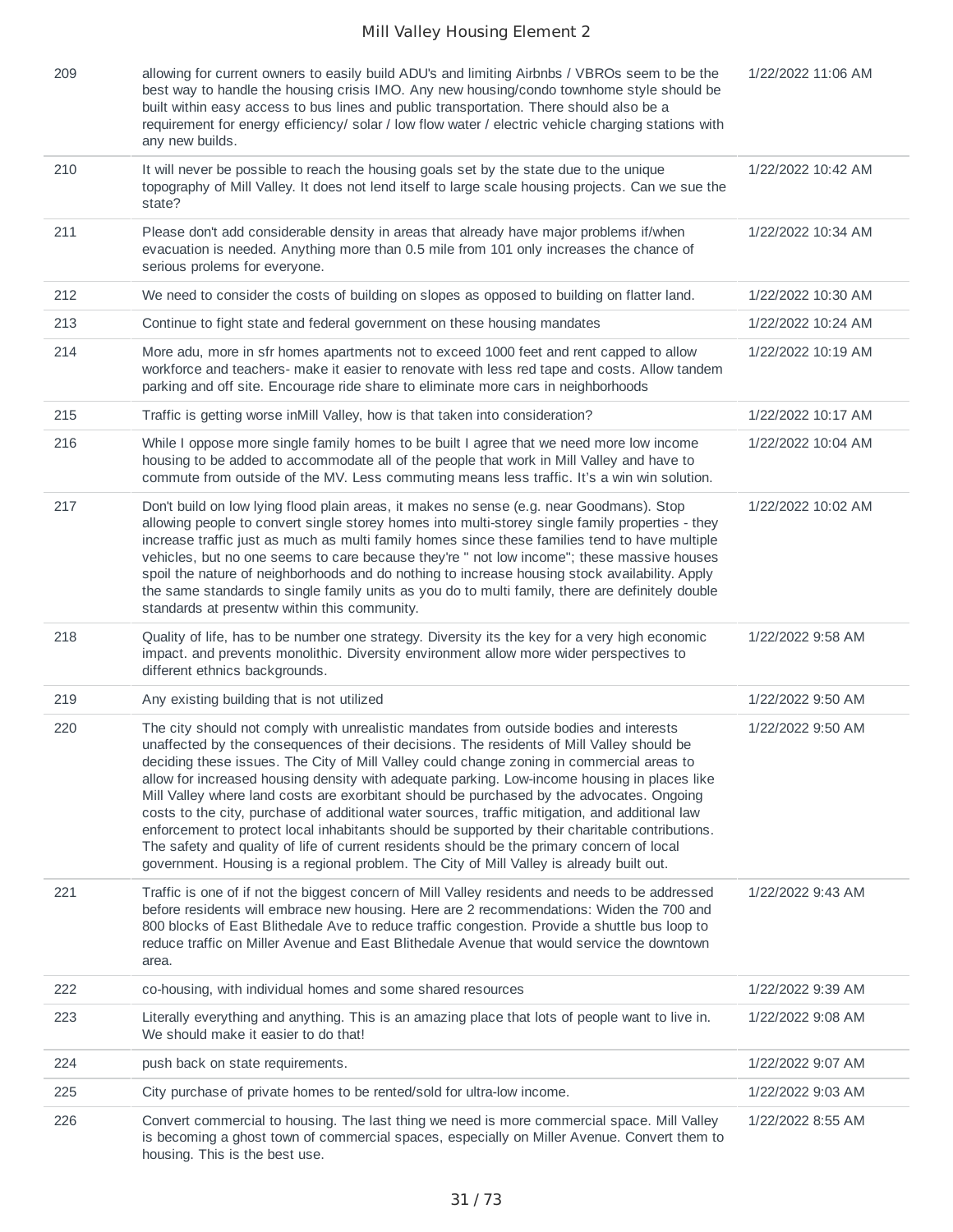| 227 | Consider rezoning the golf course for housing. It uses too much water and may be a financial<br>drain on City resouces.                                                                                                                                                                                                                                                                                                                                      | 1/22/2022 8:54 AM  |
|-----|--------------------------------------------------------------------------------------------------------------------------------------------------------------------------------------------------------------------------------------------------------------------------------------------------------------------------------------------------------------------------------------------------------------------------------------------------------------|--------------------|
| 228 | AFUs should be registered and used as full time rentals as was the intended purpose. The City<br>should determine exactly how many current ADUs are being rented to the people the units<br>were intended to house, such as teachers, firemen, policemen, etc.                                                                                                                                                                                               | 1/22/2022 8:53 AM  |
| 229 | Special interest and NIMBY concerns should be left out of the equation. If there is a site that<br>is large enough to accommodate a reasonable number of units, and it meets environmental,<br>traffic, etc., concerns, it should be pursued for housing. (The Richardson debacle should never<br>happen again. That was an unreasonably-sized project from the beginning and now the<br>neighbors are dug in regardless of how reasonable new plans may be. | 1/22/2022 8:42 AM  |
| 230 | Affordable senior housing.                                                                                                                                                                                                                                                                                                                                                                                                                                   | 1/22/2022 8:25 AM  |
| 231 | Use unincorporated land with better road/highway access                                                                                                                                                                                                                                                                                                                                                                                                      | 1/22/2022 8:20 AM  |
| 232 | Stay focused on developing areas where existing infrastructure is. Such as Miller Avenue<br>where bus service, grocery store, bikepaths, and schools are.                                                                                                                                                                                                                                                                                                    | 1/22/2022 7:48 AM  |
| 233 | Consider privately owned parcels (like that ugly partially built site on Miller Ave.) Consider<br>privately owned buildings that owners might be amenable to a sale. Don't look for the cheapest<br>alternative - once built overly dense housing development will be here forever. Overly dense<br>housing creates a stigma for renters.                                                                                                                    | 1/22/2022 6:42 AM  |
| 234 | Make sure our infrastructure can withstand the extra housing and toilets use. This about fire<br>safety and exits out of town putting all residents already here at more risk.                                                                                                                                                                                                                                                                               | 1/22/2022 4:29 AM  |
| 235 | Build less single family homes and more apartments/smaller rental units                                                                                                                                                                                                                                                                                                                                                                                      | 1/22/2022 1:01 AM  |
| 236 | STOP pushing new water hook-ups as climate change means permanent drought. Stop ruining<br>the charm and ambiance of this town. Traffic is HORRENDOUS. Stop allowing developers to<br>hijack "affordable housing". \$1.5M for a studio/tiny 1 bedroom condo is not affordable. Explain<br>that to teachers. Stop pushing new water hook-ups                                                                                                                  | 1/21/2022 11:27 PM |
| 237 | Miller Avenue has the traffic capacity to have many housing additions. Do we really need 2<br>whole foods in town?                                                                                                                                                                                                                                                                                                                                           | 1/21/2022 10:11 PM |
| 238 | Small homes or multi small homes without section 8 and crime                                                                                                                                                                                                                                                                                                                                                                                                 | 1/21/2022 9:55 PM  |
| 239 | It is insanely, prohibitively expensive to build an ADU, partly due to the ridiculously expensive<br>permits! We want to add one and would do so if the permits cost what they used to.                                                                                                                                                                                                                                                                      | 1/21/2022 9:52 PM  |
| 240 | Let the free market prevail                                                                                                                                                                                                                                                                                                                                                                                                                                  | 1/21/2022 8:48 PM  |
| 241 | Historically the city council has searched and been unable to find housing for teachers. You<br>are now using the 'housing for city workers' as a straw man argument. You will have to open<br>any housing to a state wide lottery or break the law and be sued. This fact practically<br>guarantees very few spots for locals.                                                                                                                              | 1/21/2022 8:39 PM  |
| 242 | Definitely, conduct a traffic and water use impact study. Ask the state for a variance due to the<br>heavy congestion and only 2 emergency exits from the City of Mill Valley is already facing.                                                                                                                                                                                                                                                             | 1/21/2022 8:31 PM  |
| 243 | Conduct a survey of local workers to see if they would want to live in Mill Valley if they could<br>afford to. What percentage of local workers would live in Mill Valley, if they could afford it? In<br>order to plan for local worker housing, it's important to know how much actual demand there is.<br>If you don't survey the local worker population, It's impossible to know how much demand<br>there would be for local worker housing.            | 1/21/2022 8:03 PM  |
| 244 | Start a Go Fund Me to raise money to purchase worn out properties that aren't maintained. The<br>property owner that owns 383 Miller and the building behind it should be bought out and<br>apartments could be built there.                                                                                                                                                                                                                                 | 1/21/2022 8:00 PM  |
| 245 | Constantly and relentless hunt down and eradicate all slowness in the planning and permitting<br>processes. Compare permit requirements here vs permit requirements in the MIdwest, and                                                                                                                                                                                                                                                                      | 1/21/2022 7:28 PM  |
|     | eliminate where we are in excess.                                                                                                                                                                                                                                                                                                                                                                                                                            |                    |
| 246 | Allow the splitting of large single family lots                                                                                                                                                                                                                                                                                                                                                                                                              | 1/21/2022 6:47 PM  |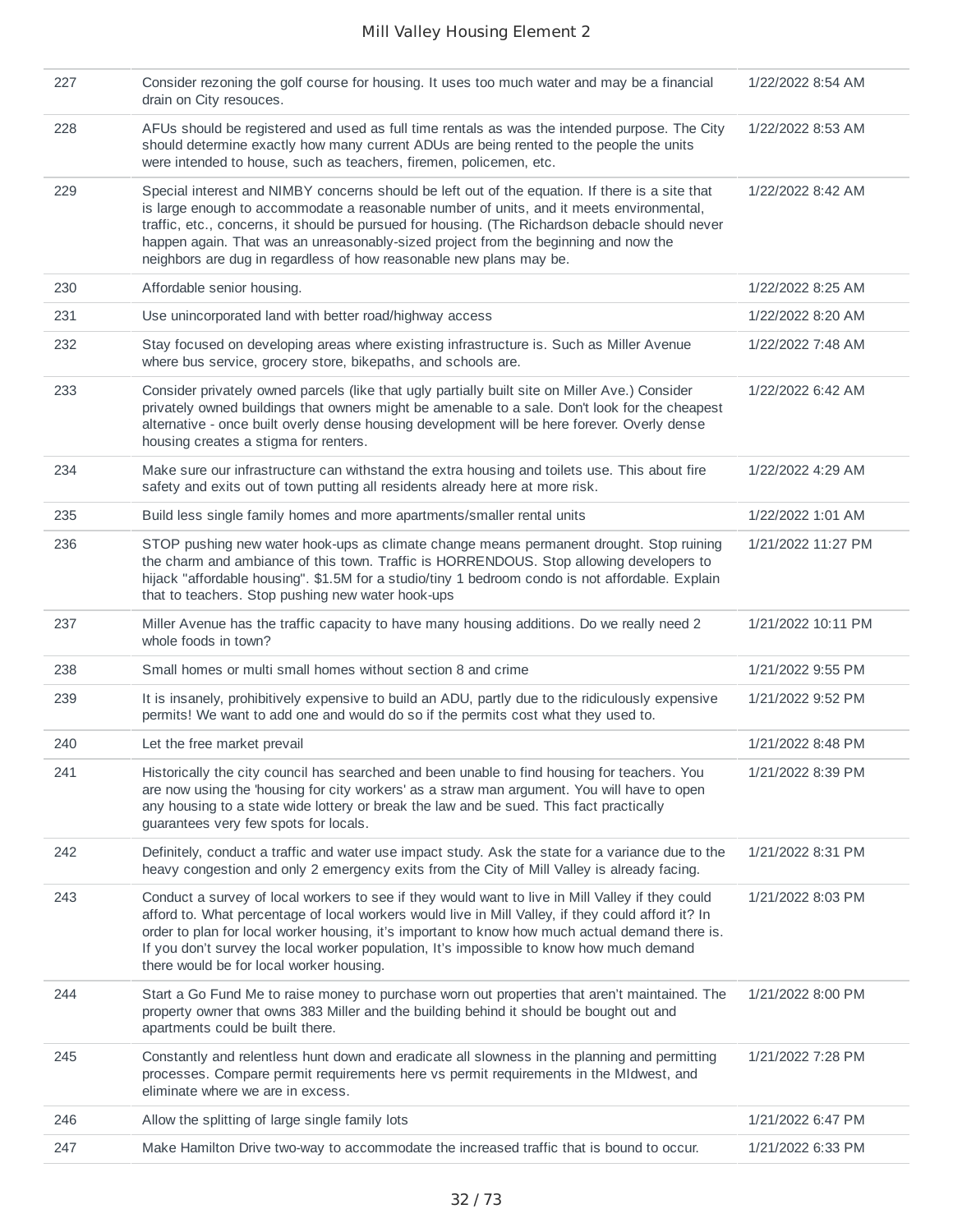| 248 | Ignore mandates from state.                                                                                                                                                                                                                                                                                                                                                                                                                                                                                                                                                                                                                                                                                                         | 1/21/2022 6:18 PM |
|-----|-------------------------------------------------------------------------------------------------------------------------------------------------------------------------------------------------------------------------------------------------------------------------------------------------------------------------------------------------------------------------------------------------------------------------------------------------------------------------------------------------------------------------------------------------------------------------------------------------------------------------------------------------------------------------------------------------------------------------------------|-------------------|
| 249 | Look at major bus and public transit routes and overlay with available sites. Look to buy<br>property.                                                                                                                                                                                                                                                                                                                                                                                                                                                                                                                                                                                                                              | 1/21/2022 6:16 PM |
| 250 | I would appreciate if the City tried to co-locate most. of the new housing with transit and bike<br>infrastructure. This will help to minimize traffic impacts. Also, the City should waive parking<br>requirements in special zoning overlay areas for buildings which either provide some<br>appropriate level of affordable housing or meet a certain level of density (maybe ~30 units?).<br>Parking requirements massively disincentivize denser development.                                                                                                                                                                                                                                                                  | 1/21/2022 6:11 PM |
| 251 | Close one of the Whole Foods and build housing but stop trying to take place where no room<br>exists!                                                                                                                                                                                                                                                                                                                                                                                                                                                                                                                                                                                                                               | 1/21/2022 5:45 PM |
| 252 | I think you've covered the spectrum                                                                                                                                                                                                                                                                                                                                                                                                                                                                                                                                                                                                                                                                                                 | 1/21/2022 5:40 PM |
| 253 | Yes - say NO to housing demands and raise taxes to pay any fines from State                                                                                                                                                                                                                                                                                                                                                                                                                                                                                                                                                                                                                                                         | 1/21/2022 5:31 PM |
| 254 | Tiny Houses (mobile) with access to utilities on a restricted 'campground'.                                                                                                                                                                                                                                                                                                                                                                                                                                                                                                                                                                                                                                                         | 1/21/2022 5:24 PM |
| 255 | Rebuild existing two story apartment buildings to add a third story.                                                                                                                                                                                                                                                                                                                                                                                                                                                                                                                                                                                                                                                                | 1/21/2022 5:23 PM |
| 256 | Prioritize tenants to be the essential workers and if they change jobs, they should move.<br>When, for example, someone qualifies for a multi-bedroom unit and years later they no longer<br>need it, they must give up the larger unit and move to a smaller unit.                                                                                                                                                                                                                                                                                                                                                                                                                                                                 | 1/21/2022 5:15 PM |
| 257 | However the State number is met, it should be dispersed throughout all of Mill Valley, and not<br>just concentrated in one area, where it is most politically convenient to do so. Everyone<br>claiming to be in favor of adding housing should have to support some of it in their own<br>neighborhoods, not just the ones that already have affordable housing in them. Regardless of<br>the strategies for adding units, if they are not dispersed the City will pit neighborhood against<br>neighborhood and create an adversarial situation. I recommend the City announces a City-wide<br>plan that acknowledges the need to add in every area of town, so that from the start all<br>residents will have "skin in the game". | 1/21/2022 4:57 PM |
| 258 | Tiny home communities. Several cities in the US are successfully using tiny homes to meet<br>the needs of so many of their residents and building communities that thrive and easily<br>incorporate into existing city plans. And you have to include a discussion of public<br>transportation. Traffic in the afternoons is intolerable and you will not get any community<br>support for any kind of new development if the topic of transportation is not discussed.                                                                                                                                                                                                                                                             | 1/21/2022 4:54 PM |
| 259 | What about the low use, water hogging and expensive to maintain municipal golf course?                                                                                                                                                                                                                                                                                                                                                                                                                                                                                                                                                                                                                                              | 1/21/2022 4:49 PM |
| 260 | We do not have the infrastructure and space to accommodate new housing without ruining the<br>best this *town* has to offer.                                                                                                                                                                                                                                                                                                                                                                                                                                                                                                                                                                                                        | 1/21/2022 4:42 PM |
| 261 | Don't allow houses to be built that will sell for over 2 million dollars. Keep real estate from<br>being astronomically ridiculous.                                                                                                                                                                                                                                                                                                                                                                                                                                                                                                                                                                                                 | 1/21/2022 4:35 PM |
| 262 | Build and incentivize mostly affordable multi-family and workforce housing. Require 50%<br>affordable units in new projects, like in Santa cruz.                                                                                                                                                                                                                                                                                                                                                                                                                                                                                                                                                                                    | 1/21/2022 4:33 PM |
| 263 | Continue to partner with other cities to lobby Sacramento to change their housing forecast, in<br>light of new housing strategies people use since the Covid pandemic.                                                                                                                                                                                                                                                                                                                                                                                                                                                                                                                                                              | 1/21/2022 4:33 PM |
| 264 | At least follow San Anselmo's lead and appeal the 855 units. The new demand for water and<br>the increase of vehicles as a result of 855 new units (and presumably future demands from the<br>state) will bring the community close to roadway seizure in the mornings and evenings.<br>Further, the MMWD cannot create additional storage for rain water due to environmental<br>pushback. Someone needs to look at the total picture, not just the current hot topics.                                                                                                                                                                                                                                                            | 1/21/2022 4:32 PM |
| 265 | Purchase old buildings or lots                                                                                                                                                                                                                                                                                                                                                                                                                                                                                                                                                                                                                                                                                                      | 1/21/2022 4:31 PM |
| 266 | Real estate practices need serious regulation. The mega-rich are buying, tearing down, re-<br>building homes at tremendous environmental and cultural cost to the Tamalpais Park<br>community. Frequently they get concessions from the city/community by talking about building<br>their "dream home," only to sell it shortly thereafter for a massive profit. Even more galling are<br>the cases when tremendous palatial estates are built, then *not lived in* as the homeowner just<br>allows the property to sit vacant and increase in value. This while tens of thousands of Bay                                                                                                                                           | 1/21/2022 4:28 PM |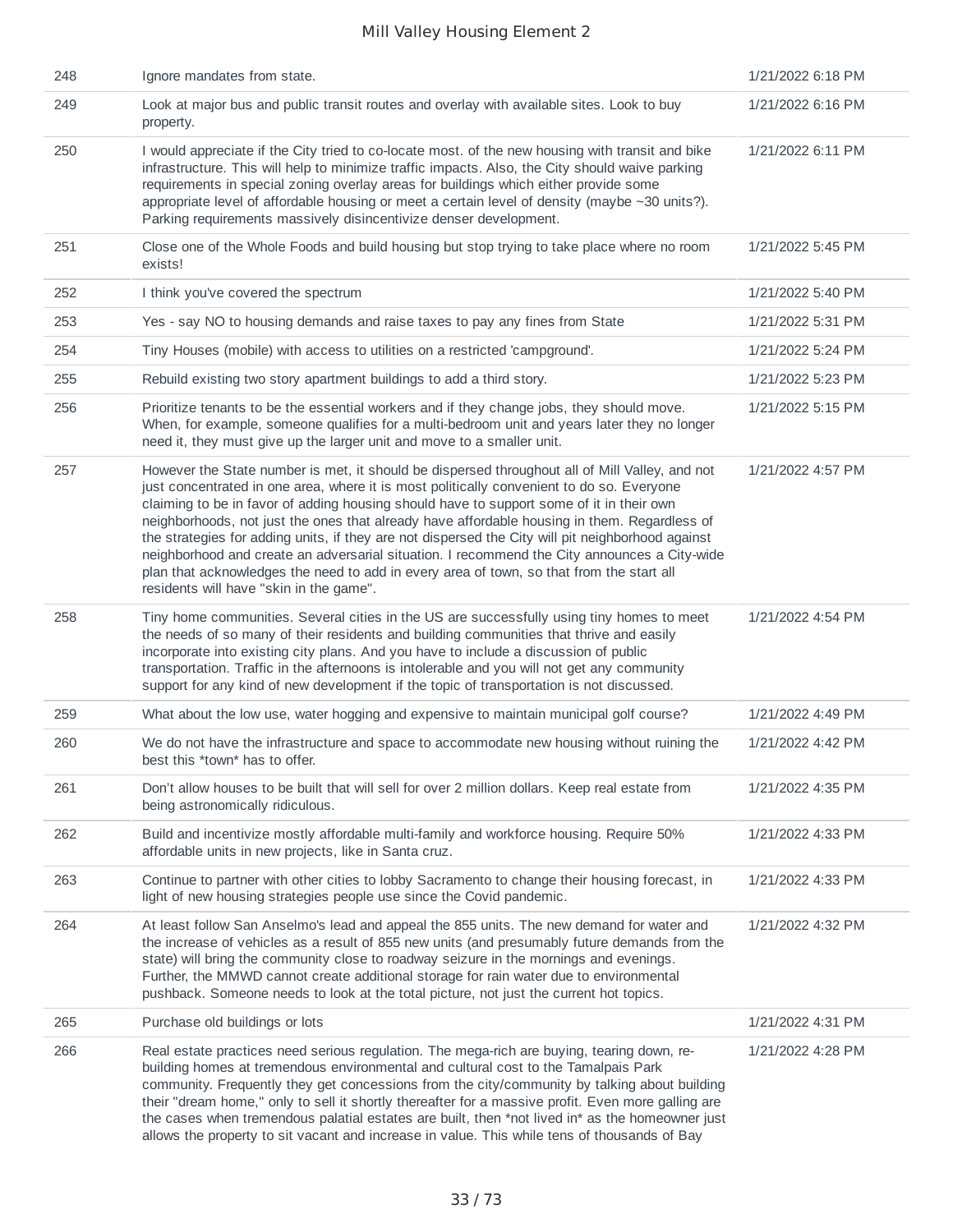Area residents sleep on the streets. Houses should be lived in, not treated as a stock market for the wealthy.

| 267 | If we are concerned with the housing supply we should ban homes from being rented out on a<br>short-term basis. There are many single family homes that are only used for short-term rentals.<br>These homes could provide housing to the community. I do think ADUs could continue to be<br>rented out on a short-term basis, but perhaps there could be incentives to rent to local workers<br>like teachers?                                                                                                                                                                                                                                                                                                                                     | 1/21/2022 4:27 PM |
|-----|-----------------------------------------------------------------------------------------------------------------------------------------------------------------------------------------------------------------------------------------------------------------------------------------------------------------------------------------------------------------------------------------------------------------------------------------------------------------------------------------------------------------------------------------------------------------------------------------------------------------------------------------------------------------------------------------------------------------------------------------------------|-------------------|
| 268 | <b>NO</b>                                                                                                                                                                                                                                                                                                                                                                                                                                                                                                                                                                                                                                                                                                                                           | 1/21/2022 4:27 PM |
| 269 | Build a lot of commercial sites with housing above in Tam junction from the highway to<br>Almonte                                                                                                                                                                                                                                                                                                                                                                                                                                                                                                                                                                                                                                                   | 1/21/2022 4:25 PM |
| 270 | Use eminent domain on Miller Ave to create a number of smaller sights (no more than 2<br>stories)                                                                                                                                                                                                                                                                                                                                                                                                                                                                                                                                                                                                                                                   | 1/21/2022 4:22 PM |
| 271 | Increased number of granny units are my vote.                                                                                                                                                                                                                                                                                                                                                                                                                                                                                                                                                                                                                                                                                                       | 1/21/2022 4:14 PM |
| 272 | I think the City should be more aggressive about pushing back on these new housing<br>requirements given the the lack of water, increased traffic, impact on schools, the lack of<br>parking requirements with the new laws and above all the risk of wildfires and evacuation<br>ability (which has not been adequately addressed). In addition, current law allows homeowners<br>to build ADUs without any stipulation that those units will be full time RENTALS to provide<br>housing. It's a joke,ADU's are being used to expand private property,extra bedrooms, home<br>offices, gyms, play rooms. There should be a registry of ADUs being used as full time<br>RENTALS and perhaps a tax incentive for homeowners who do rent those units. | 1/21/2022 4:07 PM |
| 273 | The most important strategy is to create an integrated plan that resolves traffic, access to<br>"walkable" (and bikeable) green space, etc. with increases in housing density. The only<br>practical and desirable way we can achieve the 800+ additional housing target is to build an<br>integrated urban plan that provides collective green, pedestrian, bike, a "yard" etc access to<br>homes, almost certainly individually yardless homes, i.e. well planned condos and apartments.<br>If we change the Blithedale corridor, the street would require widening with double the traffic<br>and needing a pedestrian/bike path.                                                                                                                | 1/21/2022 4:03 PM |
| 274 | No development without compensating infrastructure such as additional bus routes, water<br>supply, maximum required vegetation management, road improvements for automobiles not<br>bikes.                                                                                                                                                                                                                                                                                                                                                                                                                                                                                                                                                          | 1/21/2022 4:01 PM |
| 275 | Don't comply with that outrageous number of new homes. We are running out of water, traffic<br>congestion is horrible and the quality of life in Mill Valley is declining because of<br>congestion/overbuilding. Just say no! Why are you doing thisif it's for funding, raise taxes<br>and keep Mill Valley the way it is!                                                                                                                                                                                                                                                                                                                                                                                                                         | 1/21/2022 4:00 PM |
| 276 | Please restrict short term rentals like AirB&B. Those are the services that increase rent prices,<br>especially right now during the pandemic where people relocate back to the bay area and are<br>looking for temporary housing. There could be annual restrictions per property, say no more<br>than 60 days per property and year. Or maximum allowed rent per day. Or a minimum rent<br>duration of say 60 days per renter.                                                                                                                                                                                                                                                                                                                    | 1/21/2022 3:59 PM |
| 277 | Reduce the time and cost of getting housing projects approved. Approval times and permit<br>fees and other 'red tape' by the the City discourages new development.                                                                                                                                                                                                                                                                                                                                                                                                                                                                                                                                                                                  | 1/21/2022 3:59 PM |
| 278 | We like Lanham Village in the Hamilton area as a model for affordable housing. 4 units in a<br>block; lots of common open space; well-landscaped; family friendly. An upscale version of a<br>similar layout would be the Tahoe Tavern condos built in the 70's.                                                                                                                                                                                                                                                                                                                                                                                                                                                                                    | 1/21/2022 3:58 PM |
| 279 | Collaborate with Marin County for the unincorporated neighborhood areas of Mill Valley as well.<br>Using underutilized commercial and residential areas.                                                                                                                                                                                                                                                                                                                                                                                                                                                                                                                                                                                            | 1/21/2022 3:58 PM |
| 280 | You could purchase family homes and sale them to medium or low incomes.                                                                                                                                                                                                                                                                                                                                                                                                                                                                                                                                                                                                                                                                             | 1/21/2022 3:57 PM |
| 281 | City workers should be required to live in Mill Valley, and housing subsidies should be provided<br>on a need-tested basis.                                                                                                                                                                                                                                                                                                                                                                                                                                                                                                                                                                                                                         | 1/21/2022 3:52 PM |
| 282 | Building affordable housing in small concentraciones that integrate the units throughout the city<br>could accomplish the goal of meeting the State mandate and integrating the housing                                                                                                                                                                                                                                                                                                                                                                                                                                                                                                                                                             | 1/21/2022 3:48 PM |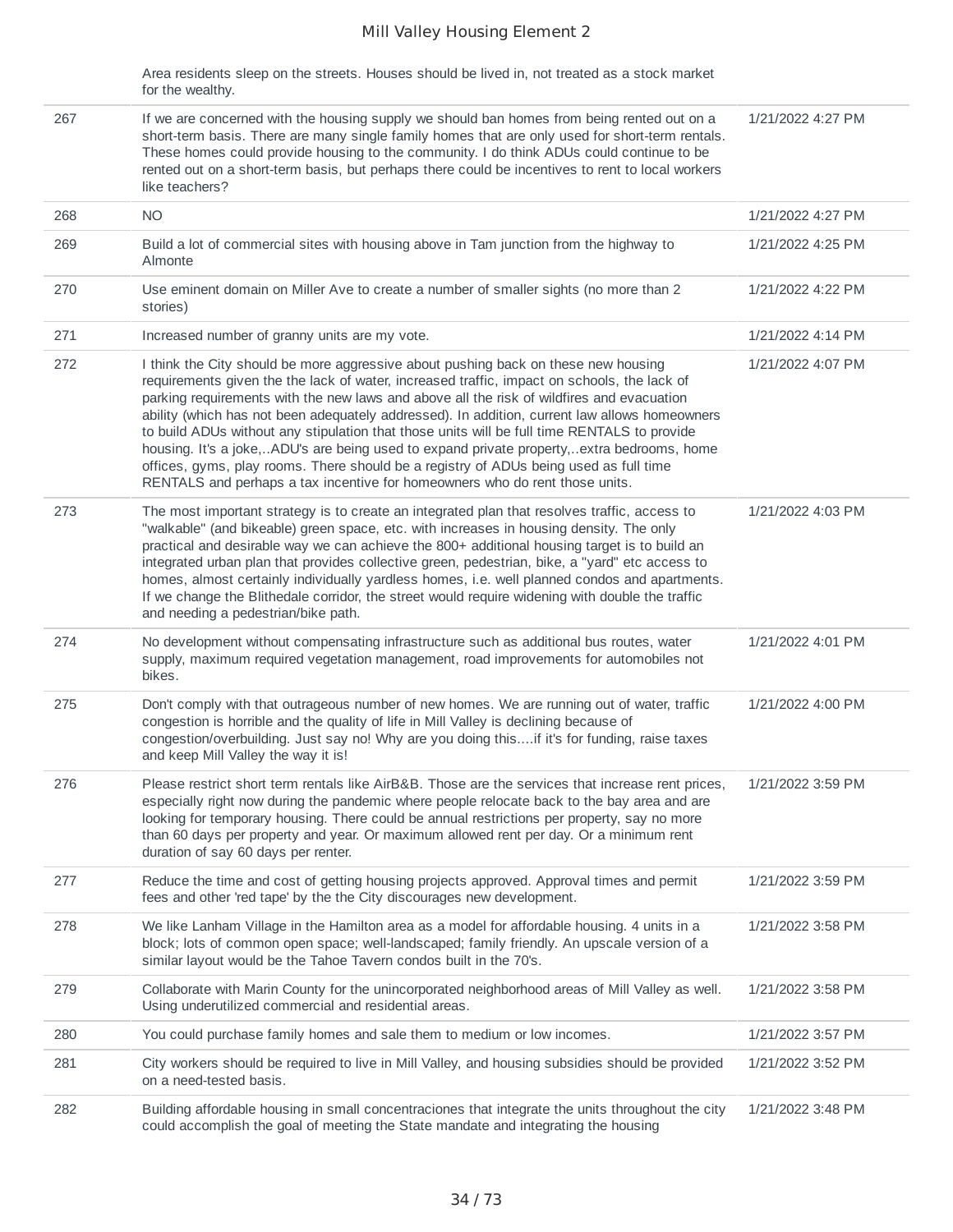throughout the community to not overburden the traffic/infrastructure of any one neighborhood. High density housing is not a solution.

| 283 | Limit veto and process barriers; allow certain projects by right.                                                                                                                                                                                                                                                                                                                                                                                                                 | 1/21/2022 3:47 PM |
|-----|-----------------------------------------------------------------------------------------------------------------------------------------------------------------------------------------------------------------------------------------------------------------------------------------------------------------------------------------------------------------------------------------------------------------------------------------------------------------------------------|-------------------|
| 284 | Given remote work, there is a glut of office space in Mill Valley. Some commercial areas with<br>mostly empty or underused office space should be redeveloped for housing. Of course, some<br>local office space is needed to reduce commutes and encourage bike and pedestrian<br>commuting.                                                                                                                                                                                     | 1/21/2022 3:43 PM |
| 285 | Create affordable Senior Housing so they can downsize from current family homes without<br>penalties, low interest loans for ADUs                                                                                                                                                                                                                                                                                                                                                 | 1/21/2022 3:37 PM |
| 286 | I live in Sutton Manor and within the city limits, there is very little construction beyond small<br>internal renovations. Beyond the city limits houses are frequently bulldozed and replaced with<br>enormous homes. Is there a way for the city to provide incentives for the in-city portion of<br>Sutton Manor to replace the small single-story houses with two-unit two-story dwellings?                                                                                   | 1/21/2022 3:36 PM |
| 287 | Na                                                                                                                                                                                                                                                                                                                                                                                                                                                                                | 1/21/2022 3:31 PM |
| 288 | traffic, traffic, traffic (3:00-4:00)                                                                                                                                                                                                                                                                                                                                                                                                                                             | 1/21/2022 3:29 PM |
| 289 | We should build as few new houses as possible. Traffic already is out of control.                                                                                                                                                                                                                                                                                                                                                                                                 | 1/21/2022 3:29 PM |
| 290 | Facilitate the building of ADU's                                                                                                                                                                                                                                                                                                                                                                                                                                                  | 1/21/2022 3:22 PM |
| 291 | Reducing auto parking minimums, increasing maximum building height, reducing setbacks.                                                                                                                                                                                                                                                                                                                                                                                            | 1/21/2022 3:21 PM |
| 292 | Good luck ! This is a very tough issue!                                                                                                                                                                                                                                                                                                                                                                                                                                           | 1/21/2022 3:21 PM |
| 293 | My understanding is that Marin's current commercial vacancy rate is around 25%. Converting a<br>few of these buildings, for example those on Lomita, to low cost studio apartments would avoid<br>some of the NIMBY reaction if the buildings kept their current footprint.                                                                                                                                                                                                       | 1/21/2022 3:12 PM |
| 294 | Extend Mill Valley city limits when necessary to include unincorporated Marin. We have a 3<br>acre building site between Tam and Homestead Valleythat we would be willing to discuss for<br>sale - if interested: Charles: 415/849-8624.                                                                                                                                                                                                                                          | 1/21/2022 3:11 PM |
| 295 | Convert existing unused/vacant commercial buildings to housing units.                                                                                                                                                                                                                                                                                                                                                                                                             | 1/21/2022 3:11 PM |
| 296 | Support ADU creation, as in create educational programs, streamline the permitting process,<br>reduce city-specific ADU "rules" that create barriers for homeowners, and create a pool of<br>grant money to support architecture, permits, etc. To date, ADU support from Mill Valley has<br>been very NIMBY. With support from the city, Mill Valley could achieve many of its housing<br>goals with ADUs instead of projects jammed through against strong resident resistance. | 1/21/2022 3:06 PM |
| 297 | Mill Valley should vigorously fight back against state or federal mandated housing<br>requirements. Mill Valley should be able to self-govern how many housing units to build and<br>what type they should be.                                                                                                                                                                                                                                                                    | 1/21/2022 3:04 PM |
| 298 | Start pushing back against state mandates for increased housing in a community that already<br>has a major traffic issue. New housing only brings more cars, regardless of whether it is<br>convenient to public transit or not.                                                                                                                                                                                                                                                  | 1/21/2022 3:03 PM |
| 299 | Co-house user of services with those services. For example, convert school buildings to multi-<br>use, or build new buildings to house residential and educational use. Housing would be<br>targeted at families with school age children and educational workers.                                                                                                                                                                                                                | 1/21/2022 3:01 PM |
| 300 | Emphasize providing housing for persons employed by Mill Valley businesses                                                                                                                                                                                                                                                                                                                                                                                                        | 1/21/2022 2:59 PM |
| 301 | Pursue ALL options at once                                                                                                                                                                                                                                                                                                                                                                                                                                                        | 1/21/2022 2:58 PM |
| 302 | Please consider including investments in public transit, carpooling, bicycling & other<br>cultivations of "highly walkable" neighborhoods as part of your housing plan!                                                                                                                                                                                                                                                                                                           | 1/21/2022 2:55 PM |
| 303 | Incentivize owners to renovate in-law units specifically targeted to house LICENSED<br>professionals possibly focused on construction workers and other service industries which are<br>in high demand                                                                                                                                                                                                                                                                            | 1/21/2022 2:53 PM |
| 304 | pay teachers and city staff more                                                                                                                                                                                                                                                                                                                                                                                                                                                  | 1/21/2022 2:51 PM |
| 305 | Tell ABAG to stuff it! It's our town. We don't want to be like towns on the Peninsula or the                                                                                                                                                                                                                                                                                                                                                                                      | 1/21/2022 2:51 PM |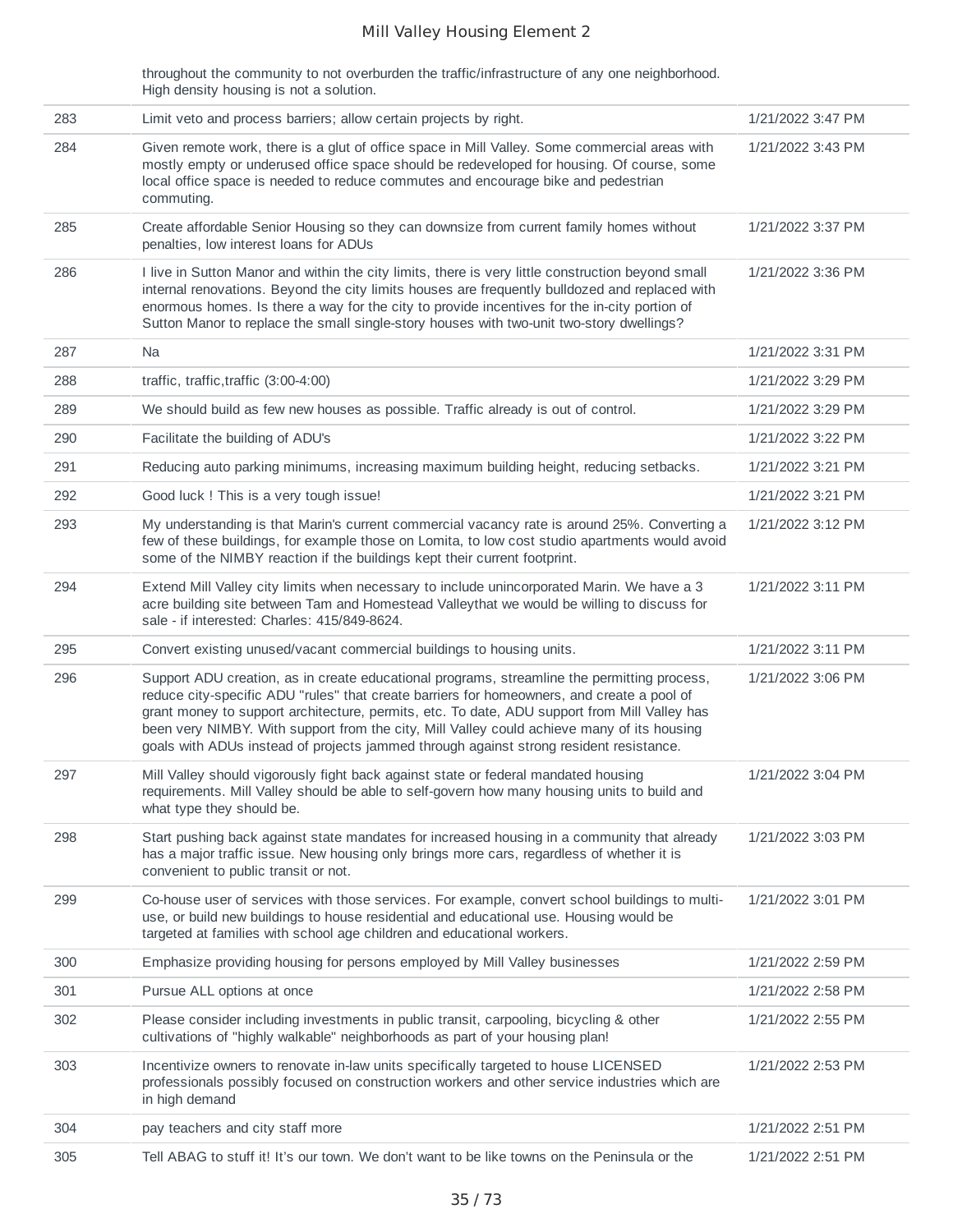|     | south East Bay that have no individual identity. You must hold the line.                                                                                                                                                                                                                                                                                                                                                                                      |                   |
|-----|---------------------------------------------------------------------------------------------------------------------------------------------------------------------------------------------------------------------------------------------------------------------------------------------------------------------------------------------------------------------------------------------------------------------------------------------------------------|-------------------|
| 306 | Say "no" to the State and demand it provide water, sewer, road and public transportation funds<br>to support the increased population.                                                                                                                                                                                                                                                                                                                        | 1/21/2022 2:48 PM |
| 307 | We don't have the water. Fight the state mandate.                                                                                                                                                                                                                                                                                                                                                                                                             | 1/21/2022 2:47 PM |
| 308 | Ensure that affordable housing is affordable and that the rules are not change to simply<br>increase rental revenue potential for current property owners                                                                                                                                                                                                                                                                                                     | 1/21/2022 2:46 PM |
| 309 | None                                                                                                                                                                                                                                                                                                                                                                                                                                                          | 1/21/2022 2:40 PM |
| 310 | Downtown construction needs to go up: 75 foot plus buildings need to be the new normal.<br>Encourage SB9 lot splits and multi-family construction.                                                                                                                                                                                                                                                                                                            | 1/21/2022 2:40 PM |
| 311 | I do not support new housing until something is done about the traffic. It's crippling!                                                                                                                                                                                                                                                                                                                                                                       | 1/21/2022 2:36 PM |
| 312 | Build housing that fits the character of the neighborhood. Instead of subsidizing developers!<br>subsidize city workers to make it affordable !!!                                                                                                                                                                                                                                                                                                             | 1/21/2022 2:34 PM |
| 313 | There is no more room for more people without destroying the quality if life of current<br>residents. if we fulfill all the requirements, we will be in the same predicament in 5-10 years. Do<br>we keep building until the quality if life becomes terrible?                                                                                                                                                                                                | 1/21/2022 2:29 PM |
| 314 | Reduce/streamline the approval process so fixers and unbuilt lots are accessible to people<br>other than contractors.                                                                                                                                                                                                                                                                                                                                         | 1/21/2022 2:25 PM |
| 315 | Rezone and incentivize formally residential properties that were largely turned into offices to<br>residential or live/work properties. There is a lot of opportunity to remedy this mistake while<br>office vacancies are prevalent and traditional office space outdated.                                                                                                                                                                                   | 1/21/2022 2:24 PM |
| 316 | Fight the state and federal requirements for affordable housing that Mill Valley does not need.<br>Mill Valley is built out save for infill.                                                                                                                                                                                                                                                                                                                  | 1/21/2022 2:21 PM |
| 317 | Build enough houses that market forces make housing affordable. Expedite the approval<br>process, cut permit fees and instead charge a fee to nosey nimby neighbors that want to file<br>opposition. I am sure much more revenue could be raised in the process.                                                                                                                                                                                              | 1/21/2022 2:21 PM |
| 318 | Is it time for structured parking in Mill Valley? We have many really large parking lots. They<br>serve the need but they also take up the valuable land.                                                                                                                                                                                                                                                                                                     | 1/21/2022 2:19 PM |
| 319 | any housing should be built with ecologically sound building strategies including solar panels<br>and water recapture. And be built for the future including water rise, Rather than cutting<br>corners.                                                                                                                                                                                                                                                      | 1/21/2022 2:12 PM |
| 320 | Why not build housing on the golf course? Or the ATT building on Blithedale at Walnut?<br>Require all business permits include new housing above retail. Build on the city owned parking<br>lot across from Whole Foods on Miller.                                                                                                                                                                                                                            | 1/21/2022 2:12 PM |
| 321 | ADU , commercial areas and along freeway                                                                                                                                                                                                                                                                                                                                                                                                                      | 1/21/2022 2:11 PM |
| 322 | City managed trust that can purchase and manage single family homes for local workforce                                                                                                                                                                                                                                                                                                                                                                       | 1/21/2022 2:09 PM |
| 323 | Build closest to freeway to lessentraffic                                                                                                                                                                                                                                                                                                                                                                                                                     | 1/21/2022 2:06 PM |
| 324 | with any of these programs or changes SHORELINE HIGHWAY MUST BE EXPANDED TO A<br>4 LANE ROAD - 2 lanes in and two lanes out. MUST Have with more people as Blythdale can<br>not be widened.                                                                                                                                                                                                                                                                   | 1/21/2022 2:05 PM |
| 325 | Legalize or grandfather approval for currently known unpermitted apartments that meet code or<br>can easily meet code. At least they could county towards MV's housing totals.                                                                                                                                                                                                                                                                                | 1/21/2022 2:04 PM |
| 326 | Too crowded as it is.                                                                                                                                                                                                                                                                                                                                                                                                                                         | 1/21/2022 2:04 PM |
| 327 | Build housing that fits the character of the neighborhood(s), and create subsidies to local<br>workers to make them affordable.                                                                                                                                                                                                                                                                                                                               | 1/21/2022 2:04 PM |
| 328 | 1. I think the City of MV should better partner with unicorporated MV (Strawberry, Tam Valley)<br>to identify land that could be used for housing that would support the greater MV community. 2.<br>Remove regulatory and certain financial barriers, and develop incentives for developers to start<br>and COMPLETE projects. The sites on Miller Ave. (Across from Tamalpie) and E. Blithedale<br>@Camino Alto are multi-year failures to develop housing. | 1/21/2022 2:03 PM |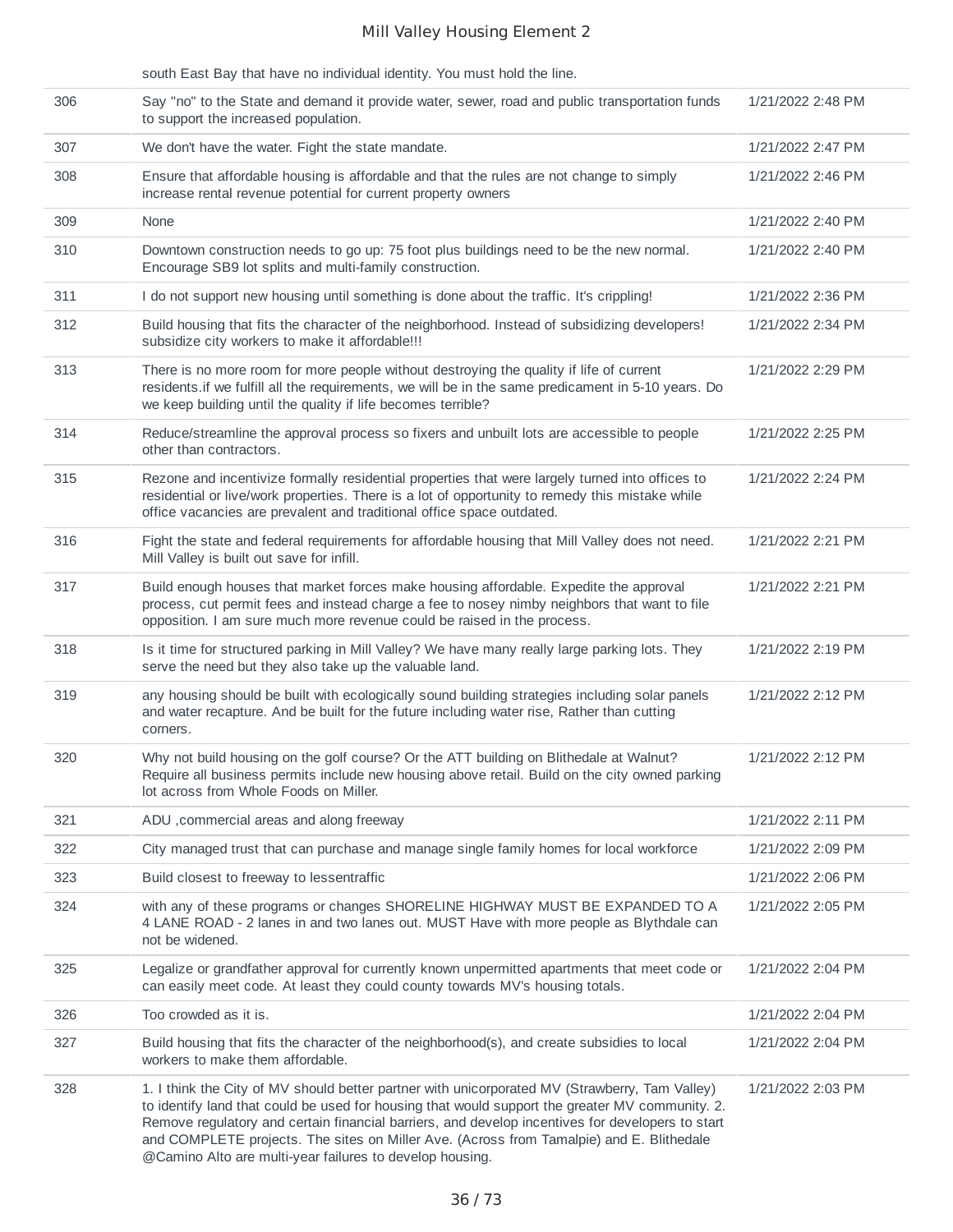| 329 | I think that Mill Valley is crowded enough as it is and that we do not need new houses to be<br>built. Our schools are taxed and so are our roads. There used to be a restriction on the number<br>of new houses that could be built in MV and I think it should stay that way                                                                                                                                                                                                                                                                                                                                                                                                                                                                                                                                                                                                         | 1/21/2022 2:02 PM |
|-----|----------------------------------------------------------------------------------------------------------------------------------------------------------------------------------------------------------------------------------------------------------------------------------------------------------------------------------------------------------------------------------------------------------------------------------------------------------------------------------------------------------------------------------------------------------------------------------------------------------------------------------------------------------------------------------------------------------------------------------------------------------------------------------------------------------------------------------------------------------------------------------------|-------------------|
| 330 | Consider sea level rise protection strategies that combine housing to help pay for the<br>improvements. The housing could be in current/future flood hazard areas that are protected<br>and/or raised as part of the SLR protection strategy. Pushing density further upstream and into<br>the narrower valley areas should be avoided unless fire risk, evacuation, and traffic congestion<br>can be mitigated without destroying the uniqueness and natural beauty.                                                                                                                                                                                                                                                                                                                                                                                                                  | 1/21/2022 2:01 PM |
| 331 | The town council should be composed of members with enough spine to resist ABAG and the<br>state forcing unreasonable development in our town.                                                                                                                                                                                                                                                                                                                                                                                                                                                                                                                                                                                                                                                                                                                                         | 1/21/2022 2:00 PM |
| 332 | Focus on Development alongside 101. Increasing traffic congestion in MV can be unsafe in an<br>emergency, environmentally unfriendly, and make MV no longer a desirable place to live.                                                                                                                                                                                                                                                                                                                                                                                                                                                                                                                                                                                                                                                                                                 | 1/21/2022 1:59 PM |
| 333 | Free shuttles throughout town including hillsides.                                                                                                                                                                                                                                                                                                                                                                                                                                                                                                                                                                                                                                                                                                                                                                                                                                     | 1/21/2022 1:55 PM |
| 334 | traffic getting out of town in emergencycurrent vehicle loads unworkable, unsafe for<br>residentsdevelopment must be limited to areas not impacted by traffic flow on miller and e.<br>blithedale                                                                                                                                                                                                                                                                                                                                                                                                                                                                                                                                                                                                                                                                                      | 1/21/2022 1:54 PM |
| 335 | Any housing to be added should be located as far as possible from already dense residential<br>and commercial areas. Any area to be considered should include specifically designated<br>adequate parking for each additional resident, as parking is a significant issue. Traffic is even<br>more intractable and any housing to be considered needs to avoid adding cars to the already<br>over-impacted streets of MV, especially ingress and egress to Hwy. 101. The City should have<br>already filed a formal objection to the unsupportable increased requirements noted, when<br>available space has not increased commensurately. Adding over 800 additional housing units<br>of any kind is unreasonable given the limited space in the City of Mill Valley. Quality of life is a<br>huge issue and I'd like to see where and how that is addressed in any prospective plan. | 1/21/2022 1:50 PM |
| 336 | All new building should be along 101 and not continue to saturate traffic in and out of mill<br>valley proper.                                                                                                                                                                                                                                                                                                                                                                                                                                                                                                                                                                                                                                                                                                                                                                         | 1/21/2022 1:49 PM |
| 337 | I am strongly opposed to building more and more new housing in Mill Valley. The congestion is<br>terrible now and getting worse and leading to a marked decline in the quality of life in MV. MV<br>legislators or City Council should resist any imposition by CA on local communities to increase<br>their housing every year. Until residents and CA legislators realize that adopting policies that<br>lead to greater and greater population growth in the state are GROSSLY INCONSISTENT with<br>an environmentally sustainable future, we are going to be lemmings promoting our own<br>destruction!!!                                                                                                                                                                                                                                                                          | 1/21/2022 1:49 PM |
| 338 | Allow additional units in multiple neighborhoods that are in the character of that neighborhood.<br>If these are not affordable, and people were working in Millvalley can apply for support from the<br>city to improve affordability.                                                                                                                                                                                                                                                                                                                                                                                                                                                                                                                                                                                                                                                | 1/21/2022 1:48 PM |
| 339 | Whatever you do, you must include sufficient parking and traffic flow strategies. you can't<br>simply wish away cars.                                                                                                                                                                                                                                                                                                                                                                                                                                                                                                                                                                                                                                                                                                                                                                  | 1/21/2022 1:47 PM |
| 340 | Large apartment buildings                                                                                                                                                                                                                                                                                                                                                                                                                                                                                                                                                                                                                                                                                                                                                                                                                                                              | 1/21/2022 1:46 PM |
| 341 | rent control                                                                                                                                                                                                                                                                                                                                                                                                                                                                                                                                                                                                                                                                                                                                                                                                                                                                           | 1/21/2022 1:46 PM |
| 342 | There should be opportunities for older residents to rent out "shared space" in houses with<br>empty bedrooms (kids off to college, etc.). Mill Valley could also encourage "tiny homes"<br>which are now popular and often very nice looking with less impact on the environment.                                                                                                                                                                                                                                                                                                                                                                                                                                                                                                                                                                                                     | 1/21/2022 1:45 PM |
| 343 | There are so many unoccupied buildings in Mill Valley that 'new builds' of any variety should<br>be out until those spaces are either occupied and/or modified for occupancy. Any new builds<br>should definitely included affordable housing options. Lastly, no school or park space should<br>considered for any building.                                                                                                                                                                                                                                                                                                                                                                                                                                                                                                                                                          | 1/21/2022 1:45 PM |
| 344 | Cease all efforts to build the inhuman 1 Hamilton Project and explore the multiple better<br>options on Miller Ave. Mill Valley has an inequitable distribution of affordable housing based on<br>the power of elites and politicians (Wickham, McCauley, Carmel).                                                                                                                                                                                                                                                                                                                                                                                                                                                                                                                                                                                                                     | 1/21/2022 1:39 PM |
| 345 | Spread it out. 1 Hamilton is in an area of Mill Valley that already contains some of the lowest<br>priced housing in MV. Condos and townhomes can be built in smaller increments in excess                                                                                                                                                                                                                                                                                                                                                                                                                                                                                                                                                                                                                                                                                             | 1/21/2022 1:37 PM |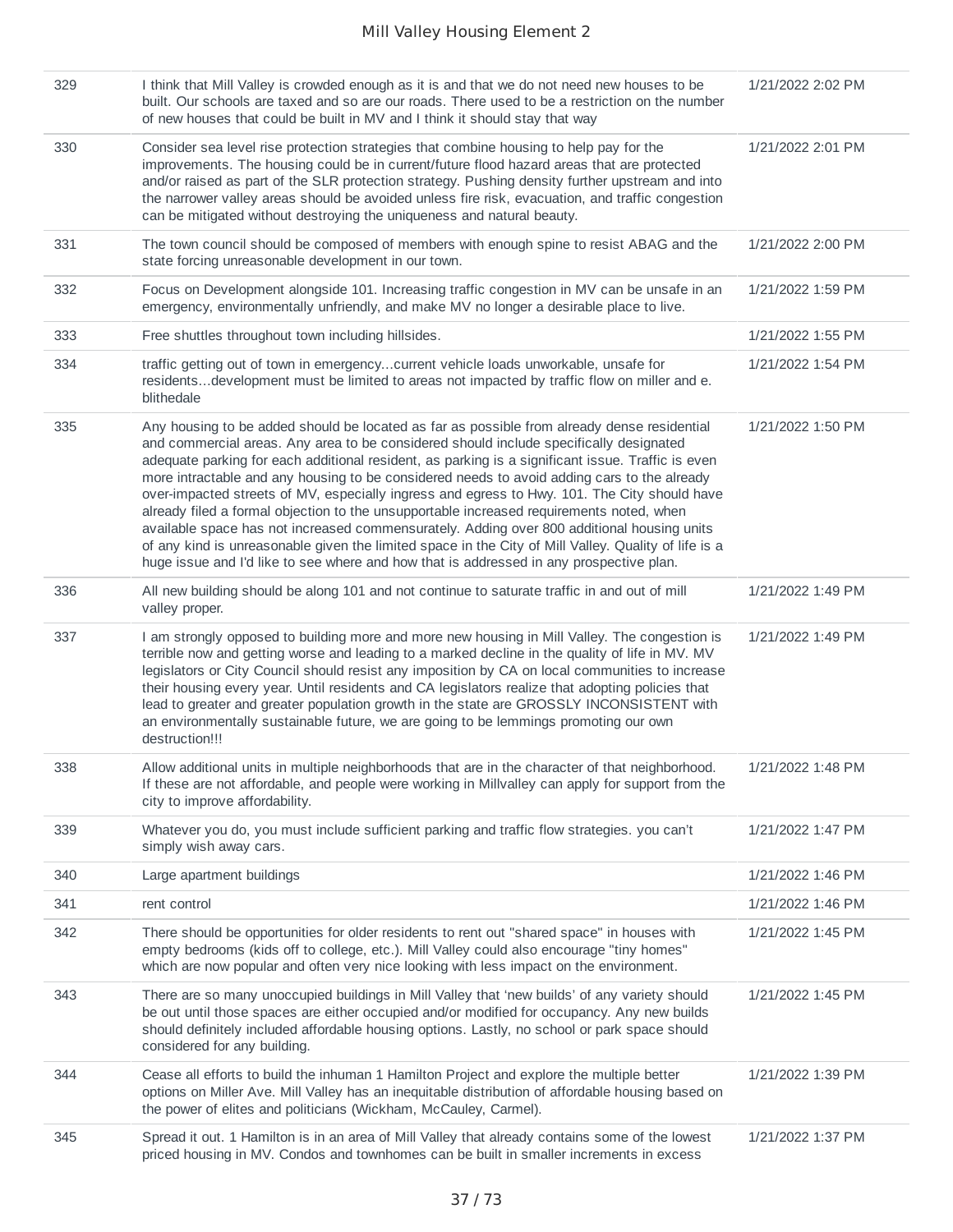|     | parking lots and certainly along Miller which could use some life to it.                                                                                                                                                                                                                                                                                                                                                                                                                                                                                                                                                                                                                                                                                                                                                                                                                                                                                                                |                   |
|-----|-----------------------------------------------------------------------------------------------------------------------------------------------------------------------------------------------------------------------------------------------------------------------------------------------------------------------------------------------------------------------------------------------------------------------------------------------------------------------------------------------------------------------------------------------------------------------------------------------------------------------------------------------------------------------------------------------------------------------------------------------------------------------------------------------------------------------------------------------------------------------------------------------------------------------------------------------------------------------------------------|-------------------|
| 346 | If ADUs are allowed, they should be deed restricted to be long term rentsls to lower income<br>people, workforce memberds or senior citizens. AirBnB or VRBO rentals should not be allowed                                                                                                                                                                                                                                                                                                                                                                                                                                                                                                                                                                                                                                                                                                                                                                                              | 1/21/2022 1:36 PM |
| 347 | Before adding any housing to Mill Valley, the roads leading out of MV need to be widened and<br>improved for better flow of traffic, especially in case of wildfire and/or emergency evacuation. It<br>is already challenging to get to 101 from the downtown side of MV and I fear if there was a<br>natural disaster, we would be stuck. The flow of traffic on Blithedale leading to 101 needs to be<br>expanded in both directions. Perhaps directing the Incoming traffic onto Blithedale and then<br>behind the gas station and shopping center and back up to Blithedale so that the traffic coming<br>out of Mill Valley could have two lanes heading out instead of just one between the car wash<br>and the gas station. Tam Junction has also become a nightmare if there is any traffic on 101.<br>As I stated at the beginning, improving the traffic flow and our ability to move in, around and<br>out of MV should be first, before bringing in anymore people/housing. | 1/21/2022 1:35 PM |
| 348 | There has to be adequate parking and access to main road. Traffic is already horrible                                                                                                                                                                                                                                                                                                                                                                                                                                                                                                                                                                                                                                                                                                                                                                                                                                                                                                   | 1/21/2022 1:33 PM |
| 349 | prevent the scam of selling park property                                                                                                                                                                                                                                                                                                                                                                                                                                                                                                                                                                                                                                                                                                                                                                                                                                                                                                                                               | 1/21/2022 1:31 PM |
| 350 | Rezoning where General plan land use is changed subject to land use compatibility and traffic<br>mitigation. Set maximum limits on house size with urban lot splits. Allow ADUs to be<br>separately owned per Gov Code and establish FAR bonuses for affordable housing per Gov<br>Code                                                                                                                                                                                                                                                                                                                                                                                                                                                                                                                                                                                                                                                                                                 | 1/21/2022 1:31 PM |
| 351 | <b>NA</b>                                                                                                                                                                                                                                                                                                                                                                                                                                                                                                                                                                                                                                                                                                                                                                                                                                                                                                                                                                               | 1/21/2022 1:30 PM |
| 352 | The first design requirement must not impede ingress/egress during an emergency. Increased<br>density without verifiable ingress/egress cannot be compromised                                                                                                                                                                                                                                                                                                                                                                                                                                                                                                                                                                                                                                                                                                                                                                                                                           | 1/21/2022 1:30 PM |
| 353 | Make sure that strategies for "affordable housing" will not be able to be abused.                                                                                                                                                                                                                                                                                                                                                                                                                                                                                                                                                                                                                                                                                                                                                                                                                                                                                                       | 1/21/2022 1:30 PM |
| 354 | Increase property taxes on single family homes. Increase fees to build single family homes.<br>Revoke Prop 13                                                                                                                                                                                                                                                                                                                                                                                                                                                                                                                                                                                                                                                                                                                                                                                                                                                                           | 1/21/2022 1:25 PM |
| 355 | Allow affordable housing for lical first responders                                                                                                                                                                                                                                                                                                                                                                                                                                                                                                                                                                                                                                                                                                                                                                                                                                                                                                                                     | 1/21/2022 1:25 PM |
| 356 | we should look at up zoning the units at Kite hill. this shite should be at least 4 stories tall and<br>have 50 units                                                                                                                                                                                                                                                                                                                                                                                                                                                                                                                                                                                                                                                                                                                                                                                                                                                                   | 1/21/2022 1:24 PM |
| 357 | I lived in Aspen in the early 80's where a great deal of effort was put into developing housing<br>for local workers, police, teachers, etc. They might be an excellent source of what works and<br>what doesn't.                                                                                                                                                                                                                                                                                                                                                                                                                                                                                                                                                                                                                                                                                                                                                                       | 1/21/2022 1:24 PM |
| 358 | Mill Valley has very limited opportunity for growth. Today there are huge traffic problems<br>getting out of town, especially on Blithedale. Pretending otherwise is to no one's advantage.                                                                                                                                                                                                                                                                                                                                                                                                                                                                                                                                                                                                                                                                                                                                                                                             | 1/21/2022 1:24 PM |
| 359 | Sites closer to 101 access would be better. THE ONLY 2 access routes in and out of MV are<br>already horribly slow and JAMMED. Cannot accommodate more people traveling on hwy 1 or<br>east Blithedale. Also crazy to increase marin population with current and future droughts.                                                                                                                                                                                                                                                                                                                                                                                                                                                                                                                                                                                                                                                                                                       | 1/21/2022 1:24 PM |
| 360 | Not much room for new housing while at the same time maintaining quality of life. Try more<br>legal avenues to fight the state mandate.                                                                                                                                                                                                                                                                                                                                                                                                                                                                                                                                                                                                                                                                                                                                                                                                                                                 | 1/21/2022 1:23 PM |
| 361 | Revisions to housing plans should no change the generally single-family character of Mill<br>Valley. Any dense housing should be located in already developed locations (that may be<br>under used) near the freeway, on Miller near Downtown, and Downtown.                                                                                                                                                                                                                                                                                                                                                                                                                                                                                                                                                                                                                                                                                                                            | 1/21/2022 1:22 PM |
| 362 | So important to encourage multifamily. We cannot continue to cover the land with only one unit                                                                                                                                                                                                                                                                                                                                                                                                                                                                                                                                                                                                                                                                                                                                                                                                                                                                                          | 1/21/2022 1:21 PM |
| 363 | Add housing at Boyle park, Either move the tennis courts or at the back of the park. Kite hill.<br>The golf course. The church lot behind kite hill.                                                                                                                                                                                                                                                                                                                                                                                                                                                                                                                                                                                                                                                                                                                                                                                                                                    | 1/21/2022 1:20 PM |
| 364 | How about purchasing some of the motels such as the one coming into MV from 101 hwy 1<br>exit? How about the church property (if they are interested) on road to Tennessee Valley?                                                                                                                                                                                                                                                                                                                                                                                                                                                                                                                                                                                                                                                                                                                                                                                                      | 1/21/2022 1:20 PM |
| 365 | Mill Valley is overcrowded. Marin cannot sustain these new dwellings properly due to water<br>issues-drought. Fix our water supply first, then think about housing. You will ruin this town.                                                                                                                                                                                                                                                                                                                                                                                                                                                                                                                                                                                                                                                                                                                                                                                            | 1/21/2022 1:20 PM |
| 366 | High density along the highway and miller. Absolutely build Hamilton.                                                                                                                                                                                                                                                                                                                                                                                                                                                                                                                                                                                                                                                                                                                                                                                                                                                                                                                   | 1/21/2022 1:18 PM |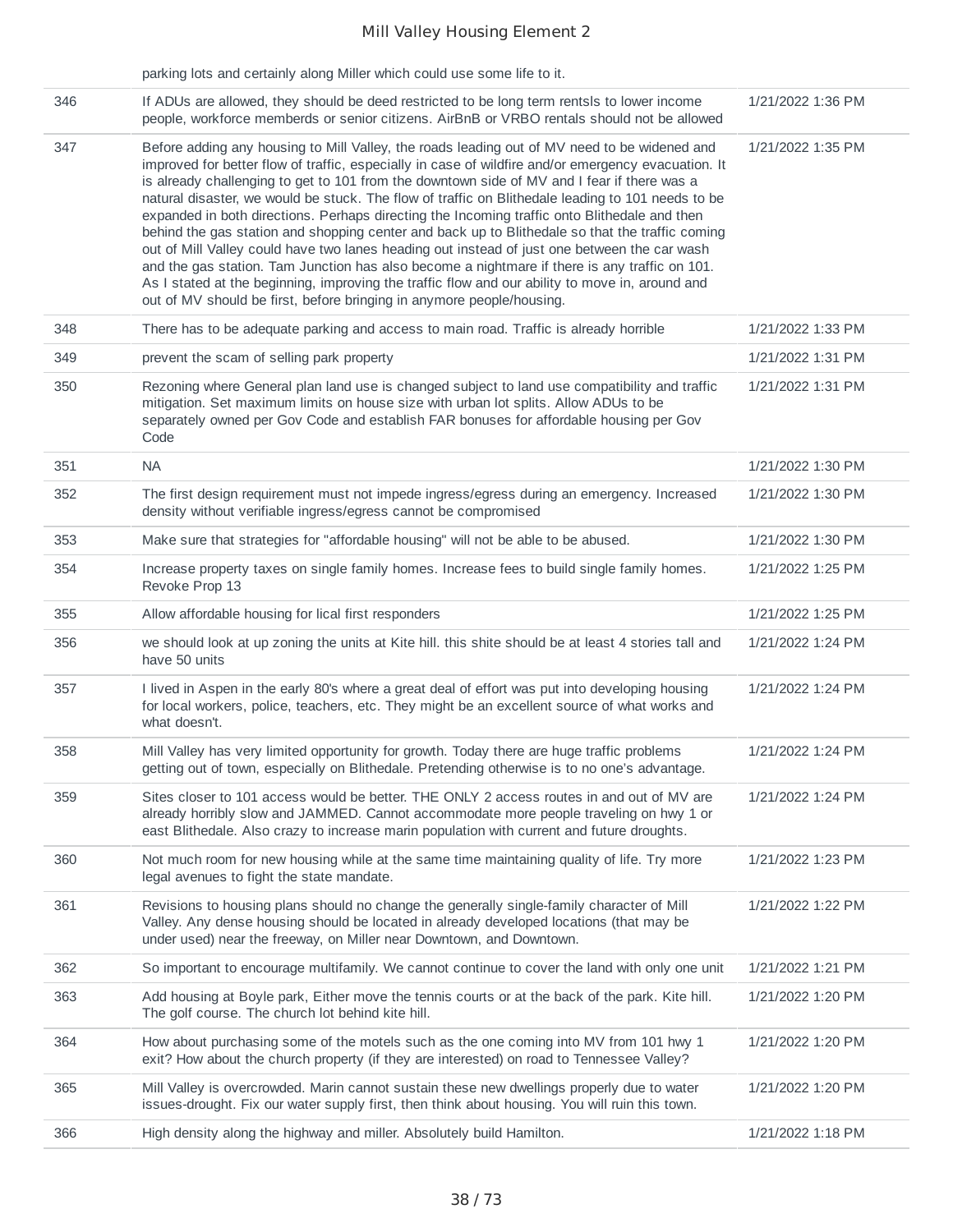| 367 | Ask current local workforce what their housing needs are and how much they can afford for<br>housing; how far they currently commute and would they live in Mill Valley if housing<br>affordable.                                                                                                                                                                                                                                                                                                                                                                                                   | 1/21/2022 1:17 PM  |
|-----|-----------------------------------------------------------------------------------------------------------------------------------------------------------------------------------------------------------------------------------------------------------------------------------------------------------------------------------------------------------------------------------------------------------------------------------------------------------------------------------------------------------------------------------------------------------------------------------------------------|--------------------|
| 368 | Build out city owned parking lots on Miller and behind Da Angelos. Zone Mt Carmel parking lot<br>for housing.                                                                                                                                                                                                                                                                                                                                                                                                                                                                                       | 1/21/2022 1:12 PM  |
| 369 | Alternative heat, cooling, grey water versus black water, combustible toilets.                                                                                                                                                                                                                                                                                                                                                                                                                                                                                                                      | 1/21/2022 1:12 PM  |
| 370 | Incentivize/support community land trusts. Support the purchase of hotels or commercial<br>space to facilitate housing for people experiencing homelessness. Provide financial incentives<br>to people who rent out a room to a non family member within their existing house for under<br>market rate rent.                                                                                                                                                                                                                                                                                        | 1/21/2022 1:09 PM  |
| 371 | Lower density, spread throughout entire city. Don't put neighborhoods against each other. We<br>can do this together!                                                                                                                                                                                                                                                                                                                                                                                                                                                                               | 1/20/2022 10:07 PM |
| 372 | no                                                                                                                                                                                                                                                                                                                                                                                                                                                                                                                                                                                                  | 1/20/2022 4:43 PM  |
| 373 | Because regional/state planners are trying to push an agenda forcing small communities to<br>overbuild we needn't comply w/o opposing. Mill Valley already has serious traffic issues and<br>parking shortages. Strategic re zoning of some parcels e.g. banks maybe desirable (few<br>people use banks) but jamming more people, cars into a confined space will ultimately make<br>living here less desirable and we'll see both current and future residents go elsewhere with<br>property values/taxes and services declining. People are not choosing to live in an urban<br>environment in MV | 1/20/2022 2:29 PM  |
| 374 | Local Public transportation. A bus that runs along Miller and East Blithedale and Camino Alto<br>(loop) for local commuters. Get the cars off the roads!                                                                                                                                                                                                                                                                                                                                                                                                                                            | 1/20/2022 2:28 PM  |
| 375 | Any and all unused retail space                                                                                                                                                                                                                                                                                                                                                                                                                                                                                                                                                                     | 1/20/2022 2:07 PM  |
| 376 | There used to be a below-market rate for teachers/local workers offered by condo groups -<br>again?                                                                                                                                                                                                                                                                                                                                                                                                                                                                                                 | 1/20/2022 1:26 PM  |
| 377 | Community Land Trust to create permanent affordable housing as a key community asset                                                                                                                                                                                                                                                                                                                                                                                                                                                                                                                | 1/20/2022 1:21 PM  |
| 378 | 1. Allow 1200 square feet for ADU's that are within the building envelop. 2. Allow for a single<br>family home to be split and condo converted. 3. Create zoning that allows for flexibility and<br>creativity such as a tiny home community that might accomodate the needs of seniors. 4.<br>Ownership Senior Housing (Condominiums) in downtown Mill Valley such as the Smith<br>Hawkens property or Bank of America or the AT&T building on East Blithedale.                                                                                                                                    | 1/20/2022 1:21 PM  |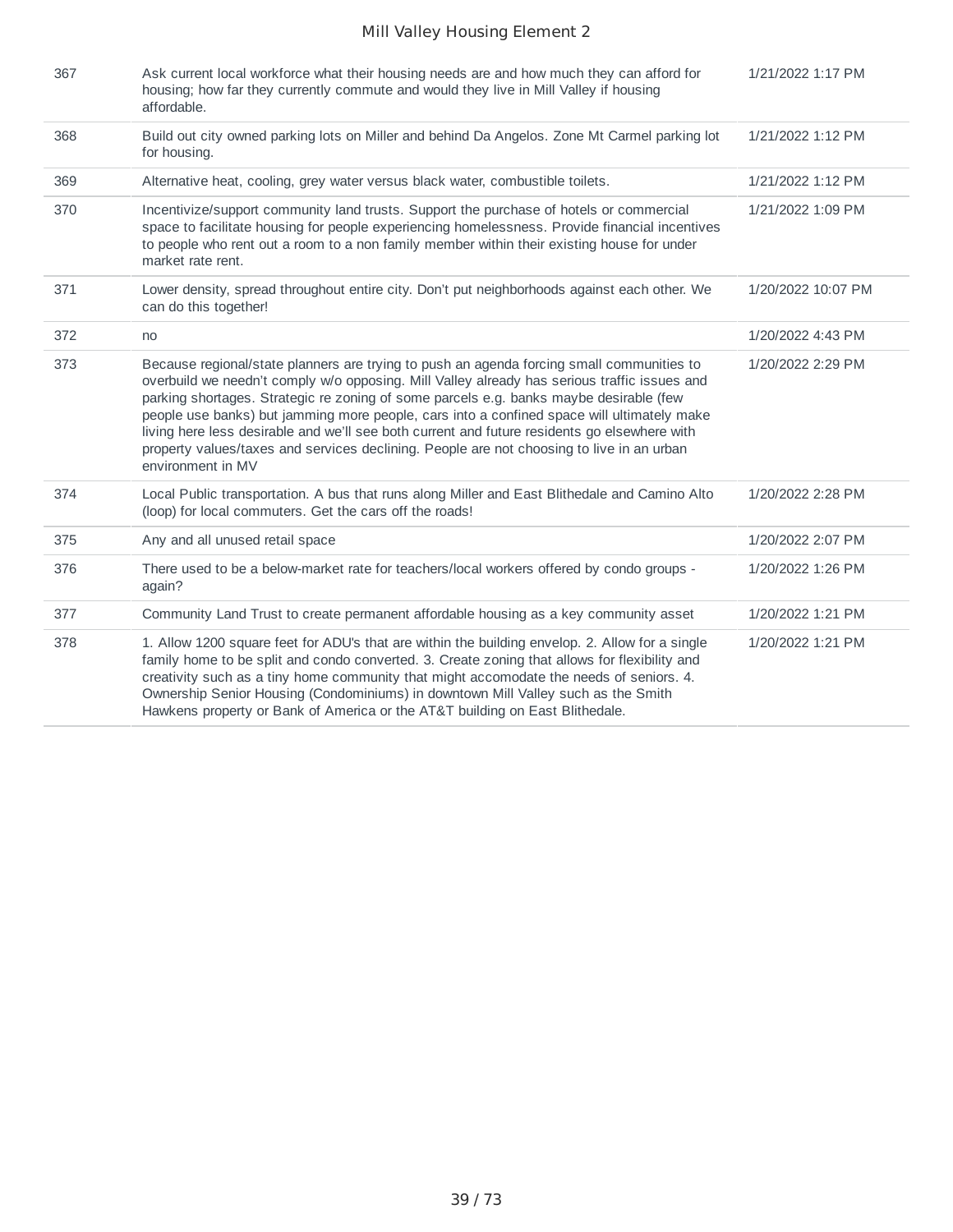Q13 13. Are there any sites specifically that you would like to see redeveloped to include housing and would support an increase in number of units allowed on the property while maintaining the existing use, where possible? Please describe the property based on address of location, existing tenants, or upload picture of the property.

Answered: 303 Skipped: 742

| #  | <b>RESPONSES</b>                                                                                                                                                                                                                                                                                                                                                                                                                                                                                                                                                                                                                                                                                                                                                                                              | <b>DATE</b>        |
|----|---------------------------------------------------------------------------------------------------------------------------------------------------------------------------------------------------------------------------------------------------------------------------------------------------------------------------------------------------------------------------------------------------------------------------------------------------------------------------------------------------------------------------------------------------------------------------------------------------------------------------------------------------------------------------------------------------------------------------------------------------------------------------------------------------------------|--------------------|
| 1  | Travelodge and Goodmans area                                                                                                                                                                                                                                                                                                                                                                                                                                                                                                                                                                                                                                                                                                                                                                                  | 2/20/2022 1:54 AM  |
| 2  | The "climbing wall" on Miller is a disgrace. There was an opportunity to create 25 units and the<br>City punted. Now we will (?) get 9 expensive, large units. Any chance to rezone?? City should<br>consider a "blight ordinance" for undeveloped/unfilled commercial properties. Right now the tax<br>rules appear to incentivize just "waiting"                                                                                                                                                                                                                                                                                                                                                                                                                                                            | 2/16/2022 8:33 PM  |
| 3  | 1. Vacant land next to 563 East Blithedale across from Ryan Ave. 2. Unused portion of Golf<br>Course on Linda Vista across from Scott Highland Park 3. Vacant land north of Scott Highland<br>Park                                                                                                                                                                                                                                                                                                                                                                                                                                                                                                                                                                                                            | 2/16/2022 10:38 AM |
| 4  | stop building next to freeways and placing the "below market rate" units there in luxury<br>apartment buildings. It is environmental discrimination and unhealthy (research is decades<br>old). There already exist three huge ugly "Stepsisters" on 101 forcing their giant "footprints"<br>into the glass slipper of Marin. They fail, go bankrupt, convert to luxury apartments, etc. If<br>housing element proceeds without transit element (buses) it is not solving any problems, just<br>creating them. Stop taxing homeowners alone for infrastructure and services needed by rental<br>projects like schools, fire trucks, etc. Stop overbuilding the environment, i.e. the water supply<br>(how can apartment dwellers conserve water if they don't get a bill because the unit is not<br>metered?) | 2/15/2022 7:07 AM  |
| 5  | Yes in Strawberry village. The entire village should have rentals right above them. Close to<br>highway and there are restaurants and grocery shopping below.                                                                                                                                                                                                                                                                                                                                                                                                                                                                                                                                                                                                                                                 | 2/15/2022 6:44 AM  |
| 6  | Miller Ave should be high density / small units. The existing stalled development next to the<br>old KFC is tragic lost oppprtunity.                                                                                                                                                                                                                                                                                                                                                                                                                                                                                                                                                                                                                                                                          | 2/14/2022 10:43 PM |
| 7  | See comment above.                                                                                                                                                                                                                                                                                                                                                                                                                                                                                                                                                                                                                                                                                                                                                                                            | 2/14/2022 8:47 PM  |
| 8  | Miller Ave from downtown to Camino Alto. Ground retail plus 2 floors of housing. Mix of<br>apartments and condos.                                                                                                                                                                                                                                                                                                                                                                                                                                                                                                                                                                                                                                                                                             | 2/14/2022 3:52 PM  |
| 9  | 401 Miller 411 Miller 393 Miller 383 Miller 374 Miller 1 Camino Alto 410 Sycamore                                                                                                                                                                                                                                                                                                                                                                                                                                                                                                                                                                                                                                                                                                                             | 2/14/2022 10:39 AM |
| 10 | Cascade canyon my area has large lots which can be split like monte vista                                                                                                                                                                                                                                                                                                                                                                                                                                                                                                                                                                                                                                                                                                                                     | 2/14/2022 10:24 AM |
| 11 | 500 Miller should have been approved for at least 25 units. The City made a monumental<br>mistake in pushing that developer to only build 9 units. Shame on the City leaders!!                                                                                                                                                                                                                                                                                                                                                                                                                                                                                                                                                                                                                                | 2/14/2022 9:46 AM  |
| 12 | Any commercial corridors/denser areas should be redeveloped for multifamily (limit single fam<br>home new development; limit traffic/environmental impact to denser commercial areas)                                                                                                                                                                                                                                                                                                                                                                                                                                                                                                                                                                                                                         | 2/13/2022 5:03 PM  |
| 13 | Strawberry.                                                                                                                                                                                                                                                                                                                                                                                                                                                                                                                                                                                                                                                                                                                                                                                                   | 2/13/2022 1:22 PM  |
| 14 | Pretty much everywhere, especially corridors.                                                                                                                                                                                                                                                                                                                                                                                                                                                                                                                                                                                                                                                                                                                                                                 | 2/13/2022 12:23 PM |
| 15 | Housing along highway 1, Hawke park - there is not enough roads accessible to get in/out and<br>add'I housing will cause more traffic. Need more mixed use buildings and homes along Miller.<br>Near the police department above or on top of businesses along Miller. Units above the Jolly<br>liquor store and nail saloon along Miller                                                                                                                                                                                                                                                                                                                                                                                                                                                                     | 2/13/2022 10:37 AM |
| 16 | Tam Junction                                                                                                                                                                                                                                                                                                                                                                                                                                                                                                                                                                                                                                                                                                                                                                                                  | 2/13/2022 5:59 AM  |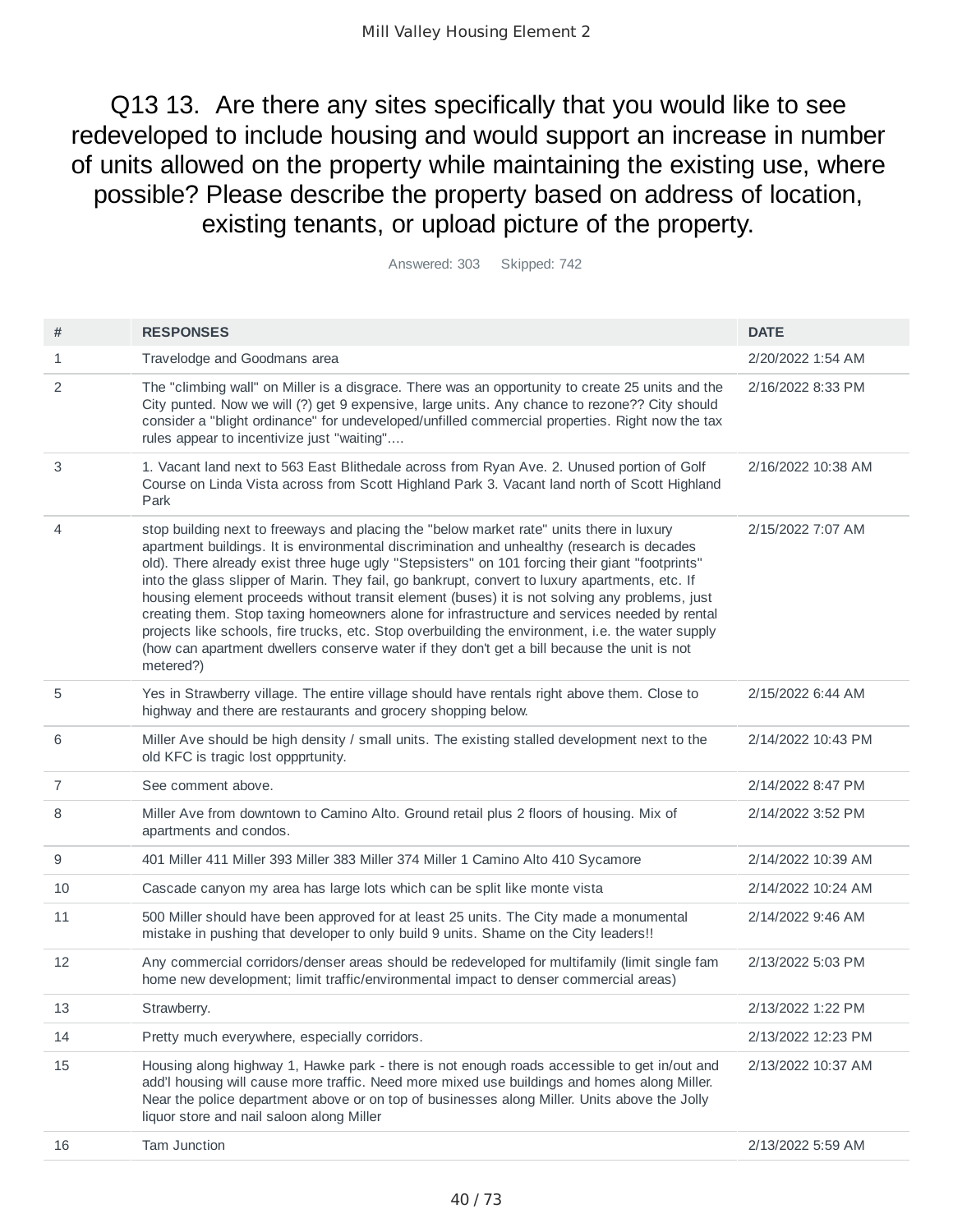| 17 | SAVE HAUKE PARK NOW!!!!!!!!!!!!! DO NOT BUILD ON HAMILTON!!!!!!!! BUILD ON BOYLE<br>PARK SITE (JUST BECAUSE CITY COUNCIL MEMBERS LIVE THERE DOESN'T MEAN<br>THEY CAN REJECT THEIR BACK YARD!!!!!!!!!!                                                                                                                                                                                                                                                                                                                                                                                                                                                                                                                                                                                                                                                                                                                                                   | 2/13/2022 5:01 AM  |
|----|---------------------------------------------------------------------------------------------------------------------------------------------------------------------------------------------------------------------------------------------------------------------------------------------------------------------------------------------------------------------------------------------------------------------------------------------------------------------------------------------------------------------------------------------------------------------------------------------------------------------------------------------------------------------------------------------------------------------------------------------------------------------------------------------------------------------------------------------------------------------------------------------------------------------------------------------------------|--------------------|
| 18 | 101 corridor and along Hamilton Dr. but keep the Police & Fire stations - our town needs these<br>at this location!!!!                                                                                                                                                                                                                                                                                                                                                                                                                                                                                                                                                                                                                                                                                                                                                                                                                                  | 2/12/2022 1:41 PM  |
| 19 | Build above the Safeway on Miller and the Whole Foods entire shopping centers, CVS, and<br>also over those already paved huge parking lots: surrounding and nearby Marin Theater Co.,<br>The Cantina, Kentucky Fried Chicken neighborhood, etc. These areas provide easy transit,<br>access to Markets, restaurants and shops, local jobs, and the local emergency services with<br>the least amount of damage to the existing evacuation problems from the WUI neighborhoods.<br>Specifically, there needs to be no reduction of access TO the WUI from the Public Safety<br>Building and the freeway from which supplemental emergency services will arrive along<br>Blithedale, WHILE maintaining evacuation from Downtown and WUI. Increasing downtown and<br>WUI housing is endangering the occupants in those areas. Also, building housing in the large<br>open parking lot shopping centers will improve business for the shops in these areas. | 2/12/2022 11:22 AM |
| 20 | Strawberry area of MV. Frontage road near Goodmans. Near transit and services.                                                                                                                                                                                                                                                                                                                                                                                                                                                                                                                                                                                                                                                                                                                                                                                                                                                                          | 2/12/2022 10:25 AM |
| 21 | Build new housing where all the work has already been done on Miller Ave under the cliff.                                                                                                                                                                                                                                                                                                                                                                                                                                                                                                                                                                                                                                                                                                                                                                                                                                                               | 2/12/2022 9:51 AM  |
| 22 | TravelLodge on Redwood Highway                                                                                                                                                                                                                                                                                                                                                                                                                                                                                                                                                                                                                                                                                                                                                                                                                                                                                                                          | 2/12/2022 9:30 AM  |
| 23 | Buy and redevelop into housing the Dypse Cafe that is closed or the land at the Tam junction<br>where there is a subway and an oriental rug store. How about the church on the way up camino<br>alto past blithesdale? How about the big open space at the top of the dypsea steps at<br>edgewood? Turn the building at Rogue Morales and Blithesdale (dentist space now) into<br>housing.                                                                                                                                                                                                                                                                                                                                                                                                                                                                                                                                                              | 2/12/2022 8:17 AM  |
| 24 | Develop horse hill along 101                                                                                                                                                                                                                                                                                                                                                                                                                                                                                                                                                                                                                                                                                                                                                                                                                                                                                                                            | 2/11/2022 11:06 PM |
| 25 | Egger Plaza, MTC, City Lot                                                                                                                                                                                                                                                                                                                                                                                                                                                                                                                                                                                                                                                                                                                                                                                                                                                                                                                              | 2/11/2022 9:03 PM  |
| 26 | City hall                                                                                                                                                                                                                                                                                                                                                                                                                                                                                                                                                                                                                                                                                                                                                                                                                                                                                                                                               | 2/11/2022 8:47 PM  |
| 27 | Places next to freeway.                                                                                                                                                                                                                                                                                                                                                                                                                                                                                                                                                                                                                                                                                                                                                                                                                                                                                                                                 | 2/11/2022 8:17 PM  |
| 28 | Near Goodman's Lumber and/or Piatti's                                                                                                                                                                                                                                                                                                                                                                                                                                                                                                                                                                                                                                                                                                                                                                                                                                                                                                                   | 2/11/2022 7:49 PM  |
| 29 | Property to side of Boyle Park now has homes but would be a good location. are there areas of<br>Strawberry which could be used? Or is that county property? Kite Hill Parking spaces should<br>be kept at maximum                                                                                                                                                                                                                                                                                                                                                                                                                                                                                                                                                                                                                                                                                                                                      | 2/11/2022 7:40 PM  |
| 30 | CVS, Safeway, Goodman's properties, incentivize construction of housing above commercial.<br>BofA site downtown.                                                                                                                                                                                                                                                                                                                                                                                                                                                                                                                                                                                                                                                                                                                                                                                                                                        | 2/11/2022 7:14 PM  |
| 31 | Focus on shopping centers for workforce housing, schools for housing for teachers, churches<br>for housing for the elderly, Commercial retail locations to put housing above their retail<br>businesses. Single private homes that have the land space should all build in-law units for their<br>nannies and other grounds workers, personal assistants, etc. Restaurants should have housing<br>above for their waitstaff.                                                                                                                                                                                                                                                                                                                                                                                                                                                                                                                            | 2/11/2022 7:11 PM  |
| 32 | Mill valley is already too crowded. No new housing should be built. Traffic is awful already.<br>Focus on expanding the lanes leading in and out of town before you consider adding a single<br>new homeZ absolutely no grow th until the traffic congestion is solved on East Blithedale,<br>Camino Alto and Tam Junction.                                                                                                                                                                                                                                                                                                                                                                                                                                                                                                                                                                                                                             | 2/11/2022 6:46 PM  |
| 33 | Build apartment units on top of existing buildings.                                                                                                                                                                                                                                                                                                                                                                                                                                                                                                                                                                                                                                                                                                                                                                                                                                                                                                     | 2/11/2022 6:39 PM  |
| 34 | Do NOT build more housing in high fire risk areas! If they are built they will not be insurable.                                                                                                                                                                                                                                                                                                                                                                                                                                                                                                                                                                                                                                                                                                                                                                                                                                                        | 2/11/2022 6:25 PM  |
| 35 | I like the Hamilton idea, if it maintains parking for families using Hauke Park fields.                                                                                                                                                                                                                                                                                                                                                                                                                                                                                                                                                                                                                                                                                                                                                                                                                                                                 | 2/11/2022 3:23 PM  |
| 36 | See #12. Also consider the lot next to the MV Inn which has been vacant for AGES, and a<br>new combined parking and housing development in partnership with the Catholic Church.                                                                                                                                                                                                                                                                                                                                                                                                                                                                                                                                                                                                                                                                                                                                                                        | 2/11/2022 12:55 PM |
| 37 | 500 Miller/KFC, down to Tam High. Safeway back lot. Rec center parking lot. Methodist<br>Church property. Alto Center into a Village. parking lot behind Summer House on East<br>Blithedale. Etc.                                                                                                                                                                                                                                                                                                                                                                                                                                                                                                                                                                                                                                                                                                                                                       | 2/10/2022 1:20 PM  |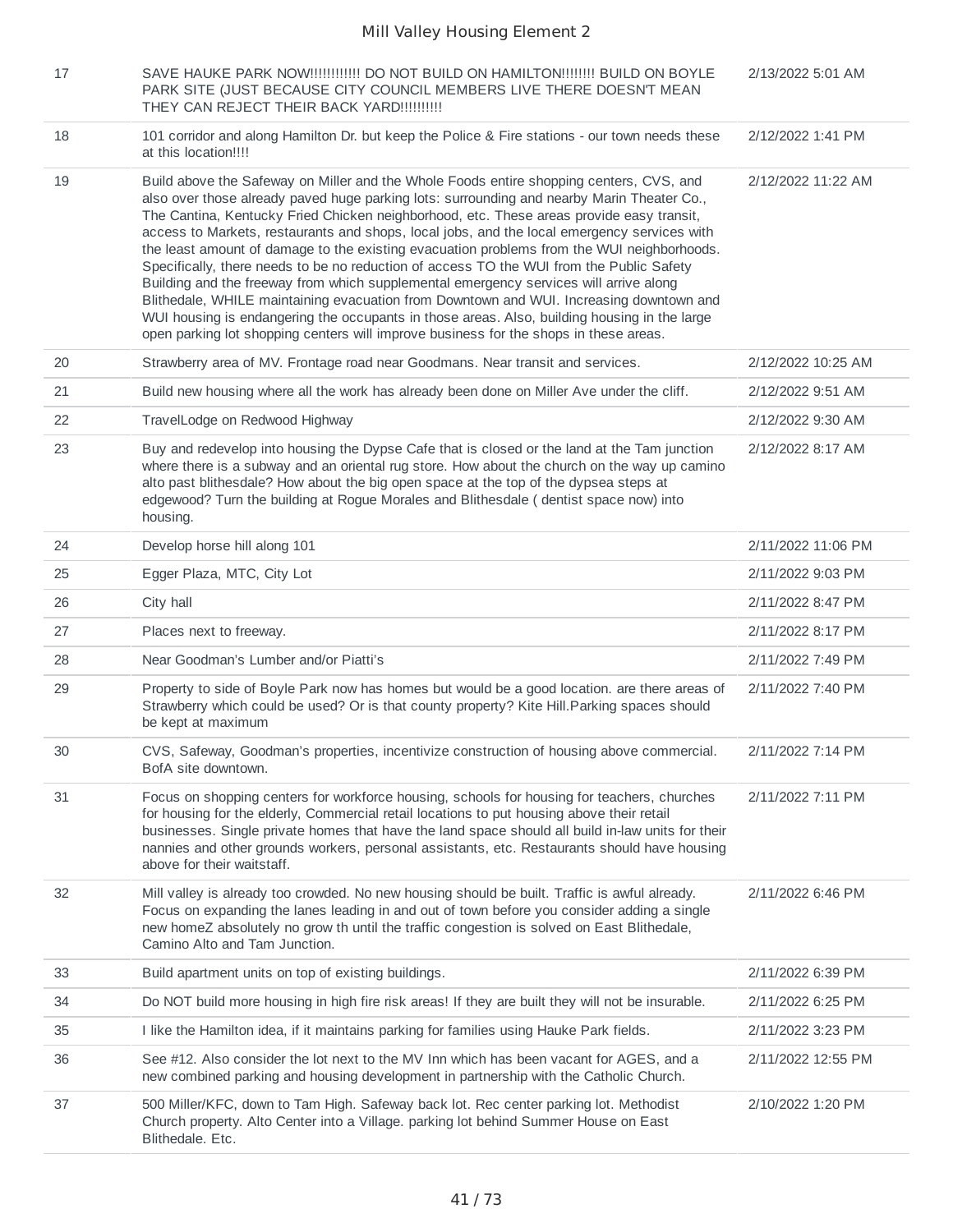| 38 | What happened to the idea for affordable housing across the street from Hauke park? It<br>seemed like residents just needed to be better educated about the plan.                                                                                                                                                                                                                                                                                                                                                                                                                                                       | 2/9/2022 8:50 PM   |
|----|-------------------------------------------------------------------------------------------------------------------------------------------------------------------------------------------------------------------------------------------------------------------------------------------------------------------------------------------------------------------------------------------------------------------------------------------------------------------------------------------------------------------------------------------------------------------------------------------------------------------------|--------------------|
| 39 | <b>Tam Junction</b>                                                                                                                                                                                                                                                                                                                                                                                                                                                                                                                                                                                                     | 2/9/2022 8:42 PM   |
| 40 | Old KFC on Miller and that whole hillside/corridor                                                                                                                                                                                                                                                                                                                                                                                                                                                                                                                                                                      | 2/9/2022 1:28 PM   |
| 41 | the empty banks downtown (B of A, Wells Fargo, Citi and the other one                                                                                                                                                                                                                                                                                                                                                                                                                                                                                                                                                   | 2/8/2022 1:26 PM   |
| 42 | Miller Ave (in progress building) site with high retaining wall built.                                                                                                                                                                                                                                                                                                                                                                                                                                                                                                                                                  | 2/7/2022 10:00 PM  |
| 43 | The office space two doors down from Whole Foods on Miller (that runs between Reed and<br>Evergreen) would be a perfect spot for senior housing. Near transit and near services.                                                                                                                                                                                                                                                                                                                                                                                                                                        | 2/7/2022 11:09 AM  |
| 44 | <b>No</b>                                                                                                                                                                                                                                                                                                                                                                                                                                                                                                                                                                                                               | 2/6/2022 9:21 AM   |
| 45 | We need a variety of dwellings that meet the needs of the variety of people needing housing.<br>No developer 'cookie cutter'' plans. let's work together as a community to design and plan for<br>the best.                                                                                                                                                                                                                                                                                                                                                                                                             | 2/4/2022 9:18 AM   |
| 46 | church on Camino alto near MVMS, church on camino alto north of Blithedale, above<br>community center parking lot                                                                                                                                                                                                                                                                                                                                                                                                                                                                                                       | 2/3/2022 8:56 AM   |
| 47 | 1 Hamilton                                                                                                                                                                                                                                                                                                                                                                                                                                                                                                                                                                                                              | 2/3/2022 7:55 AM   |
| 48 | On Hamilton by Public Safety Building is a good spot. By the Goodmans area-perhaps the<br>mini storage area. Shelter Ridge/Enchanted Knolls area. Almonte area. On CA 1 by<br>Floodwater/Best Value Inn.                                                                                                                                                                                                                                                                                                                                                                                                                | 2/2/2022 6:11 PM   |
| 49 | Miller Ave.                                                                                                                                                                                                                                                                                                                                                                                                                                                                                                                                                                                                             | 2/2/2022 1:38 PM   |
| 50 | Where Sol Food is.                                                                                                                                                                                                                                                                                                                                                                                                                                                                                                                                                                                                      | 2/2/2022 9:58 AM   |
| 51 | See above. Second story for city lot on street would not obstruct view of park terrace homes                                                                                                                                                                                                                                                                                                                                                                                                                                                                                                                            | 1/30/2022 7:44 PM  |
| 52 | Mixed use development (commercial/Retail on bottom and housing on upper floors) in the area<br>of 16-18-20 La Goma and 381-395 Miller Avenue.                                                                                                                                                                                                                                                                                                                                                                                                                                                                           | 1/30/2022 2:43 PM  |
| 53 | 1. Frontage road: Goodmans to Aqua. Explore purchase or lease of office building next to<br>Piatti's, hotel next to Goodmans. Next to transit that actually meets state definition of "high<br>transit corridor." 2. Second-story housing above retail on Miller, like Safeway. Most buildings on<br>Miller are single-story, yet Miller is main business corridor of MV, walkable to amenities and<br>ideal for live-work.                                                                                                                                                                                             | 1/30/2022 10:51 AM |
| 54 | There's a couple of churches along Camino Alto that look empty. Also that swamp next to<br>Goodman's could be drained. These locations are near amenities and easy to walk.                                                                                                                                                                                                                                                                                                                                                                                                                                             | 1/30/2022 10:47 AM |
| 55 | A dorm for teachers such as on the Edna grounds Businesses like Whole Foods building living<br>space for their employees above the store                                                                                                                                                                                                                                                                                                                                                                                                                                                                                | 1/30/2022 8:03 AM  |
| 56 | Pursue more sites all around Mill Valley rather than just east of Camino Alto. It stigmitizes<br>those affordable housing residents, and unfair to put the burden on the same few<br>neighborhoods. I liked the venues near Redwood Highway and Miller Avenue as possible<br>locations as those are near Safeway and other amenities. I don't really buy the hillside and<br>wildfire arguments as homes are getting built or renovated in those areas all of the time. Also<br>the FEMA floodway evaluation was probably done 40 years ago and outdated, especially with<br>all of the businesses on Miller Ave there. | 1/29/2022 8:58 PM  |
| 57 | The corridor on Miller Avenue not far from Tam High. That whole area is empty and not sure<br>what that retaining wall that was built is for but right around there, they could put in some<br>housing units. Up and down Miller could be improved by putting him some nice multiple units<br>where people could easily walk to shopping.                                                                                                                                                                                                                                                                               | 1/29/2022 8:55 PM  |
| 58 | None. The infrastructure in MV will not support any more housing and most homeowners don't<br>want any more development. You're delusional if you think either can handle it. Just because<br>the state imposes housing requirements doesn't mean you should comply. Have some balls<br>folks.                                                                                                                                                                                                                                                                                                                          | 1/29/2022 7:00 PM  |
| 59 | Kentucky Fried Chicken site on Miller Ave, Methodist Church and First Christian Science<br>Church on Camino Alto, city owned parking lots on Miller Ave at MTC and behind Piazza<br>D'Angelos, Pac Bell building on E. Blithedale, former Mt. Carmel School                                                                                                                                                                                                                                                                                                                                                             | 1/29/2022 6:56 PM  |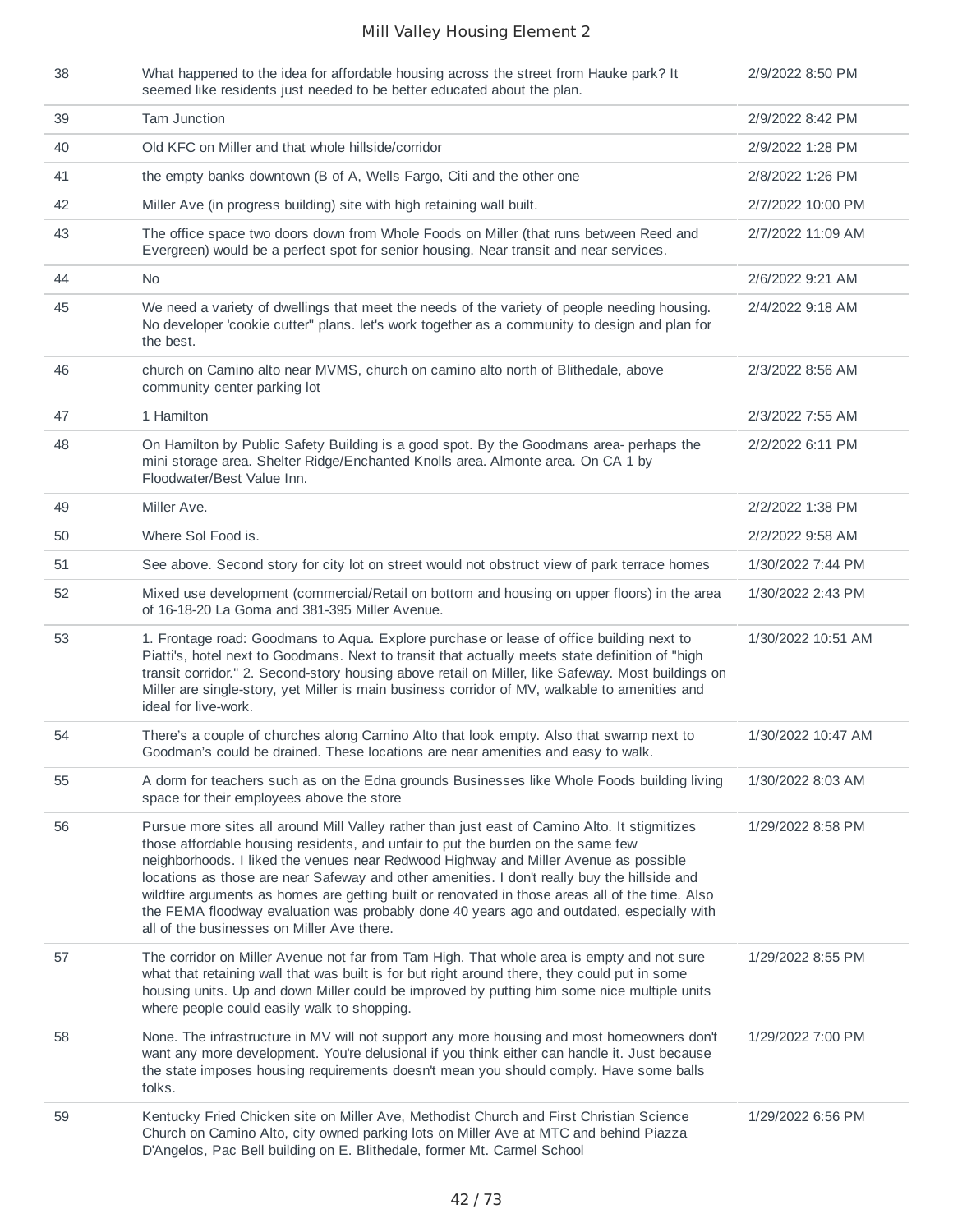| 60 | Perhaps there are sites along Miller Ave. between Tam High and downtown MV, or near Tam<br>Jctn., where one or two residential floors could be added above existing one-story<br>retail/restaurant buildings.                                                                                                                                                                                                                                                                                                                                                                                                                             | 1/29/2022 3:03 PM  |
|----|-------------------------------------------------------------------------------------------------------------------------------------------------------------------------------------------------------------------------------------------------------------------------------------------------------------------------------------------------------------------------------------------------------------------------------------------------------------------------------------------------------------------------------------------------------------------------------------------------------------------------------------------|--------------------|
| 61 | Miller Av parking lots. The church property on Camino Alto if can be acquired.                                                                                                                                                                                                                                                                                                                                                                                                                                                                                                                                                            | 1/29/2022 2:07 PM  |
| 62 | The Strawberry area so the traffic on Miller and Blithedale doesn't become more<br>unmanageable. We should be given some consideration because of the evacuation danger.                                                                                                                                                                                                                                                                                                                                                                                                                                                                  | 1/29/2022 1:44 PM  |
| 63 | Strawberry shopping center and frontage road on east side. Frontage road on west side looks<br>like it will be under water as we allow climate warming to increase flooding.                                                                                                                                                                                                                                                                                                                                                                                                                                                              | 1/29/2022 12:49 PM |
| 64 | No. This is a fools errand                                                                                                                                                                                                                                                                                                                                                                                                                                                                                                                                                                                                                | 1/29/2022 7:48 AM  |
| 65 | Hamilton in Novato had TONS of space to build. Consider that area and forget Mill Valley                                                                                                                                                                                                                                                                                                                                                                                                                                                                                                                                                  | 1/29/2022 7:06 AM  |
| 66 | The old KFC/Taco Bell on Miller                                                                                                                                                                                                                                                                                                                                                                                                                                                                                                                                                                                                           | 1/28/2022 11:51 PM |
| 67 | Lot across from Good Earth is a good location. It's close to public transit and walking distance<br>to a grocery store and restaurants.                                                                                                                                                                                                                                                                                                                                                                                                                                                                                                   | 1/28/2022 11:25 PM |
| 68 | One of the great things about America is that it is big. People can opt to move to new areas<br>and develop them when things get crowded. My family arrived in Connecticut over 300 years<br>ago. No one lives there now. They began moving out by the third generation. Now we have<br>extended family members in states all over the country. Since when do people have a right to<br>live in particular city or town. We have all made hard choices regarding these matters for<br>generations. If we are going to become socialist, please start by taxing the billionaires instead<br>of pitting the rest of us against one another. | 1/28/2022 9:57 PM  |
| 69 | Do not know all of MV well enough to give specifics.                                                                                                                                                                                                                                                                                                                                                                                                                                                                                                                                                                                      | 1/28/2022 8:04 PM  |
| 70 | Tennis Courts at Boyle Park - it would be cheaper to build there and it's close to downtown.<br>Many lots along Miller Avenue that the City could purchase.                                                                                                                                                                                                                                                                                                                                                                                                                                                                               | 1/28/2022 3:53 PM  |
| 71 | The frontage road along Goodmans seems a great opportunity without increasing traffic<br>demands.                                                                                                                                                                                                                                                                                                                                                                                                                                                                                                                                         | 1/28/2022 3:51 PM  |
| 72 | Sunnyside Ave from Miller to E. Blithedale should be rezoned for multifamily especially the<br>westpark Express Valet services lot. vacant land along Arroyo corte Madera Ave del Presidio<br>between 74 to 121 Corte Madera Ave and W. Blithedale Vacant land southwest of Blithedale<br>ridge Fire Road between Cushing Dr and hillside Ave                                                                                                                                                                                                                                                                                             | 1/28/2022 3:50 PM  |
| 73 | Redwood frontage on both sides of 101 could handle some multi unit housing. Goodman<br>Lumber and Strawberry Shopping Center area.                                                                                                                                                                                                                                                                                                                                                                                                                                                                                                        | 1/28/2022 9:23 AM  |
| 74 | Seminary Property                                                                                                                                                                                                                                                                                                                                                                                                                                                                                                                                                                                                                         | 1/28/2022 9:04 AM  |
| 75 | Miller Avenue, where development is currently underway, is an excellent place to begin. Public<br>transport is easily available as well as foot access to schools, stores etc.                                                                                                                                                                                                                                                                                                                                                                                                                                                            | 1/28/2022 8:07 AM  |
| 76 | The parking lot downtown behind playa is wasted space. The building where the Marin theater<br>composite in could be an interesting opportunity to maximize housing and create a vibrant mid<br>town. The project on miller at Ethel is stalled. What's going on with that?                                                                                                                                                                                                                                                                                                                                                               | 1/27/2022 8:56 PM  |
| 77 | Please don't build a 40 unit 4 story tower at 1 Hamilton, otherwise limit to much less.<br>Environmental, safety, and traffic concerns are significant.                                                                                                                                                                                                                                                                                                                                                                                                                                                                                   | 1/27/2022 8:52 PM  |
| 78 | Upzone all of horse hill                                                                                                                                                                                                                                                                                                                                                                                                                                                                                                                                                                                                                  | 1/27/2022 7:52 PM  |
| 79 | The entire CVS shopping center is ripe for a reimagining, if and when the CVS finally expires<br>(it's seemed on the verge for quite awhile). Why not create a development there that<br>incorporates the farmers' market (as well as a community garden) and a mix of units. Close to<br>transportation, commerce, schools, and trails.                                                                                                                                                                                                                                                                                                  | 1/27/2022 7:23 PM  |
| 80 | Mill Valley Golf Course                                                                                                                                                                                                                                                                                                                                                                                                                                                                                                                                                                                                                   | 1/27/2022 6:11 PM  |
| 81 | Same thing in around the area of Goodman's.                                                                                                                                                                                                                                                                                                                                                                                                                                                                                                                                                                                               | 1/27/2022 5:58 PM  |
| 82 | Next to 101 freeway on either side would be a good way to reduce traffic in the town                                                                                                                                                                                                                                                                                                                                                                                                                                                                                                                                                      | 1/27/2022 5:30 PM  |
| 83 | <b>No</b>                                                                                                                                                                                                                                                                                                                                                                                                                                                                                                                                                                                                                                 | 1/27/2022 5:22 PM  |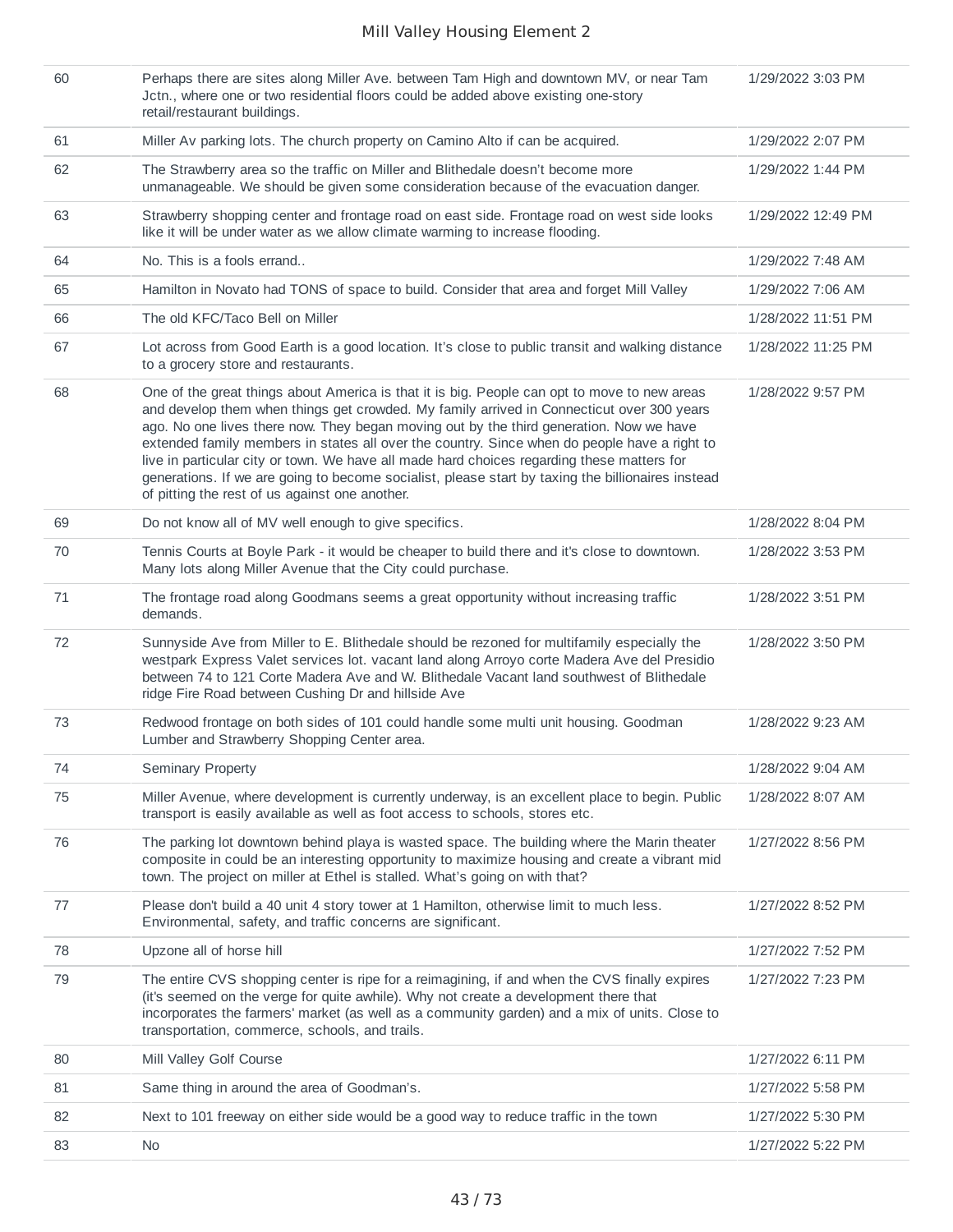| 84  | I'd like to see teacher housing build on school properties. It could be upper units rented at<br>below market for a limited number of years, 5-10? to give teachers an opportunity to save<br>money to buy at the end of that time                                                                                                                                                                                                                                         | 1/27/2022 5:19 PM  |
|-----|----------------------------------------------------------------------------------------------------------------------------------------------------------------------------------------------------------------------------------------------------------------------------------------------------------------------------------------------------------------------------------------------------------------------------------------------------------------------------|--------------------|
| 85  | Stay out of single-family residential areas (subsidizing home owners to add dwelling units and<br>density on their parcels is a terrible idea—witness what happened to Seattle!). Focus on 101<br>corridor and load up apartment houses there.                                                                                                                                                                                                                             | 1/27/2022 5:19 PM  |
| 86  | Kite Hill was obvious to me if you could solve the traffic question. What about Seaver opposite<br>the condos at the top?                                                                                                                                                                                                                                                                                                                                                  | 1/27/2022 5:14 PM  |
| 87  | Not the golf course!                                                                                                                                                                                                                                                                                                                                                                                                                                                       | 1/27/2022 5:12 PM  |
| 88  | Area from Goodmans / Gas station all the way down to Aqua Strawberry behind the mall and<br>south of the mall to where green jeans is. Second story on Strawberry mall. Bank Of America<br>downtown Wells Fargo downtown US Bank downtown possibly a portion of the parking /<br>buildings at Sol Food The half built monstrosity on Miller where Jack in the box used to be (I<br>live a block away) The empty Kentucky Fried Chicken Hauke Park area near police station | 1/27/2022 4:49 PM  |
| 89  | Large vacant lot on Montford adjacent to Happy Feet. Not sure who it belongs to.                                                                                                                                                                                                                                                                                                                                                                                           | 1/27/2022 2:32 PM  |
| 90  | Up above Hawke Park all the way up that hill has land and has more direct highway access.<br>Adding more housing up in the canyons seems like a fire hazard.                                                                                                                                                                                                                                                                                                               | 1/27/2022 2:31 PM  |
| 91  | on top of strawberry malls by goodmans by ethan allen seminary hauke park by police station<br>with traffic both ways to allow easier highway access and keep traffic off blithedale manzanita<br>area                                                                                                                                                                                                                                                                     | 1/27/2022 12:38 PM |
| 92  | focus on 101 corridor and Miller Ave. Blithedale is too crowded!                                                                                                                                                                                                                                                                                                                                                                                                           | 1/27/2022 10:58 AM |
| 93  | As many sites as possible within 0.5 miles, or some very short distance, of 101 should be<br>clearly prioritized                                                                                                                                                                                                                                                                                                                                                           | 1/27/2022 9:48 AM  |
| 94  | None Do not destroy the beauty of this city to satisfy the politicians in Sacramento.                                                                                                                                                                                                                                                                                                                                                                                      | 1/27/2022 12:37 AM |
| 95  | It is extremely difficult to get from downtown mill valley to the freeway with school dropoffs<br>etc. increasing housing between downtown and the freeway will make this more difficult                                                                                                                                                                                                                                                                                   | 1/26/2022 8:04 PM  |
| 96  | Shopping center on E Blithedale - Whole Foods, etc. could all be multistory, mixed use with<br>parking on top or below. At the very least, a small number of units could be added above the<br>loading docks in the rear of the retail spaces and in the CVS parking lot.                                                                                                                                                                                                  | 1/26/2022 4:49 PM  |
| 97  | The corner of LaGoma and Miller (where "Mamas" used to be) seems like a good place for<br>retail / commercial on first floor and housing on a newly built story above. Could do a small<br>development there, that flows into where Doggie Styles / the Image Flow / Sol Food area is.<br>Small meaning 10-15 housing units. Parking will be a problem.                                                                                                                    | 1/26/2022 10:10 AM |
| 98  | Hauke park                                                                                                                                                                                                                                                                                                                                                                                                                                                                 | 1/26/2022 9:54 AM  |
| 99  | Above/in the parking lot of CVS on Blithedale Above/in the parking lot of Safeway on<br>Miller/Camino Alto Repurpose office space along Redwood Highway Frontage Rd that has<br>likely been abandoned due to business shutting down from effects of Covid-19 I'm no architect,<br>but could "house boat apartments" be used/built on highway portions of the marsh land? Above<br>the "park and ride" next to Buckeye Roadhouse                                            | 1/26/2022 9:18 AM  |
| 100 | Strawberry area                                                                                                                                                                                                                                                                                                                                                                                                                                                            | 1/26/2022 7:09 AM  |
| 101 | Strawberry shopping center area. Frontage road by goodman's. Area near the holiday inn<br>express. Tam junction. The closer to highway access the better - traffic getting out of town on<br>blithedale is a disaster already and miller/Camino alto is beginning to become its own form of<br>torture at certain times of the day.                                                                                                                                        | 1/25/2022 11:20 PM |
| 102 | Go up a story (2?) over Camino Alto Safeway and the other businesses. Get rid of the Taco<br>Hell / KFC building and build commercial with housing above. And please get the wall to<br>nowhere built. The smaller footprint units make the most sense. We need to build smaller units<br>if we are going to fit this obscene amount of new housing into MV.                                                                                                               | 1/25/2022 7:02 PM  |
| 103 | The grassy knoll on Vista Linda is an excellent location for a land trust to manage. Build<br>homes that will be permanently affordable.                                                                                                                                                                                                                                                                                                                                   | 1/25/2022 5:12 PM  |
| 104 | Look at all the areas of Mill Valley, including the areas where people say "not in my                                                                                                                                                                                                                                                                                                                                                                                      | 1/25/2022 4:47 PM  |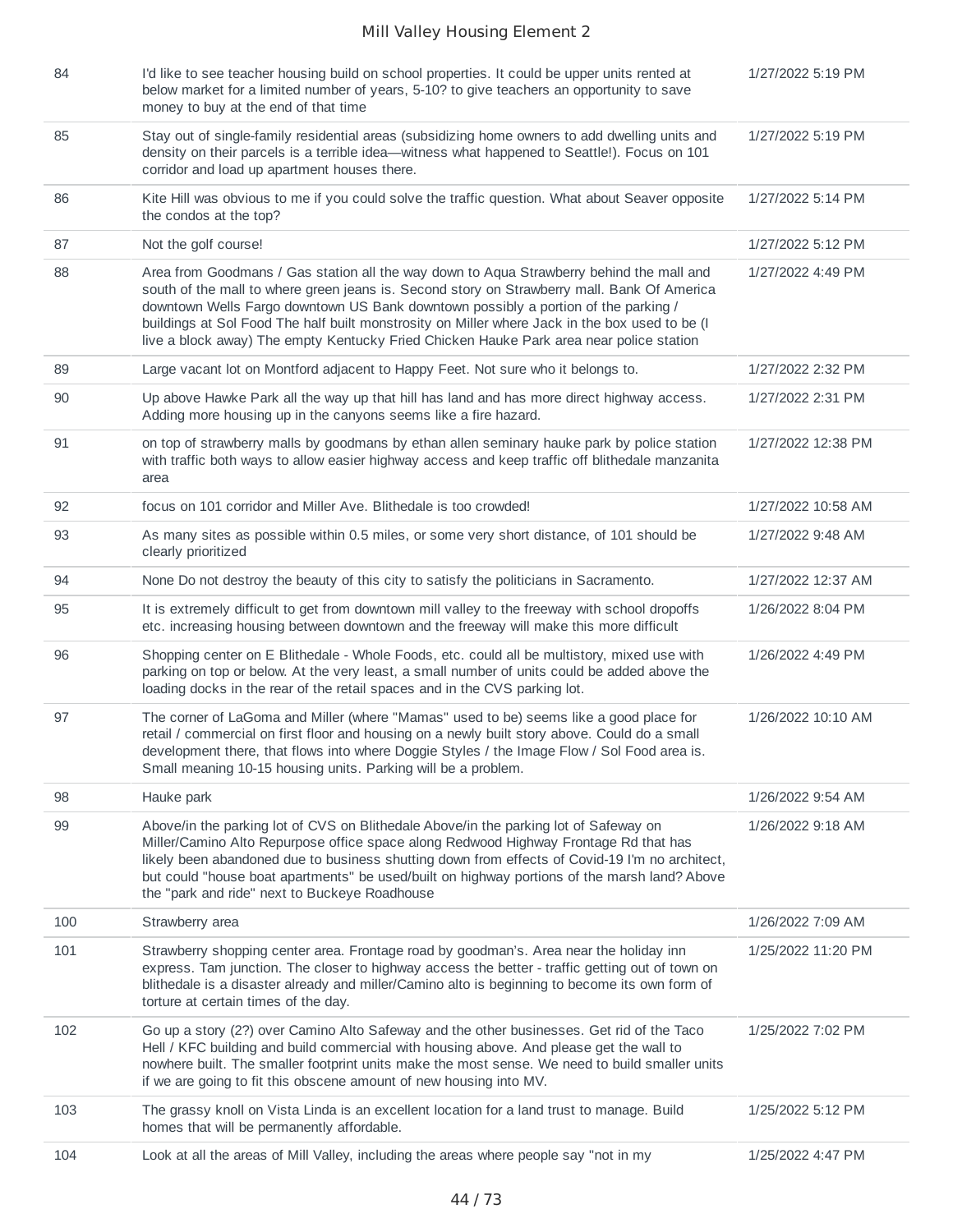|     | neighborhood".                                                                                                                                                                                                                                                                                                                                                                                                                             |                    |
|-----|--------------------------------------------------------------------------------------------------------------------------------------------------------------------------------------------------------------------------------------------------------------------------------------------------------------------------------------------------------------------------------------------------------------------------------------------|--------------------|
| 105 | Take advantage of Marin county land not in MV proper limits to build these affordable units                                                                                                                                                                                                                                                                                                                                                | 1/25/2022 4:31 PM  |
| 106 | Golf course                                                                                                                                                                                                                                                                                                                                                                                                                                | 1/25/2022 4:26 PM  |
| 107 | Please do not sell or develop open space or parks to support this initiative.                                                                                                                                                                                                                                                                                                                                                              | 1/25/2022 3:35 PM  |
| 108 | No. Mill Valley is already too crowded. Most of California is empty - new housing should be<br>built in lower-cost areas of California.                                                                                                                                                                                                                                                                                                    | 1/25/2022 3:28 PM  |
| 109 | The current site of Whole Foods at 414 Miller (including the parking lot across Evergreen,<br>adjacent to the Buddhist Temple) would be an ideal site for subsidized low income housing.<br>Amazon could realize tax and PR benefits by donating the site to the City. Perhaps a small<br>mini-mart could be developed onsite for the benefit of local residents. But there's no need for<br>two big Whole Foods stores in this community. | 1/25/2022 2:51 PM  |
| 110 | Frontage roads both sides. Strawberry Centers to Richardson Bay on East side of FWY and<br>from the West the Richardson Bay to Storage Center. Areas that are most proximal to mass<br>transit and least impact getting into and out of MV.                                                                                                                                                                                                | 1/25/2022 2:49 PM  |
| 111 | There are a few sites that have been proposed for affordable housing and, because of<br>opposition from the surrounding neighborhood, have been rejected. Among these are the tennis<br>courts at Boyle Park, a parcel in Scotts Valley and a couple of sites near the golf course. if we<br>are serious about meeting our aggressive housing goals these sites should be available for<br>consideration,                                  | 1/25/2022 1:26 PM  |
| 112 | I support 1 Hamilton- size, location, access to Hwy/downtown- if there are other plots that<br>are comparable, I would support. Survey mentions 101 frontage road near Acqua Hotel, is east<br>side of road viable - near or 'above' In n Out / Green Jeans stretch.                                                                                                                                                                       | 1/25/2022 1:01 PM  |
| 113 | Golf course! It's the obvious solution.                                                                                                                                                                                                                                                                                                                                                                                                    | 1/25/2022 9:57 AM  |
| 114 | On Miller Ave. just down from Tam High School where Jack in the Box was.                                                                                                                                                                                                                                                                                                                                                                   | 1/25/2022 7:50 AM  |
| 115 | Strawberry / Redwood Hwy and off the fwy areas.                                                                                                                                                                                                                                                                                                                                                                                            | 1/24/2022 11:53 PM |
| 116 | no                                                                                                                                                                                                                                                                                                                                                                                                                                         | 1/24/2022 10:28 PM |
| 117 | Near police station.                                                                                                                                                                                                                                                                                                                                                                                                                       | 1/24/2022 9:43 PM  |
| 118 | Alto station apartments- 290 Camino Alto, Pickleweed Apartments- 651 Miller Ave                                                                                                                                                                                                                                                                                                                                                            | 1/24/2022 7:43 PM  |
| 119 | do not sell the city out to real estate developers using SB9 as a route to build more dense<br>housing and put in one or two affordable units and get variances on height and setback and<br>parking as they are doing in the belvedere project                                                                                                                                                                                            | 1/24/2022 5:06 PM  |
| 120 | Police/Fire Station near Hauke Park; South 101 Freeway/East Blithedale entrance to<br>Goodman's (hillside); corner of Camino Alto/East Blithedale (Kite hill)                                                                                                                                                                                                                                                                              | 1/24/2022 2:24 PM  |
| 121 | The General Plan and zoning should be modified to permit the construction of housing on sites<br>such 42 Miller Ave without retaining commercial space on the ground floor.                                                                                                                                                                                                                                                                | 1/24/2022 1:35 PM  |
| 122 | The golf course. Tax payers are subsidizing every round of golf and have been for years. This<br>parcel could handle quite a few units and still have room for recreation areas. Also, the tennis<br>courts at Boyle Park.                                                                                                                                                                                                                 | 1/24/2022 1:19 PM  |
| 123 | Miller Ave-many locations                                                                                                                                                                                                                                                                                                                                                                                                                  | 1/24/2022 1:13 PM  |
| 124 | blithedale shopping area                                                                                                                                                                                                                                                                                                                                                                                                                   | 1/24/2022 12:25 PM |
| 125 | The commercial spaces in Tam Junction                                                                                                                                                                                                                                                                                                                                                                                                      | 1/24/2022 12:23 PM |
| 126 | Re-zone or repurpose Miller commercial corridor both sides of street to mixed use, can support<br>a second residential level. Stores on Locust may also qualify. There may be a surplus of<br>underutilized commercial space.                                                                                                                                                                                                              | 1/24/2022 11:28 AM |
| 127 | Frontage Road, Miller Corridor                                                                                                                                                                                                                                                                                                                                                                                                             | 1/24/2022 10:34 AM |
| 128 | Can't think of any right now.                                                                                                                                                                                                                                                                                                                                                                                                              | 1/24/2022 10:05 AM |
| 129 | Housing at the freeway by Goodman's would have less impact on traffic and parking.                                                                                                                                                                                                                                                                                                                                                         | 1/24/2022 8:45 AM  |
|     |                                                                                                                                                                                                                                                                                                                                                                                                                                            |                    |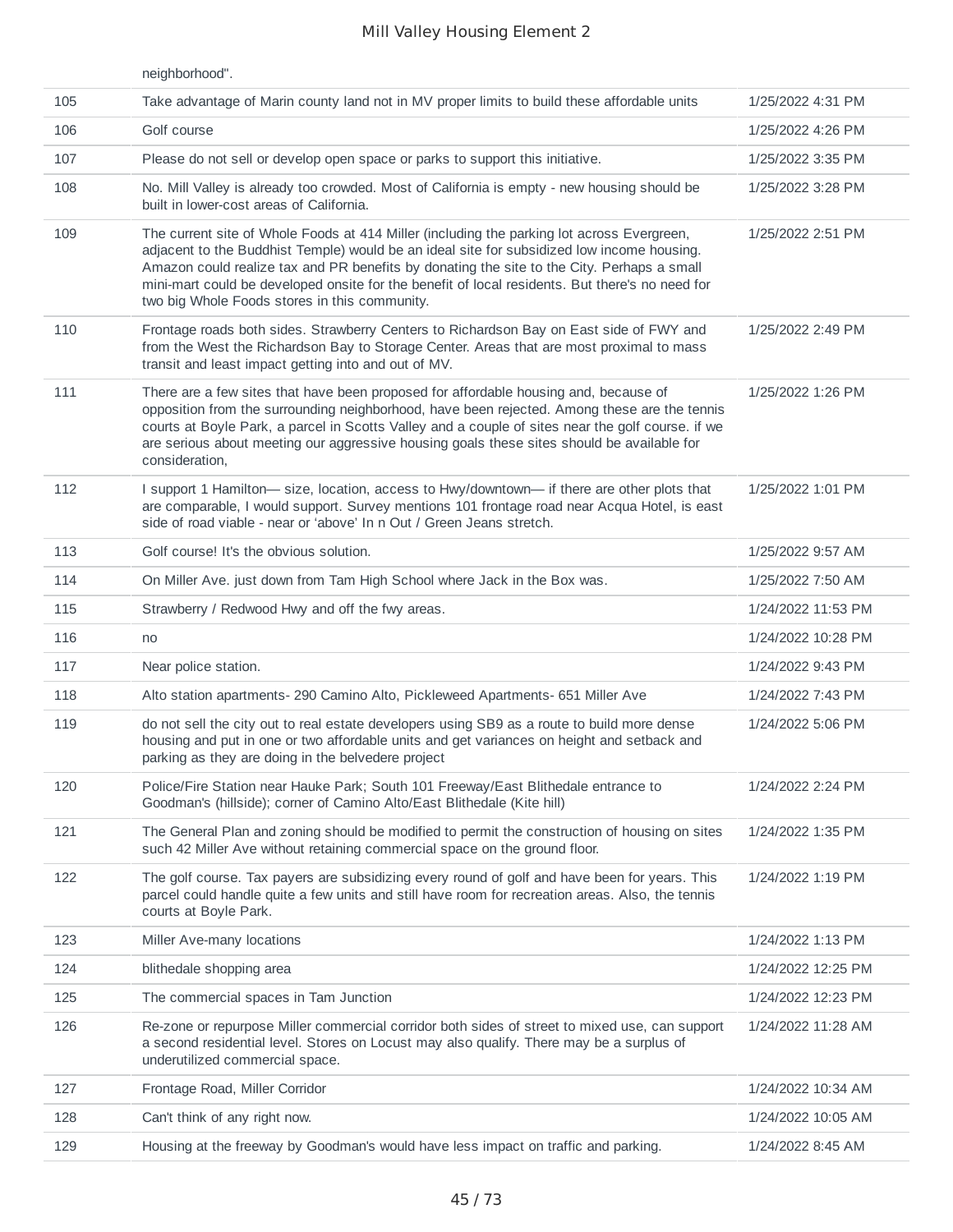| 130 | <b>NO</b>                                                                                                                                                                                                                                                                                                                                                                                                                                                                                                                                                                                                                                                                                                                                                                                                                                                                                                                                                                                                                                                                                                                                                            | 1/23/2022 10:03 PM |
|-----|----------------------------------------------------------------------------------------------------------------------------------------------------------------------------------------------------------------------------------------------------------------------------------------------------------------------------------------------------------------------------------------------------------------------------------------------------------------------------------------------------------------------------------------------------------------------------------------------------------------------------------------------------------------------------------------------------------------------------------------------------------------------------------------------------------------------------------------------------------------------------------------------------------------------------------------------------------------------------------------------------------------------------------------------------------------------------------------------------------------------------------------------------------------------|--------------------|
| 131 | Miller Ave near the "Wall" by the old Jack in the Box. Private parking lot next to the Depot<br>parking lot. West side of Redwood Hwy between Goodmans and Seminary. Could acquire the<br>Travellodge and repurpose.                                                                                                                                                                                                                                                                                                                                                                                                                                                                                                                                                                                                                                                                                                                                                                                                                                                                                                                                                 | 1/23/2022 9:37 PM  |
| 132 | Miller Ave - the wall area!                                                                                                                                                                                                                                                                                                                                                                                                                                                                                                                                                                                                                                                                                                                                                                                                                                                                                                                                                                                                                                                                                                                                          | 1/23/2022 9:17 PM  |
| 133 | The golf course should be developed for multi-family units, either fee simple or rental, around a<br>central green corridor for walking. Parking could occupy the ground floor and thus minimize<br>vehicle impact.                                                                                                                                                                                                                                                                                                                                                                                                                                                                                                                                                                                                                                                                                                                                                                                                                                                                                                                                                  | 1/23/2022 5:23 PM  |
| 134 | along 101                                                                                                                                                                                                                                                                                                                                                                                                                                                                                                                                                                                                                                                                                                                                                                                                                                                                                                                                                                                                                                                                                                                                                            | 1/23/2022 4:43 PM  |
| 135 | Anything along 101 and bus where there is access to the freeway without clogging the already<br>jammed streets.                                                                                                                                                                                                                                                                                                                                                                                                                                                                                                                                                                                                                                                                                                                                                                                                                                                                                                                                                                                                                                                      | 1/23/2022 1:41 PM  |
| 136 | We could reduce concussions by building on some of the high school athletic fields.                                                                                                                                                                                                                                                                                                                                                                                                                                                                                                                                                                                                                                                                                                                                                                                                                                                                                                                                                                                                                                                                                  | 1/23/2022 11:34 AM |
| 137 | novato                                                                                                                                                                                                                                                                                                                                                                                                                                                                                                                                                                                                                                                                                                                                                                                                                                                                                                                                                                                                                                                                                                                                                               | 1/23/2022 11:22 AM |
| 138 | Don't build in mill valley - already too packed. If we must do this, needs to be near highway or<br>carve out some open space for a new community. Rodeo drive area?                                                                                                                                                                                                                                                                                                                                                                                                                                                                                                                                                                                                                                                                                                                                                                                                                                                                                                                                                                                                 | 1/23/2022 10:56 AM |
| 139 | Downtown Mill Valley has tons of opportunity. My office is on top of Gravity Restaurant. Much<br>of it is vacant. That could be housing. The BofA building has been vacant for years and is right<br>across from City Hall. A travesty. All the banks downtown are pretty much wasted space, in<br>my opinion. They are not utilized much. El Paseo has perhaps a dozen or more units on top of<br>it which is a great model. They are about \$2K/mo. Perhaps pay the owners to keep it that way<br>via deed restriction. Otherwise, when they die (2 of them are over 80 years old), I'm sure a new<br>owner will do repairs, evict everyone, and then jack the rent up. There is soooo much you can<br>do. Much of the Miller Corridor is vacant. The little spot on Locust by 2AM club is a retail<br>desert where you could have housing on top. You could put housing on top of many of the<br>commercial buildings along Miller. I am thinking of the auto repair places too. What's up with<br>that Great Wall of Miller by the old KFC? That project is taking forever. Nice wall, though! The<br>City needs to push the developers on those to move faster. | 1/23/2022 10:43 AM |
| 140 | Cannot think of any.                                                                                                                                                                                                                                                                                                                                                                                                                                                                                                                                                                                                                                                                                                                                                                                                                                                                                                                                                                                                                                                                                                                                                 | 1/23/2022 9:09 AM  |
| 141 | Lot at the corner of Camino Alto and East Blythedale; vacant fast food place (previous Taco<br>Bell?) on Miller; Redwood Highway south of Strawberry shopping center                                                                                                                                                                                                                                                                                                                                                                                                                                                                                                                                                                                                                                                                                                                                                                                                                                                                                                                                                                                                 | 1/23/2022 6:24 AM  |
| 142 | No.                                                                                                                                                                                                                                                                                                                                                                                                                                                                                                                                                                                                                                                                                                                                                                                                                                                                                                                                                                                                                                                                                                                                                                  | 1/23/2022 2:39 AM  |
| 143 | If Mill Valley HAS to add units, put them in the Strawberry area. Mill Valley has an unsafe<br>amount of traffic. In case of a fire, Mill Valley residents are doomed.                                                                                                                                                                                                                                                                                                                                                                                                                                                                                                                                                                                                                                                                                                                                                                                                                                                                                                                                                                                               | 1/22/2022 10:21 PM |
| 144 | At Tam Junction behind Gas Station that shopping Center could accommodate a second<br>story housing. Bus stop right there. There is a lot of wasted space between Walgreens and<br>Good Earth that could accommodate second story units.                                                                                                                                                                                                                                                                                                                                                                                                                                                                                                                                                                                                                                                                                                                                                                                                                                                                                                                             | 1/22/2022 8:31 PM  |
| 145 | See no sites listed in Strawberry. Why?                                                                                                                                                                                                                                                                                                                                                                                                                                                                                                                                                                                                                                                                                                                                                                                                                                                                                                                                                                                                                                                                                                                              | 1/22/2022 7:17 PM  |
| 146 | Along 101. MV red zone for fires. No parking viable on most streets. This is not santa monica,<br>some geos just dont fit.                                                                                                                                                                                                                                                                                                                                                                                                                                                                                                                                                                                                                                                                                                                                                                                                                                                                                                                                                                                                                                           | 1/22/2022 6:23 PM  |
| 147 | <b>NO</b>                                                                                                                                                                                                                                                                                                                                                                                                                                                                                                                                                                                                                                                                                                                                                                                                                                                                                                                                                                                                                                                                                                                                                            | 1/22/2022 4:33 PM  |
| 148 | 1. East Blithedale and walnut - what is that building?? 2. East side of Camino alto from Miller<br>to Blithedale 3. Edgewood Park - some areas like near the water tank could be rezoned into<br>residential while preserving the natural aspects of the park.                                                                                                                                                                                                                                                                                                                                                                                                                                                                                                                                                                                                                                                                                                                                                                                                                                                                                                       | 1/22/2022 4:04 PM  |
| 149 | Downtown commercial spaces could be expanded up for housing, and buildings like the vacant<br>bank across from MV Market could be used as well - we can maintain a lovely town while still<br>welcoming others to share the space                                                                                                                                                                                                                                                                                                                                                                                                                                                                                                                                                                                                                                                                                                                                                                                                                                                                                                                                    | 1/22/2022 3:20 PM  |
| 150 | the corner of tower and east blithedale.                                                                                                                                                                                                                                                                                                                                                                                                                                                                                                                                                                                                                                                                                                                                                                                                                                                                                                                                                                                                                                                                                                                             | 1/22/2022 3:13 PM  |
| 151 | Add new housing in other Marin cities                                                                                                                                                                                                                                                                                                                                                                                                                                                                                                                                                                                                                                                                                                                                                                                                                                                                                                                                                                                                                                                                                                                                | 1/22/2022 2:23 PM  |
| 152 | Hauke Park should be developed. The park losses nothing. and the land could provide many                                                                                                                                                                                                                                                                                                                                                                                                                                                                                                                                                                                                                                                                                                                                                                                                                                                                                                                                                                                                                                                                             | 1/22/2022 2:19 PM  |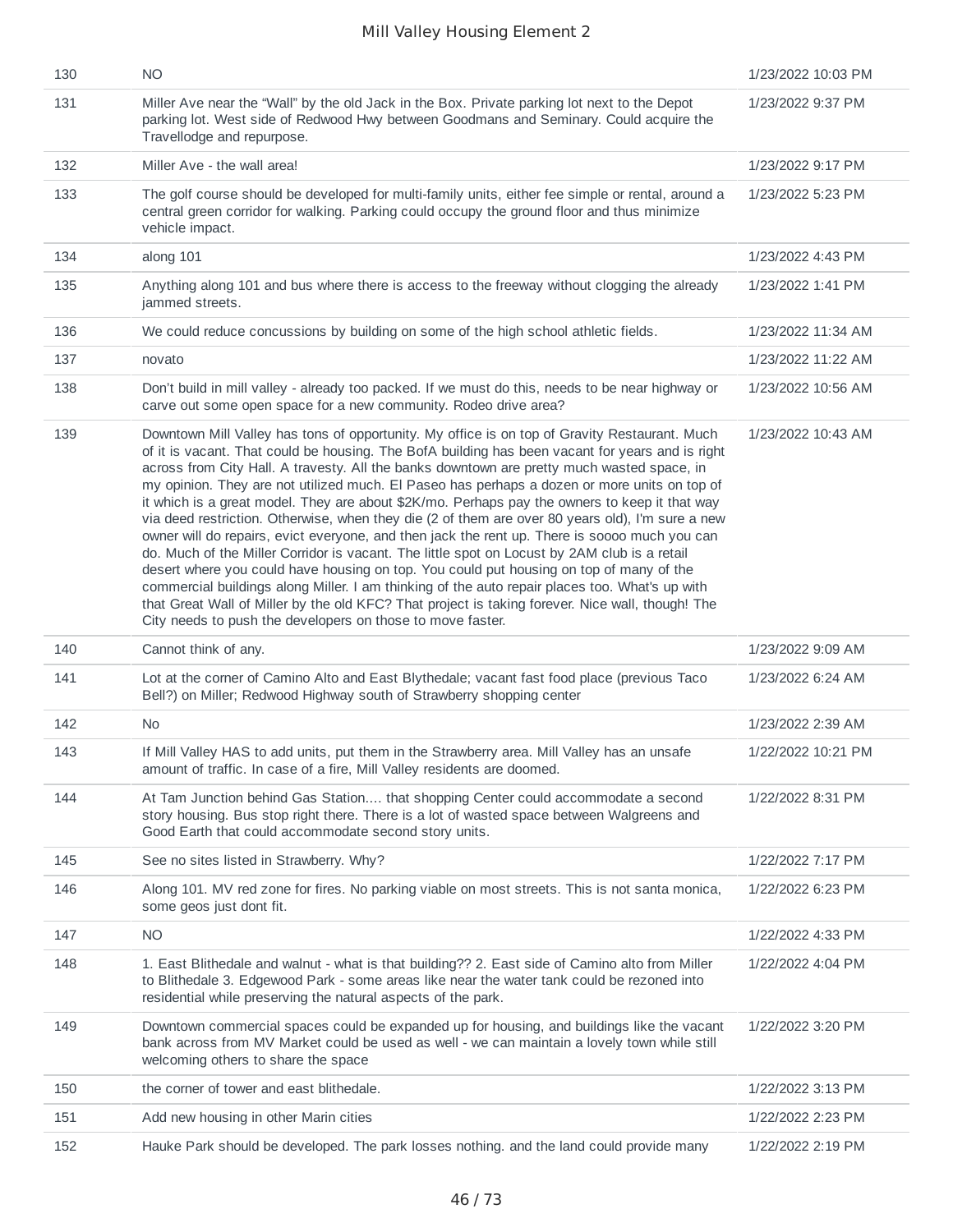|     | houses and parking.                                                                                                                                                                                                                                                                                                                       |                    |
|-----|-------------------------------------------------------------------------------------------------------------------------------------------------------------------------------------------------------------------------------------------------------------------------------------------------------------------------------------------|--------------------|
| 153 | Better use of underutilized commercial space like vacant KFC building and older shopping<br>centers (Safeway and Rite-Aide/CVS)                                                                                                                                                                                                           | 1/22/2022 1:51 PM  |
| 154 | Miller Ave where KFC used to be located.                                                                                                                                                                                                                                                                                                  | 1/22/2022 1:51 PM  |
| 155 | Hauke Park has space for a couple of small apartment buildings, maybe 4 average one-<br>bedrooms with parking and charging and a laundry room.                                                                                                                                                                                            | 1/22/2022 1:18 PM  |
| 156 | Goodmans area and Hauke Park area. ***Increase bike storage at all new housing, get cars off<br>the road as much as possible.                                                                                                                                                                                                             | 1/22/2022 12:59 PM |
| 157 | other parts of CA                                                                                                                                                                                                                                                                                                                         | 1/22/2022 12:48 PM |
| 158 | City parking area on Miller across from Whole Foods and close to the Marin Rep. Theater                                                                                                                                                                                                                                                   | 1/22/2022 12:37 PM |
| 159 | Is there more room on Enchanted Knowles? Above Goodmans/Arco?                                                                                                                                                                                                                                                                             | 1/22/2022 12:20 PM |
| 160 | I would suggest the area on 101 between Goodman's Hardware and the Aqua Hotel. Also the<br>area between Telford's and the start of the Strawberry shopping center.                                                                                                                                                                        | 1/22/2022 12:15 PM |
| 161 | I am a huge fan of Horse Hill but that area seems prime for easy highway access, while also<br>being an area for beautiful views for new homes. It is not in a flood zone a would not further tax<br>the downtown Mill Valley infrastructure and traffic problems.                                                                        | 1/22/2022 12:08 PM |
| 162 | Building housing above the businesses in the Strawberry shopping center, including Safeway.                                                                                                                                                                                                                                               | 1/22/2022 12:04 PM |
| 163 | Golf course has to be on the list. Consider it a consequence of not allowing multi-unit housing<br>for the past few decades.                                                                                                                                                                                                              | 1/22/2022 11:51 AM |
| 164 | Kite Hill, community Center, Camino Alto Methodist Church, "the Great Wall" of Miller                                                                                                                                                                                                                                                     | 1/22/2022 11:13 AM |
| 165 | Prefer to see an already developed plot of land that was previously a gas station/ parking lot,<br>etc become converted to a mixed-use space with condos / townhomes around commercial.<br>Would prefer to keep any open space as public park / tree space / green-space which is<br>invaluable as our areas become more crowded.         | 1/22/2022 11:06 AM |
| 166 | The Seminary or just the area up at the top behind it could have a stip of affordable housing<br>like Pickleweed                                                                                                                                                                                                                          | 1/22/2022 10:47 AM |
| 167 | The Miller Avenue site at the corner of Reed and Miller that has been in limbo for almost a<br>decade, plus the adjoining lot where there is currently a defunct Jack in the Box. Also, what<br>about the property in Tam Junction by the Native Plant Nursery and the area behind the old<br>Dipsea Cafe?                                | 1/22/2022 10:42 AM |
| 168 | Miller Avenue                                                                                                                                                                                                                                                                                                                             | 1/22/2022 10:24 AM |
| 169 | Old telephone building on E Blithedale near Park school. Build housing above parking structure<br>by Park School with some units teacher dedicated                                                                                                                                                                                        | 1/22/2022 10:19 AM |
| 170 | Hamilton as long as there is low income housing. Miller corridor and the area around<br>Goodman's.                                                                                                                                                                                                                                        | 1/22/2022 10:04 AM |
| 171 | Miller Ave near Mill Valley Pet clinic - that area has been unused since we moved here years<br>ago and could provide much needed housing. The parcel at the north west corner of E<br>Blithedale/Camino Alto - sits unused, people bleet about more traffic but that is not a<br>defensible argument. More housing would reduce traffic. | 1/22/2022 10:02 AM |
| 172 | The old KFC on Miller Avenue, the Wells Fargo building at 18 Miller Avenue                                                                                                                                                                                                                                                                | 1/22/2022 9:43 AM  |
| 173 | The aforementioned parking lots for Tiny Home village / transitional housing.                                                                                                                                                                                                                                                             | 1/22/2022 9:03 AM  |
| 174 | Walk Miller avenue, there are so many long term empty locations. They are never going to be<br>filled. The giant eyesore, Kentucky Fried chicken location and the forever construction project<br>that will never be completed are perfect locations for housing. No commercial space is needed!                                          | 1/22/2022 8:55 AM  |
| 175 | I support the areas mentioned along Miller Avenue and the Redwood Highway frontage road.                                                                                                                                                                                                                                                  | 1/22/2022 8:53 AM  |
| 176 | The area on Miller where the old Taco Bell/KFC building is, and the neighboring hill. That<br>stretch has been an eyesore for years on our main thoroughfare and could be used for multi-                                                                                                                                                 | 1/22/2022 8:25 AM  |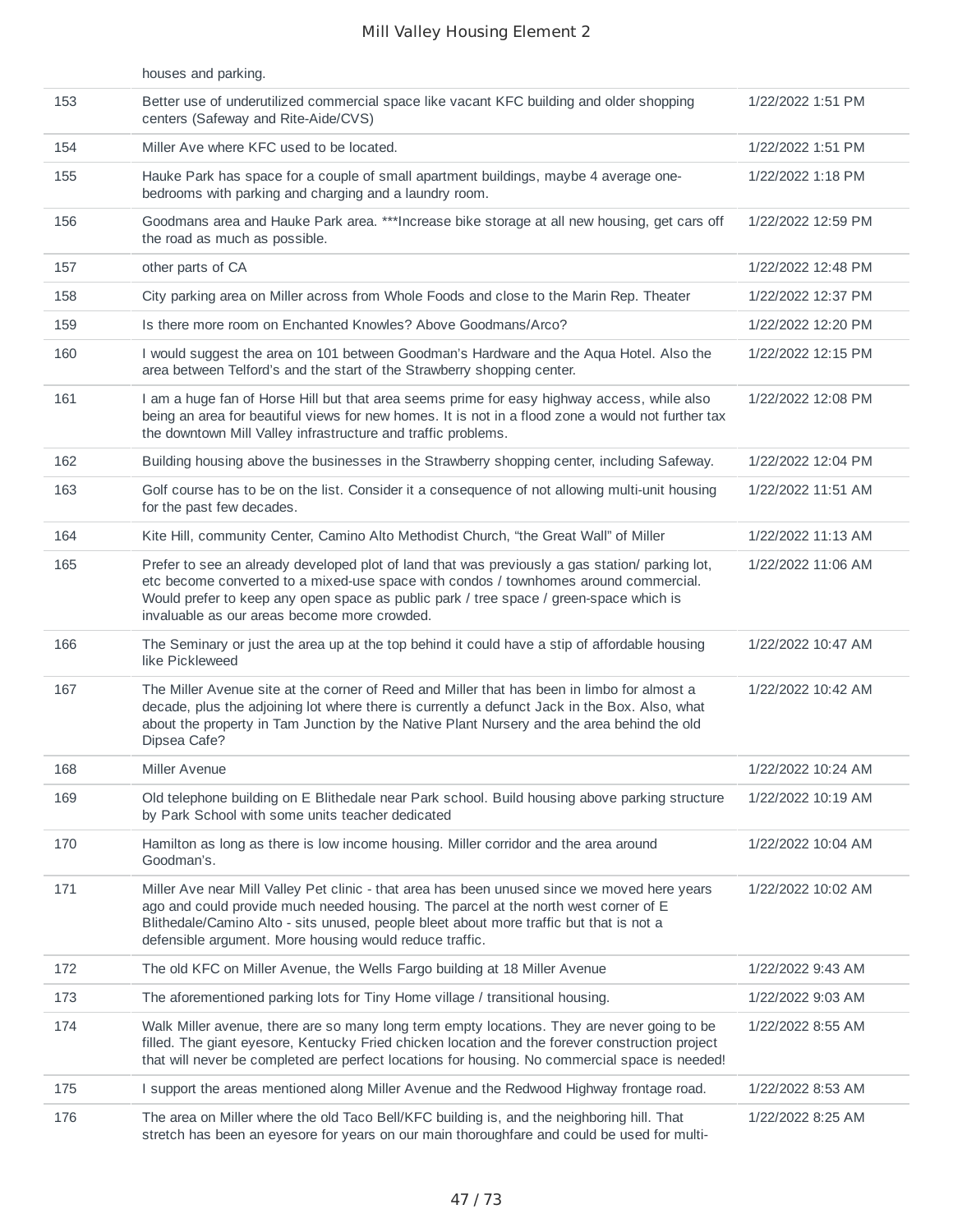level affordable housing, or mixed use similar to the building across the street where Toy House used to be.

| 177 | All sights being considered would bring more cars to already overwhelmed MV streets                                                                                                                                                                                                                                                                                                                                                                                                                                                                                                                                                                                                                                                                             | 1/22/2022 8:20 AM  |
|-----|-----------------------------------------------------------------------------------------------------------------------------------------------------------------------------------------------------------------------------------------------------------------------------------------------------------------------------------------------------------------------------------------------------------------------------------------------------------------------------------------------------------------------------------------------------------------------------------------------------------------------------------------------------------------------------------------------------------------------------------------------------------------|--------------------|
| 178 | The church area on Camino alto sycamore, the church area on Camino alto up the grade from<br>the Cantina, The community center, the older parcels on Miller Avenue, expand the redwoods,                                                                                                                                                                                                                                                                                                                                                                                                                                                                                                                                                                        | 1/22/2022 7:48 AM  |
| 179 | The area around Strawberry shopping center is ideally located for public transportation access<br>and minimizes traffic impact.                                                                                                                                                                                                                                                                                                                                                                                                                                                                                                                                                                                                                                 | 1/22/2022 7:11 AM  |
| 180 | Christian Science Church on Camino Alto - never ever see a car in the parking lot. The long<br>'building' parallel to Miller - home of Sloat and Sol Foods                                                                                                                                                                                                                                                                                                                                                                                                                                                                                                                                                                                                      | 1/22/2022 6:42 AM  |
| 181 | 2nd story use at commercial resale rate where Robata Sushi is or Pitti area for highway<br>access.                                                                                                                                                                                                                                                                                                                                                                                                                                                                                                                                                                                                                                                              | 1/22/2022 4:29 AM  |
| 182 | 1 Hamilton drive. Along the stretch of Miller from Tam to downtown, the area near Goodman's.                                                                                                                                                                                                                                                                                                                                                                                                                                                                                                                                                                                                                                                                    | 1/22/2022 1:01 AM  |
| 183 | Yes, mandate that every City Council member lead by example and build affordable housing on<br>their personal home property.                                                                                                                                                                                                                                                                                                                                                                                                                                                                                                                                                                                                                                    | 1/21/2022 11:27 PM |
| 184 | All of Miller could be redeveloped.                                                                                                                                                                                                                                                                                                                                                                                                                                                                                                                                                                                                                                                                                                                             | 1/21/2022 10:11 PM |
| 185 | Keep high density by Freeway                                                                                                                                                                                                                                                                                                                                                                                                                                                                                                                                                                                                                                                                                                                                    | 1/21/2022 9:55 PM  |
| 186 | The golf course. Golf is a disgusting waste of water that we don't have and the land does not<br>have any trees on it (which are almost impossible to take down and which costs way too<br>much). There is plenty of room there for housing and parking, as well as room for multiple bus<br>terminals and commercial buildings.                                                                                                                                                                                                                                                                                                                                                                                                                                | 1/21/2022 9:52 PM  |
| 187 | Edgewood Park, and make sure that the developer is a close friend of a prominent council<br>member.                                                                                                                                                                                                                                                                                                                                                                                                                                                                                                                                                                                                                                                             | 1/21/2022 8:39 PM  |
| 188 | No, although I agreed with many of the questions in the survey, it does not apply to Mill Valley<br>because of the restricted access and egress of the location. It would work in Novato or other<br>large areas that isn't so densely populated and with only two ways in and out.                                                                                                                                                                                                                                                                                                                                                                                                                                                                             | 1/21/2022 8:31 PM  |
| 189 | The empty lot across from Good Earth. The Dipsea Cafe and Tam Junction area is long<br>overdue for an update. The Seminary. The Tamalpais motel area. Both sides of the 101 are<br>such an eyesore; developing those areas would be a positive addition.                                                                                                                                                                                                                                                                                                                                                                                                                                                                                                        | 1/21/2022 8:00 PM  |
| 190 | All the empty sites near tam high (the site which has been in construction for years) and the<br>empty lot where Taco Bell was                                                                                                                                                                                                                                                                                                                                                                                                                                                                                                                                                                                                                                  | 1/21/2022 7:56 PM  |
| 191 | Parcels that abut or span more than a single named street should be allowed to build a<br>dwelling on each street.                                                                                                                                                                                                                                                                                                                                                                                                                                                                                                                                                                                                                                              | 1/21/2022 6:47 PM  |
| 192 | That part next to Goodmans! The part on blithedale across from GiraPoli. The Westamerica<br>bank building on blithedale.                                                                                                                                                                                                                                                                                                                                                                                                                                                                                                                                                                                                                                        | 1/21/2022 6:40 PM  |
| 193 | No.                                                                                                                                                                                                                                                                                                                                                                                                                                                                                                                                                                                                                                                                                                                                                             | 1/21/2022 6:18 PM  |
| 194 | Look at major public transit routes like Miller and modify density and height requirements at<br>these sites.                                                                                                                                                                                                                                                                                                                                                                                                                                                                                                                                                                                                                                                   | 1/21/2022 6:16 PM  |
| 195 | Yes! The empty center of the drop-off circle at Edna Maguire should be used for teacher<br>housing. It's just sitting there waiting for a use! Additionally, the parking lot on the southwest<br>side of Downtown is terribly oversized for the amount of use it receives. I've never seen it<br>more than 2/3 full, and it rarely even gets to that. It would be appropriate to develop the<br>northern entrance to the lot, removing nine parking spaces. Two private spaces would be<br>removed; however, the building could be designed with two stories and a "dingbat" design--the<br>parking underneath at ground level, accessed from the existing lot; with a typical facade and<br>some housing at street level and more housing on the second story. | 1/21/2022 6:11 PM  |
| 196 | All the large grocery and drug store properties.                                                                                                                                                                                                                                                                                                                                                                                                                                                                                                                                                                                                                                                                                                                | 1/21/2022 6:04 PM  |
| 197 | Not Hamilton                                                                                                                                                                                                                                                                                                                                                                                                                                                                                                                                                                                                                                                                                                                                                    | 1/21/2022 5:45 PM  |
| 198 | Telephone compay building on Blithedale                                                                                                                                                                                                                                                                                                                                                                                                                                                                                                                                                                                                                                                                                                                         | 1/21/2022 5:40 PM  |
| 199 | Old Taco Bell/kfc                                                                                                                                                                                                                                                                                                                                                                                                                                                                                                                                                                                                                                                                                                                                               | 1/21/2022 5:30 PM  |
|     |                                                                                                                                                                                                                                                                                                                                                                                                                                                                                                                                                                                                                                                                                                                                                                 |                    |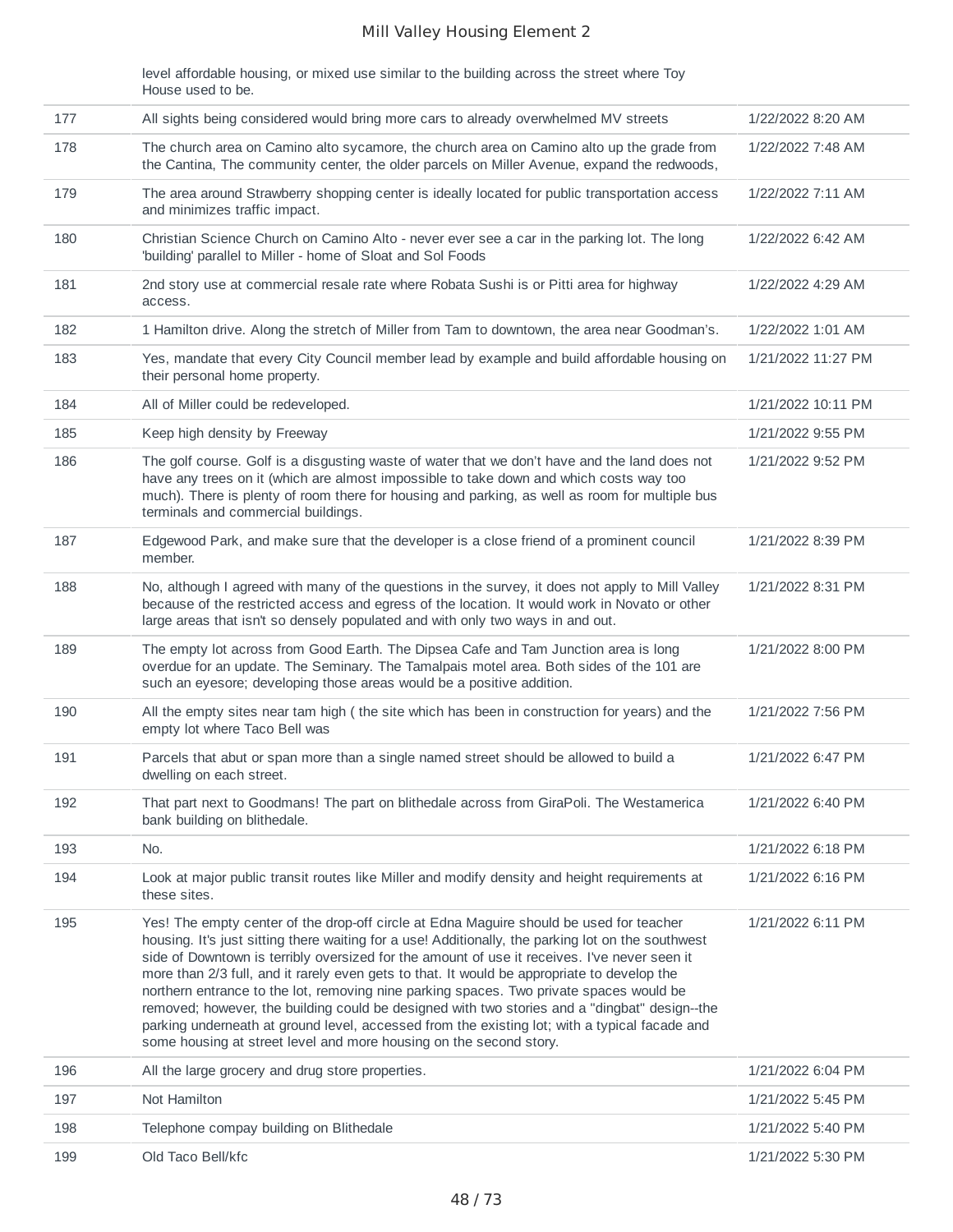| 200 | Several properties on Blithedale are low, two-story and awkwardly build properties. With enough<br>capital these could easily be expanded.                                                                                                                                                                                                                                                                                                                                                                                                                                                           | 1/21/2022 5:23 PM |
|-----|------------------------------------------------------------------------------------------------------------------------------------------------------------------------------------------------------------------------------------------------------------------------------------------------------------------------------------------------------------------------------------------------------------------------------------------------------------------------------------------------------------------------------------------------------------------------------------------------------|-------------------|
| 201 | Tam Valley                                                                                                                                                                                                                                                                                                                                                                                                                                                                                                                                                                                           | 1/21/2022 5:15 PM |
| 202 | I'm not sure what the building at 300 E. Blithedale is used for, but it is close to downtown,<br>schools, bus lines, and parks.                                                                                                                                                                                                                                                                                                                                                                                                                                                                      | 1/21/2022 4:57 PM |
| 203 | The parking lot at the corner of Miller & Sunnyside Avenue next to The Plaza.                                                                                                                                                                                                                                                                                                                                                                                                                                                                                                                        | 1/21/2022 4:47 PM |
| 204 | No.                                                                                                                                                                                                                                                                                                                                                                                                                                                                                                                                                                                                  | 1/21/2022 4:42 PM |
| 205 | The parking lot across from the Good Earth. The rock Wall and old kfc at Reed and Miller.                                                                                                                                                                                                                                                                                                                                                                                                                                                                                                            | 1/21/2022 4:35 PM |
| 206 | CVS and its parking lot; Pharmaca and Le Marais parking lot; Whole Foods on E Blithedale                                                                                                                                                                                                                                                                                                                                                                                                                                                                                                             | 1/21/2022 4:33 PM |
| 207 | It is incomprehensible that the City of Mill Valley did not let the developer build the affordable<br>housing of 29 units near 500 Miller when he proposed it nearly 3 years ago and that the<br>situation continues unresolved. Having the partially developed lot, ugly and enormous retaining<br>wall sitting there for years is an example of extraordinarily poor management and planning on<br>the part of the city. 29 affordable units would have been constructed and in place by now. I<br>don't understand how this survey can be put forward without some comment about that<br>debacle. | 1/21/2022 4:31 PM |
| 208 | 1 Hamilton Drive. Community center parking lot                                                                                                                                                                                                                                                                                                                                                                                                                                                                                                                                                       | 1/21/2022 4:28 PM |
| 209 | <b>NO</b>                                                                                                                                                                                                                                                                                                                                                                                                                                                                                                                                                                                            | 1/21/2022 4:27 PM |
| 210 | Same as above                                                                                                                                                                                                                                                                                                                                                                                                                                                                                                                                                                                        | 1/21/2022 4:25 PM |
| 211 | Why didn't we build houses on the deserted Taco Bell property?                                                                                                                                                                                                                                                                                                                                                                                                                                                                                                                                       | 1/21/2022 4:22 PM |
| 212 | None. Mill Valley is already overcrowded. Traffic in and out of town is not only dangerous but<br>damaging to the environment. More housing units will just make it more dangerous to live here<br>in the event of an emergency                                                                                                                                                                                                                                                                                                                                                                      | 1/21/2022 4:07 PM |
| 213 | Empty lot near Tam Junction west of Good Earth grocery store; open space site across from<br>the Bayfront Community Garden; how about finishing that god awful project on Miller-why is it<br>taking so long?!                                                                                                                                                                                                                                                                                                                                                                                       | 1/21/2022 4:05 PM |
| 214 | No.                                                                                                                                                                                                                                                                                                                                                                                                                                                                                                                                                                                                  | 1/21/2022 4:03 PM |
| 215 | No.                                                                                                                                                                                                                                                                                                                                                                                                                                                                                                                                                                                                  | 1/21/2022 4:01 PM |
| 216 | Around the main police/fire station and near Goodmans, but I'm passionately opposed to<br>further development!                                                                                                                                                                                                                                                                                                                                                                                                                                                                                       | 1/21/2022 4:00 PM |
| 217 | no                                                                                                                                                                                                                                                                                                                                                                                                                                                                                                                                                                                                   | 1/21/2022 3:59 PM |
| 218 | CVS - if it were to close, the entire lot including the parking lot could become a mixed use<br>townhome area with space for a farmer's market, events etc. similar to Loch Lomond Marina<br>area in San Rafael. Tamalpais Valley-Office Building & parking lot next to outdoor furniture<br>business.                                                                                                                                                                                                                                                                                               | 1/21/2022 3:58 PM |
| 219 | The Miller Ave stretch between La Goma and Locust (and the Marin Theater parking lot area<br>should be redeveloped. Also, Lomita Ave. behind Whole Foods could be rezoned and<br>redeveloped.                                                                                                                                                                                                                                                                                                                                                                                                        | 1/21/2022 3:43 PM |
| 220 | The entire Miller corridor is full of empty storefronts and outmoded older buildings. It seems<br>like a perfect place for a re-think, yet multiple projects on Miller have seemingly stalled.                                                                                                                                                                                                                                                                                                                                                                                                       | 1/21/2022 3:36 PM |
| 221 | Tam junction, must improve traffic flow though                                                                                                                                                                                                                                                                                                                                                                                                                                                                                                                                                       | 1/21/2022 3:31 PM |
| 222 | no                                                                                                                                                                                                                                                                                                                                                                                                                                                                                                                                                                                                   | 1/21/2022 3:29 PM |
| 223 | No.                                                                                                                                                                                                                                                                                                                                                                                                                                                                                                                                                                                                  | 1/21/2022 3:29 PM |
| 224 | The current CVS store.                                                                                                                                                                                                                                                                                                                                                                                                                                                                                                                                                                               | 1/21/2022 3:25 PM |
| 225 | All the unused commercial areas with good egress for evacuations. Miller: Old KFC, half<br>developed concrete mess area. Any frontage road area by Goodman's.                                                                                                                                                                                                                                                                                                                                                                                                                                        | 1/21/2022 3:14 PM |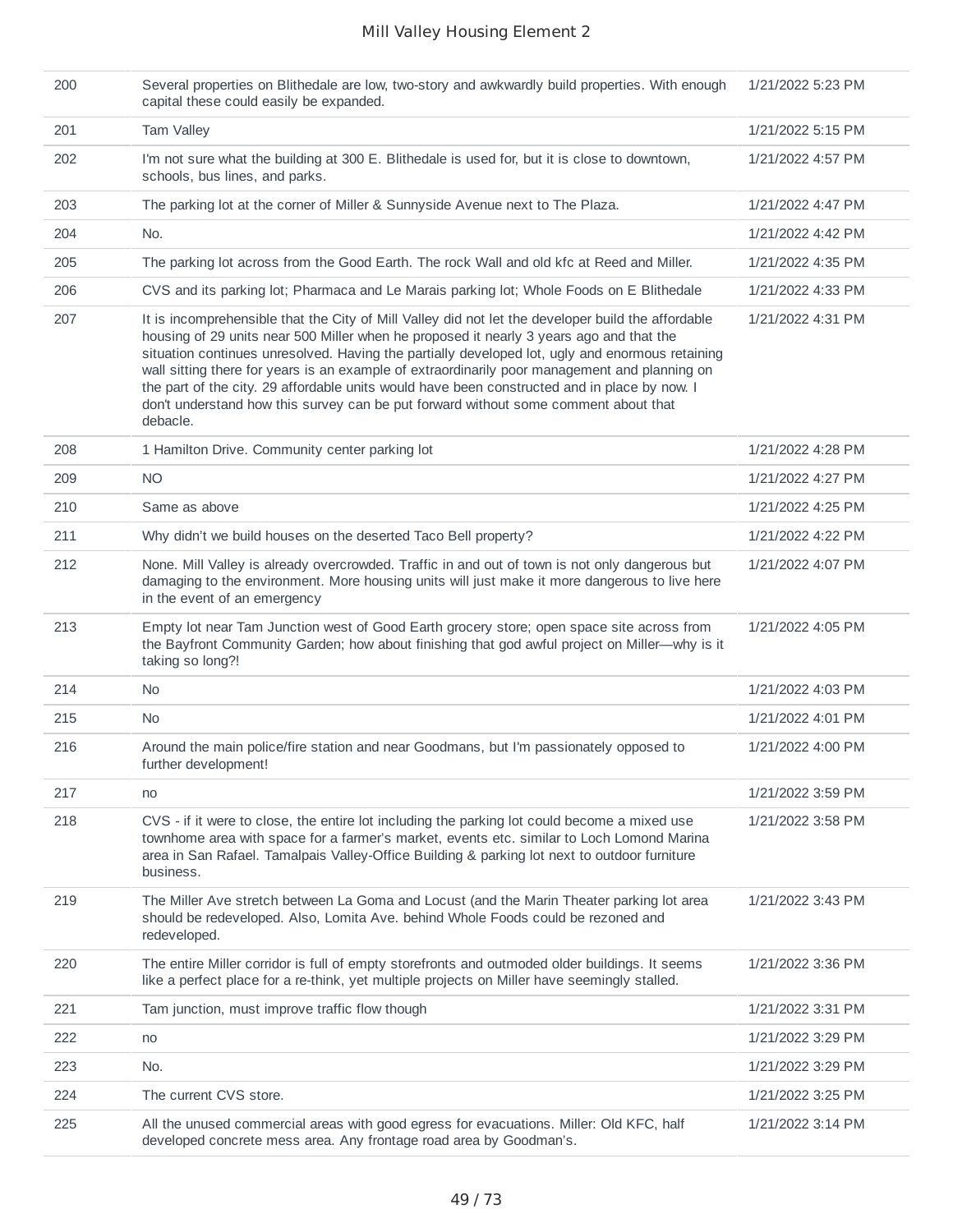| 226 | 145 Lomita, 650 East Blithedale, 205 Camino Alto, 131 Camino Alto and many of the buildings<br>along Miller.                                                                                                                                                                                                                                                                                                                                                             | 1/21/2022 3:12 PM |
|-----|--------------------------------------------------------------------------------------------------------------------------------------------------------------------------------------------------------------------------------------------------------------------------------------------------------------------------------------------------------------------------------------------------------------------------------------------------------------------------|-------------------|
| 227 | We have a 3 acre building site between Tam and Homestead Valleythat we would be willing to<br>discuss for sale - if interested: Charles: 415/849-8624. I am only allowed to attach one photo<br>which is historical photo however it shows the aerial view. Lot is off Shoreline Hwy., easy to<br>get to Hwy one.                                                                                                                                                        | 1/21/2022 3:11 PM |
| 228 | Glassdoor office building on 101, providing work done to prevent flooding. Motel on Redwood<br>Highway frontage road. Increase the number of units/i.e. build up on top of existing affordable<br>housing at site of former Fireside Motel.                                                                                                                                                                                                                              | 1/21/2022 3:11 PM |
| 229 | 1) Gira Polli site. 2. That massive, hulking, ugly giant abandoned wall on Miller. 3. GOLF<br>COURSE. Why on earth is a site that has features a water-wasting, fertilizer-rich many, many,<br>many acre site that benefits primarily wealthy white men still protected. Makes absolutely zero<br>sense to me.                                                                                                                                                           | 1/21/2022 3:06 PM |
| 230 | Lower Miller Avenue - city should look into "the wall" property and discuss possibilities with<br>current owner, which is an eye sore & has sat vacant for years, plus possible purchase the old<br>Kentucky Fried Chicken parcel.                                                                                                                                                                                                                                       | 1/21/2022 3:03 PM |
| 231 | MV Golf Course area, Edna Maguire School field area,                                                                                                                                                                                                                                                                                                                                                                                                                     | 1/21/2022 3:01 PM |
| 232 | One Hamilton and the Safeway site on Miller                                                                                                                                                                                                                                                                                                                                                                                                                              | 1/21/2022 2:58 PM |
| 233 | I would love to see that site next to the police department be developed. I think that's a great<br>site, since you can easily walk or bicycle to schools, shops, services and public transit from<br>there. What a great spot for families or people whose income don't allow for a \$2 million<br>mortgage. It's also below the ridge-line and doesn't disrupt nearby mature landscaping, so it<br>would be unobtrusive. Please identify more in-fill sites like that! | 1/21/2022 2:55 PM |
| 234 | Miller Avenue should continue to re-develop to include more housing. Traffic on east Blithedale<br>is a mess and developing further in that area would cause the current traffic nightmare to<br>become even worse. Downtown needs to maintain its charm and redevelopment there should<br>also be avoided. Miller Avenue and the area next to Goodman's can handle the additional<br>traffic and is also severely underutilized.                                        | 1/21/2022 2:54 PM |
| 235 | Purchase/renovate hotels, parking lot and current office space in and around Stinson Beach<br>Exit and Manzanita parking for low-income /work force housing.                                                                                                                                                                                                                                                                                                             | 1/21/2022 2:53 PM |
| 236 | Alto School / West America Tai Kwan Do                                                                                                                                                                                                                                                                                                                                                                                                                                   | 1/21/2022 2:51 PM |
| 237 | The Mill Valley city golf course.                                                                                                                                                                                                                                                                                                                                                                                                                                        | 1/21/2022 2:51 PM |
| 238 | You should build in Tam Junction, The seminary or above the Strawberry Shopping Center.<br>Please leave Downtown / Blithedale area alone - It's already a fire hazard with one way out of<br>town.                                                                                                                                                                                                                                                                       | 1/21/2022 2:48 PM |
| 239 | Near Edna Maguire or strawberry schools                                                                                                                                                                                                                                                                                                                                                                                                                                  | 1/21/2022 2:40 PM |
| 240 | 478 Miller. Our "rockwall" needs to go higher, have more units and include less onsite parking.<br>We have bike paths and bus stops adjacent to this site.                                                                                                                                                                                                                                                                                                               | 1/21/2022 2:40 PM |
| 241 | The old Ethan Allen store or other similar locations along the highway with access to<br>transportation.                                                                                                                                                                                                                                                                                                                                                                 | 1/21/2022 2:36 PM |
| 242 | South side of Miller Ave. between Whole Foods and Tam High. The frontage road near<br>Goodman's.                                                                                                                                                                                                                                                                                                                                                                         | 1/21/2022 2:34 PM |
| 243 | Hauk Park                                                                                                                                                                                                                                                                                                                                                                                                                                                                | 1/21/2022 2:25 PM |
| 244 | School parking lots including Tam and Park schools and zone the private school parking lots<br>and play yard to multi unit housing in the heart of downtown. (east blithedale above<br>throckmorton.)                                                                                                                                                                                                                                                                    | 1/21/2022 2:24 PM |
| 245 | Middle School on Camino Alto.                                                                                                                                                                                                                                                                                                                                                                                                                                            | 1/21/2022 2:21 PM |
| 246 | Back parking lot of CVS. Also parcels between CVS and Lomita that currently are small<br>offices Strip shopping center behind Marin theatre co.                                                                                                                                                                                                                                                                                                                          | 1/21/2022 2:20 PM |
| 247 | Miller Avenue corridor is so obviously underbuilt - the densities and heights should be allowed                                                                                                                                                                                                                                                                                                                                                                          | 1/21/2022 2:19 PM |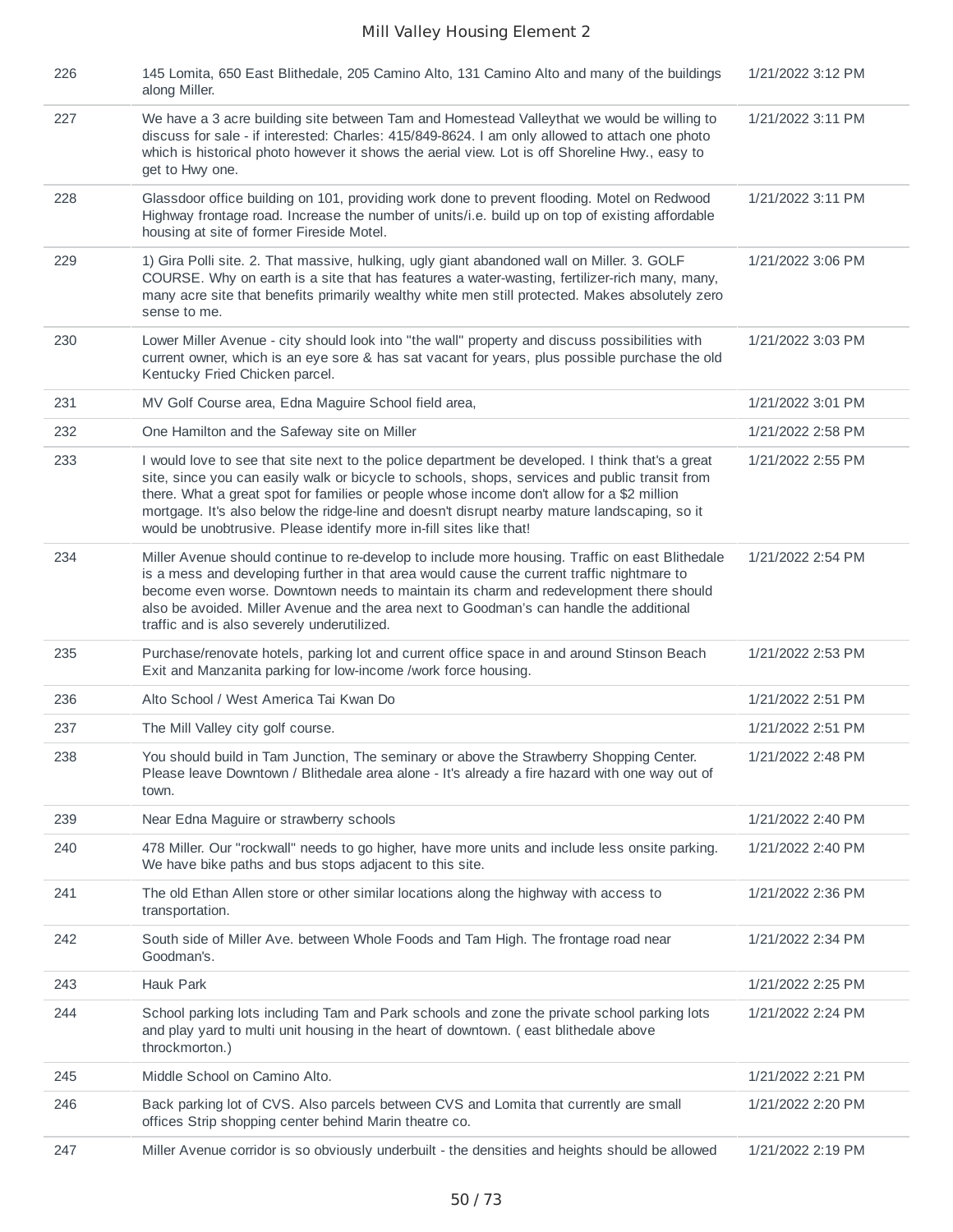to be higher, in proportion with the size of that street. However, wider sidewalks would be needed - they are already needed. That is one complaint that I have to the otherwise pretty successful Miller Avenue project. Additionally, it is hard to understand why the City did not pursue higher density on the project next to old Taco Bell - what a lost opportunity.

| 248 | See above. The golf course could be ringed by townhomes. The ATT building could have two<br>stories of apartment units plus townhouses over the parking lot.                                                                                                                                                                                                                                                                                                                                                                                                                                                               | 1/21/2022 2:12 PM |
|-----|----------------------------------------------------------------------------------------------------------------------------------------------------------------------------------------------------------------------------------------------------------------------------------------------------------------------------------------------------------------------------------------------------------------------------------------------------------------------------------------------------------------------------------------------------------------------------------------------------------------------------|-------------------|
| 249 | Any site that is away from parks.                                                                                                                                                                                                                                                                                                                                                                                                                                                                                                                                                                                          | 1/21/2022 2:11 PM |
| 250 | CVS, goodmans along freeway.                                                                                                                                                                                                                                                                                                                                                                                                                                                                                                                                                                                               | 1/21/2022 2:11 PM |
| 251 | Area partially developed on Miller previously occupied by Taco Bell; Mill Valley golf course                                                                                                                                                                                                                                                                                                                                                                                                                                                                                                                               | 1/21/2022 2:09 PM |
| 252 | Miller Avenue should be the first place to start developing housing. Millions were spent on the<br>street with future plans of retail/housing co-existing. Similar to 4th street in Berkeley. Miller is<br>close to public transportation, shopping and food. All within easy walking distance. It's all there<br>and Miller is in need of a face lift.                                                                                                                                                                                                                                                                    | 1/21/2022 2:08 PM |
| 253 | That old hotel on Miller. Empty properties. Be strategic about long term Mill Valley. We are so<br>congested now. What about part of the golf course and the other part turned to parkland. which<br>is not supporting itself and is used by few.                                                                                                                                                                                                                                                                                                                                                                          | 1/21/2022 2:07 PM |
| 254 | I repeat with any of these programs or changes SHORELINE HIGHWAY MUST BE<br>EXPANDED TO A 4 LANE ROAD - 2 lanes in and two lanes out. MUST Have with more<br>people as Blythdale can not be widened.                                                                                                                                                                                                                                                                                                                                                                                                                       | 1/21/2022 2:05 PM |
| 255 | No more structures                                                                                                                                                                                                                                                                                                                                                                                                                                                                                                                                                                                                         | 1/21/2022 2:04 PM |
| 256 | South side of Miller to replace the defunct and hideous former KFC, and the undeveloped<br>property next to it. Build further up into horse hill or Scott Valley. Build along the Tennessee<br>Valley corridor.                                                                                                                                                                                                                                                                                                                                                                                                            | 1/21/2022 2:04 PM |
| 257 | Get the property located on the west side of Miller (across from Tamalpie) developed and done<br>already. What is happening with that retaining wall and empty fast food restaurant combo<br>eyesore?                                                                                                                                                                                                                                                                                                                                                                                                                      | 1/21/2022 2:03 PM |
| 258 | NO, see above.                                                                                                                                                                                                                                                                                                                                                                                                                                                                                                                                                                                                             | 1/21/2022 2:02 PM |
| 259 | The end of Miller Avenue, at or near the abandoned Taco Bell and construction site/retaining<br>wall, is the most logical place for high density development. The area is centrally located,<br>walk-able, and located near transit lines. In other words, it actually has all the amenities the<br>Hamilton site pretends to.                                                                                                                                                                                                                                                                                             | 1/21/2022 2:00 PM |
| 260 | Near Hauke Park police dept makes sense for a place to development as does lower section<br>of Horse Hill, near Goodman's Lumber and above/around Strawberry shopping center.                                                                                                                                                                                                                                                                                                                                                                                                                                              | 1/21/2022 1:59 PM |
| 261 | Mall at Donohue in Sausalito                                                                                                                                                                                                                                                                                                                                                                                                                                                                                                                                                                                               | 1/21/2022 1:58 PM |
| 262 | Shopping centers including Tam Junction, East Blithedale, and Camino Alto/ Miller are ideal<br>locations to create residential above and shopping below. You can look to the example in<br>downtown Novato on Grant Avenue with Whole Foods market below and two/three tier<br>residential above. This housing should be largely allocated for lower income service workers<br>who are needed to support businesses and city government, for teachers who work in our<br>schools, and for young people who wish to come back to live/ work in our community but could<br>not afford to do so without a parent living here. | 1/21/2022 1:54 PM |
| 263 | Given the space constraints within MV, I think the City should research the feasibility of<br>purchasing land and building housing in unoccupied areas of Marin, eg., the huge swath of land<br>behind Home Depot, and the vacant land adjacent to housing in Larkspur Landing. These are<br>significant parcels of land that have not been occupied in many years and just lie fallow. Why<br>can they not even be proposed as a reasonable alternative to over-building in MV?                                                                                                                                           | 1/21/2022 1:50 PM |
| 264 | Frontage road from Goodman's to aqua hotel                                                                                                                                                                                                                                                                                                                                                                                                                                                                                                                                                                                 | 1/21/2022 1:49 PM |
| 265 | NO.                                                                                                                                                                                                                                                                                                                                                                                                                                                                                                                                                                                                                        | 1/21/2022 1:49 PM |
| 266 | Yes, the southside of Miller where you currently have an unfinished project, and an abandoned<br>Kentucky fried chicken eyesore.                                                                                                                                                                                                                                                                                                                                                                                                                                                                                           | 1/21/2022 1:48 PM |
| 267 | What about areas in unincorporated Mill Valley?                                                                                                                                                                                                                                                                                                                                                                                                                                                                                                                                                                            | 1/21/2022 1:47 PM |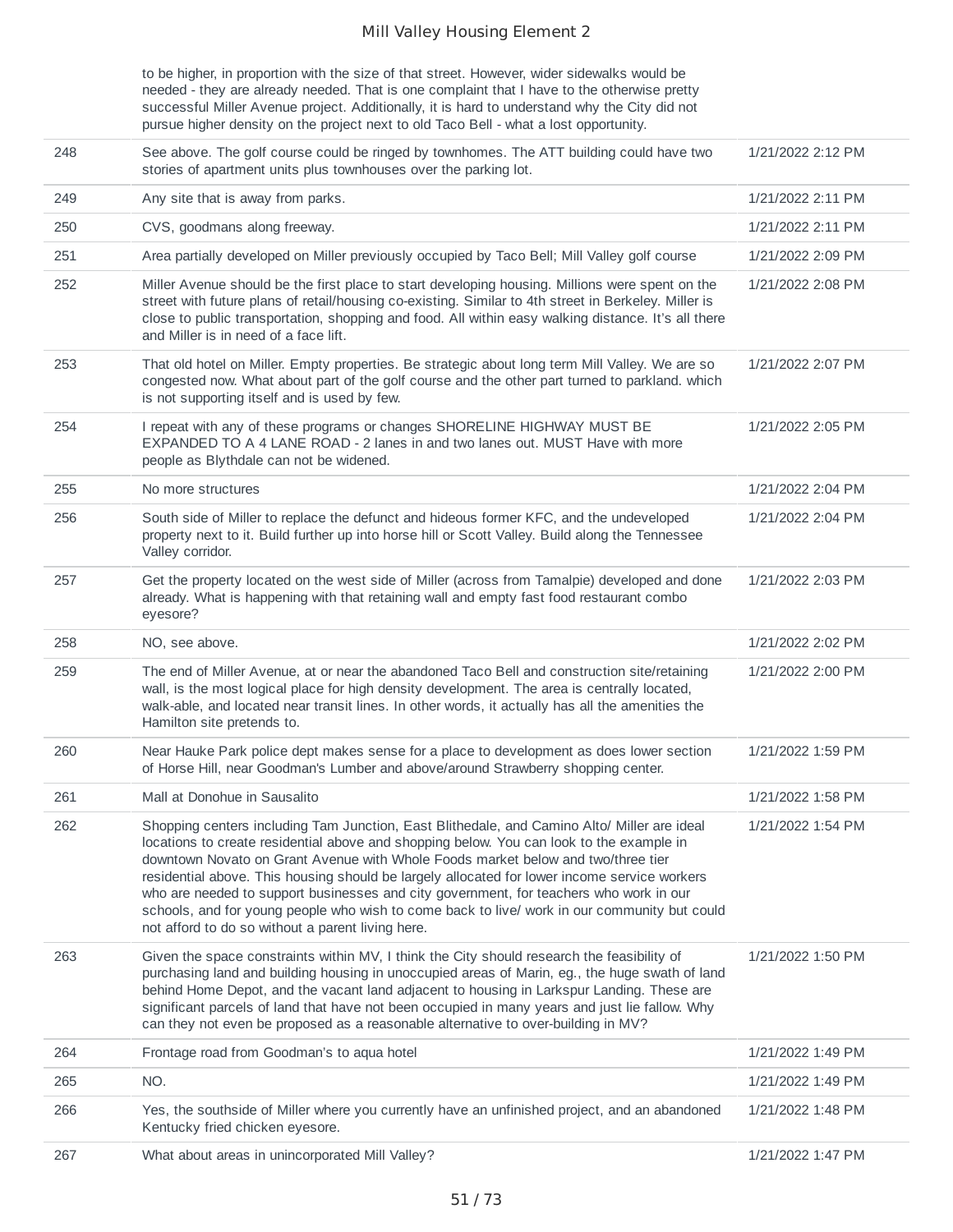| 268 | Mill Valley should look at converting existing office space, commercial space, and hotel space<br>(such as the Travel Lodge on Redwood Highway) into residential space to meet the<br>requirements. A lot of office space is now sitting empty since the pandemic and would be best<br>converted into residential units.                                                                                                   | 1/21/2022 1:45 PM |
|-----|----------------------------------------------------------------------------------------------------------------------------------------------------------------------------------------------------------------------------------------------------------------------------------------------------------------------------------------------------------------------------------------------------------------------------|-------------------|
| 269 | See aboveall unoccupied space should be converted/rezoned for small multi family units<br>w/affordable options.                                                                                                                                                                                                                                                                                                            | 1/21/2022 1:45 PM |
| 270 | The city owned parking lot at Miller and Evergreen is where the 1 Hamilton Project needs to<br>built. I have spoke to numerous engineers and flooding is not an issue but a smokescreen<br>behind which Wickham is hiding to protect his neighborhood and friends. Pure corruption. A<br>mixed ue building should also be built on the city owned lot downtown, but Carmel and<br>McCauley are protecting their interests. | 1/21/2022 1:39 PM |
| 271 | a detailed evaluation of old, underused properties should be undertaken. There seems to be a<br>number of places that could be reused in a better light.                                                                                                                                                                                                                                                                   | 1/21/2022 1:39 PM |
| 272 | Not 1 Hamilton.                                                                                                                                                                                                                                                                                                                                                                                                            | 1/21/2022 1:37 PM |
| 273 | The area on Miller next to the former KFC. The big concrete wall. That development has be<br>stalled and problemstic. Uses it for low income apartments.                                                                                                                                                                                                                                                                   | 1/21/2022 1:36 PM |
| 274 | First, I would like to see better roads and traffic patterns and flow. If housing were to be added<br>after this, I think along the frontage road on 101 would be a good place to start. Or Hamilton<br>Field. Or perhaps a few units on Miller above existing shops/offices.                                                                                                                                              | 1/21/2022 1:35 PM |
| 275 | Travel Lodge on Redwood Frontage Road. It's run-down and an eye sore.                                                                                                                                                                                                                                                                                                                                                      | 1/21/2022 1:34 PM |
| 276 | The building on miller that include the toy shop.                                                                                                                                                                                                                                                                                                                                                                          | 1/21/2022 1:33 PM |
| 277 | Safeway site                                                                                                                                                                                                                                                                                                                                                                                                               | 1/21/2022 1:31 PM |
| 278 | <b>NA</b>                                                                                                                                                                                                                                                                                                                                                                                                                  | 1/21/2022 1:30 PM |
| 279 | All commercial parking lots could be built into 2 story structures with housing on top.                                                                                                                                                                                                                                                                                                                                    | 1/21/2022 1:30 PM |
| 280 | Enchanted Knolls, Strawberry (Frontage Road)                                                                                                                                                                                                                                                                                                                                                                               | 1/21/2022 1:25 PM |
| 281 | N <sub>0</sub>                                                                                                                                                                                                                                                                                                                                                                                                             | 1/21/2022 1:25 PM |
| 282 | Kite hill and the Safeway                                                                                                                                                                                                                                                                                                                                                                                                  | 1/21/2022 1:24 PM |
| 283 | I would like to see the City light a fire under the developers of the "Great Wall" abandoned<br>construction site on Miller so it is either completed or taken over for useful housing.                                                                                                                                                                                                                                    | 1/21/2022 1:24 PM |
| 284 | No                                                                                                                                                                                                                                                                                                                                                                                                                         | 1/21/2022 1:24 PM |
| 285 | Near the buckeye, goodmans. Anywhere along the 101 corridor                                                                                                                                                                                                                                                                                                                                                                | 1/21/2022 1:24 PM |
| 286 | What about the hill above the strawberry shopping center (above the motel and Christmas tree<br>lot?) and that corridor / side of the freeway? What about the corridor near the motels by<br>Floodwater?                                                                                                                                                                                                                   | 1/21/2022 1:23 PM |
| 287 | Along the Redwood highway frontage road                                                                                                                                                                                                                                                                                                                                                                                    | 1/21/2022 1:23 PM |
| 288 | I would prefer not to see the character of Mill Valley change. However, any space near 101 -<br>the frontage road at Hamilton Drive, where there is an empty lot, for example, would be<br>acceptable. Density near the freeway and transit is best. Please do not reduce height<br>limitations, we have a beautiful landscape that should not be blocked by buildings.                                                    | 1/21/2022 1:22 PM |
| 289 | I think the corridor from CP shades to Locust is huge                                                                                                                                                                                                                                                                                                                                                                      | 1/21/2022 1:21 PM |
| 290 | Hauke park.                                                                                                                                                                                                                                                                                                                                                                                                                | 1/21/2022 1:21 PM |
| 291 | See above but what about considerations of the "infrastructure" of roads, traffic lights, thru<br>traffic to beaches, et al? MV is strangled with traffic not to speak of carrying capacity when it<br>comes to water, as well as impact on wildlife and the fragile ecosystem of the Mt. Tam<br>watershed? Why are there no questions that bring these issues into this survey?!                                          | 1/21/2022 1:20 PM |
| 292 | See above.                                                                                                                                                                                                                                                                                                                                                                                                                 | 1/21/2022 1:12 PM |
| 293 | Birdland area around Shoreline could use some updates.                                                                                                                                                                                                                                                                                                                                                                     | 1/21/2022 1:12 PM |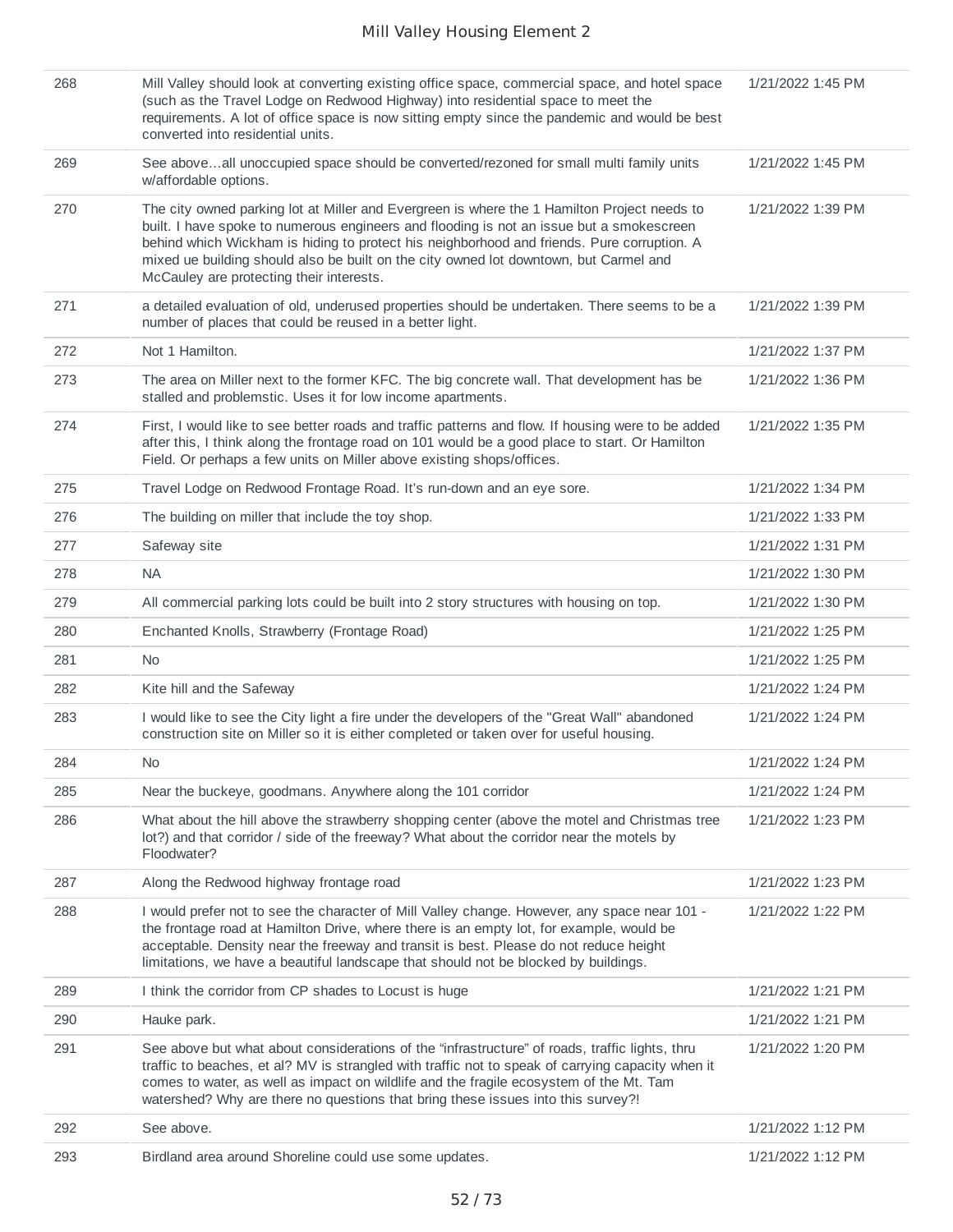| 294 | CVS on E Blithedale Rite Aide/Whole Foods on East Blithedale Methodist church on Camino<br>alto Tower and East Blithedale intersection near 101 Safeway parking lot (and second story of<br>Safeway) on Miller Ave     | 1/21/2022 1:09 PM |
|-----|------------------------------------------------------------------------------------------------------------------------------------------------------------------------------------------------------------------------|-------------------|
| 295 | Edna Maguire behind the Martial Arts building/District shed                                                                                                                                                            | 1/21/2022 8:19 AM |
| 296 | B of A to apartments                                                                                                                                                                                                   | 1/20/2022 9:06 PM |
| 297 | no                                                                                                                                                                                                                     | 1/20/2022 4:43 PM |
| 298 | <b>AT&amp;T BUILDING</b>                                                                                                                                                                                               | 1/20/2022 4:34 PM |
| 299 | All of Miller Ave - from Tam high to downtown -add residential above existing units, and<br>commercial - add more public transit, increase density of multi family/smaller units for<br>seniors/singles/small families | 1/20/2022 2:29 PM |
| 300 | Tam Junction area.                                                                                                                                                                                                     | 1/20/2022 2:28 PM |
| 301 | The entire property across from Manzanita that is scheduled to become a workout gym                                                                                                                                    | 1/20/2022 2:07 PM |
| 302 | Across from the community garden on Hamilton - always been vacant and should be used for<br>housing. MVSD property on Lomita-delapidated bldg with parking and field-great location                                    | 1/20/2022 1:26 PM |
| 303 | Building above retail and commercial buildings is key. Near transit lines                                                                                                                                              | 1/20/2022 1:21 PM |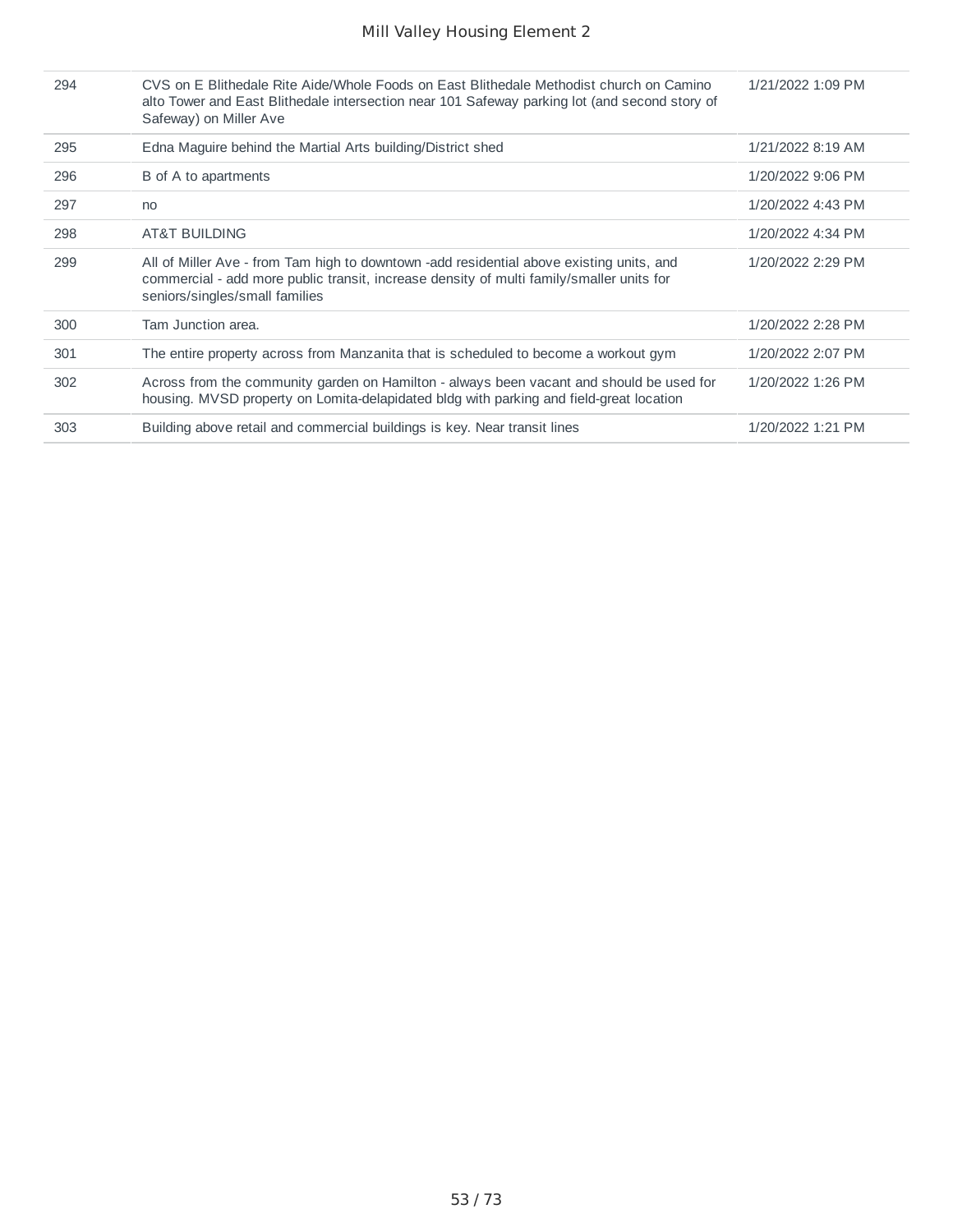# Q14 Optional: upload picture of the property you described above, if any.

Answered: 2 Skipped: 1,043

| <b>FILE NAME</b>                          | <b>FILE SIZE</b> | <b>DATE</b>       |
|-------------------------------------------|------------------|-------------------|
| Screen Shot 2022-01-21 at 6.06.59 PM.png  | 2.5MB            | 1/21/2022 6:10 PM |
| 93C2EB5C-DBDD-471B-BA08-0099F3E43E3E.jpeq | 303KB            | 1/21/2022 3:11 PM |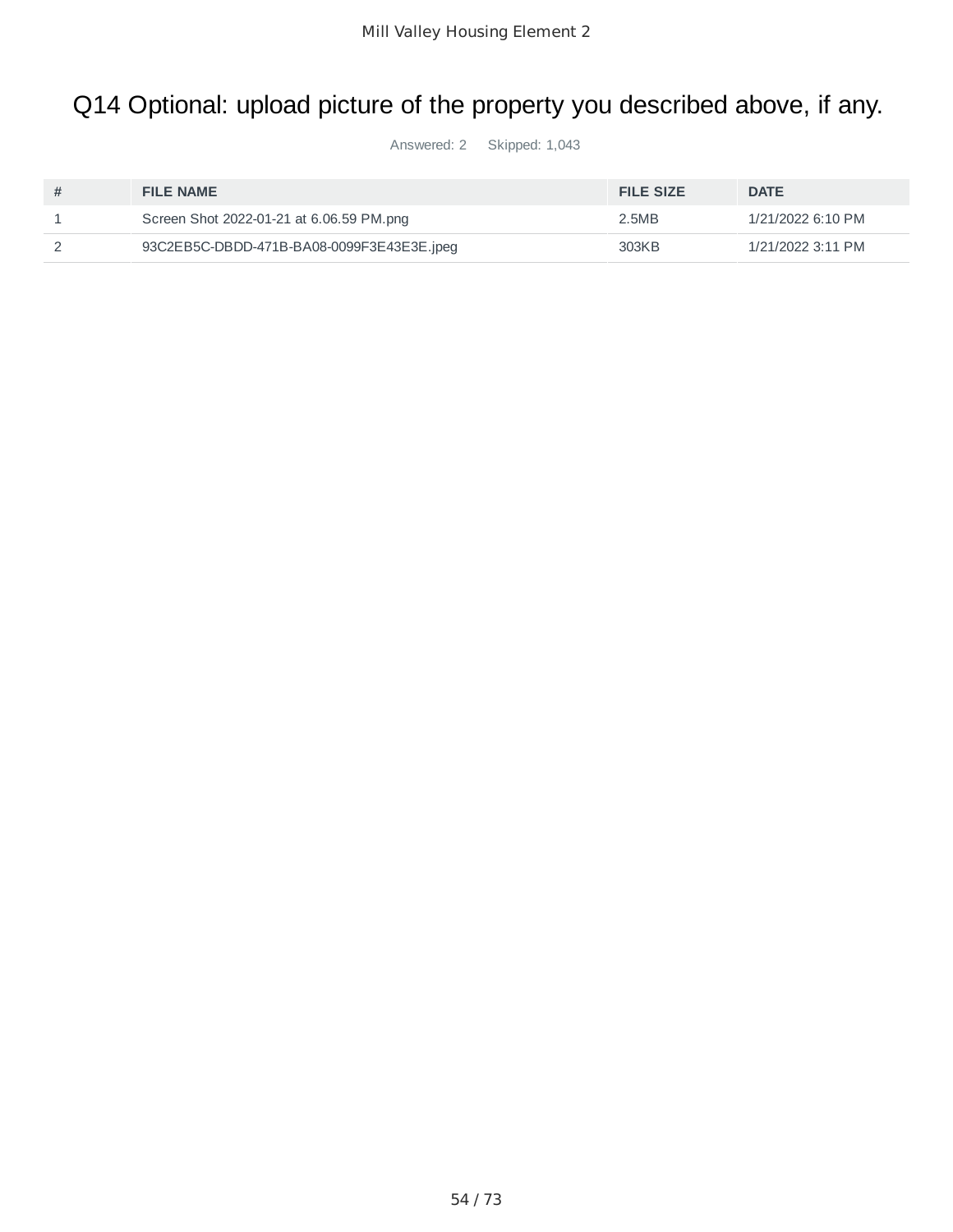# Q15 14. Is there any other input you would like to provide?

Answered: 379 Skipped: 666

| #  | <b>RESPONSES</b>                                                                                                                                                                                                                                                                                                                                                                                                                                                                                                                                                                                                                                                                                                                                                                                                                                                                                                                                                         | <b>DATE</b>        |
|----|--------------------------------------------------------------------------------------------------------------------------------------------------------------------------------------------------------------------------------------------------------------------------------------------------------------------------------------------------------------------------------------------------------------------------------------------------------------------------------------------------------------------------------------------------------------------------------------------------------------------------------------------------------------------------------------------------------------------------------------------------------------------------------------------------------------------------------------------------------------------------------------------------------------------------------------------------------------------------|--------------------|
| 1  | I strongly oppose providing housing for the homeless in Mill Valley. The computer program<br>would not accept my answers to question 10. I answer the first four "1" and the last two "4".                                                                                                                                                                                                                                                                                                                                                                                                                                                                                                                                                                                                                                                                                                                                                                               | 2/20/2022 9:27 PM  |
| 2  | Work to reject the ABAG housing numbers as unreasonable.                                                                                                                                                                                                                                                                                                                                                                                                                                                                                                                                                                                                                                                                                                                                                                                                                                                                                                                 | 2/20/2022 8:09 PM  |
| 3  | Fire and flood risks need to be carefully considered. Putting people into housing is great but<br>they need to be able to access transportation easily so closer to the freeway makes the most<br>sense.                                                                                                                                                                                                                                                                                                                                                                                                                                                                                                                                                                                                                                                                                                                                                                 | 2/20/2022 1:54 AM  |
| 4  | Workforce housing should be the highest priority but done a way that affords them equity.                                                                                                                                                                                                                                                                                                                                                                                                                                                                                                                                                                                                                                                                                                                                                                                                                                                                                | 2/19/2022 9:07 AM  |
| 5  | Don't destroy Mill Valley for real estate developers.                                                                                                                                                                                                                                                                                                                                                                                                                                                                                                                                                                                                                                                                                                                                                                                                                                                                                                                    | 2/16/2022 2:41 PM  |
| 6  | For diversity, equity and especially inclusion, have affordable housing in all areas of Mill Valley                                                                                                                                                                                                                                                                                                                                                                                                                                                                                                                                                                                                                                                                                                                                                                                                                                                                      | 2/16/2022 10:38 AM |
| 7  | Do not build in flood zones. Do not increase fire risk.                                                                                                                                                                                                                                                                                                                                                                                                                                                                                                                                                                                                                                                                                                                                                                                                                                                                                                                  | 2/15/2022 9:46 PM  |
| 8  | RHNA unfunded mandates are based on false, misleading statistics from the State of<br>California. This has been proven.                                                                                                                                                                                                                                                                                                                                                                                                                                                                                                                                                                                                                                                                                                                                                                                                                                                  | 2/15/2022 7:07 AM  |
| 9  | If you add more housing to the west side of mill valley including Miller and Blithedale you need<br>to add a third way out to the highway. Right now I can hardly make it the highway in ten<br>minutes with traffic. If you are adding MORE cars to the road the traffic will be horrendous. You<br>should open up Hamilton drive by the police station to be a third access to the highway instead<br>of having it be one way into the city. You are trapping your people inside a city in the case of<br>an emergency and this will have grave consequences. Fight CA law about adding more units if<br>our infrastructure is not set up for more housing. and to add more houses in fire zones should<br>be a crime. There is no good outcome there in the coming years with climate change. Please<br>think about these things as you prepare to build. There is already a lengthy wait to get out of<br>mill Valley on a normal day. What happens on an emergency? | 2/15/2022 6:44 AM  |
| 10 | I strongly support housing that is not just 'naturally affordable' because of lower costs, but that<br>is rent controlled and/or formally designated as affordable and for extremely low and low-<br>income, and local workforce.                                                                                                                                                                                                                                                                                                                                                                                                                                                                                                                                                                                                                                                                                                                                        | 2/15/2022 6:32 AM  |
| 11 | Good luck - this problem is intractable!                                                                                                                                                                                                                                                                                                                                                                                                                                                                                                                                                                                                                                                                                                                                                                                                                                                                                                                                 | 2/14/2022 10:43 PM |
| 12 | Traffic is the number one quality of life issue in mill valley. Building more units downtown with<br>pout adequately widening roads and improving traffic flow will be a disaster. New housing<br>needs to be located on the 101 corridor for this reason and many others- rapid transit access,<br>density, traffic flow, access to services, etc.                                                                                                                                                                                                                                                                                                                                                                                                                                                                                                                                                                                                                      | 2/14/2022 8:47 PM  |
| 13 | Thank you for working towards alleviating the housing crisis in California instead of operating<br>from a knee jerk fear of change.                                                                                                                                                                                                                                                                                                                                                                                                                                                                                                                                                                                                                                                                                                                                                                                                                                      | 2/14/2022 3:06 PM  |
| 14 | If areas of California want to limit the supply of land for development they have a couple of<br>choices. They can build higher (more stories) above the ground, or build below the ground (on<br>currently developed property) or they have to increase density. There is no other "magic" like<br>keeping current density and just forcing prices to be "affordable". Rent control does nothing<br>more than misprice rentals so the supply of rentals is chronically low and renters are motivated<br>never to move to continue to rent at non-market subsidized price. It does not create a market<br>but simply distorts the current market in a way that accomplishes nothing but political favor.                                                                                                                                                                                                                                                                 | 2/14/2022 2:16 PM  |
| 15 | I volunteer to assist & advise city staff & council regarding strategies for redevelopment.<br>Michael Heacock 415-845-5326                                                                                                                                                                                                                                                                                                                                                                                                                                                                                                                                                                                                                                                                                                                                                                                                                                              | 2/14/2022 10:39 AM |
| 16 | MV needs much more high-density/multi-unit housing! We also need workforce housing that is<br>affordable. I think the Miller Ave corridor is likely the best place for it. Blithdale is another good                                                                                                                                                                                                                                                                                                                                                                                                                                                                                                                                                                                                                                                                                                                                                                     | 2/14/2022 7:49 AM  |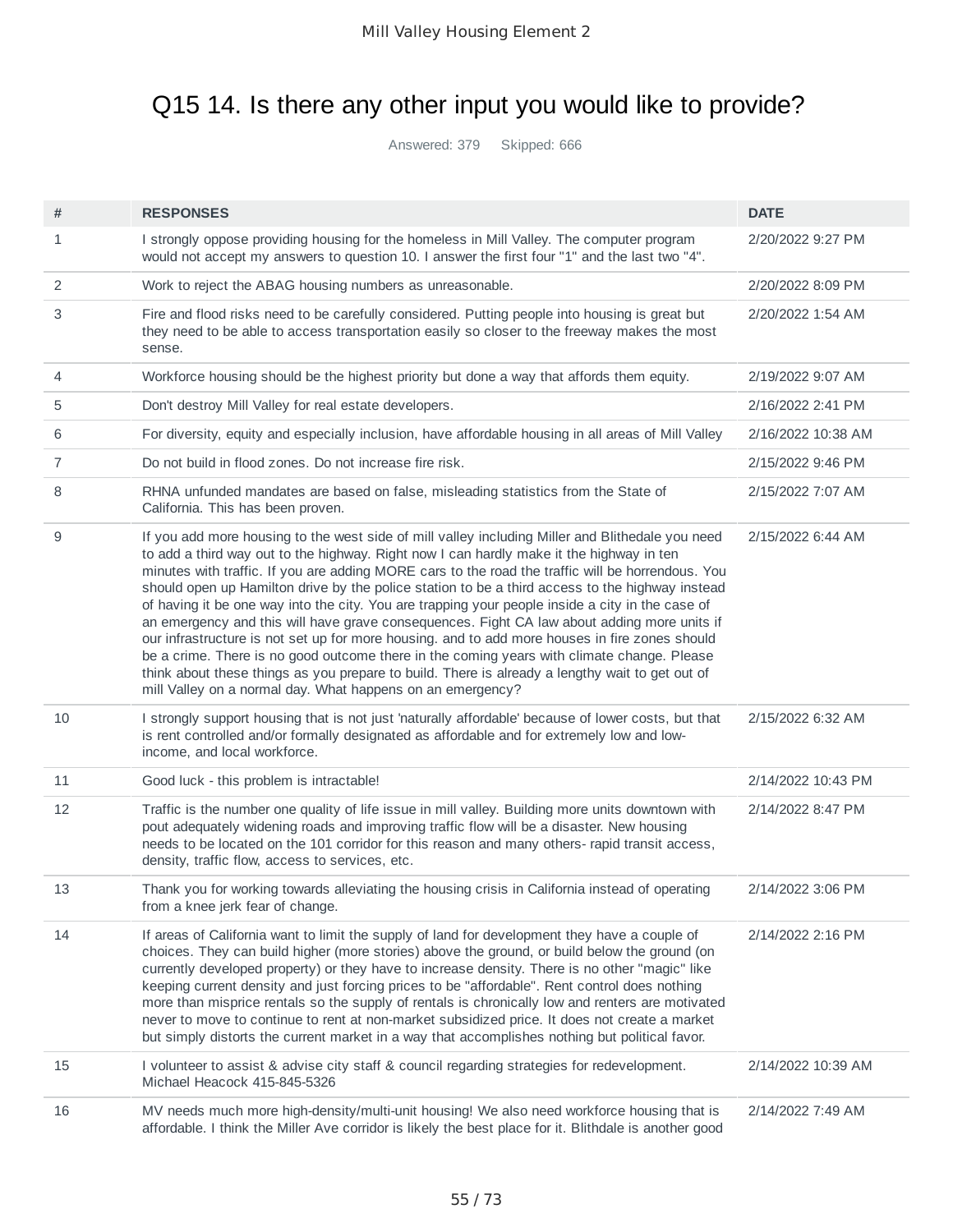option, but closer to the freeway. The 1 Hamilton project is a great start. (East of Camino Alto), as traffic is challenging before then.

| 17 | Yes. Stop allowing monstrous homes to be built on lots that could easily contain duplexes or<br>triplexes. Don't build housing in congested corridors (e.g. East Blithedale/Camino Alto).                                                                                                                                                                                                                                          | 2/13/2022 8:16 PM  |
|----|------------------------------------------------------------------------------------------------------------------------------------------------------------------------------------------------------------------------------------------------------------------------------------------------------------------------------------------------------------------------------------------------------------------------------------|--------------------|
| 18 | Please do not let nimby-ism take over yet again. Marin County is one of the three most<br>segregated counties in the entire country because of past inaction by otherwise well-<br>intentioned city and county officials. Pandering to further diruption in the natural growth<br>process is both unethical and now ILLEGAL due to decades-long footdragging.                                                                      | 2/13/2022 12:23 PM |
| 19 | N <sub>0</sub>                                                                                                                                                                                                                                                                                                                                                                                                                     | 2/13/2022 10:53 AM |
| 20 | No                                                                                                                                                                                                                                                                                                                                                                                                                                 | 2/13/2022 10:46 AM |
| 21 | I do not have a lot of input unfortunately. I do believe we need to allow more lower income<br>housing opportunities but at the same time I see overcrowding already and traffic being a<br>constant problem- would be severely exaacerbated in a fire.                                                                                                                                                                            | 2/13/2022 8:06 AM  |
| 22 | Stop confusing workforce housing with housing for the homeless.                                                                                                                                                                                                                                                                                                                                                                    | 2/13/2022 5:59 AM  |
| 23 | SAVE HAUKE PARK NOW!!!!!!!!!!!! DO NOT BUILD ON HAMILTON!!!!!!!! BUILD ON BOYLE<br>PARK SITE (JUST BECAUSE CITY COUNCIL MEMBERS LIVE THERE DOESN'T MEAN<br>THEY CAN REJECT THEIR BACK YARD !!!!!!!!!!!                                                                                                                                                                                                                             | 2/13/2022 5:01 AM  |
| 24 | Encouraging ADUs has so far only led to the construction of larger single family homes. Very<br>few are ultimately used as long term or even short-term rental housing. They're mostly being<br>used to simply expand the FAR available for projects and to avoid public scrutiny of those<br>projects.                                                                                                                            | 2/12/2022 6:09 PM  |
| 25 | The YIMBYs are not considering traffic, wildfires and water.                                                                                                                                                                                                                                                                                                                                                                       | 2/12/2022 2:42 PM  |
| 26 | See above                                                                                                                                                                                                                                                                                                                                                                                                                          | 2/12/2022 1:41 PM  |
| 27 | Please keep in mind that it is already seriously challenging to get out of town from the WUI<br>regions and that they are close to being unable to be insured. The City will be held directly<br>accountable and responsible for any decision to further endanger the residents and businesses<br>impacted by additional housing encouraged in these literally Dead End regions.                                                   | 2/12/2022 11:22 AM |
| 28 | Please explain why MV has to plan for more housing; will the state deny funding if we don't?<br>Please address parking and especially traffic congestion, which is already so awful I plan<br>leaving and returning home based on day of week and hour of day. How about exercising<br>eminent domain over houses on East Blithedale, tear them down, and create a 4 lane roadway<br>with massive underground parking in downtown? | 2/12/2022 9:51 AM  |
| 29 | Please consider a fair and balanced process - current plans on 1 Hamilton feel rushed to<br>"check the box" while circumventing environmental and other regulations that are in place for a<br>reason.                                                                                                                                                                                                                             | 2/12/2022 9:30 AM  |
| 30 | If additional housing is going to be constructed, the city MUST find solutions to the traffic<br>problems and water issues facing the city. It is not fair to the current residents and it YOUR<br>duty to solve.                                                                                                                                                                                                                  | 2/12/2022 9:01 AM  |
| 31 | All new housing must have two dedicated onsite parking spaces per unit.                                                                                                                                                                                                                                                                                                                                                            | 2/12/2022 9:00 AM  |
| 32 | Why are we building new units? The survey does not explainthis. Is it due to requests or has<br>there been a law established. Traffic is almost gridlocked now, why are we going to incase the<br>housing when we are almost dead locked with traffic?                                                                                                                                                                             | 2/12/2022 8:21 AM  |
| 33 | THank you for considering other options. It would be so very sad to be looking at a huge<br>apartment complex in Hawke Park. - Put a couple of duplexes there that blend into the<br>surrounding neighborhood.                                                                                                                                                                                                                     | 2/12/2022 8:17 AM  |
| 34 | Prohibit or severely limit short-term rentals                                                                                                                                                                                                                                                                                                                                                                                      | 2/12/2022 6:42 AM  |
| 35 | Traffic is crazy now. Don't add more.                                                                                                                                                                                                                                                                                                                                                                                              | 2/11/2022 11:56 PM |
| 36 | You have to increase the Camino Alto / E Blythedale corridor to 101. If you have more housing<br>you have to build more driving spaces. E Blythedale should be 2 lanes each way                                                                                                                                                                                                                                                    | 2/11/2022 11:06 PM |
| 37 | I would build an ADU on my property high up Summit Ave if the occupant did not have a car.                                                                                                                                                                                                                                                                                                                                         | 2/11/2022 9:05 PM  |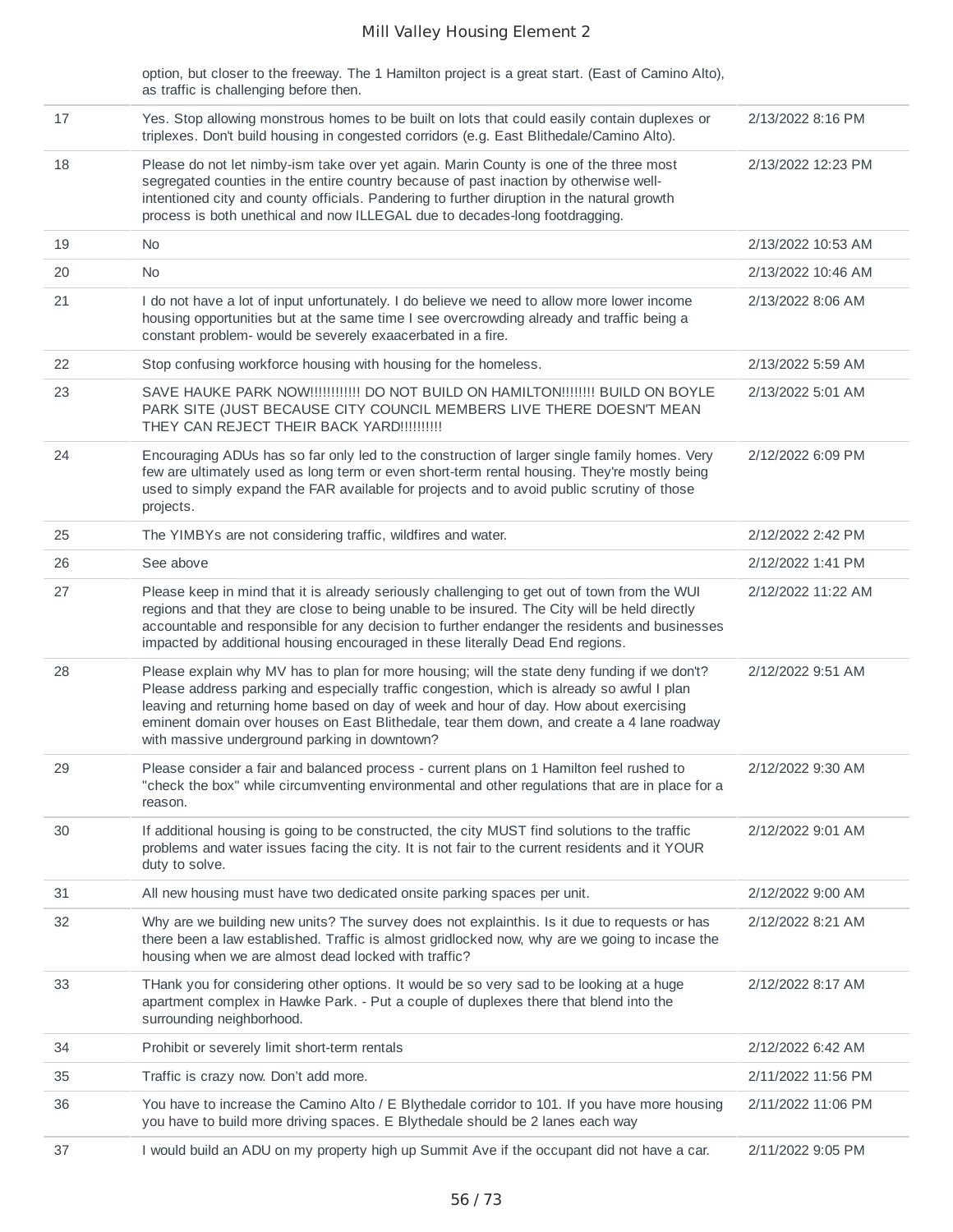No parking plus fire egress is a problem. If there were reliable on demand public transport that could serve the area, then this could work. Ebikes work in good weather, but more would be needed.

| 38 | Dont sell out to developers                                                                                                                                                                                                                                                                                                                                                                                                                                                                                                                                                                                                                                                                                                                                                                                                                                                                    | 2/11/2022 8:47 PM  |
|----|------------------------------------------------------------------------------------------------------------------------------------------------------------------------------------------------------------------------------------------------------------------------------------------------------------------------------------------------------------------------------------------------------------------------------------------------------------------------------------------------------------------------------------------------------------------------------------------------------------------------------------------------------------------------------------------------------------------------------------------------------------------------------------------------------------------------------------------------------------------------------------------------|--------------------|
| 39 | Make life in MV better, not worse.                                                                                                                                                                                                                                                                                                                                                                                                                                                                                                                                                                                                                                                                                                                                                                                                                                                             | 2/11/2022 8:17 PM  |
| 40 | No multi-family housing in single-family zoned areas.                                                                                                                                                                                                                                                                                                                                                                                                                                                                                                                                                                                                                                                                                                                                                                                                                                          | 2/11/2022 7:58 PM  |
| 41 | Need to deal with main corridor traffic. E Blithedale/Camino Alto are awful. It should not take<br>15 mins to get a mile to 101. To consider adding more housing/traffic to these maxed out<br>surface streets is irresponsible                                                                                                                                                                                                                                                                                                                                                                                                                                                                                                                                                                                                                                                                | 2/11/2022 7:49 PM  |
| 42 | Maybe unused churches could be used for multi units or co renters, such as one on E<br>Blithedale, now it has a business I think                                                                                                                                                                                                                                                                                                                                                                                                                                                                                                                                                                                                                                                                                                                                                               | 2/11/2022 7:40 PM  |
| 43 | Would like to see more affordable housing to buy and to rent.                                                                                                                                                                                                                                                                                                                                                                                                                                                                                                                                                                                                                                                                                                                                                                                                                                  | 2/11/2022 7:31 PM  |
| 44 | I have lived in Marin since the mid-1980s and always had more than one job at the same time<br>and never earned more than about \$22,000 a year. I have worked 53 years and my maximized<br>social security finally taken at age 70 is less than \$16,000 a year and I am a college graduate<br>who never caught a break for equal pay. I have never been arrested, never married, no kids,<br>always working, and no addictions, etc. I worked nights, weekends, holidays, doing side jobs<br>to supplement the jobs that paid into social security. I still have a job while living in public<br>housing that pays me a little over \$3,000 a year --I just think you need to realize how low the<br>incomes of seniors are even with maximized social security not taken until age 70. Marin has<br>to build housing for seniors are we are going to be sleeping on the streets. Thank you. | 2/11/2022 7:11 PM  |
| 45 | Redevelopment of commercial property that's routinely vacate, like the old Taco Bell location,<br>or residential property where a small house can be torn down so multiple even smaller<br>houses/tiny homes can be built. Allow tiny homes.                                                                                                                                                                                                                                                                                                                                                                                                                                                                                                                                                                                                                                                   | 2/11/2022 6:54 PM  |
| 46 | Mill valley is already too crowded. No new housing should be built. Traffic is awful already.<br>Focus on expanding the lanes leading in and out of town before you consider adding a single<br>new homeZ absolutely no grow th until the traffic congestion is solved on East Blithedale,<br>Camino Alto and Tam Junction.                                                                                                                                                                                                                                                                                                                                                                                                                                                                                                                                                                    | 2/11/2022 6:46 PM  |
| 47 | I love Mill Valley. I can't imagine a more beautiful place to live. Let's make it easy to welcome<br>new community members in!                                                                                                                                                                                                                                                                                                                                                                                                                                                                                                                                                                                                                                                                                                                                                                 | 2/11/2022 6:39 PM  |
| 48 | See above.                                                                                                                                                                                                                                                                                                                                                                                                                                                                                                                                                                                                                                                                                                                                                                                                                                                                                     | 2/11/2022 6:25 PM  |
| 49 | Not at this time.                                                                                                                                                                                                                                                                                                                                                                                                                                                                                                                                                                                                                                                                                                                                                                                                                                                                              | 2/11/2022 6:25 PM  |
| 50 | Living along 101 is totally undesirable, and I don't like the idea of putting new housing along the<br>frontage. It sends a very unwelcoming NIMBY message to our new residents, as if that was<br>the best we could do? We should embrace this and integrate it into the heart of the city, not the<br>outskirts / flood area. Our more urban areas along Miller, Blithedale and downtown seems like<br>good places, especially for walkability. Putting housing on our school properties seems odd.                                                                                                                                                                                                                                                                                                                                                                                          | 2/11/2022 3:23 PM  |
| 51 | I fully understand the need for affordable housing in our community, however, it is clear that our<br>community is stretched beyond its limits - our unique hillside life, coupled with only 2 ways in<br>and out, make it precarious when we need to evacuate. Add to that, the crunch on the 101<br>when every other community is evacuating. Our schools are crowded, our roads are crowded,<br>and current residents must continually drove out of town, or to the edges of town to get general<br>living needs. Why can't we focus on providing those here with amenities we need to love more<br>sustainably? Do we need another hair salon, nail salon, real estate office? Our city has grown<br>so much in the past 17 years that we have been here, but all everyone wants to do is add<br>more loving spaces to exacerbate the already unbearable situation.                        | 2/11/2022 2:13 PM  |
| 52 | Change the strategies around parking - designing our community to support cars is not in our<br>best interest. Parking takes up valuable land. Push for better LOCAL public transportation.                                                                                                                                                                                                                                                                                                                                                                                                                                                                                                                                                                                                                                                                                                    | 2/11/2022 12:55 PM |
| 53 | Marin efforts to provide affordable housing has been woefully inadequate. We need to have all<br>types of housing, including apartments, affordable small condos and ADU's to provide a more<br>inclusive housing plan. Don't let the NiMBYism and "How will this affect my property values"<br>crowd to hijack this conversation!                                                                                                                                                                                                                                                                                                                                                                                                                                                                                                                                                             | 2/11/2022 12:44 PM |
| 54 | Study "a Blueprint For Mill Valley", as an integrated outline. Then 'Sustainable Mill Valley for                                                                                                                                                                                                                                                                                                                                                                                                                                                                                                                                                                                                                                                                                                                                                                                               | 2/10/2022 1:20 PM  |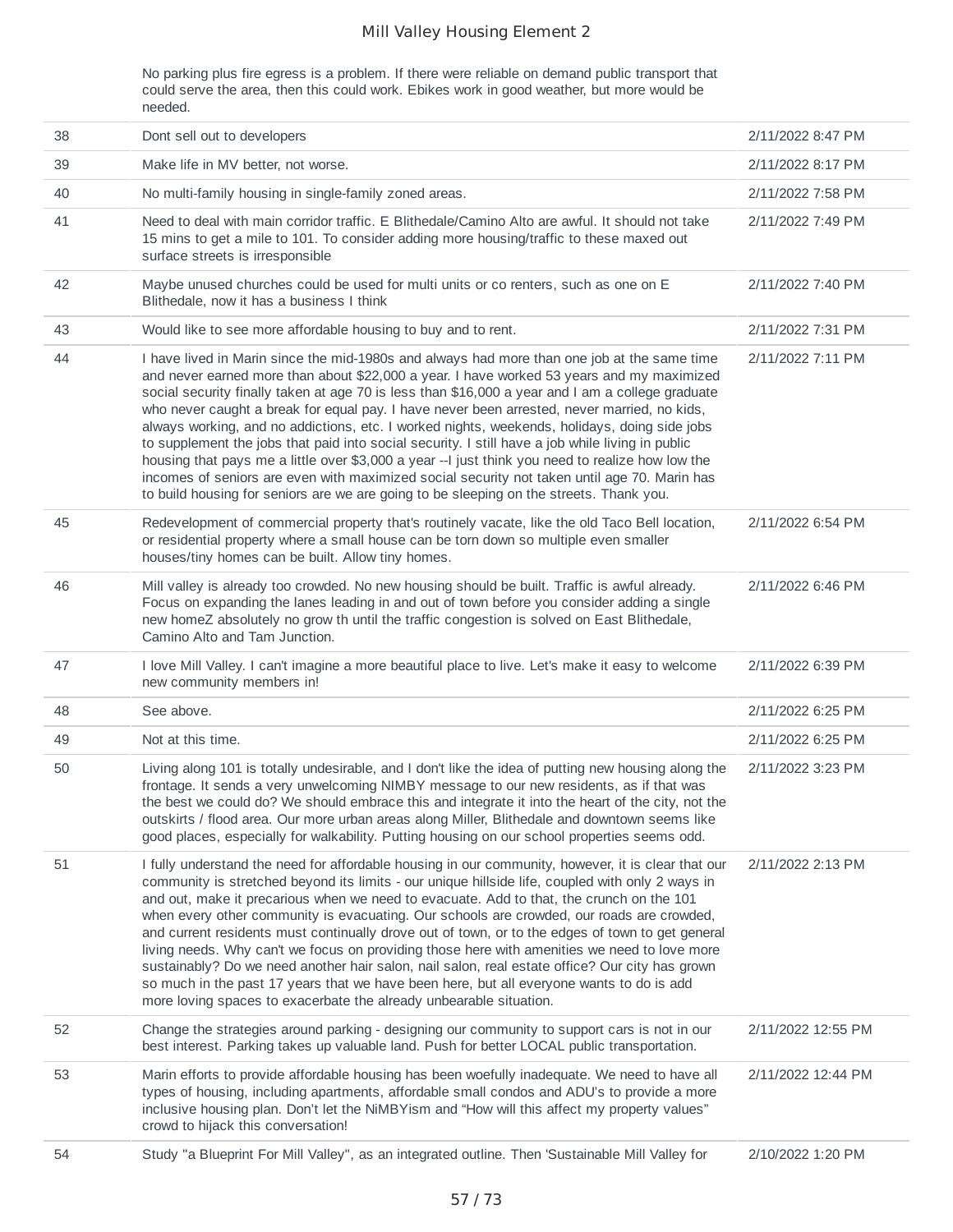|    | inspiration.                                                                                                                                                                                                                                                                                                                                                                                                                                                                                                                                                                                                                               |                    |
|----|--------------------------------------------------------------------------------------------------------------------------------------------------------------------------------------------------------------------------------------------------------------------------------------------------------------------------------------------------------------------------------------------------------------------------------------------------------------------------------------------------------------------------------------------------------------------------------------------------------------------------------------------|--------------------|
| 55 | I don't believe ADUs are the solve to this problem unless home owners are incentivized to rent<br>them to lower income people. That's not what happens with most ADUs. I also think reducing<br>the parking requirements is ridiculous considering how hard it is to drive in most neighborhoods<br>because everyone parks on the street. If anything people should be required to have off street<br>parking with new builds.                                                                                                                                                                                                             | 2/9/2022 8:50 PM   |
| 56 | There is no room to grow given traffic patterns. There is so much traffic at every time of day<br>now that there is no room to grow within Mill Valley. The only room would be on the 101 where<br>it does not create more congestion.                                                                                                                                                                                                                                                                                                                                                                                                     | 2/9/2022 1:45 PM   |
| 57 | Traffic congestion in certain areas is biggest concern                                                                                                                                                                                                                                                                                                                                                                                                                                                                                                                                                                                     | 2/9/2022 1:28 PM   |
| 58 | I am very concerned about traffic issues with new development, especially in the event of fire.<br>We are also very concerned about the potential loss of character of our town. We moved to<br>MV due to the beauty, green space and charming downtown. Development has to be smart,<br>attractive and done with the intent of keeping the character of the town.                                                                                                                                                                                                                                                                         | 2/8/2022 10:30 AM  |
| 59 | Open space is what makes living in Marin and specifically Mill Valley so special. Please<br>protect open space.                                                                                                                                                                                                                                                                                                                                                                                                                                                                                                                            | 2/7/2022 4:44 PM   |
| 60 | In your intro you describe the new housing needed under RHNA as "homes." That suggests<br>single family structures. Need to use consistent reference to "units." We are not going to solve<br>our housing problems by building single family homes. That was last century thinking.                                                                                                                                                                                                                                                                                                                                                        | 2/7/2022 11:09 AM  |
| 61 | Thank you for accommodating low income people!!                                                                                                                                                                                                                                                                                                                                                                                                                                                                                                                                                                                            | 2/7/2022 10:13 AM  |
| 62 | Thank you for this survey                                                                                                                                                                                                                                                                                                                                                                                                                                                                                                                                                                                                                  | 2/6/2022 10:55 AM  |
| 63 | Mill Valley and Marin are a desirable place to live because people fought high density housing.<br>Let us not forget that Rodeo Beach was set to become a large development. Unfortunately this<br>means not everyone can afford to live here.                                                                                                                                                                                                                                                                                                                                                                                             | 2/6/2022 9:21 AM   |
| 64 | Do not increase density on one lane roads in high fire danger areas - that will someday result in<br>the deaths of current residents as well as the new ones you allow in those areas which are not<br>safe for the residences there, let alone new residences                                                                                                                                                                                                                                                                                                                                                                             | 2/4/2022 11:06 PM  |
| 65 | The goal is not to insert "developer oriented" structures, but to plan creatively for diversity,<br>accessibility, and buildings that fit our community.                                                                                                                                                                                                                                                                                                                                                                                                                                                                                   | 2/4/2022 9:18 AM   |
| 66 | Don't increase density in the WUI. Improve evacuation planning and routes. Incorporate<br>improvements in traffic flow into any plan, such as widen Blithedale at CVS, force CalTrans to<br>improve light timing at 101, improve light timing at Tennessee Valley, allow access to 101 via<br>Hamilton.                                                                                                                                                                                                                                                                                                                                    | 2/3/2022 7:55 AM   |
| 67 | Traffic in downtown Mill Valley and on Blithedale is horrible so this area should be avoided.<br>Development should be on the Bay side "outskirts" - Miller/Camino Alto/lower Blithedale areas<br>closer to hwy 101 to reduce the impact of more housing and people/cars in Mill Valley. It is<br>currently very difficult and frustrating to get out of town.                                                                                                                                                                                                                                                                             | 2/2/2022 6:11 PM   |
| 68 | I think parking is important.                                                                                                                                                                                                                                                                                                                                                                                                                                                                                                                                                                                                              | 2/2/2022 9:58 AM   |
| 69 | Hamiton Drive needs to be two way to alleviate E. Blithdale.                                                                                                                                                                                                                                                                                                                                                                                                                                                                                                                                                                               | 2/1/2022 11:07 AM  |
| 70 | Could not input Last half of survey. It did not                                                                                                                                                                                                                                                                                                                                                                                                                                                                                                                                                                                            | 1/31/2022 4:41 PM  |
| 71 | Please don't do this to Mill Valley.                                                                                                                                                                                                                                                                                                                                                                                                                                                                                                                                                                                                       | 1/30/2022 11:56 PM |
| 72 | Build over creek in Egger parking lot. This may never happen                                                                                                                                                                                                                                                                                                                                                                                                                                                                                                                                                                               | 1/30/2022 7:44 PM  |
| 73 | Curious what financial incentives and political pressure residents of Boyle Park- which<br>consultant cited as optimum location for affordable housing- put on MV Council to look away?<br>Or Scott Highlands— where residents raised 500K to oppose? Why isn't City interested in<br>smaller parcels along Miller that can't yield 40 units? I've owned 25 years in MV and can't<br>access my own downtown due to traffic. Council/city planner's insistence that "a few more<br>projects sprinkled here and there" (summed up by Sashi McEntee, 6/21 Council meeting) is<br>like saying 10 extra pounds won't affect the morbidly obese. | 1/30/2022 10:51 AM |
| 74 | I appreciate you offering this SurveyMonkey                                                                                                                                                                                                                                                                                                                                                                                                                                                                                                                                                                                                | 1/30/2022 10:47 AM |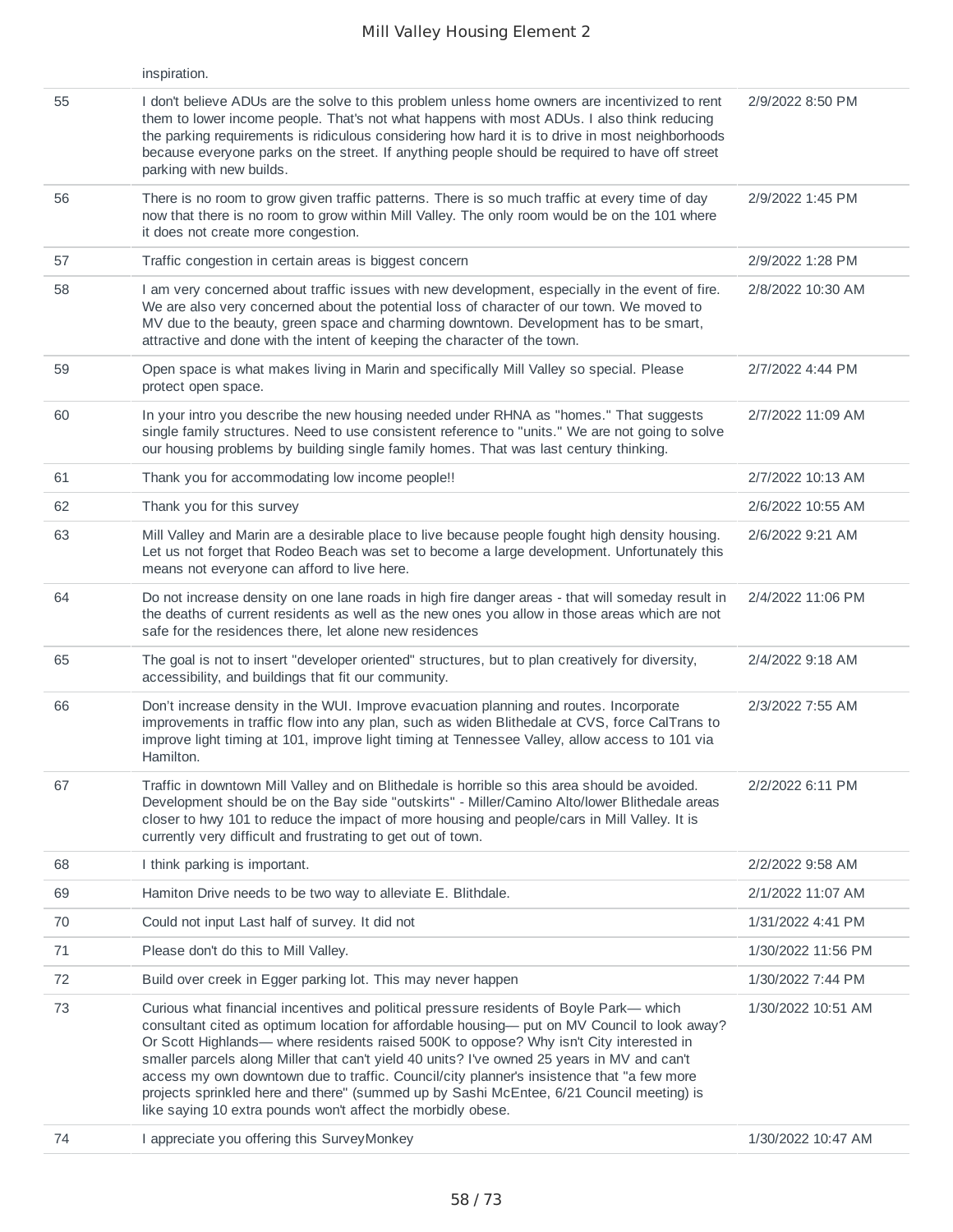| 75 | Many thanks for this survey and workshops                                                                                                                                                                                                                                                                                                                                                                                                                                                                                                                                                                                                                                                                                                                                                                     | 1/30/2022 8:03 AM  |
|----|---------------------------------------------------------------------------------------------------------------------------------------------------------------------------------------------------------------------------------------------------------------------------------------------------------------------------------------------------------------------------------------------------------------------------------------------------------------------------------------------------------------------------------------------------------------------------------------------------------------------------------------------------------------------------------------------------------------------------------------------------------------------------------------------------------------|--------------------|
| 76 | Thank you for this survey with all of its creative ideas and soliciting community input which<br>have been lacking so far from the Mill Valley Housing Committee.                                                                                                                                                                                                                                                                                                                                                                                                                                                                                                                                                                                                                                             | 1/29/2022 8:58 PM  |
| 77 | I would just like to see some tasteful buildings go up that suit the community and the ones that<br>are truly AFFORDABLE to the average person!                                                                                                                                                                                                                                                                                                                                                                                                                                                                                                                                                                                                                                                               | 1/29/2022 8:55 PM  |
| 78 | I'm very disappointed with the housing commission because they don't protect my community.<br>One that my wife and I love dearly and worked so hard to be able to live in. I get the feeling<br>that the HC is not comprised of people that worked hard to be able to afford a \$2M + home and<br>think it is somehow magically ok for others, who can't afford to live here, to be able to just<br>move in. They also don't take into account that the infrastructure in MV is VERY LIMITED.<br>Roads are already at capacity and water is scarce. The survey I just took was disgusting<br>because the assumption is "Housing must be built no matter what". No one seems to be<br>thinking outside the box to protect the community and citizens that worked so hard to be able<br>to live here. It hurts. | 1/29/2022 7:00 PM  |
| 79 | Building affordable housing throughout the city and don't claim that ADUs are the "affordable<br>units" in the hills and downtown. They are not being rented as affordable units and there is no<br>requirement that they be affordable.                                                                                                                                                                                                                                                                                                                                                                                                                                                                                                                                                                      | 1/29/2022 6:56 PM  |
| 80 | Thanks for asking hope this helps.                                                                                                                                                                                                                                                                                                                                                                                                                                                                                                                                                                                                                                                                                                                                                                            | 1/29/2022 3:03 PM  |
| 81 | We have a terrible time navigating the traffic on miller and blithedale now. It would be insane to<br>add housing to those areas! Stop assuming mMill Balley homeowners are elitists most of us<br>come from very humble backgrounds and have worked very hard to be able to love here!                                                                                                                                                                                                                                                                                                                                                                                                                                                                                                                       | 1/29/2022 1:44 PM  |
| 82 | Please choose development locations that won't make access and egress on our two<br>overused roads worse. Tam Junction traffic is already at capacity. E. Blithedale is my daily<br>torture. And that's after I get through the narrow car and truck clogged small streets of<br>Sycamore and Tamalpais Park. When new residences are permitted, even a studio apartment<br>is likely to have 2 cars because there is almost alway a partner/or child with their own vehicle.<br>From what I'm told anyone can add ADsus without parking if within 1/2 mile of a bus stop. We<br>are less than a block from the bus stop but all renters have one or more cars. Planners need to<br>adjust expectation of exclusive public transport users. It's not current reality and not<br>enforceable.                  | 1/29/2022 12:49 PM |
| 83 | Build a smaller number of units at 1 Hamilton than is currently proposed                                                                                                                                                                                                                                                                                                                                                                                                                                                                                                                                                                                                                                                                                                                                      | 1/29/2022 9:59 AM  |
| 84 | Thank you for gathering community input.                                                                                                                                                                                                                                                                                                                                                                                                                                                                                                                                                                                                                                                                                                                                                                      | 1/29/2022 9:06 AM  |
| 85 | No high density. No dedtruction of open space.                                                                                                                                                                                                                                                                                                                                                                                                                                                                                                                                                                                                                                                                                                                                                                | 1/29/2022 7:48 AM  |
| 86 |                                                                                                                                                                                                                                                                                                                                                                                                                                                                                                                                                                                                                                                                                                                                                                                                               |                    |
| 87 | Please don't build                                                                                                                                                                                                                                                                                                                                                                                                                                                                                                                                                                                                                                                                                                                                                                                            | 1/29/2022 7:06 AM  |
|    | Traffic can be a nightmare as is. More housing won't help                                                                                                                                                                                                                                                                                                                                                                                                                                                                                                                                                                                                                                                                                                                                                     | 1/29/2022 6:19 AM  |
| 88 | Tasteful multi housing such as Larkspur did near the DMV and water company would be nice.                                                                                                                                                                                                                                                                                                                                                                                                                                                                                                                                                                                                                                                                                                                     | 1/28/2022 11:51 PM |
| 89 | You also need to consider water availability. We must have water storage to meet the needs of<br>new developments.                                                                                                                                                                                                                                                                                                                                                                                                                                                                                                                                                                                                                                                                                            | 1/28/2022 11:25 PM |
| 90 | People are being taken advantage of because there is a pandemic. Everyone stays home, and<br>the older you are the more apt you are to be cut out of the decision making process. This is a<br>rediculous number of new homes.                                                                                                                                                                                                                                                                                                                                                                                                                                                                                                                                                                                | 1/28/2022 9:57 PM  |
| 91 | It must be done. Will be enormously difficult. Traffic a primary consideration although<br>increased medium to low income housing allowing local workers to LIVE here will presumably<br>help. Also consider easy access to schools, shops and public transportation to enable life with<br>fewer cars.                                                                                                                                                                                                                                                                                                                                                                                                                                                                                                       | 1/28/2022 8:04 PM  |
| 92 | Solve for transportation in any conversation of increased housing.                                                                                                                                                                                                                                                                                                                                                                                                                                                                                                                                                                                                                                                                                                                                            | 1/28/2022 3:51 PM  |
| 93 | Mitigate traffic due to increased residential units by adding workforce housing to inclusive<br>zoning eligible for special zoning incentives                                                                                                                                                                                                                                                                                                                                                                                                                                                                                                                                                                                                                                                                 | 1/28/2022 3:50 PM  |
| 94 | climate change and ocean rise must be considered                                                                                                                                                                                                                                                                                                                                                                                                                                                                                                                                                                                                                                                                                                                                                              | 1/28/2022 12:48 PM |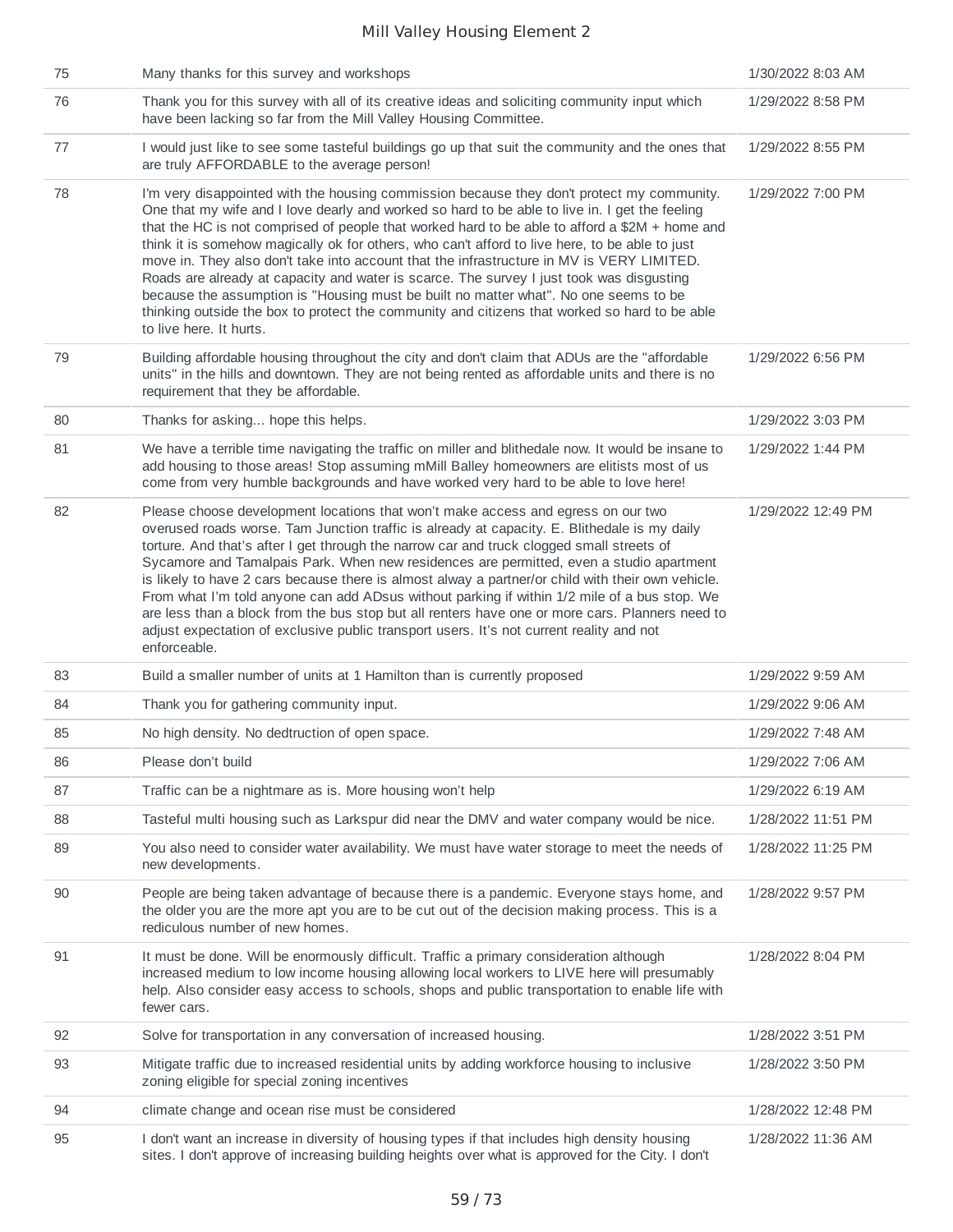want development standards to be mdified to maximize use of the property if the standards waved are for building height and enviornmental restrictions are disregarded. We don't have enough water for this amount of growth. Local traffic won't be effected by housing the local workforce in any substantial way. 96 Electric bikes being riddled at high speed are dangerous. bike traffic is very aggressive and

| 96  | Electric bikes being riddled at high speed are dangerous. bike traffic is very aggressive and<br>need to be monitored.                                                                                                                                                                                                                                                                                                                                                            | 1/28/2022 9:23 AM  |
|-----|-----------------------------------------------------------------------------------------------------------------------------------------------------------------------------------------------------------------------------------------------------------------------------------------------------------------------------------------------------------------------------------------------------------------------------------------------------------------------------------|--------------------|
| 97  | Traffic is a huge problem in MV. It is hard to remain open to the idea of additional housing<br>while experiencing the level of congestion that exists. This should be a priority. With some<br>relief the public will be more open to the idea of additional housing.                                                                                                                                                                                                            | 1/28/2022 8:07 AM  |
| 98  | See above text re traffic                                                                                                                                                                                                                                                                                                                                                                                                                                                         | 1/27/2022 10:04 PM |
| 99  | Increase options for slowing car speeds in town. Sycamore is still a night mare for cut through<br>traffic.                                                                                                                                                                                                                                                                                                                                                                       | 1/27/2022 8:56 PM  |
| 100 | Mill Valley City Council should have done a survey like this a year ago to hear the ideas &<br>perspectives of the citizens they supposedly, rather than listening to self-interested developers<br>and external affordable housing advocates who have never been to Mill Valley.                                                                                                                                                                                                 | 1/27/2022 8:52 PM  |
| 101 | Please: Prioritize mothers, children, and elders living at the margins.                                                                                                                                                                                                                                                                                                                                                                                                           | 1/27/2022 7:23 PM  |
| 102 | If housing is built on Hamilton Dr, then please make the road two ways so that people can<br>drive towards Shelter Bay to get to 101 without clogging up E Blithedale. The traffic getting out<br>of downtown to 101, especially northbound, is insane!                                                                                                                                                                                                                           | 1/27/2022 7:15 PM  |
| 103 | The requirement to add 865 units in Mill Valley was created by people who live in the central<br>valley where urban growth has the road systems and land to support it. Drive on Mill Valley<br>streets between 2-5pm and tell me this addition won't continue to damage the quality of life in<br>Mill Valley                                                                                                                                                                    | 1/27/2022 6:59 PM  |
| 104 | Stop pushing affordable housing to the edge of town, i.e., east of Camino Alto. If Downtown<br>businesses and households want affordable housing for THEIR employees, Downtown needs<br>to step up and support/pay for it THERE.                                                                                                                                                                                                                                                  | 1/27/2022 6:11 PM  |
| 105 | Serious Proposal to build another access to 101.                                                                                                                                                                                                                                                                                                                                                                                                                                  | 1/27/2022 5:30 PM  |
| 106 | Fight ABAG and do so publicly.                                                                                                                                                                                                                                                                                                                                                                                                                                                    | 1/27/2022 5:22 PM  |
| 107 | Believe that the city should encourage or mandate off street parking for 2 cars and no longer<br>allow garages. Garages are just filled with junk, not cars, and the cars end up on the street<br>which blocks traffic on our narrow streets. I understand the intent was to make it safer and get<br>cars off the street, but in our neighborhood that has TOTALLY backfired.                                                                                                    | 1/27/2022 5:19 PM  |
| 108 | Density (apartment houses) should be along the major arterials only, especially the 101.                                                                                                                                                                                                                                                                                                                                                                                          | 1/27/2022 5:19 PM  |
| 109 | Hamilton Drive is not a good option, due to sea rise and heavy park use,                                                                                                                                                                                                                                                                                                                                                                                                          | 1/27/2022 5:14 PM  |
| 110 | Conduct a pilot construction program for anslysis                                                                                                                                                                                                                                                                                                                                                                                                                                 | 1/27/2022 5:12 PM  |
| 111 | My family moved to Mill Valley in 1962. I have over 50 years living and or owning a home here.<br>Please DO NOT allow for taller buildings, less parking, take away the parks and green spaces.<br>Keep MV as mill valley -- if you want a city its 7 minutes away on hwy 101. ALSO please<br>consider the infrastructure - traffic is miserable already around school hours and rush hour.<br>Building along Hwy 101 is your best option.                                        | 1/27/2022 4:49 PM  |
| 112 | terrified of the impact on traffic day to day and in case of emergency. concerned about greedy<br>developers, town council desperate to meet deadlines, and rh combination creating more<br>expensive housing that doesn't address the problem and makes other issues like water usage<br>worse.anything built must have low flow water, solar, any energy efficiencies available.                                                                                                | 1/27/2022 12:38 PM |
| 113 | 800+ new housing units don't work here. Stop pretending to go along with it. Plan for 100, 200<br>new units or whatever REASONABLE accommodation can be made, and then tell the state to<br>go take a hike. In 5 years, I think common sense will prevail and these numbers will come<br>down as reality sets in. We don't want to have 800 new units under construction when the state<br>finally says, "you know what, MV probably only rationally accommodates 100 new units". | 1/27/2022 11:39 AM |
| 114 | not a good idea to allow 4 unit properties to be build in existing single family home areas                                                                                                                                                                                                                                                                                                                                                                                       | 1/27/2022 9:45 AM  |
| 115 | Improve the traffic mess jn the city. More housing is not the answer.                                                                                                                                                                                                                                                                                                                                                                                                             | 1/27/2022 12:37 AM |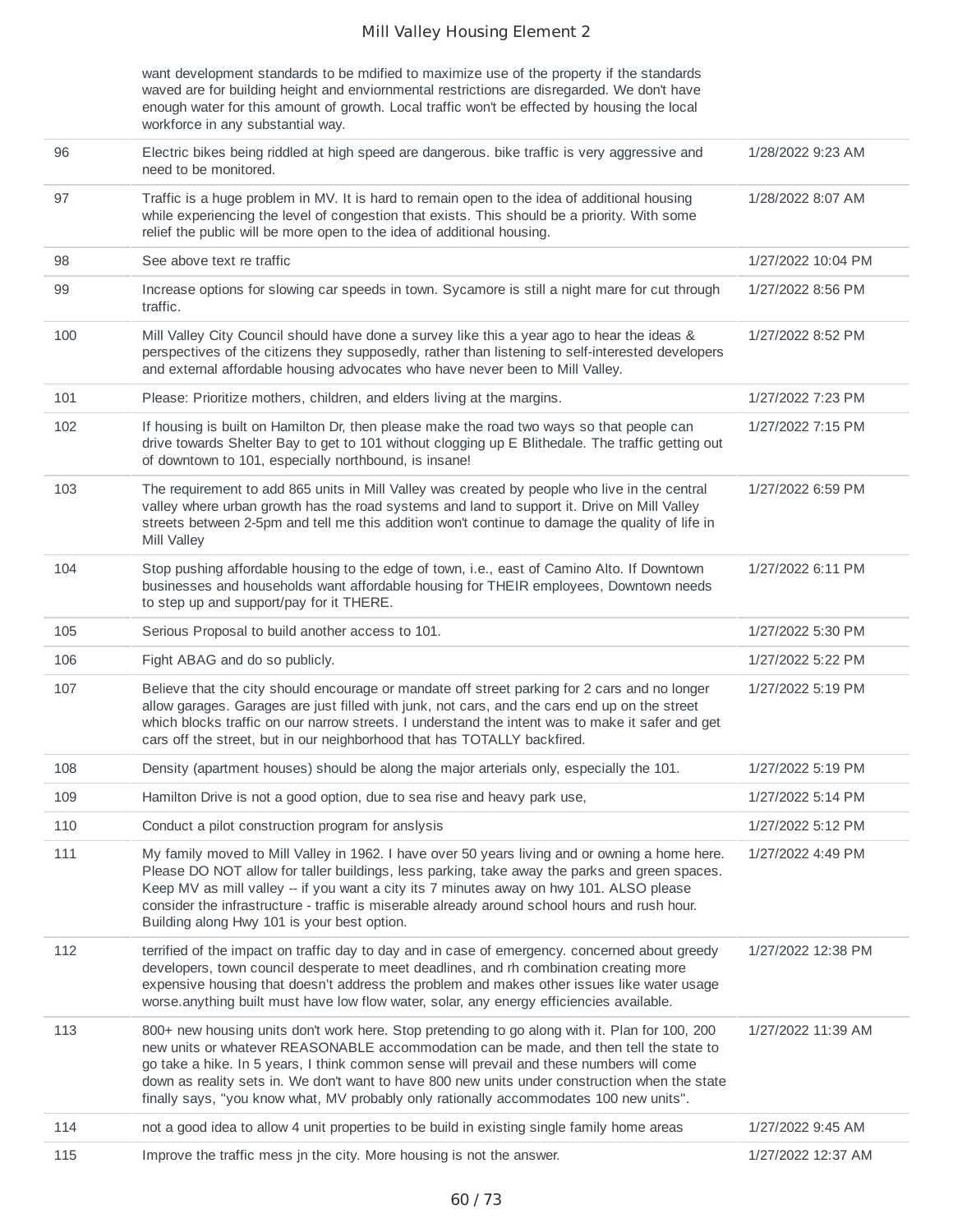| 116 | Whatever is built should be designated affordable, local workers, and subsidized as necessary<br>to allow for teachers, firefighters, etc. to live in the town they work in.                                                                                                                                                                                                                                                                                                              | 1/26/2022 5:33 PM  |
|-----|-------------------------------------------------------------------------------------------------------------------------------------------------------------------------------------------------------------------------------------------------------------------------------------------------------------------------------------------------------------------------------------------------------------------------------------------------------------------------------------------|--------------------|
| 117 | Please don't do this!                                                                                                                                                                                                                                                                                                                                                                                                                                                                     | 1/26/2022 3:29 PM  |
| 118 | Hi Mr. Perry, I know u had a meeting with my dad who tried to persuade you to be more anti<br>affordable housing (no matter how much he says he isn't). I strongly disagree and think the<br>results of these surveys would be very different if media other than Facebook is used,<br>especially since people who agree with me generally don't use it as much.                                                                                                                          | 1/26/2022 12:38 PM |
| 119 | There's a real opportunity for Mill Valley to increase density to bring more<br>people/restaurants/shops closer to downtown again, just built things densely but masterfully in<br>European style                                                                                                                                                                                                                                                                                         | 1/26/2022 12:13 PM |
| 120 | Nothing that burdens the E. Blithedale traffic any further!                                                                                                                                                                                                                                                                                                                                                                                                                               | 1/26/2022 10:58 AM |
| 121 | Infrastructure has to be brought up to date to accommodate this! And given the constraints of<br>the topography, narrow roads and fire danger, we should not overload the town. Even with<br>upgraded infrastructure, it cannot handle it! We would do well to add 100 more housing units.                                                                                                                                                                                                | 1/26/2022 10:10 AM |
| 122 | Before any of this is done, the city needs to execute on a traffic plan that creates better<br>access to and from the freeways.                                                                                                                                                                                                                                                                                                                                                           | 1/26/2022 9:47 AM  |
| 123 | I'm very concerned about adding the number of housing units required in areas that will cause<br>already backed up roads to get worse. In an area that had to host a practice fire escape route<br>(that we took part in) to ensure our current roads and parking lots can accommodate the<br>current population, we must ensure that new housing is built closer to exit points of the area as<br>opposed to "in town". This should remove down town and Blithedale from the discussion. | 1/26/2022 9:18 AM  |
| 124 | Daily commute time traffic and exit routes in the event of a fire MUST be considered in any<br>development.                                                                                                                                                                                                                                                                                                                                                                               | 1/26/2022 7:09 AM  |
| 125 | Any development that is deep into the heart of mill valley will add untenable amounts of traffic<br>congestion and poses a threat to the health and safety of our community. Develop as close to<br>the highway as feasible.                                                                                                                                                                                                                                                              | 1/25/2022 11:20 PM |
| 126 | I support affordable housing because I have lived in it for 35 years. I would be interested in<br>being involved in future discussions.                                                                                                                                                                                                                                                                                                                                                   | 1/25/2022 8:13 PM  |
| 127 | Top priority is housing for local workforce. Lowest priority is for unemployed homeless.                                                                                                                                                                                                                                                                                                                                                                                                  | 1/25/2022 8:10 PM  |
| 128 | Do not, under any circumstances - sell - give away city property for development.                                                                                                                                                                                                                                                                                                                                                                                                         | 1/25/2022 7:02 PM  |
| 129 | I am vehemently opposed to not having a parking requirement. It is extremely disappointing<br>that the Hamilton project does not include requiring a parking garage underneath. There isn't<br>enough parking for weekend kids sports as it is.                                                                                                                                                                                                                                           | 1/25/2022 7:02 PM  |
| 130 | Mill Valley is special because of the open space and environment. Overbuilding will destroy<br>everything that makes Mill Valley desirable. Everyone cannot afford to live in Mill Valley just<br>like everyone cannot afford to stay at a Four Seasons Resort. Our parking, roads, traffic, fire<br>danger, and limited water limit the population of Mill Valley. We have already exceeded<br>capacity and more crowding will destroy our town                                          | 1/25/2022 4:53 PM  |
| 131 | Take the action towards affordable housing. Stop letting landlords use garages as unit.                                                                                                                                                                                                                                                                                                                                                                                                   | 1/25/2022 4:47 PM  |
| 132 | Do not convert parks and open space into housing                                                                                                                                                                                                                                                                                                                                                                                                                                          | 1/25/2022 4:45 PM  |
| 133 | Fix traffic first then you can add population I don't see housing fixing traffic                                                                                                                                                                                                                                                                                                                                                                                                          | 1/25/2022 4:31 PM  |
| 134 | Availability of water should be part of the equation                                                                                                                                                                                                                                                                                                                                                                                                                                      | 1/25/2022 3:57 PM  |
| 135 | We will vote against anyone in the next election that supports more housing in Mill Valley.<br>We're contemplating leaving because it's already too crowded and the roads are jammed every<br>day.                                                                                                                                                                                                                                                                                        | 1/25/2022 3:28 PM  |
| 136 | Now is the time for Mill Valley to take a leadership role in making housing available to a<br>diverse range of residents.                                                                                                                                                                                                                                                                                                                                                                 | 1/25/2022 2:51 PM  |
| 137 | Taking a city already too busy with traffic, people in line at grocery stores and adding others<br>that will have the same, but worse problems with their addition, does not seem like the wisest                                                                                                                                                                                                                                                                                         | 1/25/2022 2:49 PM  |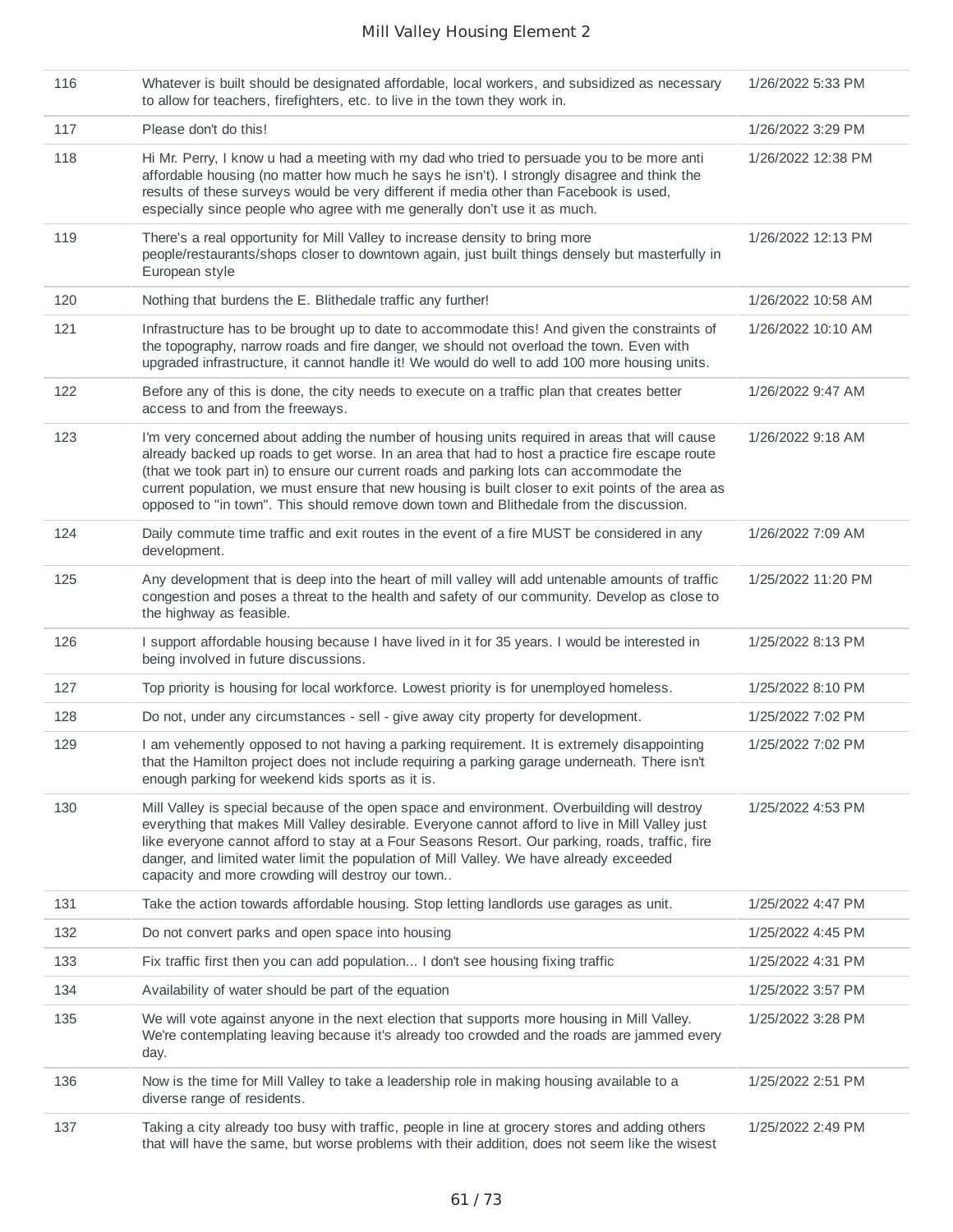use of land. Either nationalize and socialize the land, mandate only high rise density, or choose a further out less crowded location and tax incentivize business to move there. The only successful thing will be that another place will be chosen that does not have these problems and it will skyrocket in price. There is a reason prices are high here, it is very sought after.

| 138 | will the sewage treatment plant need to be relocated? will there be another possibility for a<br>connecter to 101? will we have enough water?                                                                                                                                                                                                                                                                                                                                                                                                                                                                                                                                                                                                                                                                                                                       | 1/25/2022 2:29 PM  |
|-----|---------------------------------------------------------------------------------------------------------------------------------------------------------------------------------------------------------------------------------------------------------------------------------------------------------------------------------------------------------------------------------------------------------------------------------------------------------------------------------------------------------------------------------------------------------------------------------------------------------------------------------------------------------------------------------------------------------------------------------------------------------------------------------------------------------------------------------------------------------------------|--------------------|
| 139 | This project of adding housing is truly worrisome to me. The water resources in Marin are not<br>infinite. The infrastructure, particularly the two main arteries in and out of Mill Valley, is not<br>malleable to accommodate more people. More housing is more cars, more domestic workers,<br>more traffic, more water usage. The roads are filled to capacity without the regular interruption<br>by high tides and climate change. The amount of tourists going through Tam junction are at an<br>all-time high. If I leave my house on the weekends and plan to come back anytime before 4pm<br>it's chaos with beach traffic. Same for if I leave after 4 to exit Tam Valley. At what point do we<br>say no more building? Before we ruin Mill Valley for everyone by making it a miserable place to<br>live due to lack of resources and over-crowdedness? | 1/25/2022 2:19 PM  |
| 140 | take into highest consideration environmental impact and flooding, and after that, traffic                                                                                                                                                                                                                                                                                                                                                                                                                                                                                                                                                                                                                                                                                                                                                                          | 1/25/2022 2:15 PM  |
| 141 | Thank you for thorough survey, am supportive of more diversity (race, profession etc) in the<br>community.                                                                                                                                                                                                                                                                                                                                                                                                                                                                                                                                                                                                                                                                                                                                                          | 1/25/2022 1:01 PM  |
| 142 | I am very concerned about our community becoming impossible to afford for ours community<br>service helpers, such as teachers, fire fighters, police officers, grocers. The area is way better<br>off to have more affordable housing. We need to be more accessible to people of color and of<br>diverse economic backgrounds. Thank you for your efforts in these regards.                                                                                                                                                                                                                                                                                                                                                                                                                                                                                        | 1/25/2022 11:26 AM |
| 143 | allowing owners to add ADUs by making it less restrictive and offering incentives (\$\$\$)                                                                                                                                                                                                                                                                                                                                                                                                                                                                                                                                                                                                                                                                                                                                                                          | 1/25/2022 11:21 AM |
| 144 | Current proposal to cram units onto Hamilton is not what voters or residents want. Stop trying<br>to ram this through by sacrificing gorgeous Hauke Park open space                                                                                                                                                                                                                                                                                                                                                                                                                                                                                                                                                                                                                                                                                                 | 1/25/2022 9:57 AM  |
| 145 | No                                                                                                                                                                                                                                                                                                                                                                                                                                                                                                                                                                                                                                                                                                                                                                                                                                                                  | 1/25/2022 8:54 AM  |
| 146 | I think it's so important to have low income housing in MV. We need to have a thriving multi-<br>race community.                                                                                                                                                                                                                                                                                                                                                                                                                                                                                                                                                                                                                                                                                                                                                    | 1/25/2022 8:20 AM  |
| 147 | We are not against affordable housing we are against high density and more cars in a family<br>oriented area.                                                                                                                                                                                                                                                                                                                                                                                                                                                                                                                                                                                                                                                                                                                                                       | 1/25/2022 7:50 AM  |
| 148 | Please do not develop the golf course! It's one feature that makes mill valley special.                                                                                                                                                                                                                                                                                                                                                                                                                                                                                                                                                                                                                                                                                                                                                                             | 1/25/2022 7:01 AM  |
| 149 | These development mandates and explosion of adus make me want to leave the state                                                                                                                                                                                                                                                                                                                                                                                                                                                                                                                                                                                                                                                                                                                                                                                    | 1/24/2022 11:53 PM |
| 150 | Adding more housing is not a good idea. We have too much traffic, our schools are full and we<br>don't have enough water, so why make all those issues worse?                                                                                                                                                                                                                                                                                                                                                                                                                                                                                                                                                                                                                                                                                                       | 1/24/2022 10:28 PM |
| 151 | The wealthier someone is here the less they will support this thus many people do not care at<br>all. It's not fair that the help have to live in areas like the canal.                                                                                                                                                                                                                                                                                                                                                                                                                                                                                                                                                                                                                                                                                             | 1/24/2022 9:43 PM  |
| 152 | We need more affordable housing.                                                                                                                                                                                                                                                                                                                                                                                                                                                                                                                                                                                                                                                                                                                                                                                                                                    | 1/24/2022 8:19 PM  |
| 153 | There is no room except to redevelop structures into housing. For example, large commercial<br>buildings, parking areas near existing schools, churches and businesses, as well as city<br>owned parking areas.                                                                                                                                                                                                                                                                                                                                                                                                                                                                                                                                                                                                                                                     | 1/24/2022 7:43 PM  |
| 154 | Good luck!!                                                                                                                                                                                                                                                                                                                                                                                                                                                                                                                                                                                                                                                                                                                                                                                                                                                         | 1/24/2022 2:24 PM  |
| 155 | <b>No</b>                                                                                                                                                                                                                                                                                                                                                                                                                                                                                                                                                                                                                                                                                                                                                                                                                                                           | 1/24/2022 1:35 PM  |
| 156 | See above comments                                                                                                                                                                                                                                                                                                                                                                                                                                                                                                                                                                                                                                                                                                                                                                                                                                                  | 1/24/2022 1:13 PM  |
| 157 | Allow time to consider after addressing the flooding in our low lying areas                                                                                                                                                                                                                                                                                                                                                                                                                                                                                                                                                                                                                                                                                                                                                                                         | 1/24/2022 12:25 PM |
| 158 | Mill Valley's location makes it a natural treasure. The present principal barrier to becoming a<br>resident are economic forces. Any changes need to be sensitive to maintaining the quality,<br>small town character and attractiveness of the community and minimize impacts. It's unique<br>topography is a virtue and makes change challenging.                                                                                                                                                                                                                                                                                                                                                                                                                                                                                                                 | 1/24/2022 11:28 AM |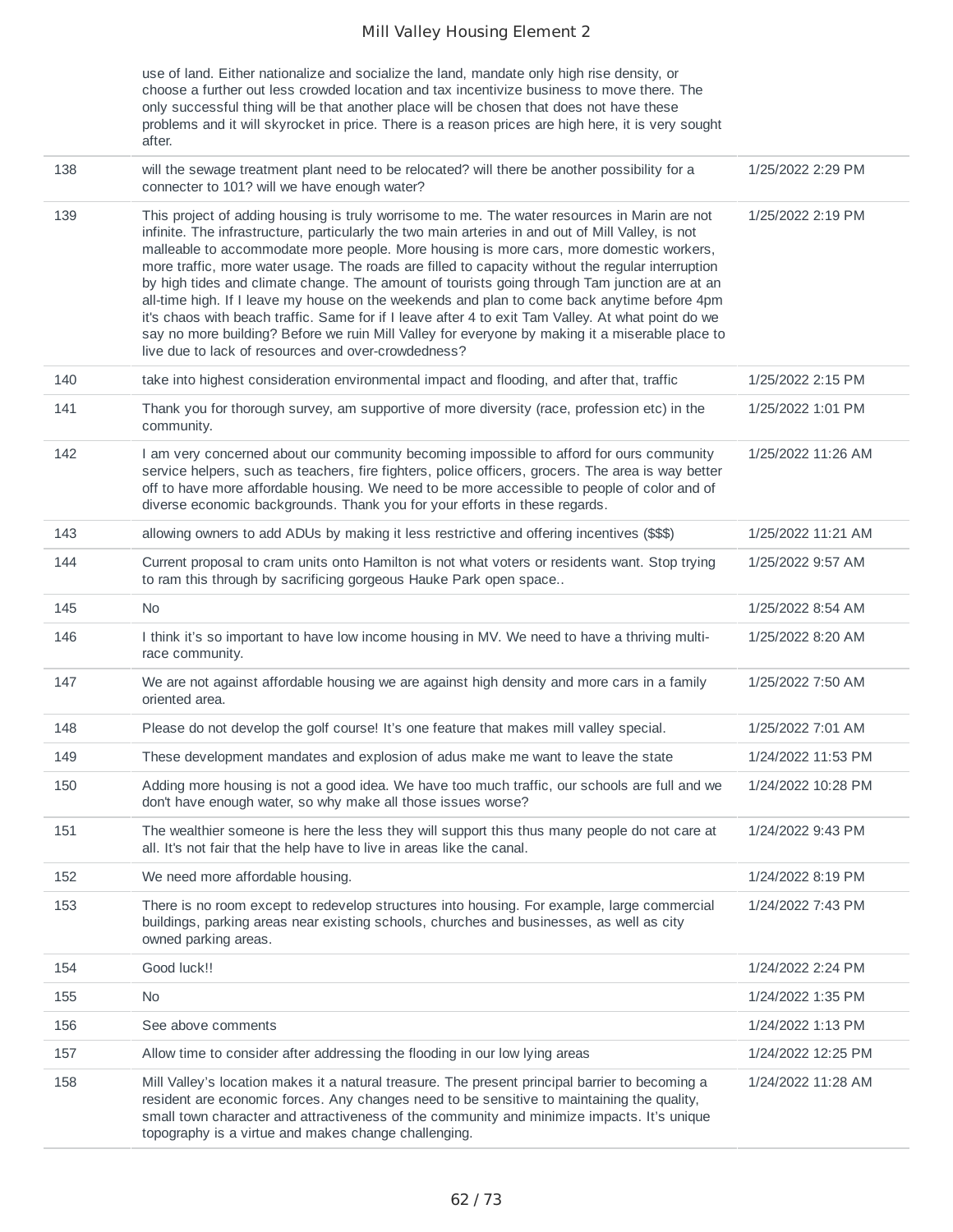| 159 | The 1 Hamilton site should remain as is and not be developed.                                                                                                                                                                                                                                                                                                                                                                                                                                               | 1/24/2022 11:17 AM |
|-----|-------------------------------------------------------------------------------------------------------------------------------------------------------------------------------------------------------------------------------------------------------------------------------------------------------------------------------------------------------------------------------------------------------------------------------------------------------------------------------------------------------------|--------------------|
| 160 | FIX INFRASTRUCTURE/ROADS FIRST. Demand that the state provide funds for better<br>highway access, to solve for bottlenecks $@3$ access points to the 101 in town. Before<br>building more housing, solve the issues which existing residents face first!                                                                                                                                                                                                                                                    | 1/24/2022 10:34 AM |
| 161 | Consider using solar panels over all exposed parking lots. For example Miller Safeway.                                                                                                                                                                                                                                                                                                                                                                                                                      | 1/24/2022 10:05 AM |
| 162 | only concern about adu's is use as vacation rental                                                                                                                                                                                                                                                                                                                                                                                                                                                          | 1/24/2022 9:02 AM  |
| 163 | Normally I am pro development and would like to see fair, affordable housing, but Mill Valley is<br>overcrowded.                                                                                                                                                                                                                                                                                                                                                                                            | 1/24/2022 8:45 AM  |
| 164 | I am against any strategy that differs from the plan that has been in place for 25 years.                                                                                                                                                                                                                                                                                                                                                                                                                   | 1/23/2022 10:03 PM |
| 165 | Find solutions which will help increase workforce housing and also reduce or not increase the<br>already horrible East Blithedale traffic. Traffic on EB has become a terrible gridlock.                                                                                                                                                                                                                                                                                                                    | 1/23/2022 9:37 PM  |
| 166 | I strongly support the city's efforts to make housing more accessible and equitable.                                                                                                                                                                                                                                                                                                                                                                                                                        | 1/23/2022 8:45 PM  |
| 167 | The survey asks for respondent's annual income level. Maximum level offered is \$150,000.<br>Given how expensive it is to live in Mill Valley, this section needs to be corrected. Maximum<br>annual income level should be at least over \$2,000,000.                                                                                                                                                                                                                                                      | 1/23/2022 5:44 PM  |
| 168 | We need a plan to get to the state allocation for Mill Valley.                                                                                                                                                                                                                                                                                                                                                                                                                                              | 1/23/2022 5:23 PM  |
| 169 | work on growth outside mill Valley. We cant safely exit the town and mountains with the current<br>roads and population in an emergency. Please don't add more people to the town without<br>thinking through and improving the arteries.                                                                                                                                                                                                                                                                   | 1/23/2022 4:43 PM  |
| 170 | Priority should be given to people who serve Mill Valley children such as teachers and<br>community workers. No one has to live in Mill Valley and the population is already jamming<br>Tam Junction and Blithedale to 101. Is it really necessary to take the small towns in Marin and<br>distroy them?                                                                                                                                                                                                    | 1/23/2022 1:41 PM  |
| 171 | try not to destroy the ambiance of the city and worsen traffic                                                                                                                                                                                                                                                                                                                                                                                                                                              | 1/23/2022 12:11 PM |
| 172 | The city planners have been doing a great job!                                                                                                                                                                                                                                                                                                                                                                                                                                                              | 1/23/2022 11:34 AM |
| 173 | Address infrastructure first: transportation, water, utilities, traffic or else more housing will not<br>work.                                                                                                                                                                                                                                                                                                                                                                                              | 1/23/2022 10:56 AM |
| 174 | I think it is nuts that we've pushed all these ADUs with no requirement that they be rented to a<br>low-income person. So now we have a lot of yoga studios and man caves or guest houses. We<br>are exacerbating the problem by adding value to \$2MM homes. It is a joke to think this is<br>increasing the housing stock for low income folks. As part of approving the ADU, there should<br>be a need to deed restrict it somehow as a long-term rental. Otherwise it will just end up as an<br>AirBnB. | 1/23/2022 10:43 AM |
| 175 | to provide more housing for the local workforce like teachers and civil servants                                                                                                                                                                                                                                                                                                                                                                                                                            | 1/23/2022 10:40 AM |
| 176 | Again, the ADU's are a Huge problem for Corporate and UNIncorporated Mill Valley and should<br>be fixed!                                                                                                                                                                                                                                                                                                                                                                                                    | 1/23/2022 9:09 AM  |
| 177 | Thank you for undertaking this important but challenging work!                                                                                                                                                                                                                                                                                                                                                                                                                                              | 1/23/2022 6:24 AM  |
| 178 | Why Mv and bot where is more space                                                                                                                                                                                                                                                                                                                                                                                                                                                                          | 1/23/2022 2:39 AM  |
| 179 | Please consider our safety in case of an emergency such as a fire. We are already trapped,<br>and we can't afford any more traffic in the Mill Valley area.                                                                                                                                                                                                                                                                                                                                                 | 1/22/2022 10:21 PM |
| 180 | Too much traffic currently. Refuse the state's housing requirements                                                                                                                                                                                                                                                                                                                                                                                                                                         | 1/22/2022 9:28 PM  |
| 181 | Im strongly against rezoning SFR to allow for Units. That said ADU where there is parking<br>should be permitted.                                                                                                                                                                                                                                                                                                                                                                                           | 1/22/2022 8:31 PM  |
| 182 | Biggest concern is equitable housing opportunities followed traffic concerns. Nightmare now<br>with only two effective exits from MV west of 101. In event if the next disaster, lives will be<br>lost attempting to evacuate.                                                                                                                                                                                                                                                                              | 1/22/2022 7:17 PM  |
| 183 | WE NEED MANY DIFFERENT STRATEGIES FOR HOUSING                                                                                                                                                                                                                                                                                                                                                                                                                                                               | 1/22/2022 4:53 PM  |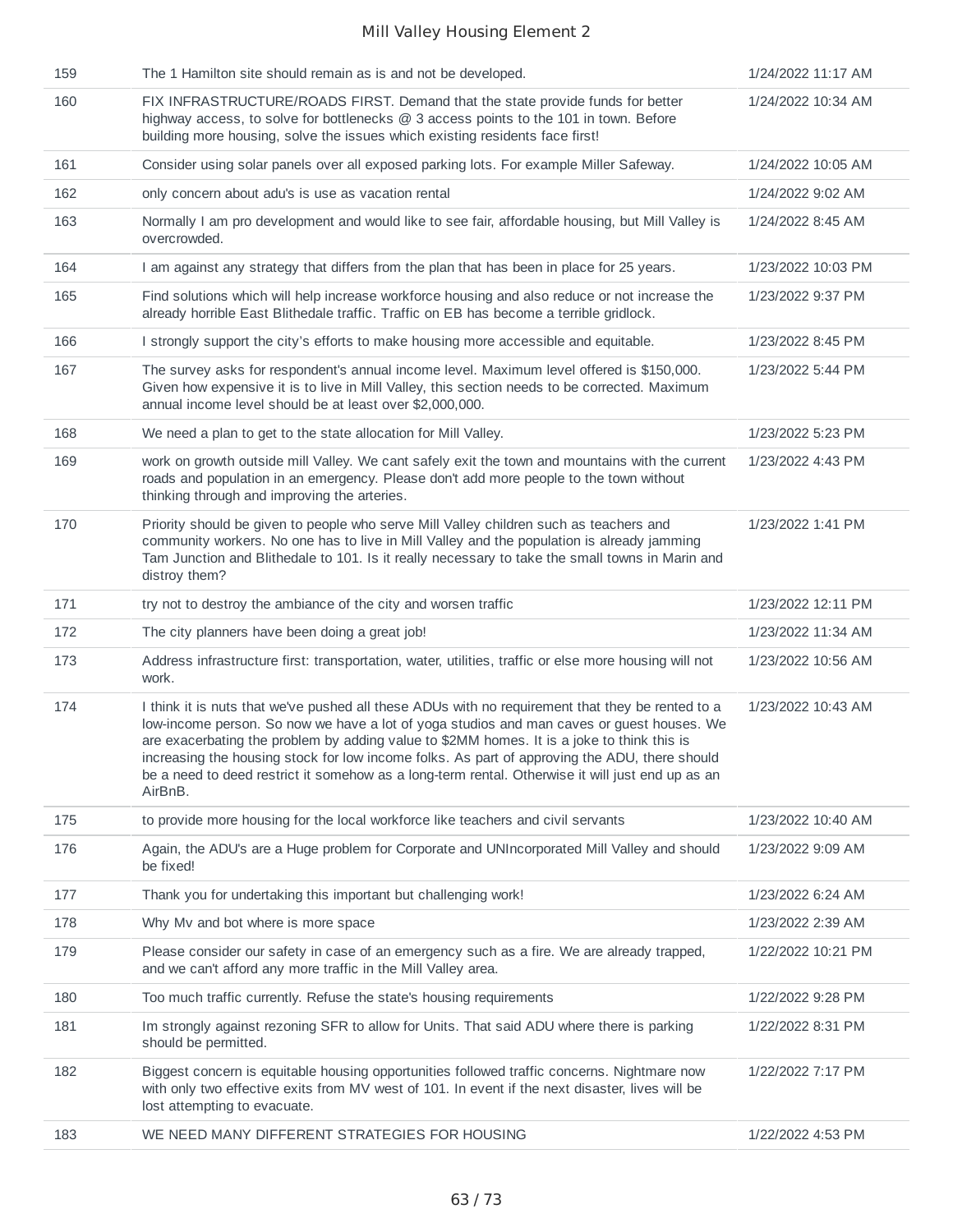| 184 | I'm very grateful that you all are doing this work. I'm a busy working parent with three young<br>kids, but I'm deeply troubled by the lack of diversity across race, ethnicity, religion, age, and<br>so on in our town. It's embarrassing and deeply troubling, almost as if evil racist energy looks<br>beneath the surface of a supposedly pleasant and peaceful town. I'm grateful for you all doing<br>the work and dealing with people who are resisting so that we can have some improvement<br>and make this a much better community where I am my family will want to stay for a long time<br>if improvements are made. Thank you                                                                                                            | 1/22/2022 4:04 PM  |
|-----|--------------------------------------------------------------------------------------------------------------------------------------------------------------------------------------------------------------------------------------------------------------------------------------------------------------------------------------------------------------------------------------------------------------------------------------------------------------------------------------------------------------------------------------------------------------------------------------------------------------------------------------------------------------------------------------------------------------------------------------------------------|--------------------|
| 185 | Please do not destroy our neighborhoods, environment, etc with unnecessary developments.<br>Vacation rentals have contributed significantly to California's housing problem taking housing<br>out of inventory, driving up prices etc. By disallowing these "neighborhood hotels" you can<br>restore units to the inventory and limit the number of new units to be built.                                                                                                                                                                                                                                                                                                                                                                             | 1/22/2022 2:56 PM  |
| 186 | Need to figure out the traffic issues in mill valley before adding additional residents to our<br>community. It is stressful to walk, bike and especially drive around town.                                                                                                                                                                                                                                                                                                                                                                                                                                                                                                                                                                           | 1/22/2022 2:29 PM  |
| 187 | Repave East Blithdale ave                                                                                                                                                                                                                                                                                                                                                                                                                                                                                                                                                                                                                                                                                                                              | 1/22/2022 2:23 PM  |
| 188 | Good luck!                                                                                                                                                                                                                                                                                                                                                                                                                                                                                                                                                                                                                                                                                                                                             | 1/22/2022 2:19 PM  |
| 189 | Thanks for your work on this important project!                                                                                                                                                                                                                                                                                                                                                                                                                                                                                                                                                                                                                                                                                                        | 1/22/2022 1:51 PM  |
| 190 | Affordable housing is a something that our community cannot ignore. Most of the people I grew<br>up here with cannot afford to live here. There are many commuters into mill valley that adds to<br>traffic congestion. Diversifying out town is imperative. We should be encouraging diverse<br>families to move here and welcome them.                                                                                                                                                                                                                                                                                                                                                                                                               | 1/22/2022 1:51 PM  |
| 191 | Please consider traffic patterns especially as it relates to emergency evacuation in this plan                                                                                                                                                                                                                                                                                                                                                                                                                                                                                                                                                                                                                                                         | 1/22/2022 1:26 PM  |
| 192 | I can't continue to struggle with rent each month. I may have to move and there is nowhere<br>nearby that is affordable. It's killing us.                                                                                                                                                                                                                                                                                                                                                                                                                                                                                                                                                                                                              | 1/22/2022 1:18 PM  |
| 193 | I'm extremely worried about the traffic problems we already have and to add more residents will<br>even make it worse. We need to figure out our infustructior before building more homes. Also,<br>what the heck is going on with the eyesore "the wall" on Miller? That project appears to be a<br>disaster, and Im not sure how that was approved.                                                                                                                                                                                                                                                                                                                                                                                                  | 1/22/2022 12:59 PM |
| 194 | this is not a good idea traffic is already bad as is. It takes 40 minutes to get from downtown to<br>the freeway after 3pm. This is crazy.                                                                                                                                                                                                                                                                                                                                                                                                                                                                                                                                                                                                             | 1/22/2022 12:48 PM |
| 195 | The issues of water and trafffic need to be addressed as paramount in considering increasing<br>the density of Mill Valley.                                                                                                                                                                                                                                                                                                                                                                                                                                                                                                                                                                                                                            | 1/22/2022 12:17 PM |
| 196 | I have lived in Mill Valley over 50 years and well remember when traffic was not a problem. It<br>pains me to see it destroyed by some uncaring bureaucrats in Sacramento and at regional<br>agencies like ABAG. If other residents don't favor this destruction, it will need to be fought<br>endlessly.                                                                                                                                                                                                                                                                                                                                                                                                                                              | 1/22/2022 12:15 PM |
| 197 | Where are we going to get water for all of these new homes? No new home should be built until<br>the water supply issue is planned and funded for the inevitable next drought threat.                                                                                                                                                                                                                                                                                                                                                                                                                                                                                                                                                                  | 1/22/2022 12:08 PM |
| 198 | 1. I think it's a bad idea to minimize parking space requirements.2. Providing below-market<br>rate housing specifically for workforce is a great idea. The only reason I have been able to<br>afford to live in MV for 20 years despite being a teacher in San Rafael is my landlords have<br>very generously kept my rent well below market (\$2000 for a 2-bedroom)                                                                                                                                                                                                                                                                                                                                                                                 | 1/22/2022 12:04 PM |
| 199 | We need to address access to 101, especially during king tides. We absolutely need more<br>housing, but I think it's going to be difficult change for many MV residents to embrace, if we<br>don't have a more reliable way to get in and out of town.                                                                                                                                                                                                                                                                                                                                                                                                                                                                                                 | 1/22/2022 11:51 AM |
| 200 | How on earth did 129 morph into "at least" 865, and who exactly made that decision? Can't<br>part of Mill Valley's response to this problem be to question its very basis? In capitalist<br>America, where everything is market-oriented from health care to legal representation, housing<br>is to be untethered? I don't believe that would happen. I don't think anything will be lost --<br>certainly not by the builders -- but quality of our lovely community. This is what has happened<br>throughout the country, just do the research. This opinion is not intended to be uncharitable or<br>discriminatory; it's just reality as can be confirmed from similar ventures in other small towns.<br>Thank you for the opportunity to weigh in. | 1/22/2022 11:49 AM |
| 201 | Traffic is already bad on E Blithedale and putting mor housing on this street only would make                                                                                                                                                                                                                                                                                                                                                                                                                                                                                                                                                                                                                                                          | 1/22/2022 11:26 AM |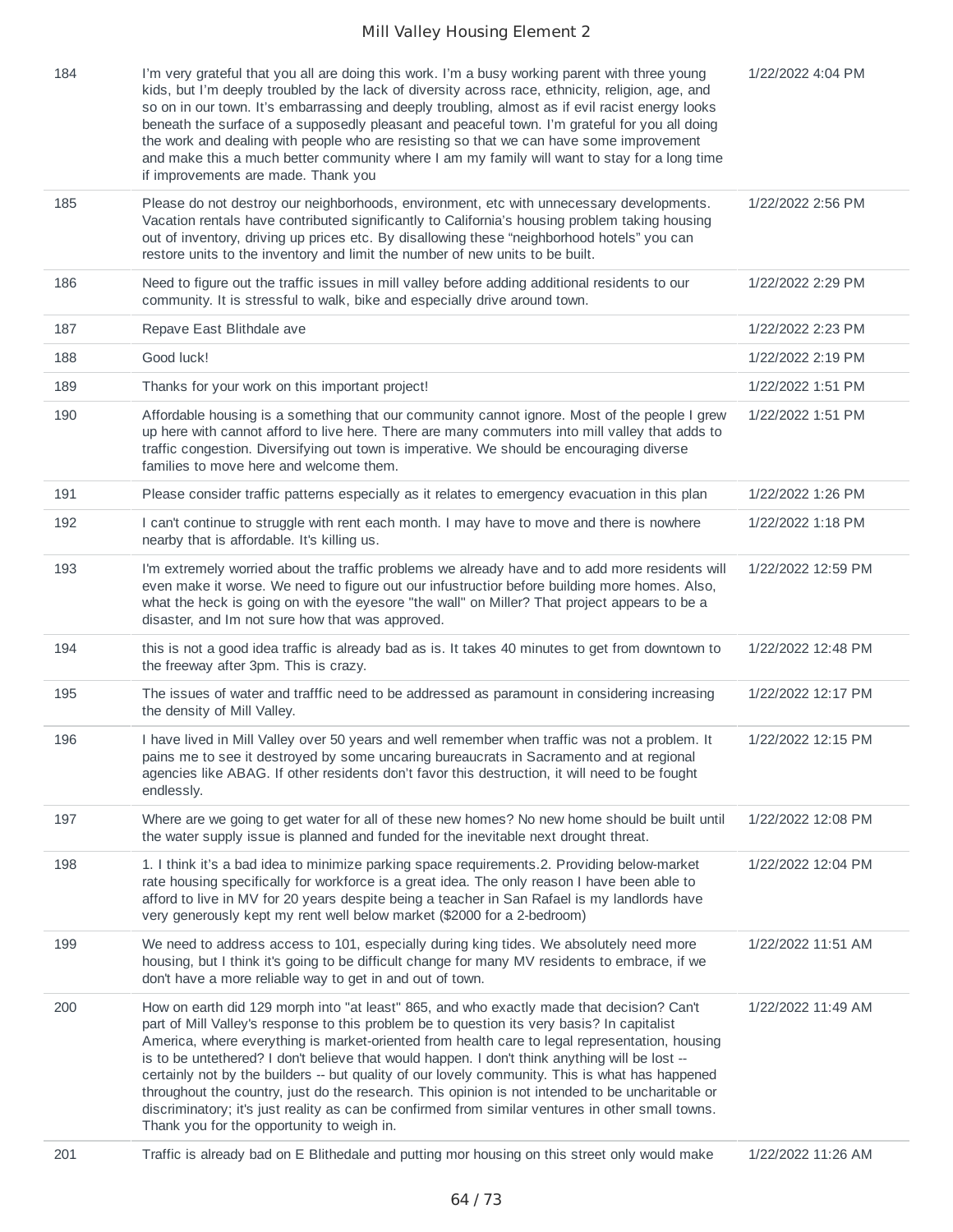|     | commute worst then it is all times of the day.                                                                                                                                                                                                                                                                                                                                                                                                                                                                                                                                                                                                                                                                                                                                                                                                                                                                                                                                                                                                                                                                           |                    |
|-----|--------------------------------------------------------------------------------------------------------------------------------------------------------------------------------------------------------------------------------------------------------------------------------------------------------------------------------------------------------------------------------------------------------------------------------------------------------------------------------------------------------------------------------------------------------------------------------------------------------------------------------------------------------------------------------------------------------------------------------------------------------------------------------------------------------------------------------------------------------------------------------------------------------------------------------------------------------------------------------------------------------------------------------------------------------------------------------------------------------------------------|--------------------|
| 202 | Put an end to the over-zealous, inured compliance and inflated, narcissistic perspective that<br>AH is this small, extravagantly wealthy city's priority                                                                                                                                                                                                                                                                                                                                                                                                                                                                                                                                                                                                                                                                                                                                                                                                                                                                                                                                                                 | 1/22/2022 11:13 AM |
| 203 | Don't love the idea of Hauke park or any green / open spaces needing to be 'developed'. It<br>would be great if there was something already developed / parking lot / old building who were<br>willing or able to be sold- which could be converted to mixed use commercial / housing to save<br>the precious, invaluable and needed open spaces. On that note since we are all sharing<br>close quarters in these open spaces it would be great to have city agencies enforce the open<br>spaces to be 'dog free' or 'dogs on leash' only - the Off Leash Dog Run should also be<br>enclosed to help protect wildlife in Pickleweed Inlet- and the areas around the dog run including<br>Hauke Park should be patrolled by folks on bike or volunteers who can cite off -leash dogs!<br>Just an idea. Im sure folks would sign up for volunteer shifts to patrol. I certainly would! Builds<br>that are sustainable-solar, low flow water, electric car charging stationed and can retain<br>sustainable / native plant greenspaces around them would seem to be ideal for anything that<br>would be mandated to build. | 1/22/2022 11:06 AM |
| 204 | City Hall has to notify current residents of rezoning and building. People residing in the Hauke<br>Park area were blindsided when no notice was provided to the neighborhood re building<br>multifamily units because 1 Hamilton is adjacent to open space. Also, it is ridiculous to build<br>multifamily/resident units without parking! Marin County does not have adequate mass transit<br>and it is irresponsible for the City of MV to assume that people won't have cars that need<br>parking at their home. If 865 units are going to be built, the traffic consequences will be<br>diabolical.                                                                                                                                                                                                                                                                                                                                                                                                                                                                                                                 | 1/22/2022 10:35 AM |
| 205 | Given limited water supply, overburdened traffic patterns, and high fire risk areas, I feel that<br>the goal of identifying 865 addition homes of any sort is unrealistic and ridiculous and would<br>destroy any of the feel of Mill Valley                                                                                                                                                                                                                                                                                                                                                                                                                                                                                                                                                                                                                                                                                                                                                                                                                                                                             | 1/22/2022 10:26 AM |
| 206 | open road from Police Station, Fire Dept to freeway!!                                                                                                                                                                                                                                                                                                                                                                                                                                                                                                                                                                                                                                                                                                                                                                                                                                                                                                                                                                                                                                                                    | 1/22/2022 10:17 AM |
| 207 | We definitely need more low income housing. As a longtime MV resident I personally know<br>many former residents that have been priced out of living here and notice the traffic on E.<br>Blithedale includes mostly service workers that have to commute. These workers need<br>housing if they do choose to live here. Grocery stores, housekeepers, teachers, restaurant<br>workers, police officers, firefighters, construction workers, Gardner's, etc.                                                                                                                                                                                                                                                                                                                                                                                                                                                                                                                                                                                                                                                             | 1/22/2022 10:04 AM |
| 208 | Please keep working towards building affordable housing in Mill Valley and expanding the view<br>of what is deemed "possible". Thank you.                                                                                                                                                                                                                                                                                                                                                                                                                                                                                                                                                                                                                                                                                                                                                                                                                                                                                                                                                                                | 1/22/2022 10:02 AM |
| 209 | Housing is a fundamental human right, the right to adequate housing, to live in beautiful places<br>its a right for ereyone.                                                                                                                                                                                                                                                                                                                                                                                                                                                                                                                                                                                                                                                                                                                                                                                                                                                                                                                                                                                             | 1/22/2022 9:58 AM  |
| 210 | Do not use our parks, open space or any recreation area to interfere with the quality of life. The<br>Hamilton site is ridiculous and not fair to neighborhoods East of Camino Alto as they have<br>enough apartments and low income properties . Build along the 101 where buses run. MV does<br>not have the infrastructure. Do not bend to Sacramento                                                                                                                                                                                                                                                                                                                                                                                                                                                                                                                                                                                                                                                                                                                                                                 | 1/22/2022 9:50 AM  |
| 211 | I like the city proposed project on Hamilton Drive                                                                                                                                                                                                                                                                                                                                                                                                                                                                                                                                                                                                                                                                                                                                                                                                                                                                                                                                                                                                                                                                       | 1/22/2022 9:43 AM  |
| 212 | We desperately need affordable housing. Our kids can't live here which is so sad.                                                                                                                                                                                                                                                                                                                                                                                                                                                                                                                                                                                                                                                                                                                                                                                                                                                                                                                                                                                                                                        | 1/22/2022 9:17 AM  |
| 213 | city is already over crowded. Deal with traffic issues before moving more people to the city.                                                                                                                                                                                                                                                                                                                                                                                                                                                                                                                                                                                                                                                                                                                                                                                                                                                                                                                                                                                                                            | 1/22/2022 9:07 AM  |
| 214 | Mill Valley can keep its small town character while at the same time acknowledge its necessity<br>for housing diversity and justice.                                                                                                                                                                                                                                                                                                                                                                                                                                                                                                                                                                                                                                                                                                                                                                                                                                                                                                                                                                                     | 1/22/2022 9:03 AM  |
| 215 | Good Luck                                                                                                                                                                                                                                                                                                                                                                                                                                                                                                                                                                                                                                                                                                                                                                                                                                                                                                                                                                                                                                                                                                                | 1/22/2022 8:55 AM  |
| 216 | Use large parking lots                                                                                                                                                                                                                                                                                                                                                                                                                                                                                                                                                                                                                                                                                                                                                                                                                                                                                                                                                                                                                                                                                                   | 1/22/2022 8:55 AM  |
| 217 | The city should limit it's role to defining and enforcing zoning. It should avoid taking on an<br>ownership role in housing development. It should also advocate for regional solutions to<br>housing shortages and fight back against State overreach in housing quotas and new zoning<br>requirements.                                                                                                                                                                                                                                                                                                                                                                                                                                                                                                                                                                                                                                                                                                                                                                                                                 | 1/22/2022 8:54 AM  |
| 218 | I know we need to provide more affordable housing in MV but please limit the density at<br>Hamilton 1. I'm also concerned about water shortage and emergency response if we keep<br>increasing density.                                                                                                                                                                                                                                                                                                                                                                                                                                                                                                                                                                                                                                                                                                                                                                                                                                                                                                                  | 1/22/2022 8:53 AM  |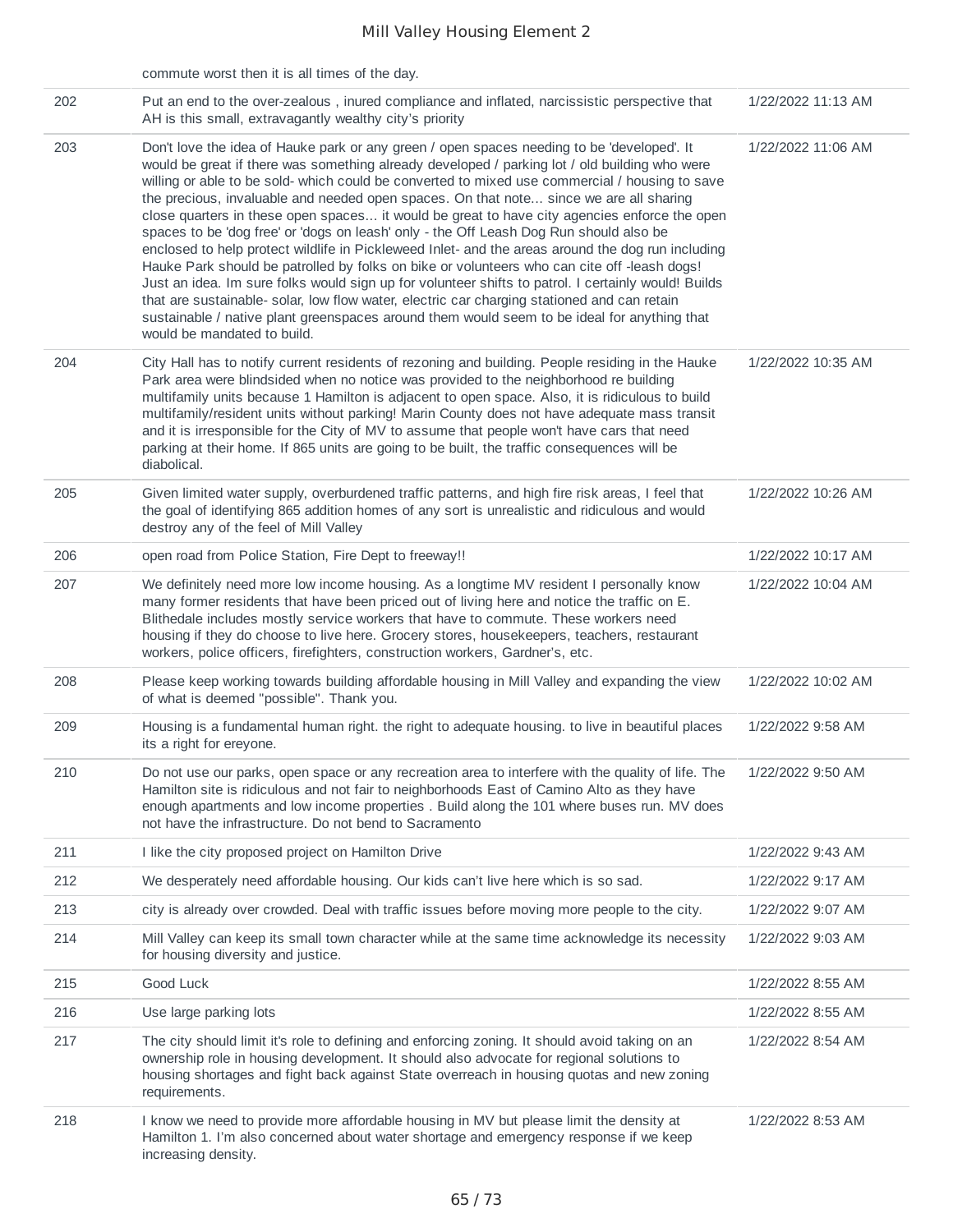| 219 | ADUs are great in concept but don't work. Seen too many neighbors get approval only to have<br>their teen kids have own 'apartment' or use for guests.                                                                                                                                                                                                                                                                                                                                                                                                                                                                                                                                                                                                                                                                                                                                         | 1/22/2022 8:52 AM  |
|-----|------------------------------------------------------------------------------------------------------------------------------------------------------------------------------------------------------------------------------------------------------------------------------------------------------------------------------------------------------------------------------------------------------------------------------------------------------------------------------------------------------------------------------------------------------------------------------------------------------------------------------------------------------------------------------------------------------------------------------------------------------------------------------------------------------------------------------------------------------------------------------------------------|--------------------|
| 220 | I am very concerned at the possibility of more housing in Blithedale and Cascade Canyons and<br>up in the hills (Summit, Edgewood, upper Tam Valley). Getting out of any of those<br>neighborhoods during an emergency will be a nightmare with the population we have now;<br>putting more residents and cars in those areas seems dangerous. Also, I am dubious about<br>"Accessory Dwelling Units." Two of our neighbors received accommodations in their home<br>renovations because they included an ADU, which have not been rented out in all the years<br>they've been there. While I appreciate not having extra cars parked on our already-very-tight<br>street, it does not seem fair that homeowners who have space on their property for the units<br>are given incentives that others are not entitled to, and then those homeowners do not live up<br>to their end of the deal. | 1/22/2022 8:42 AM  |
| 221 | It is sad how unaffordable Mill Valley has become for seniors, essential workers, and young<br>people.                                                                                                                                                                                                                                                                                                                                                                                                                                                                                                                                                                                                                                                                                                                                                                                         | 1/22/2022 8:25 AM  |
| 222 | I had friends that died in their cars in the Berkeley Hills fire. The people who are trying to push<br>more housing on our congested small town need to understand how easily that could happen<br>here. Paradise CA should've taught everyone a lesson.                                                                                                                                                                                                                                                                                                                                                                                                                                                                                                                                                                                                                                       | 1/22/2022 8:20 AM  |
| 223 | With more homes built, water will be less available to all. Is this being addressed with the<br>powers that be which are requiring the high number of homes to be built???                                                                                                                                                                                                                                                                                                                                                                                                                                                                                                                                                                                                                                                                                                                     | 1/22/2022 8:03 AM  |
| 224 | Miller and Blithedale are already overcrowded. Will be unsafe if we need to evacuate. Major<br>problems with King tides. Our sewers in older neighborhoods need to replaced. This state<br>necessity is insane for our community.                                                                                                                                                                                                                                                                                                                                                                                                                                                                                                                                                                                                                                                              | 1/22/2022 8:02 AM  |
| 225 | Allow for higher density and higher buildings that supply housing                                                                                                                                                                                                                                                                                                                                                                                                                                                                                                                                                                                                                                                                                                                                                                                                                              | 1/22/2022 7:48 AM  |
| 226 | Senior housing                                                                                                                                                                                                                                                                                                                                                                                                                                                                                                                                                                                                                                                                                                                                                                                                                                                                                 | 1/22/2022 7:46 AM  |
| 227 | I feel we should not have too much growth because we already have traffic jams in Millvalley<br>which we didn't have 20 years ago.                                                                                                                                                                                                                                                                                                                                                                                                                                                                                                                                                                                                                                                                                                                                                             | 1/22/2022 7:44 AM  |
| 228 | Total number is too high and politically not feasible.                                                                                                                                                                                                                                                                                                                                                                                                                                                                                                                                                                                                                                                                                                                                                                                                                                         | 1/22/2022 7:18 AM  |
| 229 | Transportation plan Must be considered in case of emergency. Traffic flow is currently a<br>nightmare with 2 lane roads. Each in one direction.                                                                                                                                                                                                                                                                                                                                                                                                                                                                                                                                                                                                                                                                                                                                                | 1/22/2022 7:04 AM  |
| 230 | Please don 't consider overly dense development without enough parking. Like it or not people<br>who live in affordable housing will all want to own a car - and probably already do. The current<br>affordable housing in MV incorporated are appropriate for the site. The developments in greater<br>MV are also well done - Miller Ave., Tam Junction area and HV. Please don't blow this<br>opportunity!                                                                                                                                                                                                                                                                                                                                                                                                                                                                                  | 1/22/2022 6:42 AM  |
| 231 | There are only 2 ways in and out of Mill Valley and traffic is already horrendous in our city<br>without 865 new housing units. Plus the additional danger and burden and escape routes<br>should we have fires. How will this be addressed? Plus we have aging sewers and drought.<br>How will this be addresssed. From what I understand the housing doesn't just go to our local<br>workers. How can this be mandated to help save traffic issues. The addition of $1,700 + \text{cars}$ is<br>crazy to think about with our access to highway and horrific traffic and fire danger.                                                                                                                                                                                                                                                                                                        | 1/22/2022 4:29 AM  |
| 232 | Traffic and evacuation should be considered. Any new development should include 90% of<br>affordable housing units, not less. No building in fire prone areas, flood zone, or landslide prone<br>hillside.                                                                                                                                                                                                                                                                                                                                                                                                                                                                                                                                                                                                                                                                                     | 1/22/2022 4:05 AM  |
| 233 | Mixed-use is preferred. Do not convert commercial or industrial to housing that would just<br>encourage commuting to other areas. Try to create a balance between work and housing.                                                                                                                                                                                                                                                                                                                                                                                                                                                                                                                                                                                                                                                                                                            | 1/22/2022 1:26 AM  |
| 234 | Please build more housing! People above property value!                                                                                                                                                                                                                                                                                                                                                                                                                                                                                                                                                                                                                                                                                                                                                                                                                                        | 1/22/2022 1:01 AM  |
| 235 | Forbid Air BNBs. There is plenty of rental property in Mill Valley to meet the affordable housing<br>problem.                                                                                                                                                                                                                                                                                                                                                                                                                                                                                                                                                                                                                                                                                                                                                                                  | 1/21/2022 11:27 PM |
| 236 | Our town is so very specialthe open spaces - once developed - will never exist again. I think<br>we need to be careful about the permanent changes we make, ensuring the character of the<br>town and its beauty remains. That said, I definitely believe we can do better as far as making                                                                                                                                                                                                                                                                                                                                                                                                                                                                                                                                                                                                    | 1/21/2022 9:55 PM  |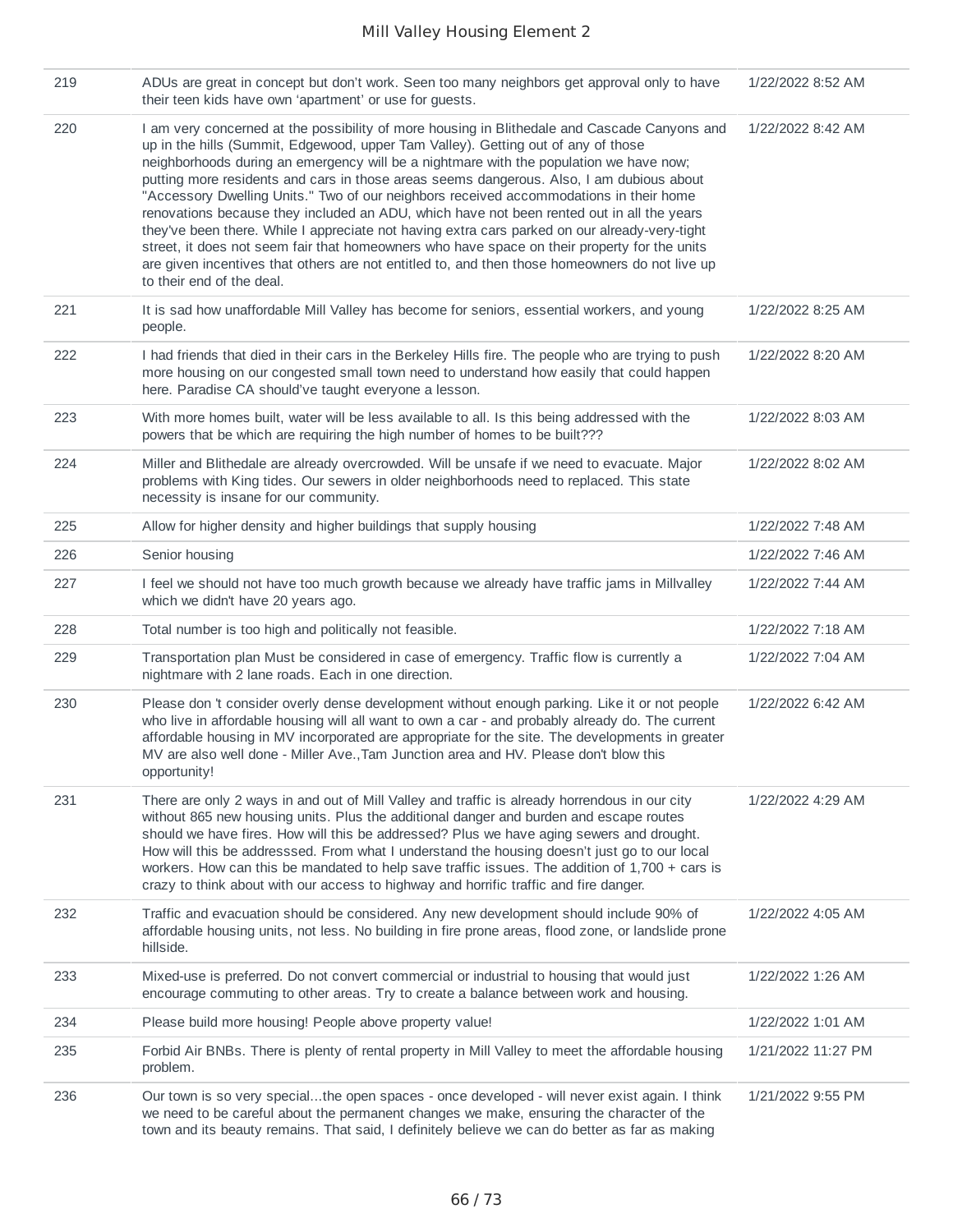our town more accessible. A hard balance, and no easy answers. (If there were, I'd certainly volunteer them.)

| 237 | Dont allow high density on Miller or Downtown                                                                                                                                                                                                                     | 1/21/2022 9:55 PM |
|-----|-------------------------------------------------------------------------------------------------------------------------------------------------------------------------------------------------------------------------------------------------------------------|-------------------|
| 238 | I am strongly in favor of building more housing of all types and need reduce barriers and<br>incentivize builders                                                                                                                                                 | 1/21/2022 9:52 PM |
| 239 | If we say we believe in affordable housing, which the vast majority of liberal voters claim to<br>believe in, we have to change our attitude from NIMBY to YIMBY. And we have to do it now.                                                                       | 1/21/2022 9:52 PM |
| 240 | no                                                                                                                                                                                                                                                                | 1/21/2022 9:49 PM |
| 241 | I simply don't want any more people or cars in Mill Valley. I don't understand why we can't just<br>refuse to participate in this nonsense.                                                                                                                       | 1/21/2022 9:26 PM |
| 242 | What has happened to the concept of allowing people to continue to live in communities that<br>they chose to without government intervention to turn it into something very different. We have<br>recently sold our home in Mill Valley to escape such intrusion. | 1/21/2022 9:13 PM |
| 243 | Increases in housing should include provision of water resources to avoid drought ststus                                                                                                                                                                          | 1/21/2022 8:59 PM |
| 244 | If you don't cut back the daily average of trips per yuppi households, this town will be<br>unlivable.                                                                                                                                                            | 1/21/2022 8:39 PM |
| 245 | See above                                                                                                                                                                                                                                                         | 1/21/2022 8:31 PM |
| 246 | Please protect parks, all recreational land and schools. If it's critical that we add new housing,<br>and consider using eminent domain to take commercial properties and parcels.                                                                                | 1/21/2022 8:03 PM |
| 247 | <b>No</b>                                                                                                                                                                                                                                                         | 1/21/2022 8:01 PM |
| 248 | The ADU was a good plan but I see many people added a unit without actually renting it out so<br>not sure how successful that was                                                                                                                                 | 1/21/2022 7:56 PM |
| 249 | This is getting So OLD, why can't we get this housing built?                                                                                                                                                                                                      | 1/21/2022 6:40 PM |
| 250 | Be strong. Keep MV special. Plenty of affordable housing up north. Thank you.                                                                                                                                                                                     | 1/21/2022 6:18 PM |
| 251 | There is little land available. It is unattainable to build so many units in MV, without destroying<br>the entire town. We don't have the water, land or infrastructure to accommodate this.                                                                      | 1/21/2022 6:12 PM |
| 252 | I am neither a student in Mill Valley nor a homeowner--I go to a private school outside of City<br>limits.                                                                                                                                                        | 1/21/2022 6:11 PM |
| 253 | Meet with the community before you push this thru like you did with Hamilton. By the time it<br>was a public discussion it was already a done deal                                                                                                                | 1/21/2022 5:45 PM |
| 254 | The elephant in the room: traffic backups on East Blithedale. the 4-land missing link past<br>Whole Foods must be completed before new housing that would use that corridor. That's why I<br>rank downtown and vicinity low on the list for new housing.          | 1/21/2022 5:40 PM |
| 255 | Let's get our heads out of our rear ends.                                                                                                                                                                                                                         | 1/21/2022 5:33 PM |
| 256 | We moved here for space and nature - put houses elsewhere!                                                                                                                                                                                                        | 1/21/2022 5:31 PM |
| 257 | http://deltabay.org/                                                                                                                                                                                                                                              | 1/21/2022 5:24 PM |
| 258 | This isn't going to be easy. Thanks for the hard work.                                                                                                                                                                                                            | 1/21/2022 5:23 PM |
| 259 | Parking must be provided! Garages should be used for vehicles and not for storage or living<br>area! Consequences should exist if this happens!                                                                                                                   | 1/21/2022 5:15 PM |
| 260 | Not at this time. I really appreciate this survey.                                                                                                                                                                                                                | 1/21/2022 4:54 PM |
| 261 | Do not convert well-used open space into housing. Adding more Mill Valley resident equals a<br>greater need for recreational space.                                                                                                                               | 1/21/2022 4:49 PM |
| 262 | IU suppoort housing at i Hamilton Drive. The development on that site should be similar to the<br>multifamily town homes on the south side of the Public Safety Building, e.g. Eucalyptus Knoll.<br>They                                                          | 1/21/2022 4:47 PM |
| 263 | Any more potential in matching current homeowners with renters?                                                                                                                                                                                                   | 1/21/2022 4:42 PM |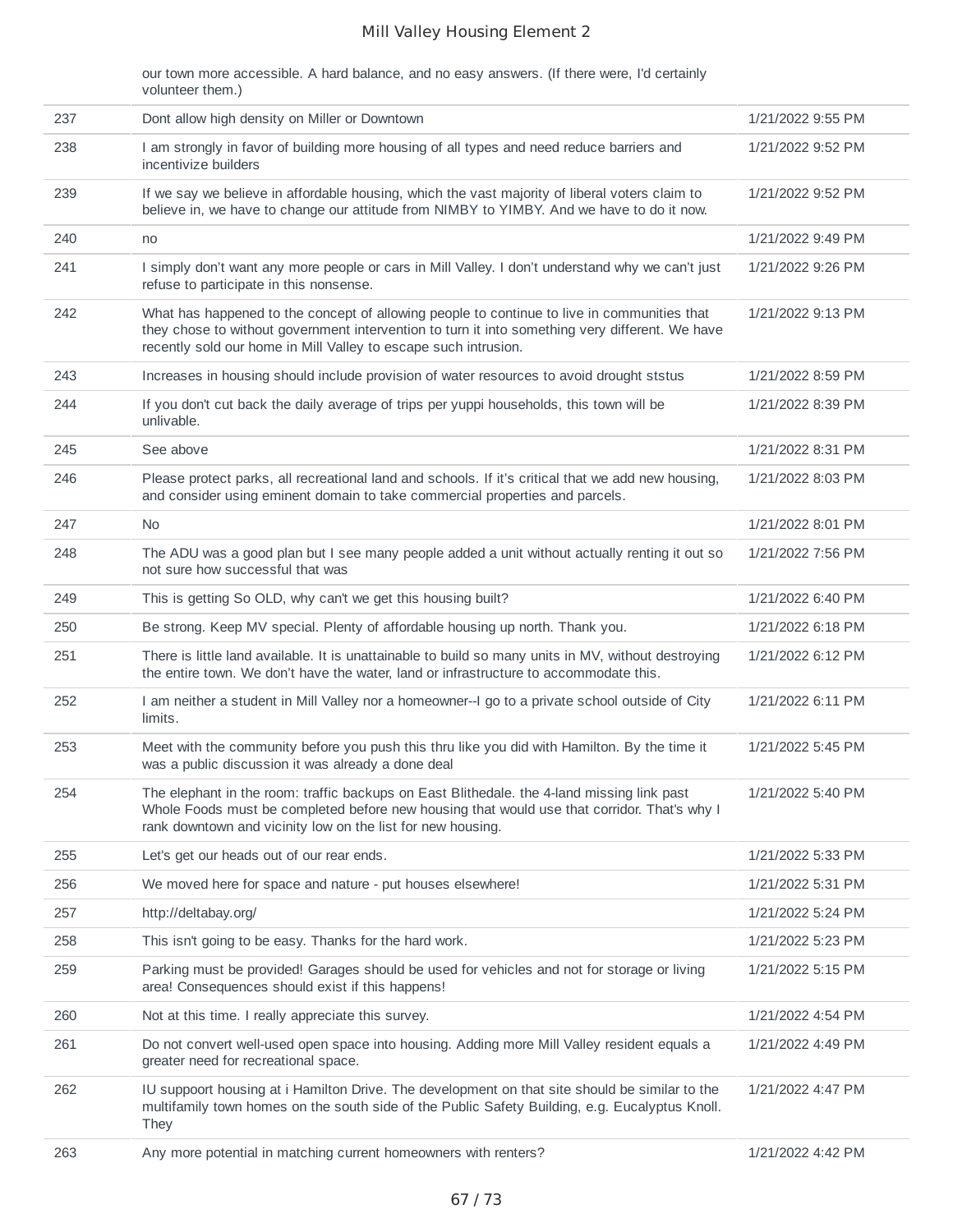| 264 | 880 something new units in 10 years is insane. MV would become total gridlock. The only way<br>to come close to that many units is to drastically improve and invest in transit and active<br>transit and active transportation (walking and biking).                                                                                                                                                                                                                          | 1/21/2022 4:33 PM |
|-----|--------------------------------------------------------------------------------------------------------------------------------------------------------------------------------------------------------------------------------------------------------------------------------------------------------------------------------------------------------------------------------------------------------------------------------------------------------------------------------|-------------------|
| 265 | You are risking a significant change to the tone of our city. As a resident since 1968, I am<br>deeply concerned.                                                                                                                                                                                                                                                                                                                                                              | 1/21/2022 4:32 PM |
| 266 | Thanks for doing this work! Super important that we make MV more accessible and affordable<br>for all.                                                                                                                                                                                                                                                                                                                                                                         | 1/21/2022 4:28 PM |
| 267 | work on the horrible traffic in MV first. You can designate any site you want, but traffic needs<br>to be addressed first.                                                                                                                                                                                                                                                                                                                                                     | 1/21/2022 4:27 PM |
| 268 | Prime consideration should be given to traffic flow including access to Seminary on ramp.                                                                                                                                                                                                                                                                                                                                                                                      | 1/21/2022 4:26 PM |
| 269 | I don't know how the state can consider more housing with the existing traffic in MV. That<br>needs to be addressed first!!!                                                                                                                                                                                                                                                                                                                                                   | 1/21/2022 4:26 PM |
| 270 | Board should include equal representation from all parts of MV including those of us who live in<br>the county                                                                                                                                                                                                                                                                                                                                                                 | 1/21/2022 4:25 PM |
| 271 | We could integrate housing among the commercial space on Miller. Leave Blithedale alone.(too<br>much traffic)                                                                                                                                                                                                                                                                                                                                                                  | 1/21/2022 4:22 PM |
| 272 | 1. Dislike these state mandates. 2. More birth control to stop population growth.                                                                                                                                                                                                                                                                                                                                                                                              | 1/21/2022 4:14 PM |
| 273 | It would obviously be best to provide additional housing in walkable locations to avoid<br>additional cars on the roads.                                                                                                                                                                                                                                                                                                                                                       | 1/21/2022 4:12 PM |
| 274 | We need to keep our green spaces and reduce traffic congestion which adding multiple<br>dwellings will not do. Also what about considering our water supply for any new construction.<br>We just dodged a bullet on the drought over the last couple of years.                                                                                                                                                                                                                 | 1/21/2022 4:07 PM |
| 275 | I am so diappointed in the City's failure to address traffic, parking, water and safety in this<br>discussion about adding housing.                                                                                                                                                                                                                                                                                                                                            | 1/21/2022 4:07 PM |
| 276 | Support a development moratorium, for water and emergency traffic reasons if you don't<br>otherwise appreciate small-town Mill Valley!                                                                                                                                                                                                                                                                                                                                         | 1/21/2022 4:00 PM |
| 277 | Please restrict short term rentals like AirB&B. Those are the services that increase rent prices,<br>especially right now during the pandemic where people relocate back to the bay area and are<br>looking for temporary housing. There could be annual restrictions per property, say no more<br>than 60 days per property and year. Or maximum allowed rent per day. Or a minimum rent<br>duration of say 60 days per renter.                                               | 1/21/2022 3:59 PM |
| 278 | Research other countries developing housing within small areas of land. Utilizing rooftops for<br>public spaces similar to many buildings in urban areas, such as San Francisco as well.<br>Thinking beyond the usual "white picket fence" suburban housing.                                                                                                                                                                                                                   | 1/21/2022 3:58 PM |
| 279 | You should offer loans for low and medium income and be realistic about what medium income<br>means. Because some times you or other cities offer help but still too apéndice even for<br>someone making \$150 a year. The government should subsidize de \$\$\$ not the bank. You<br>want to bring all kind of diversity you should include teachers -- private or public-- and many<br>other professionals that under appreciated, valued and paid. Thank you for the survey | 1/21/2022 3:57 PM |
| 280 | The critical problem is impact on infrastructure: East Blithedale is unusable in the afternoons<br>largely because of workers returning to their homes in other communities. Additional water<br>hookups will require more costs. More population in Mill Valley poses a threat to disaster<br>evacuation. Consequently, population density can only be logically increased where<br>infrastructure elements support it, and that would logically be close to 101.             | 1/21/2022 3:52 PM |
| 281 | I taught in Mill Valley for 20 years. There was a stigma attached to living in affordable housing<br>that the students that lived in such units often expressed. I would hate to see Mill Valley<br>contribute further to that stigma by building yet another high density and highly identifiable<br>affordable housing complex.                                                                                                                                              | 1/21/2022 3:48 PM |
| 282 | It's worthwhile to pursue more housing opportunities, especially for local workers, teachers,<br>police, fire fighters. They need to feel part of our community. But overdevelopment of Mill<br>Valley will worsen already-bad traffic on East Blithedale and Route 1 out of Mill Valley, making                                                                                                                                                                               | 1/21/2022 3:47 PM |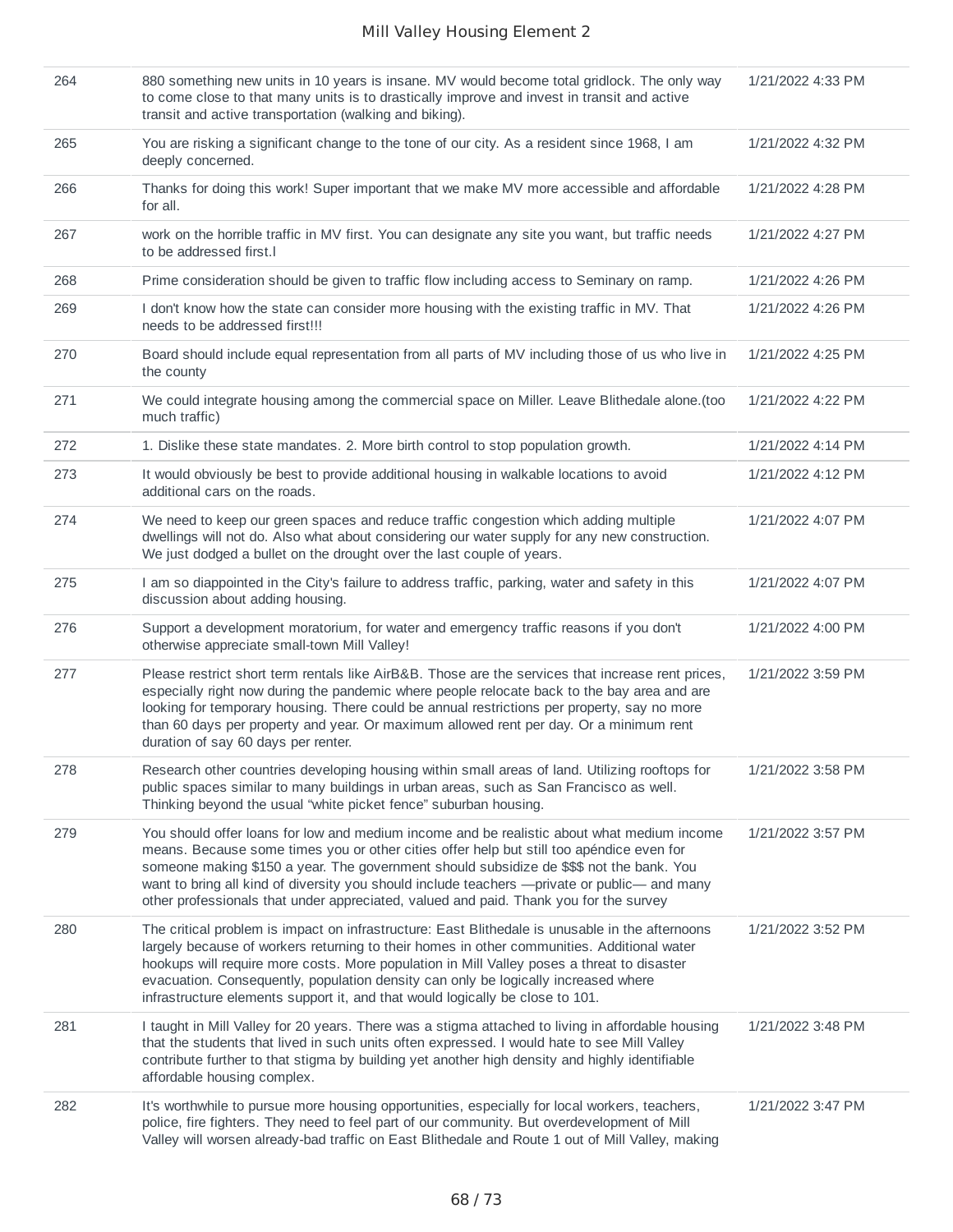Mill Valley evacuation a nightmare in the event of a wildfire. For safety reasons, I think the City of Mill Valley needs to FIGHT the State's mandate for safety reasons. Thanks.

| 283 | Please take care to preserve the small-town and semi-rural feel of our town. Let's not destroy<br>its character due to State mandates or misguided notions of "equity" my extremists.                                                                                                                                                                                                                                                                                                          | 1/21/2022 3:43 PM |
|-----|------------------------------------------------------------------------------------------------------------------------------------------------------------------------------------------------------------------------------------------------------------------------------------------------------------------------------------------------------------------------------------------------------------------------------------------------------------------------------------------------|-------------------|
| 284 | My only concern about increasing housing in MV is the san                                                                                                                                                                                                                                                                                                                                                                                                                                      | 1/21/2022 3:37 PM |
| 285 | Traffic should be highly considered. Ways people can leave cars at home. Walkability, local<br>public transit                                                                                                                                                                                                                                                                                                                                                                                  | 1/21/2022 3:37 PM |
| 286 | We need more housing! I am grateful to the city for pushing the 1 Hamilton project and hope<br>it's just the beginning. The more incentives homeowners have to add second units, especially<br>down here in the flats, would be welcome.                                                                                                                                                                                                                                                       | 1/21/2022 3:36 PM |
| 287 | traffic, traffic, traffic (3:00-4:00)                                                                                                                                                                                                                                                                                                                                                                                                                                                          | 1/21/2022 3:29 PM |
| 288 | More housing will require upgrade road access, traffic control, freeway access as well as<br>upgrade to public transportation to alleviate traffic congestion                                                                                                                                                                                                                                                                                                                                  | 1/21/2022 3:15 PM |
| 289 | I am outraged that MV is forced into this. We have serious evacuation issues and poor<br>infrastructure. Adding cars for that many units can mean a death sentence for those living at<br>Edgewood or above. I'm dead serious. I sent letters to ABAG, state, etc.                                                                                                                                                                                                                             | 1/21/2022 3:14 PM |
| 290 | Keep us updated- thanks for the survey and identifying ideas. We want more houses but not in<br>areas that are environmentally sensitive.                                                                                                                                                                                                                                                                                                                                                      | 1/21/2022 3:11 PM |
| 291 | PLEASE do not overload neighborhoods that are already extremely traffic-congested and are in<br>areas where the roads would be needed to facilitate evacuation in case of fire. Mill Valley<br>residents are very worried about being able to evacuate in case of fire, please do not make it<br>worse. We're also tired of dealing with gridlocked streets on a daily basis. Thank you for this<br>opportunity to have my input be heard!                                                     | 1/21/2022 3:11 PM |
| 292 | Please disclose how much has McCauley been paid or promised by the developers of 1<br>Hamilton Dr?                                                                                                                                                                                                                                                                                                                                                                                             | 1/21/2022 3:06 PM |
| 293 | Mill Valley should vigorously fight back against state or federal mandated housing<br>requirements. Mill Valley should be able to self-govern how many housing units to build and<br>what type they should be.                                                                                                                                                                                                                                                                                 | 1/21/2022 3:04 PM |
| 294 | I don't think any of this is feasible if we don't figure out how people will escape during forest<br>fire.                                                                                                                                                                                                                                                                                                                                                                                     | 1/21/2022 3:03 PM |
| 295 | No.                                                                                                                                                                                                                                                                                                                                                                                                                                                                                            | 1/21/2022 3:03 PM |
| 296 | The current proposal at Hauke Park/1 Hamilton is too dense. It should be reduced in size and<br>the City should make known where parking and the current restrooms will be relocated                                                                                                                                                                                                                                                                                                           | 1/21/2022 2:59 PM |
| 297 | People are going to cry loudly about traffic as a reason NOT to build, so you need to have<br>strategies to address that concern. Likewise for wildfire & flood evacuation concerns. Don't let<br>those who are opposed incorrectly use risk management to shut down additional housing in<br>Mill Valley! Don't let those who are opposed incorrectly use risk management to shut down<br>additional housing in Mill Valley!                                                                  | 1/21/2022 2:55 PM |
| 298 | Increase penalities for cutting down heritage trees, create historical architecture review board<br>to preserve character of Mill Valley in face of new construction.                                                                                                                                                                                                                                                                                                                          | 1/21/2022 2:53 PM |
| 299 | thanks!                                                                                                                                                                                                                                                                                                                                                                                                                                                                                        | 1/21/2022 2:52 PM |
| 300 | No.                                                                                                                                                                                                                                                                                                                                                                                                                                                                                            | 1/21/2022 2:51 PM |
| 301 | Go to court and fight the amount of housing mandated for Mill Valley. It is a ridiculous number<br>for our topography.                                                                                                                                                                                                                                                                                                                                                                         | 1/21/2022 2:48 PM |
| 302 | Mill Valley lacks sufficient infrastructure to support that many new housing units and the<br>associated population. First, the State/County needs to expand its water storage and delivery<br>infrastructure. Second, the roads and highways need to be expanded to alleviate already<br>terrible traffic. Why does the state get to determine local policy? Say No to the state as it<br>already doesn't adequately fund our schools, streets, water, highways and public<br>transportation. | 1/21/2022 2:48 PM |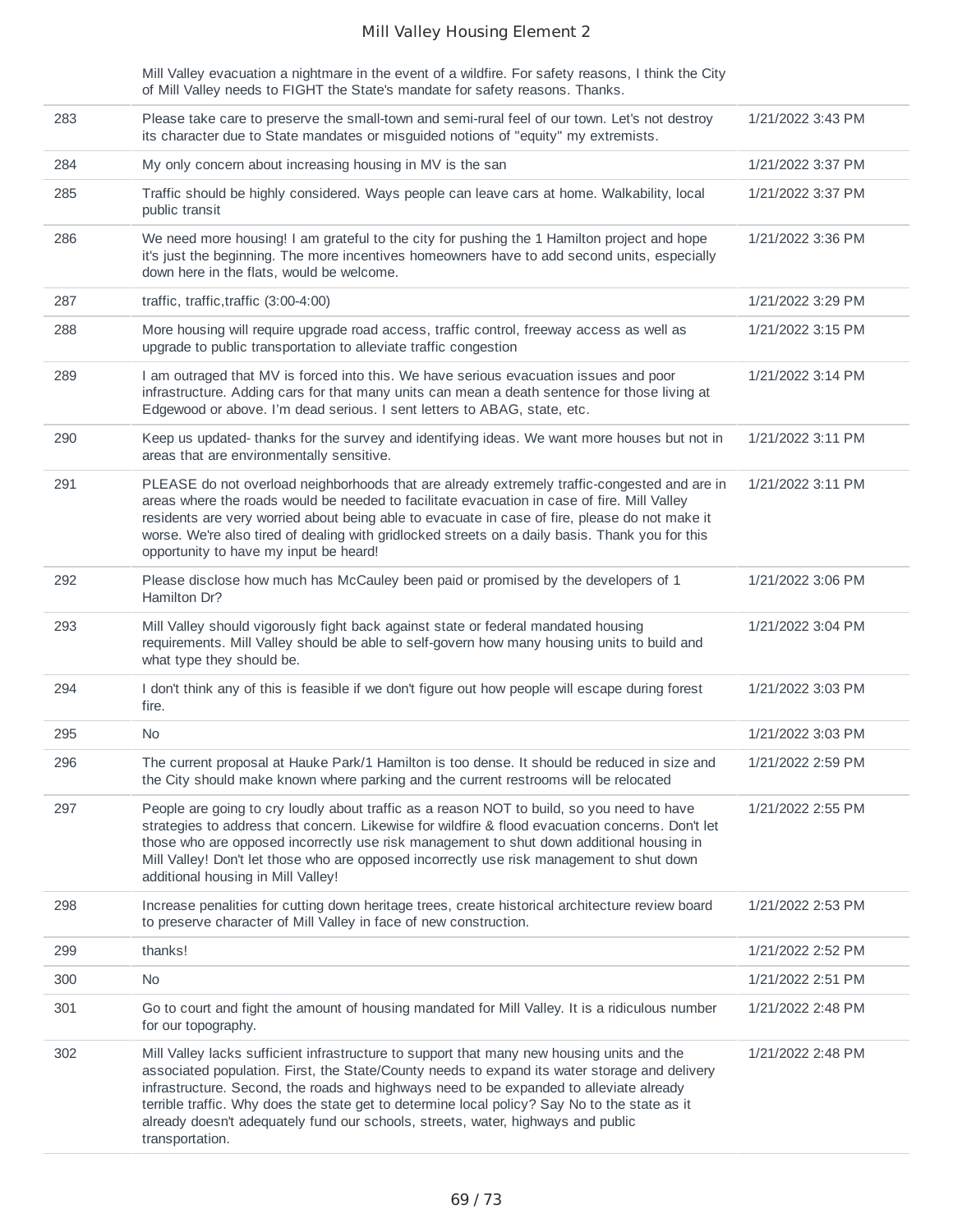| 303 | Please do not use 1 hamilton - a poor choice                                                                                                                                                                                                                                                                                                                                                                                                                                                        | 1/21/2022 2:40 PM |
|-----|-----------------------------------------------------------------------------------------------------------------------------------------------------------------------------------------------------------------------------------------------------------------------------------------------------------------------------------------------------------------------------------------------------------------------------------------------------------------------------------------------------|-------------------|
| 304 | High density housing downtown will support out downtown. It is about time.                                                                                                                                                                                                                                                                                                                                                                                                                          | 1/21/2022 2:40 PM |
| 305 | The 865 residences number is ludicrous. If we are going to build low income housing in<br>Hamilton it absolutely needs to be for the local workforce with evictions required if working out<br>of the area.                                                                                                                                                                                                                                                                                         | 1/21/2022 2:36 PM |
| 306 | Please, DO NOT CONTINUE WITH THE DEVELOPMENT PLANS FOR 1 HAMILTON! It will<br>be a HUGE MISTAKE!                                                                                                                                                                                                                                                                                                                                                                                                    | 1/21/2022 2:34 PM |
| 307 | I definitely think we should go the way of the cities along the peninsula that have clogged their<br>small towns to the brim                                                                                                                                                                                                                                                                                                                                                                        | 1/21/2022 2:30 PM |
| 308 | I recognize that this is mandated by the State & that the City of Mill Valley has lodged an<br>appeal against the mandate. However the required number of units is unreasonable. The<br>mandate must be repealed!                                                                                                                                                                                                                                                                                   | 1/21/2022 2:30 PM |
| 309 | See answer 12                                                                                                                                                                                                                                                                                                                                                                                                                                                                                       | 1/21/2022 2:29 PM |
| 310 | Don't build without considering associated infrastructure, ie roads, water availability.<br>Additionally do not destroy the charm of them community by eliminating parks, golf course,.<br>The town is already gridlocked at certain hours of the day with only two ways in or out, so<br>whatever is built needs to address infrastructure needs. Housing is needed but NOT at all<br>costs                                                                                                        | 1/21/2022 2:29 PM |
| 311 | Fight the state and federal requirements for additional housing.                                                                                                                                                                                                                                                                                                                                                                                                                                    | 1/21/2022 2:21 PM |
| 312 | Legalize housing. It is a shame that the state has to make rules to force the city and county to<br>allow housing for its residents.                                                                                                                                                                                                                                                                                                                                                                | 1/21/2022 2:21 PM |
| 313 | Allowing reduced parking is not the right direction at this time - at least in Marin co without<br>great transit                                                                                                                                                                                                                                                                                                                                                                                    | 1/21/2022 2:20 PM |
| 314 | I would be strongly opposed turning public open space to housing (Boyle Park and Golf<br>Course). The solution is not in spreading the sprawl. The solution is in allowing ADUs and<br>additional units on existing sites and higher density development on other, carefully selected<br>sites, and preserving the green open space. This should also go hand in hand with<br>improvements to public transit. Bus service to Mill Valley is ok but not great. We need more<br>frequent bus service. | 1/21/2022 2:19 PM |
| 315 | Housing should take into account public transit!!!                                                                                                                                                                                                                                                                                                                                                                                                                                                  | 1/21/2022 2:18 PM |
| 316 | There isn't enough water in the reservoirs for over 800 new homes. The roads can't take the<br>traffic. I don't believe developers can be trusted nor can the city plan commission be trusted to<br>come up with a plan that current residents can live with.                                                                                                                                                                                                                                       | 1/21/2022 2:17 PM |
| 317 | building on the frontage road would likely encourage more crime as it is located so close to on<br>and off of freeway.                                                                                                                                                                                                                                                                                                                                                                              | 1/21/2022 2:12 PM |
| 318 | Please look at additional sites to integrate housing through the city, not in one place only.                                                                                                                                                                                                                                                                                                                                                                                                       | 1/21/2022 2:12 PM |
| 319 | We are already over developed for our infrastructure and fire risk. The City needs to push back<br>against these numbers. 800+ homes is ridiculous. Also while I support diversity and non<br>discrimination, I don't believe building affordable housing on prime lots with water views is<br>appropriate (Hawke Park)                                                                                                                                                                             | 1/21/2022 2:11 PM |
| 320 | Resist the focus on areas already used for affordable housing to prevent further segregation                                                                                                                                                                                                                                                                                                                                                                                                        | 1/21/2022 2:09 PM |
| 321 | Don't just jam these housing units in without parking or make tiny lots with too many houses.<br>Think about everyone in the community and each neighborhood and the future. Don't jam all<br>the lower income housing together either. We lived outside Boston and the area with lower<br>income housing had a name and the kids from it were stigmatized because of it.                                                                                                                           | 1/21/2022 2:07 PM |
| 322 | I repeat a 3rd time IMPORTANT - with any of these programs or changes SHORELINE<br>HIGHWAY MUST BE EXPANDED TO A 4 LANE ROAD - 2 lanes in and two lanes out. MUST<br>Have with more people as Blythdale can not be widened.                                                                                                                                                                                                                                                                         | 1/21/2022 2:05 PM |
| 323 | no                                                                                                                                                                                                                                                                                                                                                                                                                                                                                                  | 1/21/2022 2:04 PM |
| 324 | Stop trying to make Mill Valley a metropolis                                                                                                                                                                                                                                                                                                                                                                                                                                                        | 1/21/2022 2:04 PM |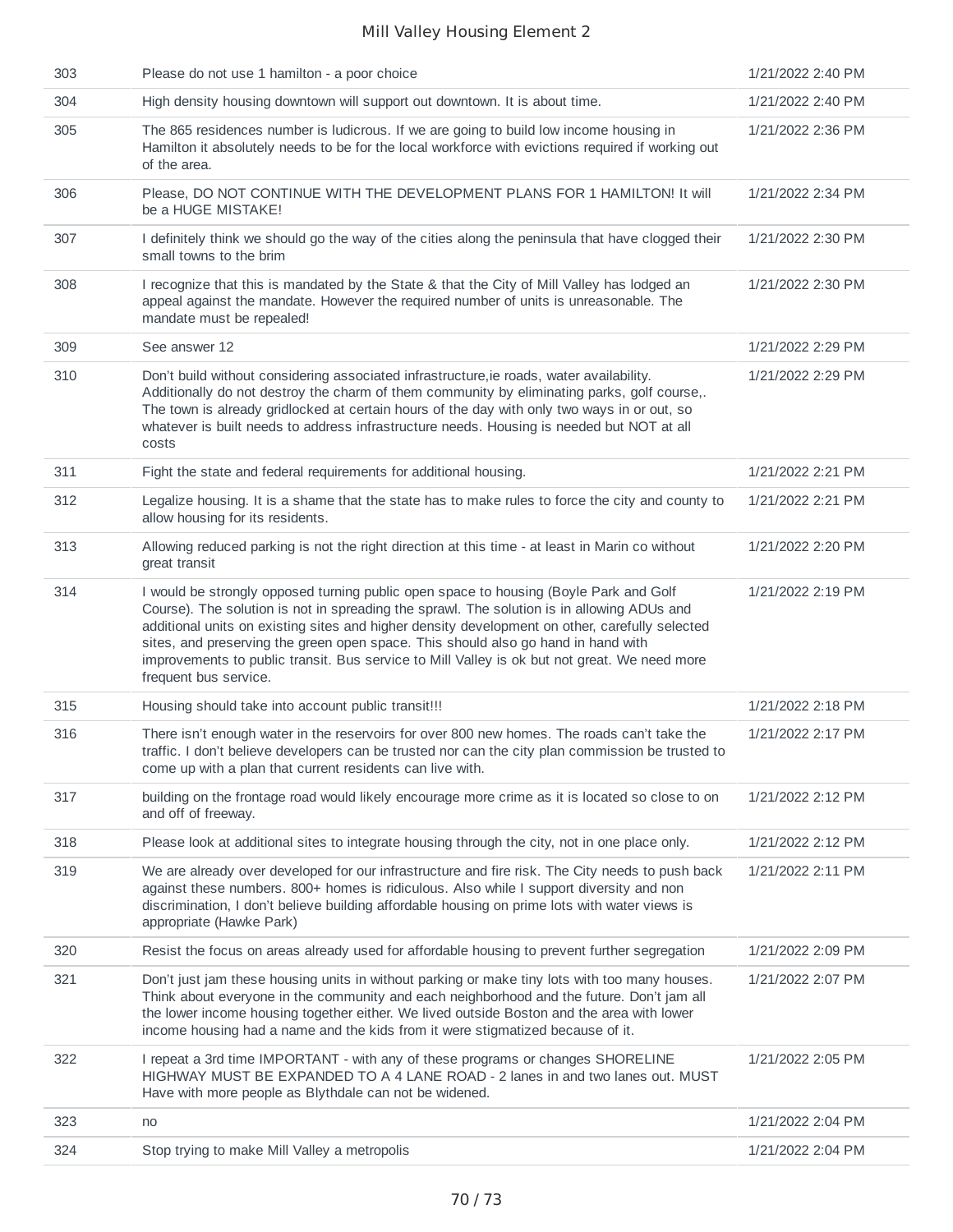| 325 | I am strongly against building "affordable" housing in the tiny lot next to Hauke park. Affordable<br>housing often becomes a hotbed of drug trafficking and street crime. Mill Valley already does<br>not have enough field space for the number of kids in town. Further, the access, parking and<br>traffic would he horrible.                                                                                                                                                                                                                                                                                                                               | 1/21/2022 2:04 PM |
|-----|-----------------------------------------------------------------------------------------------------------------------------------------------------------------------------------------------------------------------------------------------------------------------------------------------------------------------------------------------------------------------------------------------------------------------------------------------------------------------------------------------------------------------------------------------------------------------------------------------------------------------------------------------------------------|-------------------|
| 326 | I appreciate the City of MV asking for community input - its essential. However, it feel a bit too<br>much of the tail wagging the dog; too much weight on community input has stalled housing<br>projects and there has been no progress in the 11 years I've lived in this community. Time for<br>the City of MV to get out of its own way.                                                                                                                                                                                                                                                                                                                   | 1/21/2022 2:03 PM |
| 327 | I think that Mill Valley is crowded enough as it is and that we do not need new houses to be<br>built. Our schools are taxed and so are our roads. There used to be a restriction on the number<br>of new houses that could be built in MV and I think it should stay that way                                                                                                                                                                                                                                                                                                                                                                                  | 1/21/2022 2:02 PM |
| 328 | Keep the character of the town, small scale, more of a village, paths and walkways. Do not<br>build large buildings except potentially in close proximity to the highway 101 corridor.<br>Recognize the value of bike/paths/public transit over cars.                                                                                                                                                                                                                                                                                                                                                                                                           | 1/21/2022 2:01 PM |
| 329 | NIMBY is a term used to disparage people who have legitimate concerns about what happens<br>to the neighborhoods they live in an and pay for.                                                                                                                                                                                                                                                                                                                                                                                                                                                                                                                   | 1/21/2022 2:00 PM |
| 330 | We need to pay close attention to traffic congestion especially around schools as drop off and<br>pick up times can cause a complete stand still in traffic                                                                                                                                                                                                                                                                                                                                                                                                                                                                                                     | 1/21/2022 1:59 PM |
| 331 | City needs to address current traffic congestion which is at an all-time high and dangerous in a<br>city at risk for need for evacuation from multiple types of natural disasters. It is irresponsible to<br>build more housing and create more density when there is plenty of space in Marin outside the<br>city.                                                                                                                                                                                                                                                                                                                                             | 1/21/2022 1:58 PM |
| 332 | Transportation is the key. Car-based development is the problem. Of course leadfoot<br>sociopaths will disagree.                                                                                                                                                                                                                                                                                                                                                                                                                                                                                                                                                | 1/21/2022 1:55 PM |
| 333 | traffic traffic trafficcongestion!!! fire danger too high to add more to central mill valley                                                                                                                                                                                                                                                                                                                                                                                                                                                                                                                                                                    | 1/21/2022 1:54 PM |
| 334 | Thank you for your work on this addressing housing equality as well as thoughtfully moving<br>towards changing zoning laws.                                                                                                                                                                                                                                                                                                                                                                                                                                                                                                                                     | 1/21/2022 1:54 PM |
| 335 | Thanks for asking                                                                                                                                                                                                                                                                                                                                                                                                                                                                                                                                                                                                                                               | 1/21/2022 1:50 PM |
| 336 | If the City could secure the option of building at least some of the required housing outside the<br>city limits, I believe many residents would be much more likely to support it and pay for it<br>through bonds, etc. We have too much density in MV, while other nearby parcels of land lay<br>unused and wasted. Can this not even be proposed??                                                                                                                                                                                                                                                                                                           | 1/21/2022 1:50 PM |
| 337 | Should be easier for single home owners to develop ADUs for rent without strict parking<br>restrictions                                                                                                                                                                                                                                                                                                                                                                                                                                                                                                                                                         | 1/21/2022 1:49 PM |
| 338 | I am strongly opposed to building more and more new housing in Mill Valley. The traffic<br>congestion is terrible now and getting worse every year. This is contributing to a decline in the<br>quality of life in MV. MV legislators or City Council members should resist any imposition by<br>CA on local communities to increase their housing every year. Until residents and CA<br>legislators realize that implementing policies that lead to greater and greater population growth<br>in the state are GROSSLY INCONSISTENT with reaching an environmentally sustainable<br>future, we are going to be lemmings stupidly promoting our own destruction! | 1/21/2022 1:49 PM |
| 339 | I am strongly against putting affordable housing next Hauke park. It would destroy the<br>character of the neighborhood, increased traffic radically, and create an unsafe environment at<br>one of the few parks that Mill Vallet has.                                                                                                                                                                                                                                                                                                                                                                                                                         | 1/21/2022 1:48 PM |
| 340 | The traffic on East Blithedale needs to be resolved before any more builiding.                                                                                                                                                                                                                                                                                                                                                                                                                                                                                                                                                                                  | 1/21/2022 1:46 PM |
| 341 | Higher density with better access for whole town to escape fire disaster which means wider<br>roads                                                                                                                                                                                                                                                                                                                                                                                                                                                                                                                                                             | 1/21/2022 1:46 PM |
| 342 | Making use of existing retail and office structures for residential housing makes the most<br>sense.                                                                                                                                                                                                                                                                                                                                                                                                                                                                                                                                                            | 1/21/2022 1:45 PM |
| 343 | Please don't 'pave paradise and put up a parking lot'there is so much un/underused space<br>already just sitting empty in Mill Valley, it's an eyesore and a real shamenew builds just bring                                                                                                                                                                                                                                                                                                                                                                                                                                                                    | 1/21/2022 1:45 PM |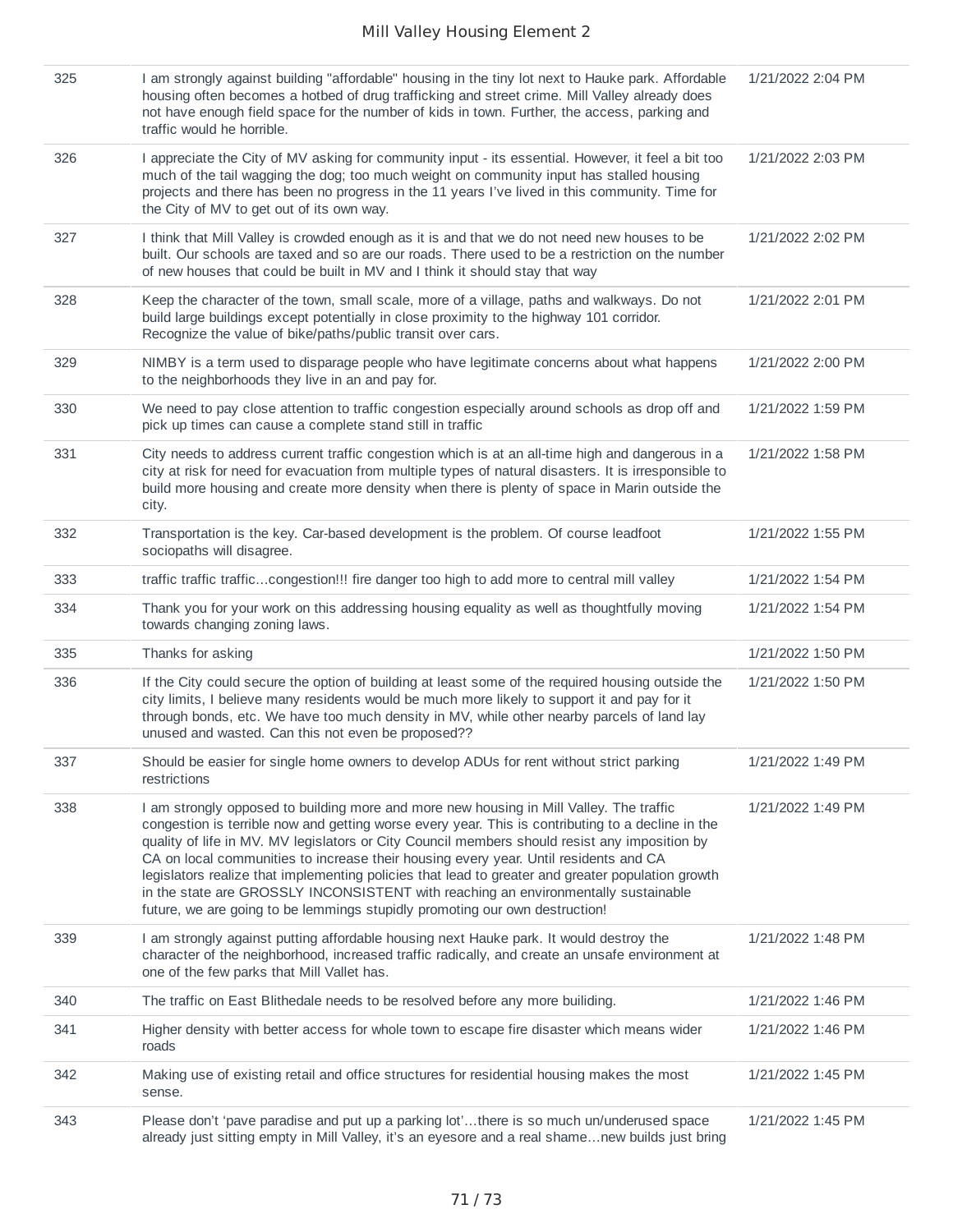more headache (traffic, congestion, cost, construction chaos, etc.)…no park or sensitive natural spaces need to be destroyed to build anything.

| 344 | How will MMWD support these new households when there isn't enough for existing residents?                                                                                                                                                                                                                                                                                                                                                                                                                                                                                                                                                                                                                                                                                                                                                                                                                                                                                                                                                                                                                                                                                                                                                                                                                                                                                                                                                                                 | 1/21/2022 1:44 PM |
|-----|----------------------------------------------------------------------------------------------------------------------------------------------------------------------------------------------------------------------------------------------------------------------------------------------------------------------------------------------------------------------------------------------------------------------------------------------------------------------------------------------------------------------------------------------------------------------------------------------------------------------------------------------------------------------------------------------------------------------------------------------------------------------------------------------------------------------------------------------------------------------------------------------------------------------------------------------------------------------------------------------------------------------------------------------------------------------------------------------------------------------------------------------------------------------------------------------------------------------------------------------------------------------------------------------------------------------------------------------------------------------------------------------------------------------------------------------------------------------------|-------------------|
| 345 | All new affordable housing MUST be built west of Camino Alto.                                                                                                                                                                                                                                                                                                                                                                                                                                                                                                                                                                                                                                                                                                                                                                                                                                                                                                                                                                                                                                                                                                                                                                                                                                                                                                                                                                                                              | 1/21/2022 1:39 PM |
| 346 | Mill Valley as it is currently has far too many cars. Adding more housing will just add to the<br>congestion. The quality of life in MIII Valley has dramatically DECREASED since I moved<br>there. We know "when" there is a major fire (as the fire department has repeatedly mentioned)<br>how many deaths will we have? It will be impossible for folks to get out of town. It will be major<br>gridlock without the abililty of first responders to have the opportunity to even reach areas of<br>concern. Marin County is always on the brink of a major drought. How is that going to be<br>impacted with an increase of thousands. We should stop trying to fit a round peg into a square<br>whole. Why not look at high speed transportation (Europe has been doing it for decades) so<br>that people can move about more quickly with less congestion. Instead of pushing Marin's<br>housing past the qaulity of life limits where it is already bulging and difficult to maneuver, why<br>not look at other solutions? When will this stop? Every year ABAG wants more housinghow<br>many more thousands of homes will need to be built in the Bay AREA? It's short-sighted<br>thinking. Why doesn't someone think BIG? Where are the visionaries? I have a home in Mill<br>Valley which I rent out and moved to Sausalito and I will not return to Mill Valley for the very<br>reasons I have enumerated. It isn't fun fighting traffic, parking, congestion. | 1/21/2022 1:37 PM |
| 347 | I live in an unincorported area in the sphere of influence of Mill Valley. Traffice concerns myst<br>be a primary concern. Traffic is so bad on s normal day. Emergency evacuation is a disaster<br>waiting to happen. i have had contractors and other service providers refudingbto come into<br>MV becsuse the traffic is so bad                                                                                                                                                                                                                                                                                                                                                                                                                                                                                                                                                                                                                                                                                                                                                                                                                                                                                                                                                                                                                                                                                                                                        | 1/21/2022 1:36 PM |
| 348 | I cannot stress this enough, please improve our ability to move in, around and out of MV<br>before adding anymore housing.                                                                                                                                                                                                                                                                                                                                                                                                                                                                                                                                                                                                                                                                                                                                                                                                                                                                                                                                                                                                                                                                                                                                                                                                                                                                                                                                                 | 1/21/2022 1:35 PM |
| 349 | Please look at the Alamonte road access by equator . It's Terrible.                                                                                                                                                                                                                                                                                                                                                                                                                                                                                                                                                                                                                                                                                                                                                                                                                                                                                                                                                                                                                                                                                                                                                                                                                                                                                                                                                                                                        | 1/21/2022 1:33 PM |
| 350 | I believe it's vital to provide the next generation and local workers the opportunity to own<br>homes in Mill Valley                                                                                                                                                                                                                                                                                                                                                                                                                                                                                                                                                                                                                                                                                                                                                                                                                                                                                                                                                                                                                                                                                                                                                                                                                                                                                                                                                       | 1/21/2022 1:32 PM |
| 351 | And locations proposed for development should ideally factor in traffic and the bottleneck<br>created in the canyons.                                                                                                                                                                                                                                                                                                                                                                                                                                                                                                                                                                                                                                                                                                                                                                                                                                                                                                                                                                                                                                                                                                                                                                                                                                                                                                                                                      | 1/21/2022 1:31 PM |
| 352 | I think some of the questions were too simplistic. Adopt regs to implement SB 9 but limit areas<br>where the apply as allowed by the GC and set maximums. ADU rules developed by Mayor<br>MCauley were just fine. No further incentives are needed although you could have ore-<br>approved ADU plan with structural and Title 24 for a variety of unit size and configurations                                                                                                                                                                                                                                                                                                                                                                                                                                                                                                                                                                                                                                                                                                                                                                                                                                                                                                                                                                                                                                                                                            | 1/21/2022 1:31 PM |
| 353 | My family had to move out of Mill Valley because we could not purchase a home or afford the<br>rent any longer. Our combined income is rather high; however, it is just not enough to afford a<br>home. My wife was a school teacher and it is just said that even with two incomes we had to<br>leave the area If changes are not made, Mill Valley will continue to lose what made it great to<br>begin with. We will forever miss Mill Valley.                                                                                                                                                                                                                                                                                                                                                                                                                                                                                                                                                                                                                                                                                                                                                                                                                                                                                                                                                                                                                          | 1/21/2022 1:30 PM |
| 354 | You should not convolute work force housing with transitional housing for the mentally ill and<br>criminals.                                                                                                                                                                                                                                                                                                                                                                                                                                                                                                                                                                                                                                                                                                                                                                                                                                                                                                                                                                                                                                                                                                                                                                                                                                                                                                                                                               | 1/21/2022 1:30 PM |
| 355 | I'm extremely concerned about our water supply (already stretched by the drought with the<br>current number of houses/residents), sea level rise, and traffic. Building in low-lying areas like<br>the 101 frontage area would be great for traffic but terrible in terms of future flooding. Building<br>further inland would worsen traffic. I don't think California SHOULD be adding very much new<br>housing, considering that climate change is going to reduce our water supply, reduce buildable<br>land area, and worsen wildfires. It's already too crowded in the Bay Area for our<br>roads/bridges/other infrastructure to support.                                                                                                                                                                                                                                                                                                                                                                                                                                                                                                                                                                                                                                                                                                                                                                                                                            | 1/21/2022 1:30 PM |
| 356 | As a single mom working for a nonprofit, I sincerely hope ADU units ***at an affordable price,<br>not \$5,000/month*** can be developed.                                                                                                                                                                                                                                                                                                                                                                                                                                                                                                                                                                                                                                                                                                                                                                                                                                                                                                                                                                                                                                                                                                                                                                                                                                                                                                                                   | 1/21/2022 1:29 PM |
| 357 | no. Keep it as is, please!                                                                                                                                                                                                                                                                                                                                                                                                                                                                                                                                                                                                                                                                                                                                                                                                                                                                                                                                                                                                                                                                                                                                                                                                                                                                                                                                                                                                                                                 | 1/21/2022 1:29 PM |
| 358 | Housing is not investment. Remove the incentives to treat it as such.                                                                                                                                                                                                                                                                                                                                                                                                                                                                                                                                                                                                                                                                                                                                                                                                                                                                                                                                                                                                                                                                                                                                                                                                                                                                                                                                                                                                      | 1/21/2022 1:25 PM |
| 359 | No                                                                                                                                                                                                                                                                                                                                                                                                                                                                                                                                                                                                                                                                                                                                                                                                                                                                                                                                                                                                                                                                                                                                                                                                                                                                                                                                                                                                                                                                         | 1/21/2022 1:25 PM |